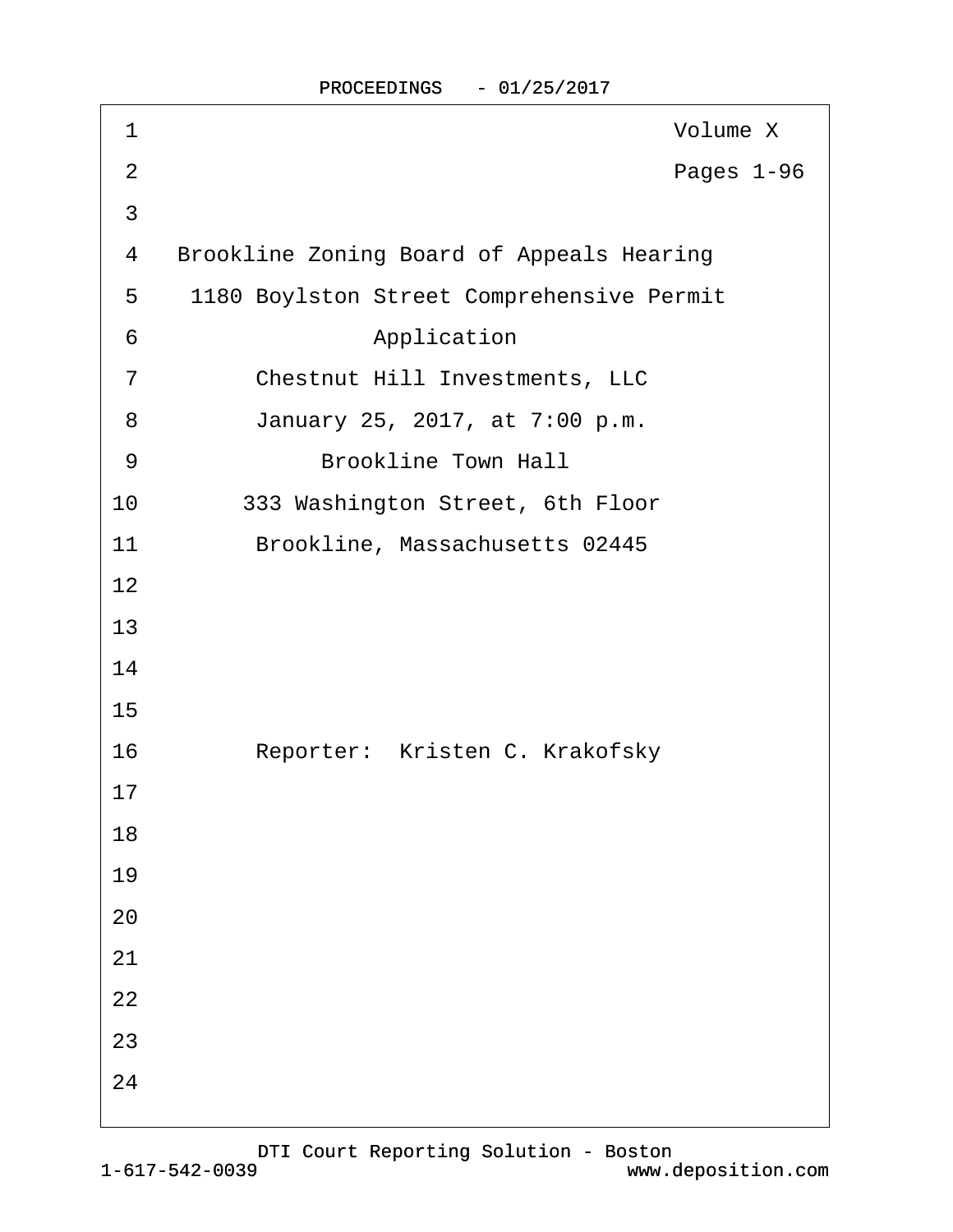| <b>APPEARANCES</b><br>1                               |
|-------------------------------------------------------|
| 2 Board Members:                                      |
| 3 Johanna Schneider, Chair                            |
| 4 Jonathan Book                                       |
| 5 Mark Zuroff                                         |
| 6                                                     |
| 7 Town Staff:                                         |
| 8 Alison Steinfeld, Planning Director                 |
| 9 Maria Morelli, Senior Planner                       |
| 10 Peter Ditto, P.E., Director of Engineering and     |
| 11 Transportation                                     |
| 12                                                    |
| 13 Applicant:                                         |
| 14 Raj Dhanda, Chestnut Hill Investments, LLC         |
| 15 Rachna Balakrishna, Chestnut Hill Investments, LLC |
| 16 Bob Engler, President, SEB, LLC                    |
| 17 Haril A. Pandya, AIA LEED AP, Principal,           |
| 18 CBT Architects                                     |
| 19                                                    |
| 20 Members of the Public:                             |
| 21 Julie Gross, 629 Hammond Street                    |
| 22 David Kobes, 629 Hammond Street                    |
| 23 Janice Khan, town meeting member, Precinct 15,     |
| 24 63 Craftsland Road                                 |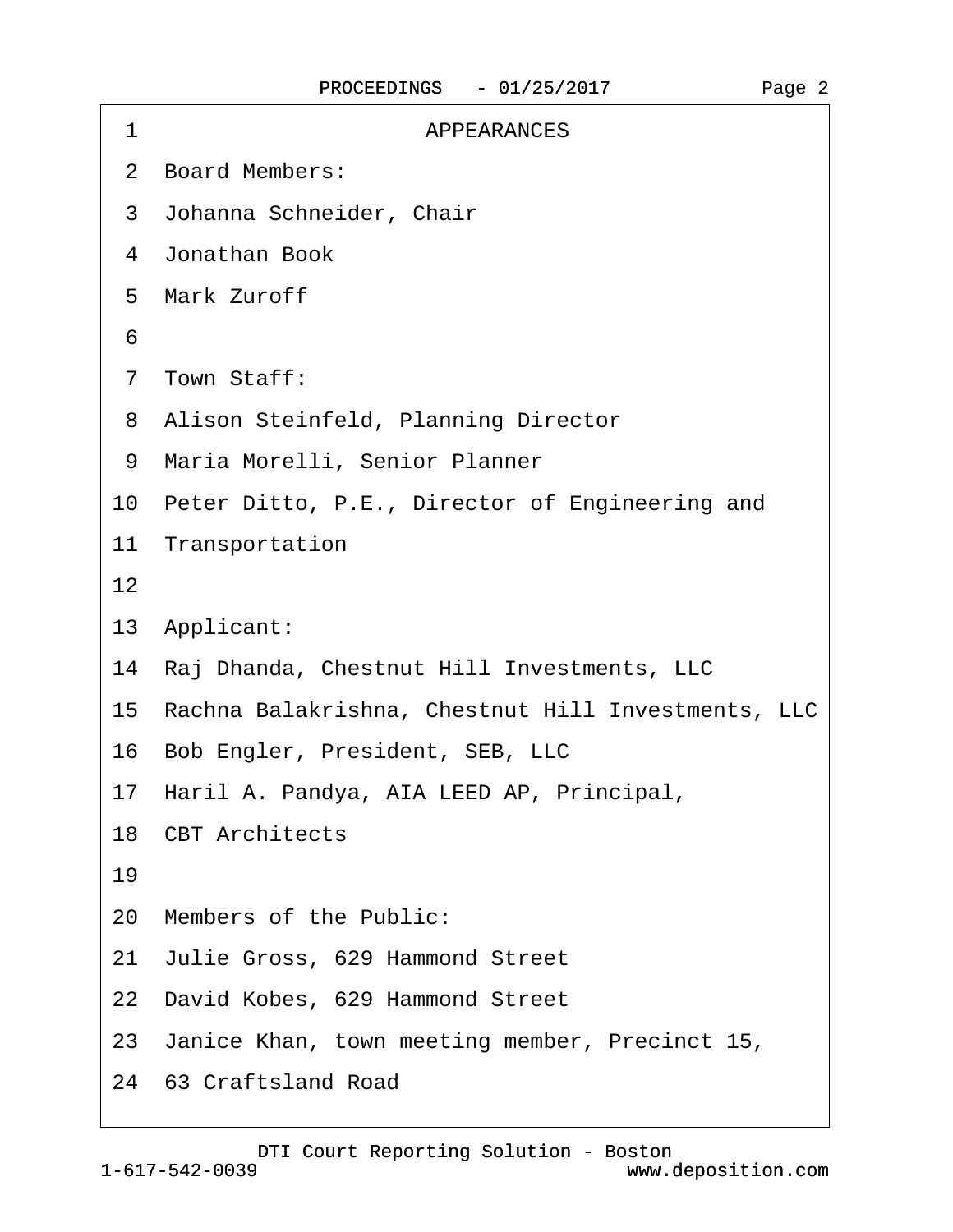| PROCEEDINGS:<br>1                                         |
|-----------------------------------------------------------|
| $\overline{2}$<br>7:09 p.m                                |
| 3<br>MS. SCHNEIDER: Okay. Sorry for the delay.            |
| 4 It's after 7:00, so we're going to get started with     |
| 5 tonight's continued hearing on the 1180 Boylston        |
| 6 Street comprehensive permit application.                |
| $\overline{7}$<br>In terms of our agenda for tonight, the |
| 8 applicant is going to present its revised               |
| 9 architectural plans, we are going to hear from the      |
| 10 ZBA's peer reviewer with respect to his comments on    |
| 11 the revised plans, and then we're going to hear        |
| 12 testimony from town staff and boards about various     |
| 13 matters including the loading zone on Hammond and      |
| 14 rubbish, and I think there's a traffic and trash       |
| 15 recycling plan that we got comments on. And I think    |
| 16 there's also something about a street tree.            |
| Maria, is that correct?<br>17                             |
| MS. MORELLI: Yes.<br>18                                   |
| MS. SCHNEIDER: Okay. Maria, do you want<br>19             |
| 20 to start by giving us sort of the overview of where    |
| 21 we are in the process? Thank you.                      |
| 22<br>MS. MORELLI: Thank you, Chairman                    |
| 23 Schneider.                                             |
| 24<br>If you recall, at the last hearing,                 |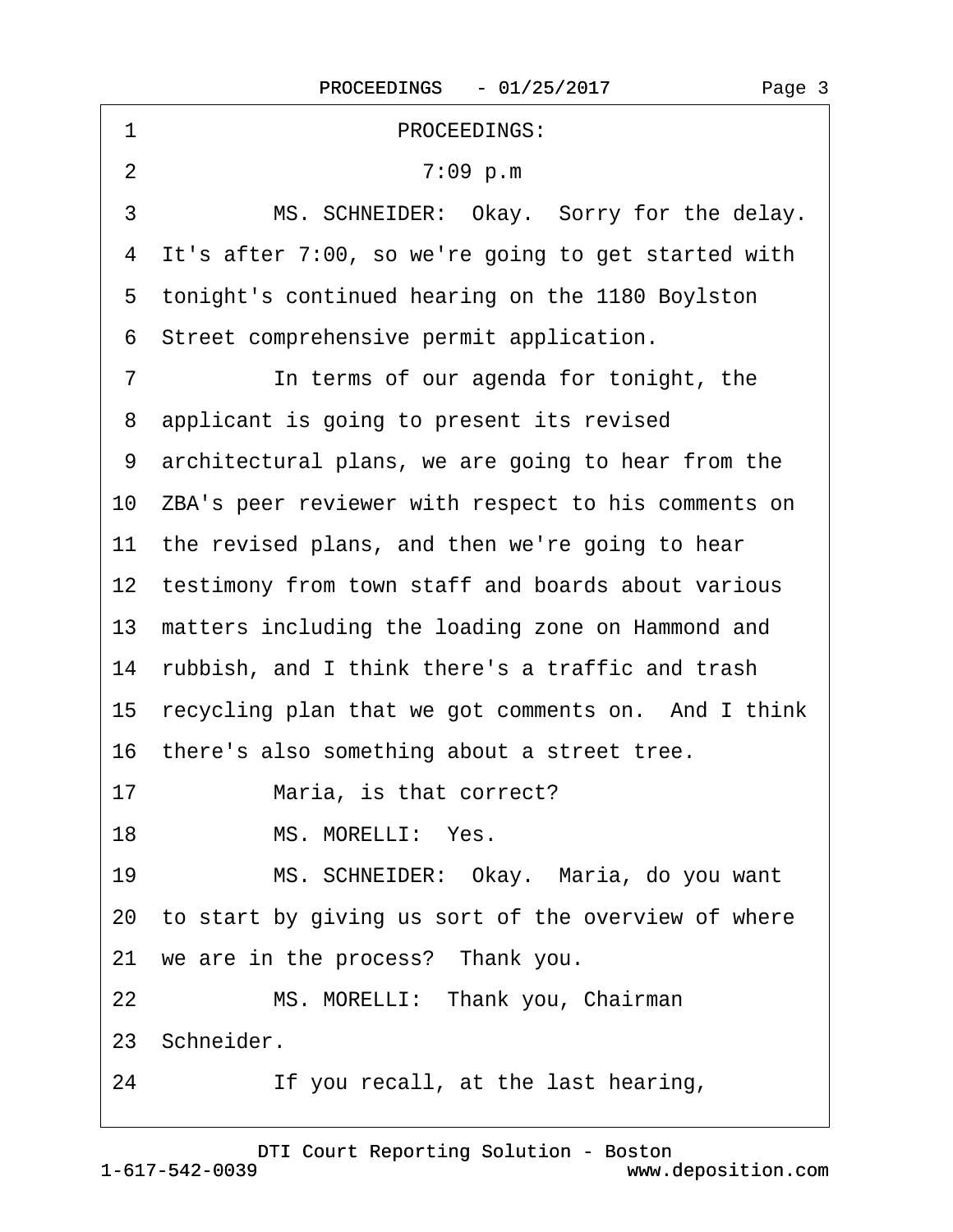·1· December 21st, the ZBA gave the developer the latest 2 charge, which was to continue articulating the upper 3 floor, especially on the west and south facade, and 4 to provide a more refined visual to help the ZBA 5 envision what this building would look like in 6 context, preferably provide a 3D model. And Cliff ·7· Boehmer also had a list of issues that were 8 outstanding. They could have been unresolved ·9· questions or issues that pertain to the design and 10 the materials. 11 **Early in January, after that staff** 12 meeting -- that hearing -- we had a staff meeting 13 with the project team and Cliff Boehmer and, of 14 course, myself. And the project team was very 15 responsive to the issues concerning articulation of 16· the two upper floors on the west and south facade. 17· They also provided a 3D model with context, which was 18 very helpful to Mr. Boehmer and myself. And I'd have 19 to say, overall it was a very positive meeting, and I 20· do have to compliment the team for putting that much 21 effort into the model and into the charge at hand. 22 So, Cliff, again, will be responding to 23 that. He has provided a report, which was forwarded 24· to you yesterday.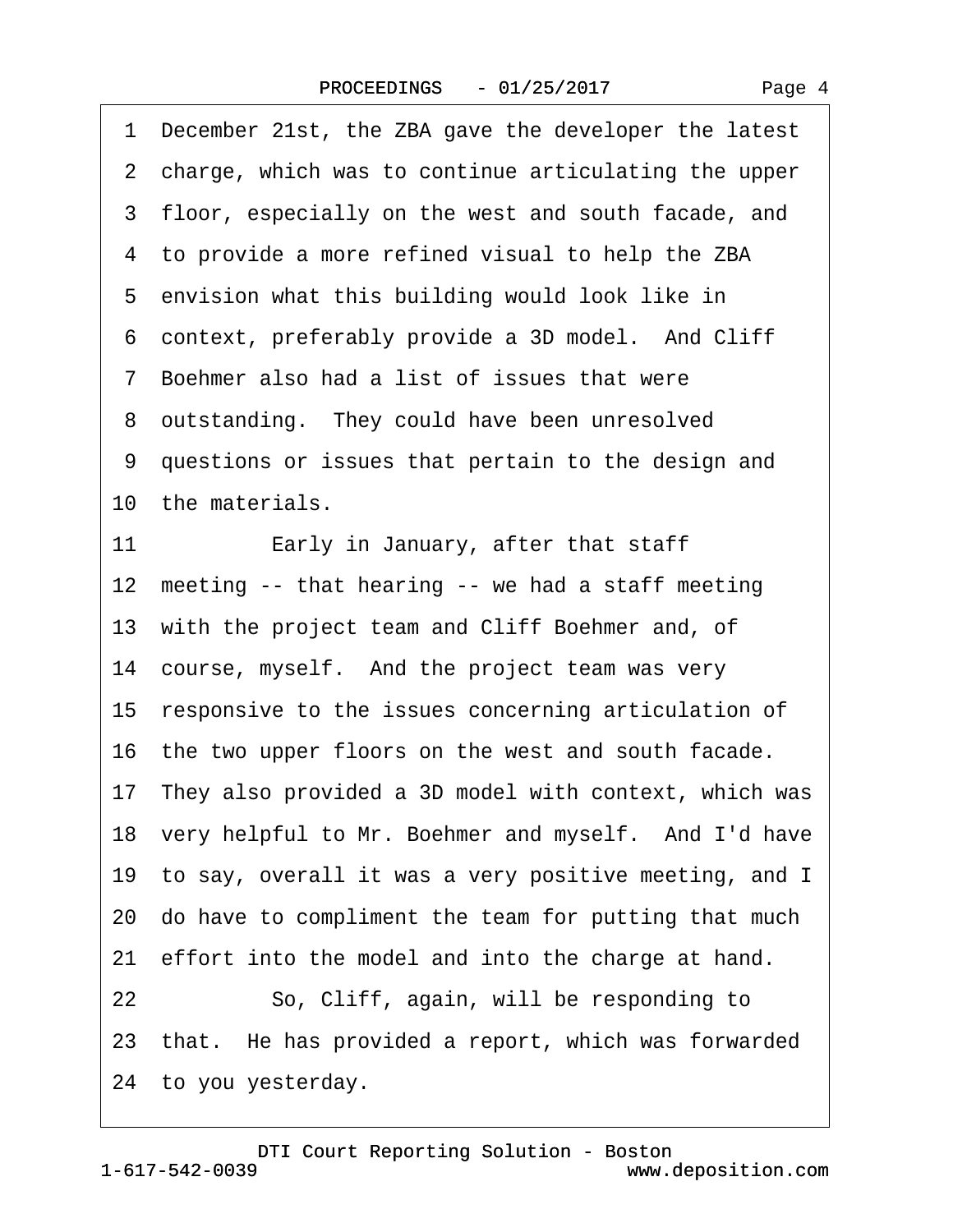1 One of the outstanding questions in Cliff's 2 report concerns the geotech report provided by GEI. 3 That report was based on a four-story building with 4 two levels of parking below grade, and, of course, 5 the scope was revised to have six stories and one 6 level of parking below grade. And Fuss & O'Neill did ·7· acknowledge that they were aware of the change in 8 scope, and actually reducing the number of levels ·9· below grade actually reduces the impact or pressure 10 below grade, so it's really not an issue. 11 One of the things that they did want to 12 emphasize with a change in scope was not having the 13 underdrainage below the foundation, and they just, 14· you know, emphasized that the ZBA have a condition 15 that in the future, if the applicant were to want to 16 put an underdrain, that it would have to be approved 17· by the director of engineering and transportation 18 first, not to increase the load on the municipal 19 system. 20 MS. SCHNEIDER: Maria, do we have a written 21 recommendation from them to that effect? 22 MS. MORELLI: So, yes, we do have a letter. 23 I sent an email summarizing my conversation with 24· Daniel LaFrance of Fuss & O'Neill, and Mr. LaFrance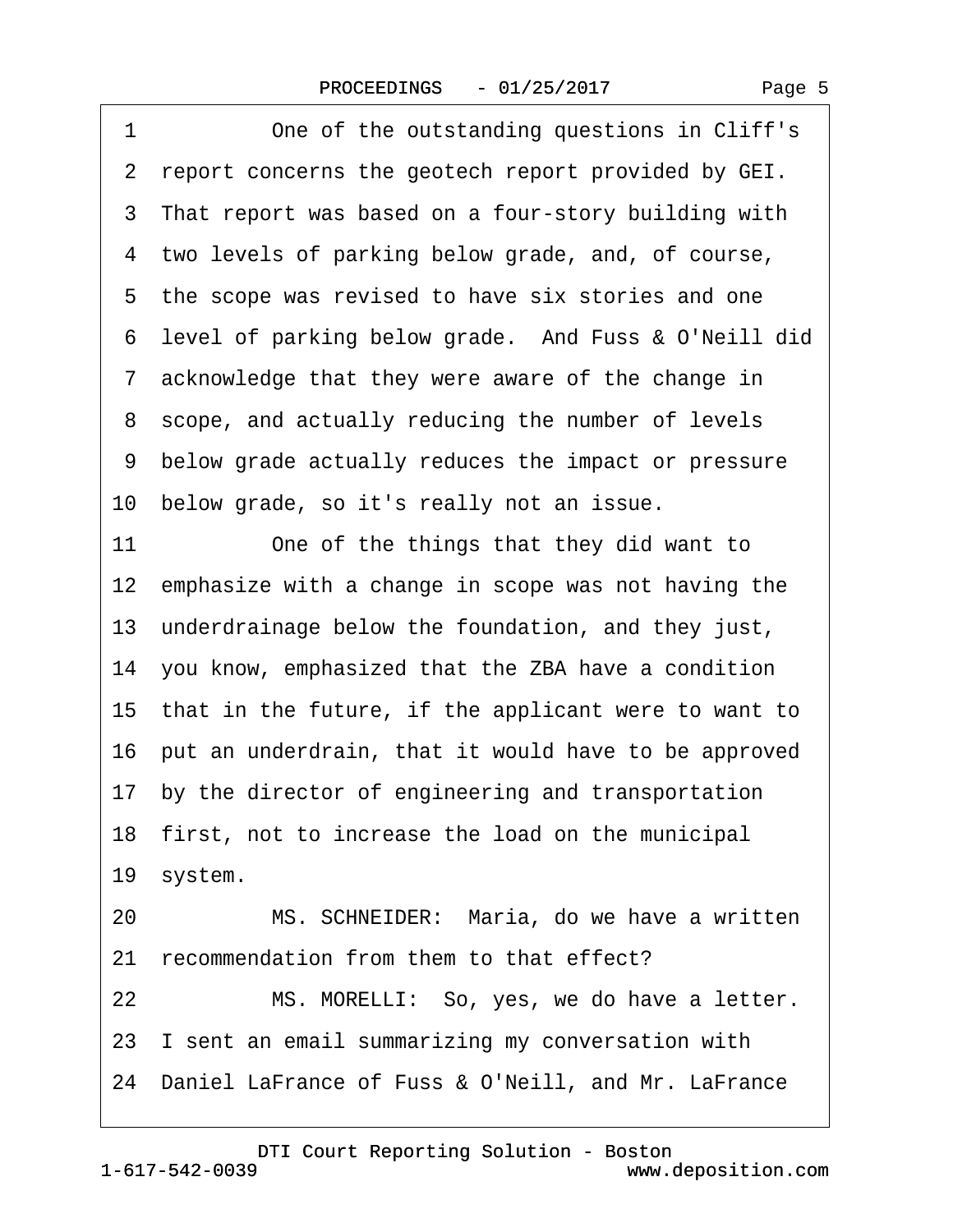·1· did respond by email, and I do have that and I'll 2 give that to you before the evening is over. 3 MS. SCHNEIDER: Thank you. 4 MS. MORELLI: The other thing is, regarding 5 transportation, we wanted to clarify that the ·6· transportation board -- whether they have 7 jurisdiction over the loading zone that is proposed 8 for Hammond Street. And town counsel did confirm ·9· that the transportation board does not have 10 jurisdiction. This is within the ZBA's purview. 11 However, we have emphasized that the 12 transportation board, like any other loading zone 13 request in the public way, is asked to provide a --14 conduct a hearing, hear any information -- or request 15· any information regarding the analysis or any loss of 16· metered spots, and that actually took place on 17 January 17th. 18 The applicant did respond to the 19 transportation board's request for information, and 20· you have a letter not only from the transportation 21· board's chair supporting the proposal with 22· conditions, you also have a letter from Mr. Ditto, 23 the director of engineering and transportation. 24 I also wanted to clarify that we wanted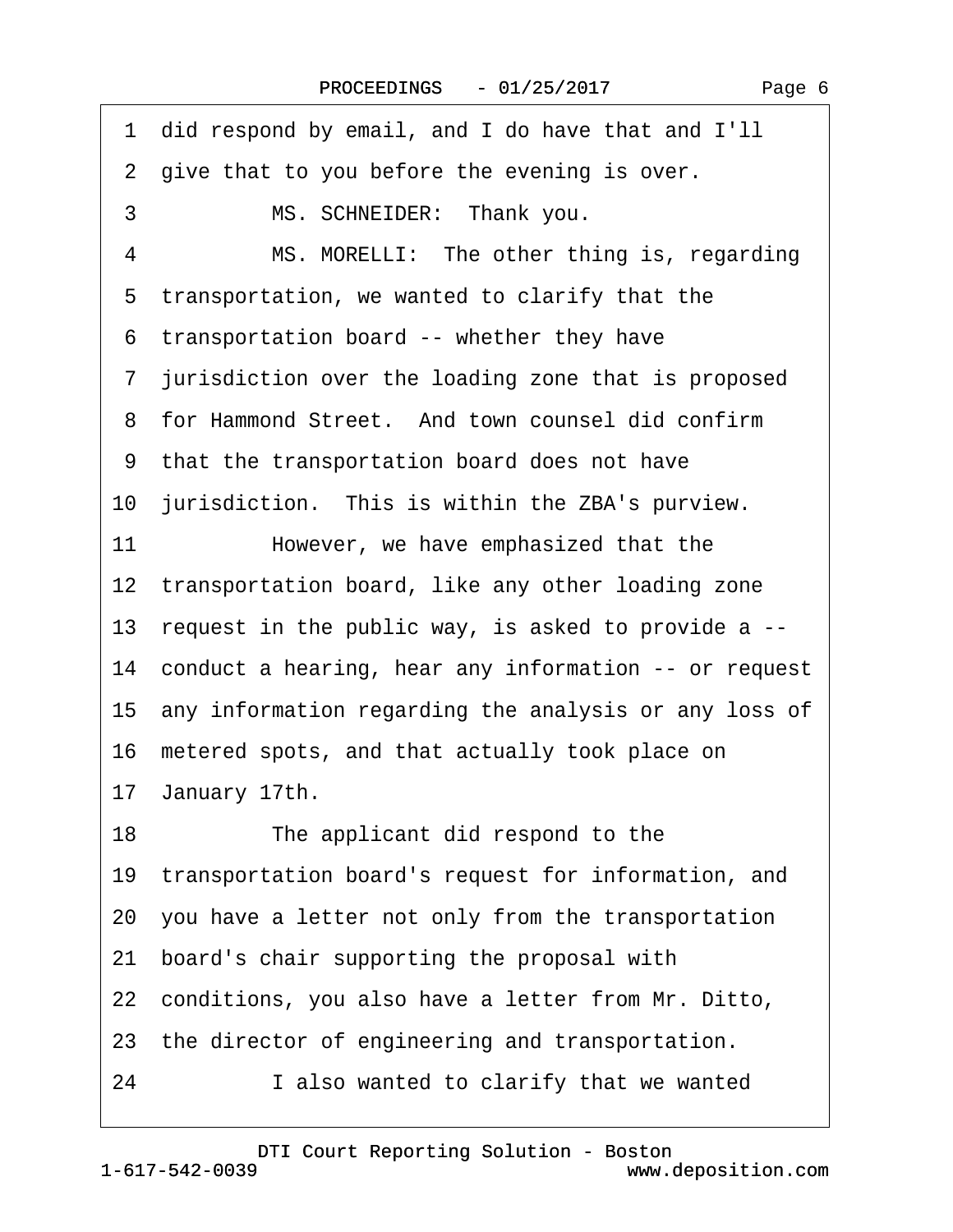| 1<br>MassDOT to -- we wanted our staff to contact MassDOT |
|-----------------------------------------------------------|
| 2 regarding some of the issues going on at the edge.      |
| 3 As you know, it's a state highway. MassDOT has          |
| 4 purview over the state highway. We wanted to know if    |
| 5 they needed to comment now on that proposed curb cut    |
| 6 or the new driveway on Route 9. And they responded      |
| 7 by email that they did not need to see that -- or to    |
| 8 comment on that before the public hearing process       |
| 9 ends.                                                   |
| If you could just give me a moment, there<br>10           |
| 11 were two other questions. One has to do with any       |
| 12 concern about the loading bay and its proximity to     |
| 13 the intersection at Route 9 and Hammond. And the       |
| 14 only thing they were concerned about -- and I just     |
| 15 want to verify that this loading zone is actually not  |
| 16 within MassDOT's jurisdiction. We have a map that      |
| 17 shows where MassDOT's jurisdiction ends on Hammond.    |
| 18 They just want to make sure that the vehicle pulling   |
| 19 into the loading zone does not encroach into the       |
| 20 travel lane to the left or sits on any vehicle         |
| 21 detections. Those are called "loop detectors" that     |
| 22 are in the survey. So we have reviewed that            |
| 23 extensively with staff.                                |
| and the company of the first state of                     |

24 • And the other question, it had to do with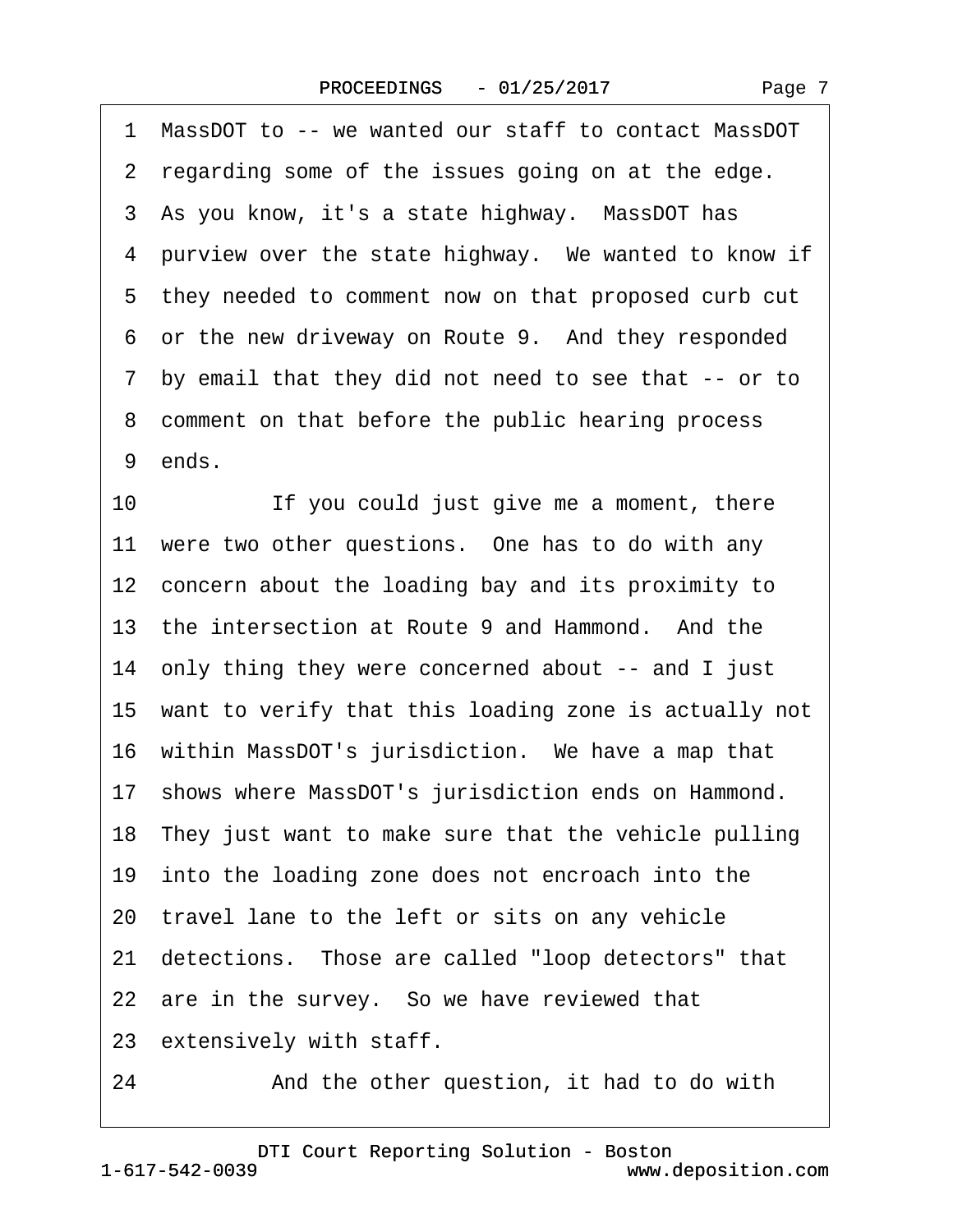| 1 does MassDOT have any comments about enforcing no      |
|----------------------------------------------------------|
| 2 parking on Route 9 in front of the site itself? And    |
| 3 they just did say that no parking would need to be     |
| 4 enforced, but they did not provide any other           |
| recommendations or conditions beyond that.<br>5          |
| And very quickly, I did recall that there<br>6           |
| 7 was some correspondence from Mr. Giles Ham, who is     |
| 8 the applicant's civil engineer regarding traffic, and  |
| 9 there was some consideration -- it's not something     |
| 10 that the applicant has committed to, but possibly     |
| 11 will consider 15- to \$20,000 toward a traffic signal |
| 12 upgrade, which would be a longer wait time for        |
| 13 pedestrians at the traffic signal at Route 9 and      |
| 14 Hammond. So that's just something to keep track of    |
| 15 when we're talking about conditions throughout this   |
| 16 public hearing.                                       |
| MS. SCHNEIDER: Maria, may I ask a question<br>17         |
| 18 about that? If there's a longer traffic signal in     |
| 19 order to facilitate pedestrian crossing, does that    |
| 20 require additional analysis of the impact on traffic  |
| flow at that intersection?<br>21                         |
| MS. MORELLI: Right. So that would<br>22                  |
| 23 actually affect the timing, so it's not something     |
| 24 that we could actually -- I mean, MassDOT controls    |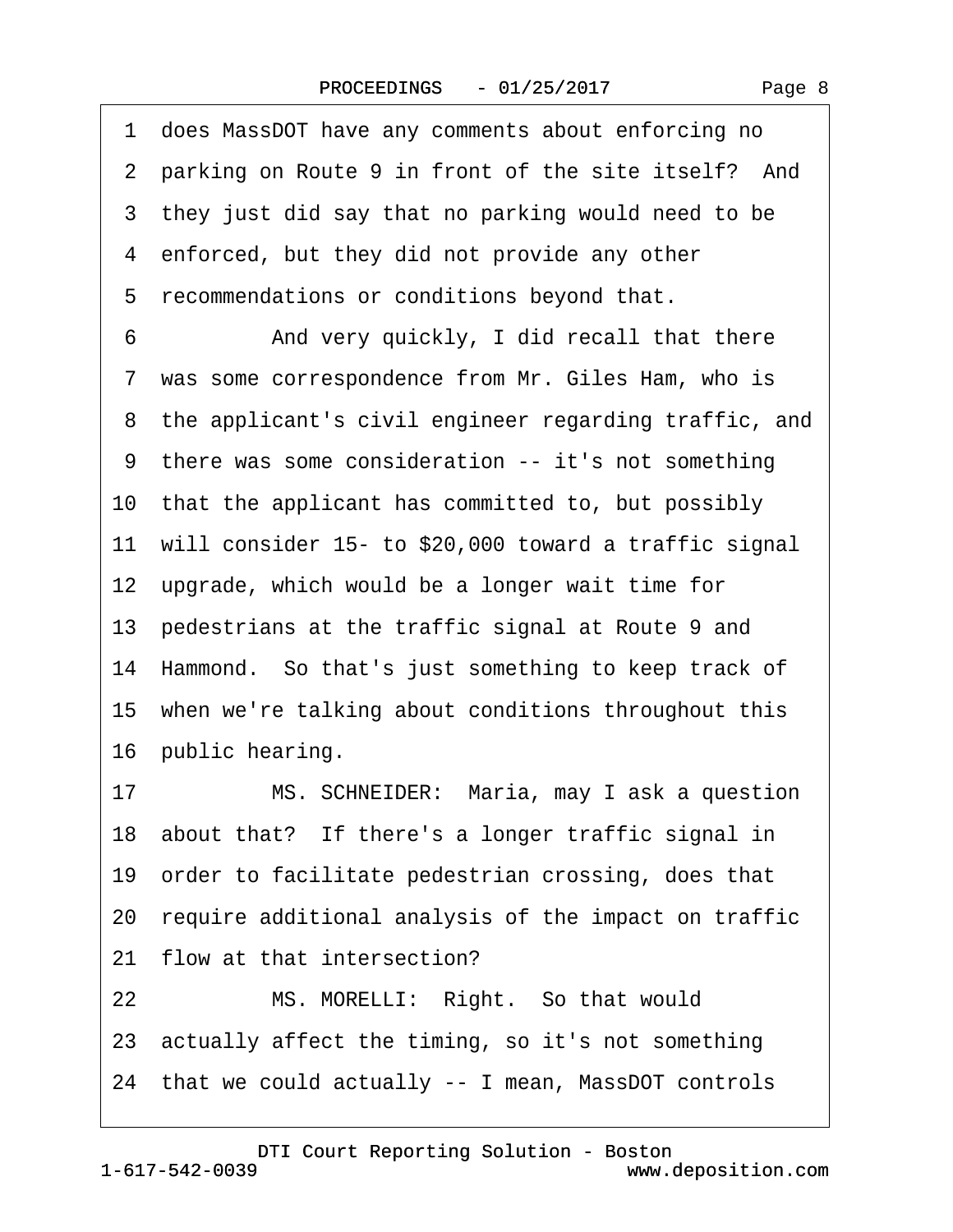1 the operations of that signal. So this is just a --2 I believe it was a recommendation, but it would have 3 to be vetted, certainly, with the state. 4 MR. ZUROFF: Can I ask you a backtrack 5 question about the point you brought up before? The ·6· no parking on Route 9, they say it has to be 7 enforced. Who actually enforces it? Is it Brookline ·8· or is it the state? 9 MS. MORELLI: It could be both, I 10 understand. 11 MR. ZUROFF: So if they want to enforce it, 12 who's going to tow a car away? 13 MS. MORELLI: Like I said, the Town of 14 Brookline, you know, can. It certainly could be 15 striped to actually emphasize. It might be unclear 16 if there is parking allowed or not, and we are just 17 talking about in front of the site. 18 MR. ZUROFF: I understand that. The 19· mechanism is what I'm inquiring about. 20 MS. MORELLI: Like with all enforcement, we 21· really can't condition the town to do anything, but 22 we can certainly provide some visible cues that 23· emphasize, or additional signage, perhaps, to make it 24 really clear.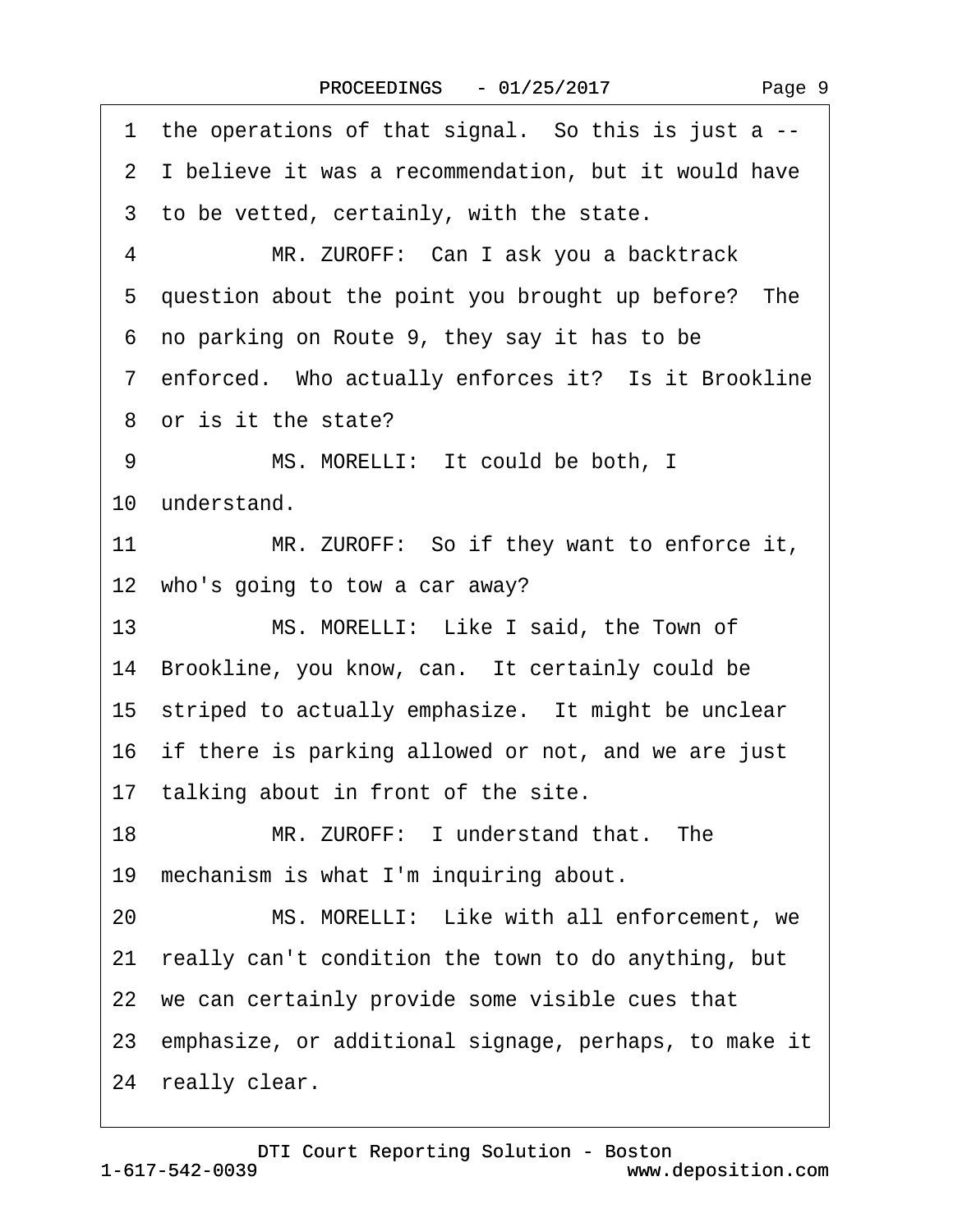| Page 10 |  |
|---------|--|
|---------|--|

| 1              | Okay. And I just wanted to follow up with                |
|----------------|----------------------------------------------------------|
|                | 2 the tree. So I'm not sure if someone from the          |
|                | 3 transportation division is here. When you are ready,   |
|                | 4 I will read letters from the transportation board,     |
|                | 5 transportation division, and Pat Maloney from public   |
|                | 6 health.                                                |
| $\overline{7}$ | One thing I just wanted to comment on:                   |
|                | 8 There is a tree and a metered spot very close to       |
|                | 9 where this loading zone is proposed. And one of the    |
|                | 10 conditions of this loading zone is that it will not   |
|                | 11 work unless that tree and one metered space is        |
|                | 12 removed. That is the recommendation from both the     |
|                | 13 transportation board and the transportation division. |
| 14             | The process for removing a public shade                  |
|                | 15 tree triggers Chapter 87 of the state statute. Tom    |
|                | 16 Brady would oversee the public hearing process, which |
|                | 17 is outside the ZBA's purview. The applicant would     |
|                | 18 initiate that process. And it's very likely -- I      |
|                | 19 would assume that the applicant would initiate that   |
|                | 20 after the comprehensive permit is reviewed.           |
| 21             | If the health of the tree is good, it's                  |
|                | 22 very likely Mr. Brady will say that it has to remain. |
|                | 23 And the recourse for the applicant is go to the board |
|                | 24 of selectmen, and the board of selectmen can look     |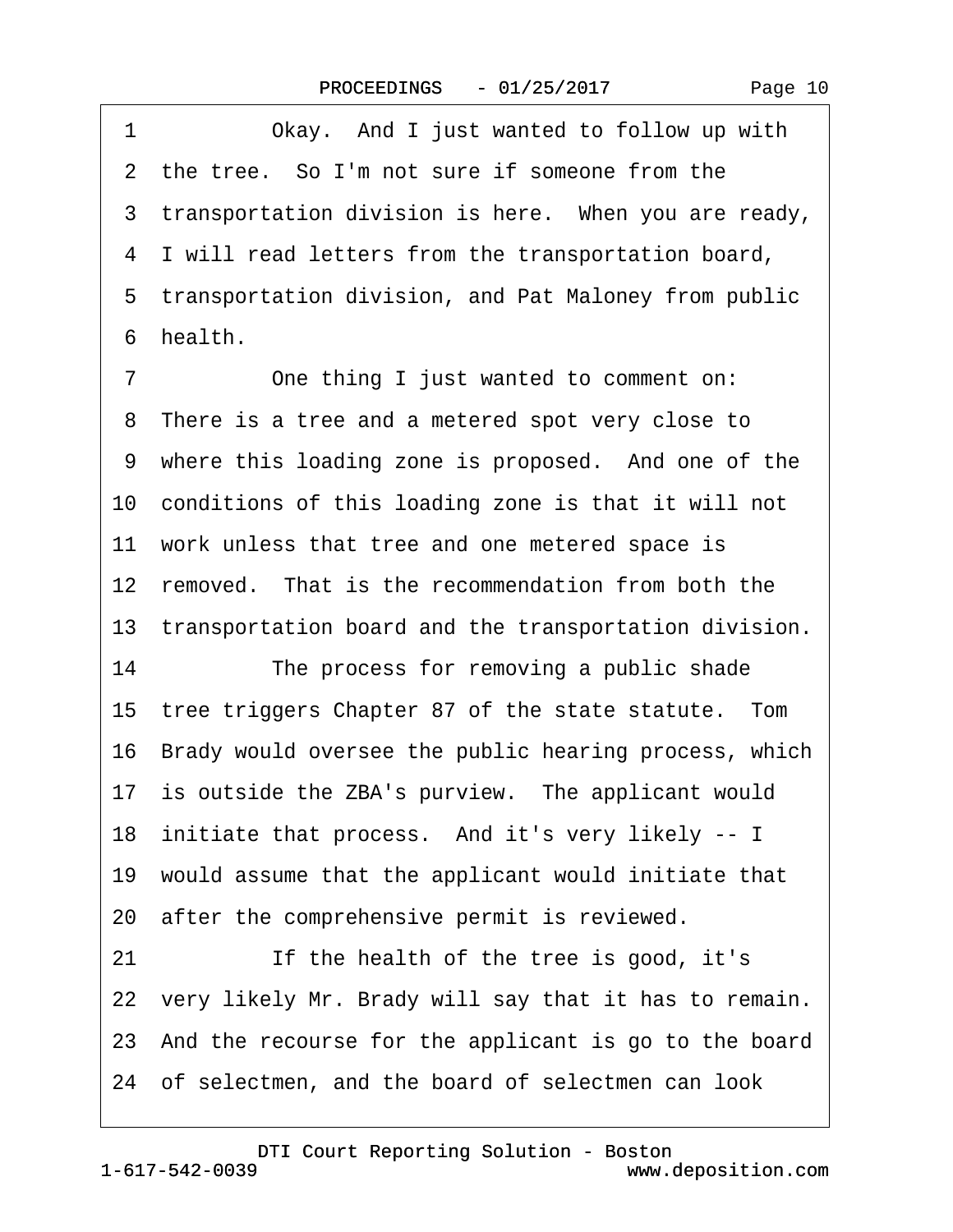1 more broadly at public benefits pertaining to the 2 loading zone. But I want to emphasize that with that 3 tree there, that loading zone would not work. 4 • • And the last thing, I just wanted to remind 5 the ZBA that the state has given an extension, so we ·6· are now scheduled to close Monday, March 6th on this ·7· case. 8 If you have no further questions... 9 MS. SCHNEIDER: Okay. Thank you. 10 Okay. We'd like to have the applicant now 11 come up and present changes to the plans since the 12 last time you were before us. 13 MR. PANDYA: Good evening. Haril Pandya, 14 principal, CBT Architects. 15 So we're going to go through probably a 16 similar presentation that we had last time, which is 17 a series of sort of before and afters, if you will. 18· The afters now represent discussions and 19· conversations that we've had with Cliff and others, 20 just to make sure that those things are -- have 21 advanced. And then we'll also demonstrate the model 22 that Ms. Morelli was referring to earlier to kind of 23 walk you through the project. 24 So if you -- again, so each one of these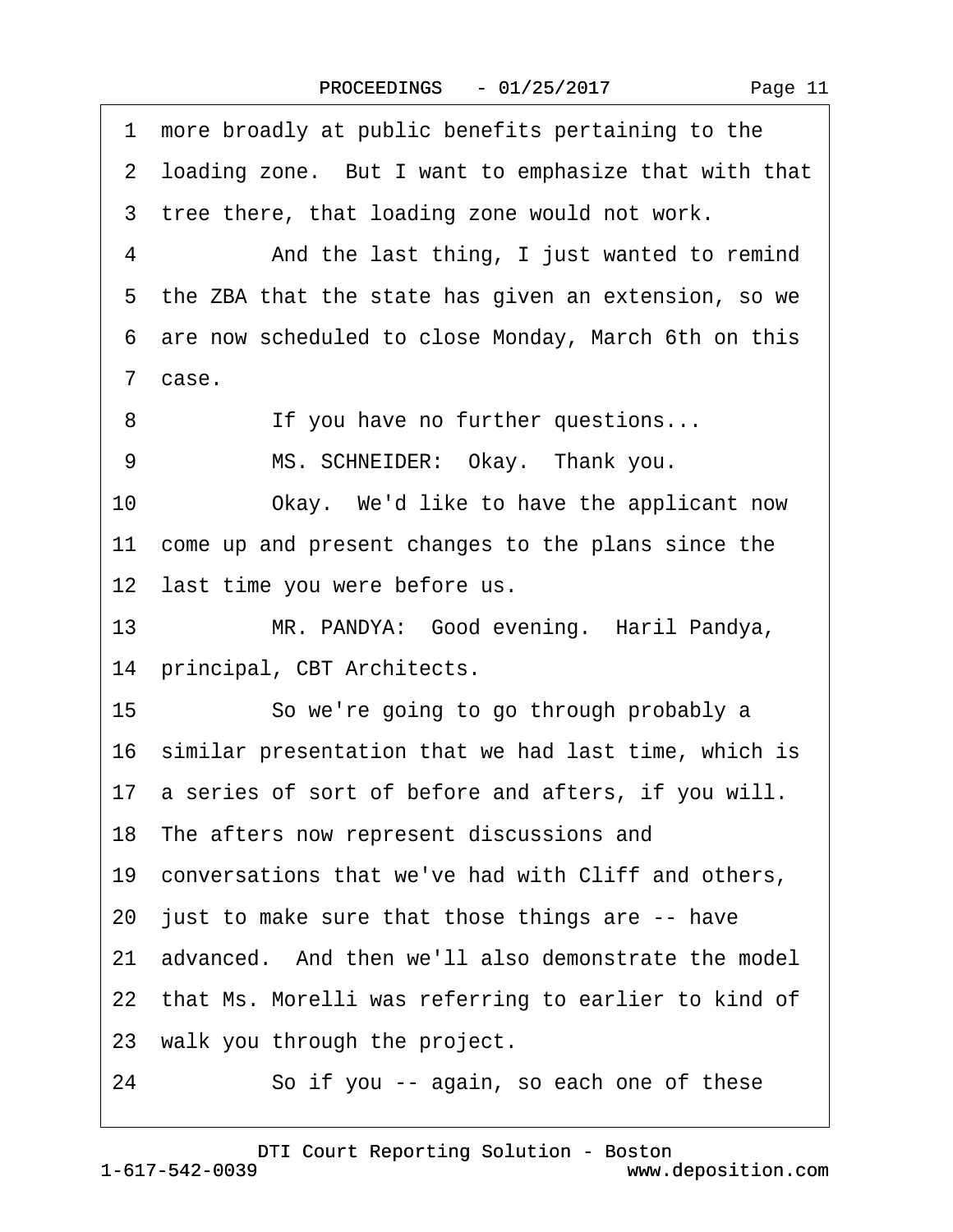·1· slides currently -- because it's small, we'll have

2 the actual current plan at the ending, so I'll

·3· demonstrate here.

4 So the plan on the left is where we were 5 with the original 80 spaces we had. We are currently ·6· at 69.· We've done a fair amount of things as far as 7 space reduction and limiting the number of stackers, 8 increasing the drive aisle widths and property 9 setbacks. And we had conversations with trash and 10 recycling, so we've added locations for both trash 11 and recycling to it and had conversations with the 12 folks that are involved with that. And we talked 13 about, again, increasing the widths of the elevators 14 themselves to accommodate larger vehicles. So this 15 is more of a side-by-side comparison. There's also a 16· stair egress that you see here, which wasn't there in 17 the previous version. And the stormwater and those 18 components have also been advanced.

19 • So this is the representation of that plan 20 that you saw on the right, just enlarged. This is 21· how we'll be going through side by side, just so you 22 can get a more closer view, if you will. So this 23 is -- also includes staging areas and a drive aisle 24· staging area, so there's seven spaces up top, and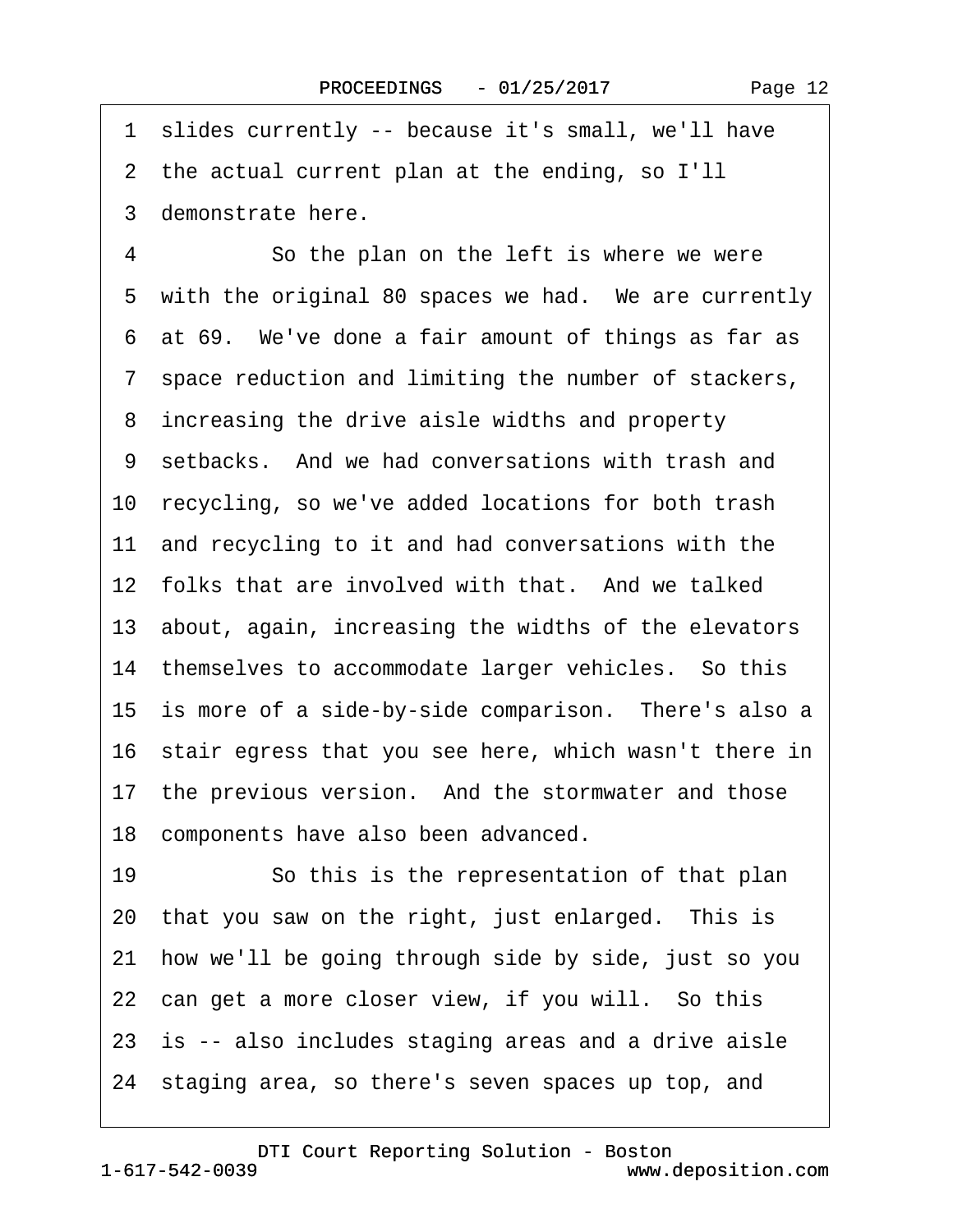| 1 really the 62 spaces, which are housed in the         |
|---------------------------------------------------------|
| 2 below-grade garage level. Again, this is a valet      |
| 3 operation. I think we've talked pretty extensively    |
| 4 about how this operates and timings and whatnot.      |
| 5<br>MR. ZUROFF: Can I just ask you a                   |
| 6 clarification?                                        |
| MR. PANDYA: Sure.<br>$\overline{7}$                     |
| MR. ZUROFF: I assume that those two boxes<br>8          |
| 9 with the crosses there, those are the lifts?          |
| $10-10$<br>MR. PANDYA: Yes.                             |
| MR. ZUROFF: So the actual edge of the<br>11             |
| 12 building where the cars come out is right outside of |
| 13 those?                                               |
| MR. PANDYA: It'll be on the right,<br>14                |
| 15 right --                                             |
| MR. ZUROFF: Right here?<br>16                           |
| MR. PANDYA: Yeah.<br>17                                 |
| 18<br>MR. ZUROFF: So those other spaces outside         |
| 19 of those $-$                                         |
| MR. PANDYA: And below --<br>20                          |
| MR. ZUROFF: -- are actually under the<br>21             |
| 22 driveway. Okay.                                      |
| MR. PANDYA: Good question, actually.<br>23              |
| So the left image, again, represents where<br>24        |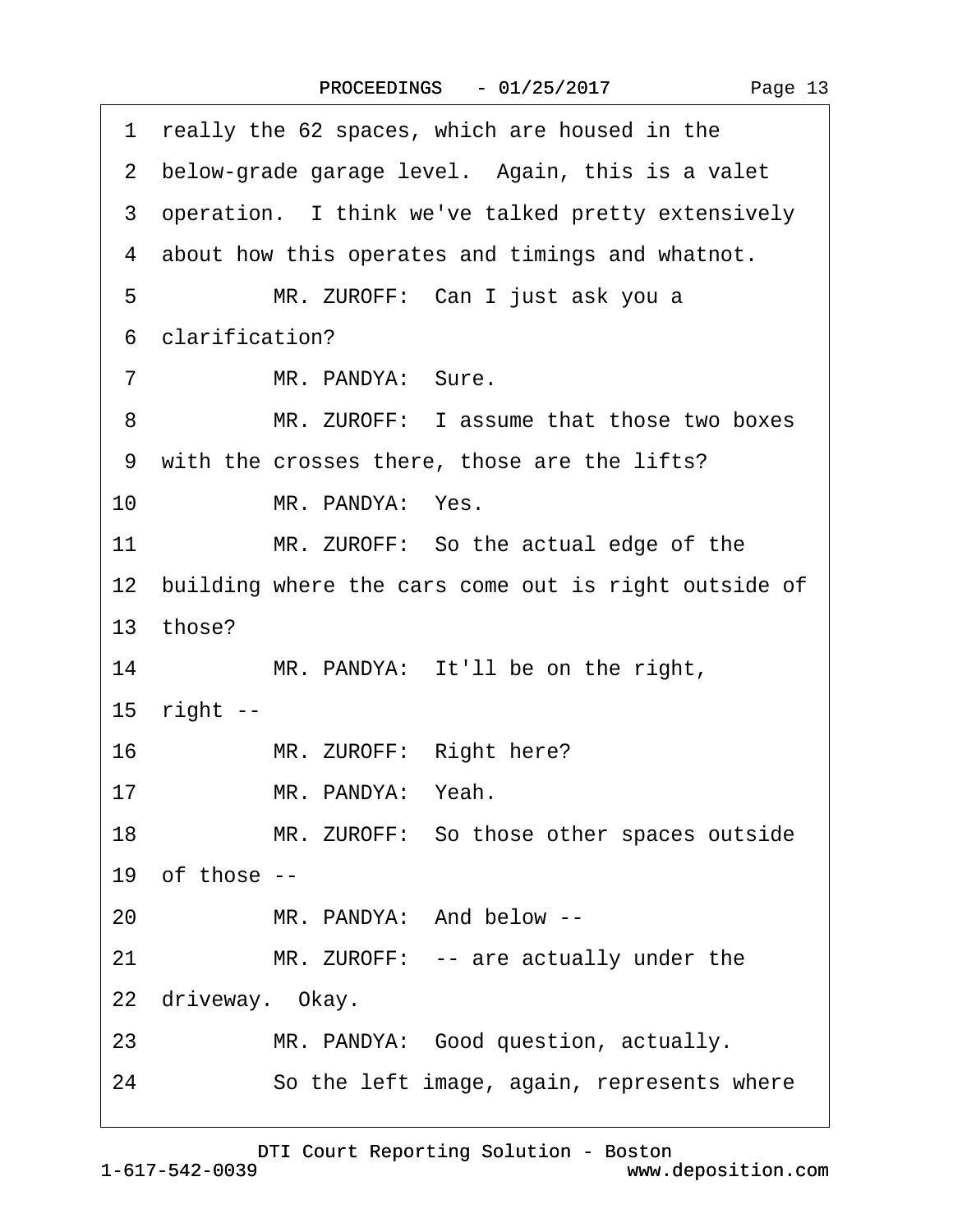1 we were. We had a much narrower 17 foot 4 gap 2 between the property line and the building, which was 3 adhering to setback requirements, etc. And then, of 4 course, with everyone's input and further design, we 5 increased that to 30 feet. We increased our ground ·6· floor setbacks from the property line to 4 feet on 7 Boylston, almost 9 feet -- 8 foot 10 -- on the 8 Hammond Street side. We've increased the green ·9· buffer to almost 5 feet, which is the buffer between 10 the properties -- between the six-family and ours on 11 this side. 12 MS. SCHNEIDER: Mr. Pandya, could I just 13 interrupt you for a second, because I think the board 14 is getting a little bit confused. What we were 15· hoping that you would be presenting to us tonight are 16· any changes to the project since the last time you 17 presented to us, and these are looking like changes 18 that we've seen at intervening hearings. We don't 19 need to go through the evolution of the whole

20· project.· We're familiar with where you were the last

21 time. Just anything that's new since then, please.

22 MR. PANDYA: Perfect. Thank you. So I'm 23 just going to click through these, then, if you don't 24 mind.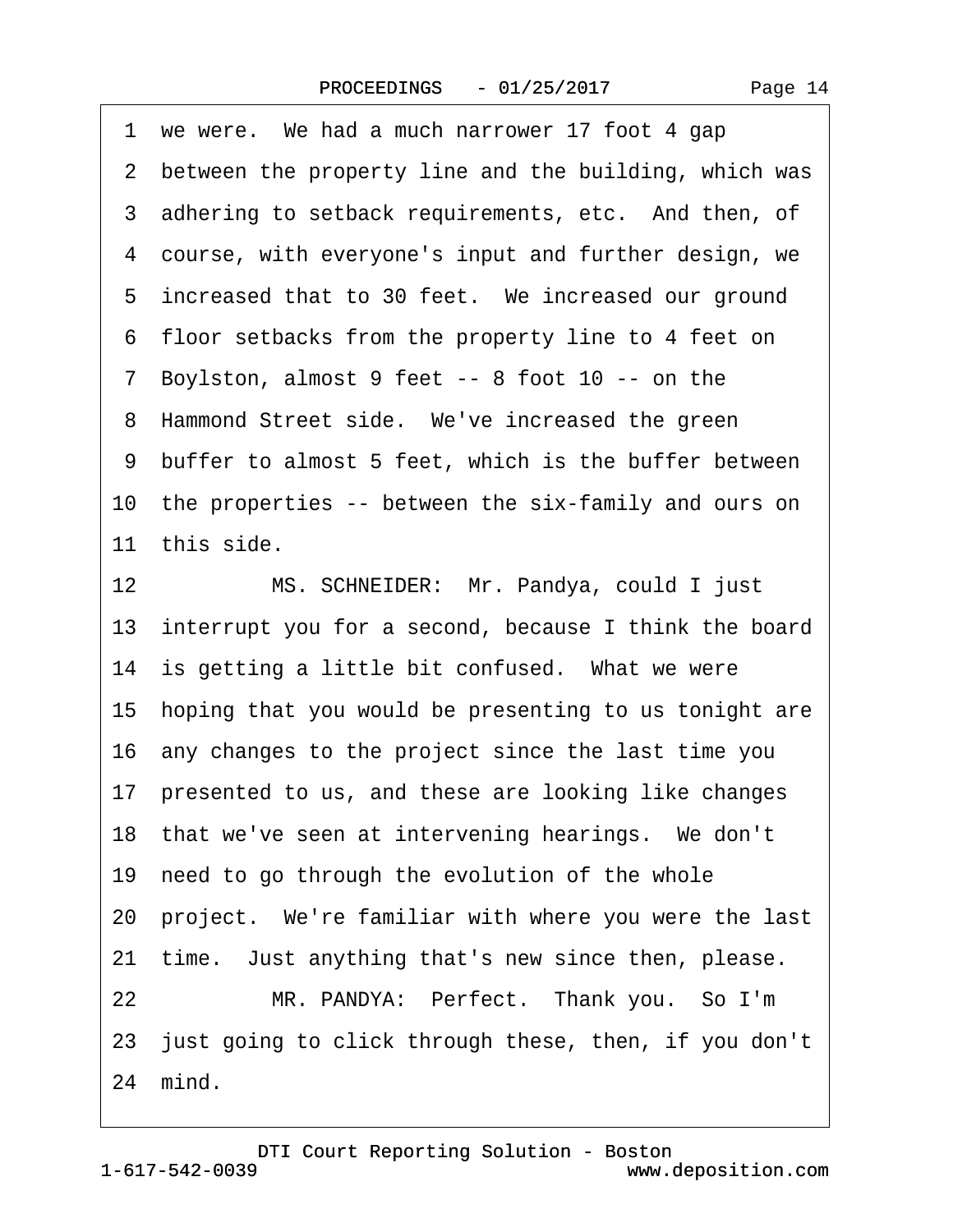1 As you get up to the upper floor plan, 2 these are where some of the changes to the overall 3 massing begins, so these are changes from the last 4 time. We've increased the step-back that is here on 5 floors five and six, so these units have become ·6· significantly smaller and actually changed so that we ·7· can actually -- from the street level to the sixth 8 unit, as you look up, you essentially get more blue ·9· sky, if you will.· So the setback of the building, 10· push-back of the mass, in theory, allows you to see 11 more sky. So we've been able to -- we've done that 12 on that side of the building. And you can see here 13 the increase in the setback. This is since the last 14 time you've seen it as well. We increased the 15 setbacks here as well. 16 MR. BOOK: I'm sorry. Just for a 17· clarification, so is it the dark line -- so the -- 18 MR. PANDYA: The dashed line represents the 19 property line. 20 MR. BOOK: Okay. 21 MR. PANDYA: The solid line here represents 22 the edge of the roof below. So this entire edge is 23· pushed back.· You'll see that once we get to the 24 massing and to the elevations. But this edge used to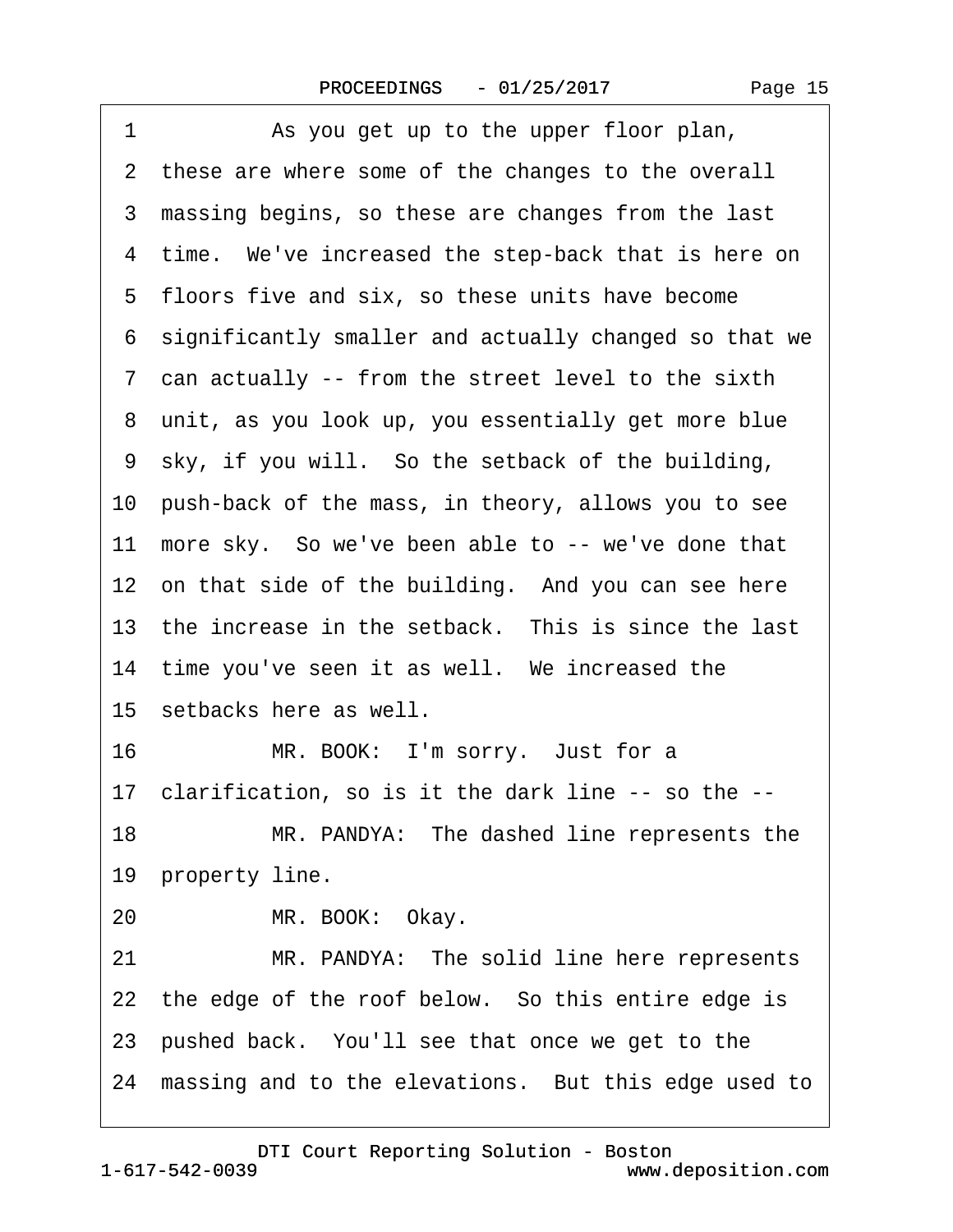Page 16

1 be further, probably where this mouse icon is now, 2 and now it's over here.

3 MS. SCHNEIDER: How many feet is that?

4 MR. PANDYA: I think we've pushed it again 5 an additional 2 feet from where we were before, which 6 it was already set back then.

7 So this is where we start seeing -- again, ·8· I apologize because this is a similar slide, but the ·9· lower image, which is this image, actually shows the 10· updates.· So the updates here now are a couple of 11 things. One is you can see here by the dashed line 12 on the left represents the -- you know, sort of an 13 estimate of where the six-family is. So the overall 14 intention here is the stepping down of the massing 15 from Hammond down towards the neighbors. And you can 16 see here, by the time we get to this line, we're 17 actually very close to their deed line. 18 Now, that that's front facade material, and 19 then the sort of setback material, which is set back, 20· which is glassier, sort of takes the edge off of the 21 entire building completely forward towards Boylston. 22· So not only are you getting the brown tones, if you 23· will, massing down or stepping down along Boylston 24· Street, but you're also getting a setback into the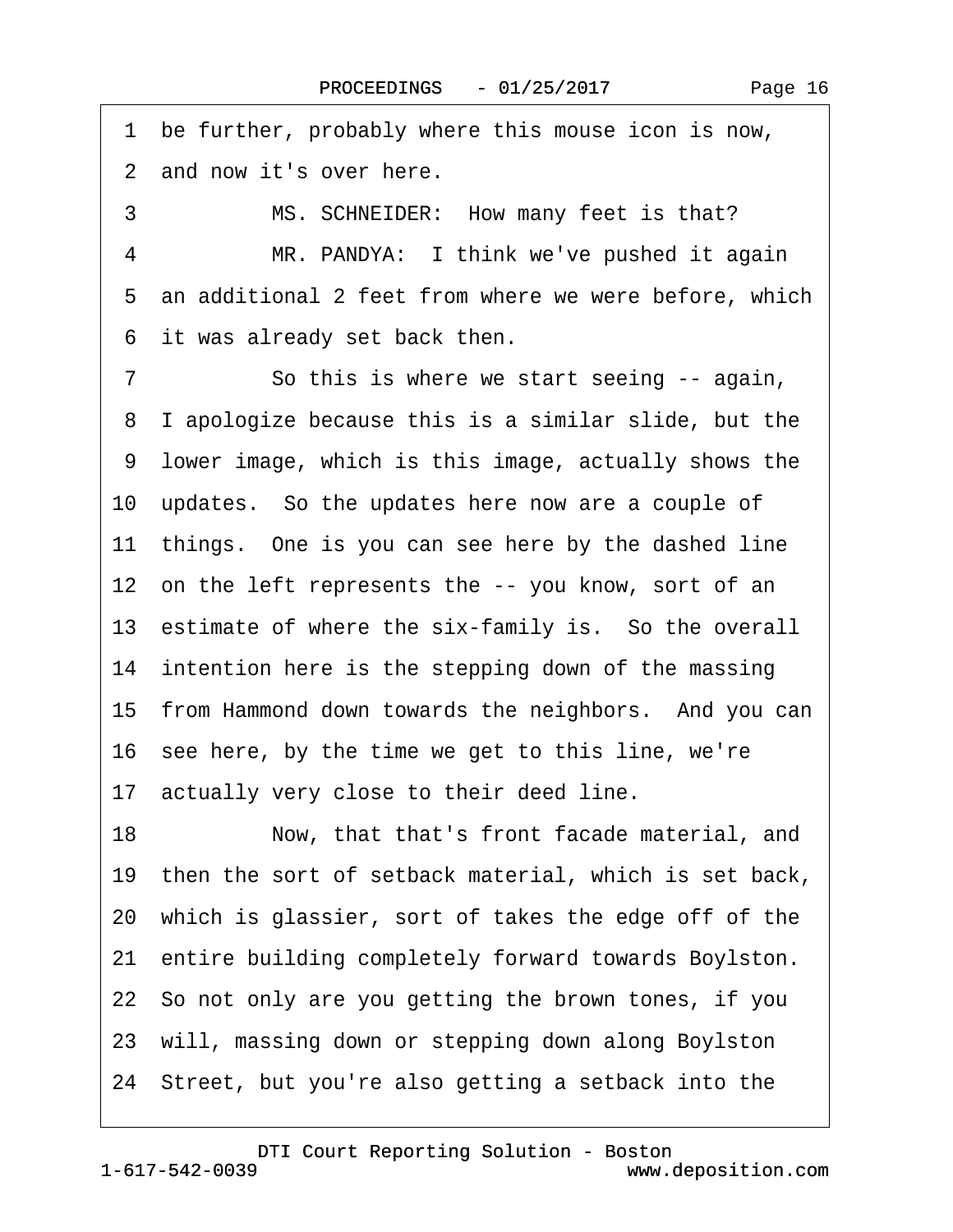| 1 page, if you will. So you'll see that, when we get     |
|----------------------------------------------------------|
| 2 to the 3D views, a little bit clearer. But now we've   |
| 3 created this massing separation with these larger      |
| 4 joints and reveals, so the sort of horizon             |
| 5 proportion, if you will, is actually more in keeping   |
| 6 with a lot of the buildings that are within the        |
| 7 neighborhood.                                          |
| So similarly here along Hammond, this is<br>8            |
| 9 part of the setback, so this is lowered on the         |
| 10 Hammond Street side. Here, again, this part where     |
| 11 the hand icon is stepped back.                        |
| 12<br>And then conversation that we had with             |
| 13 Cliff and others at the meeting were about really     |
| 14 demonstrating the fact that these materials are not   |
| 15 just limited to the Hammond and Boylston Street side, |
| 16 but this cladding would actually continue around.     |
| So this is the south side, if you will,<br>17            |
| 18 coming -- I guess the two cars on the right represent |
| 19 the driveway, so this is really the back side if you  |
| 20 were on the Heath Street side looking back. So it     |
| 21 still is a cementitious material that we're           |
| 22 proposing. Less of a rain screen, but you can see     |
| 23 the joinery and everything is actually still in line  |
| 24 with everything else. So it's not like an EIFS or     |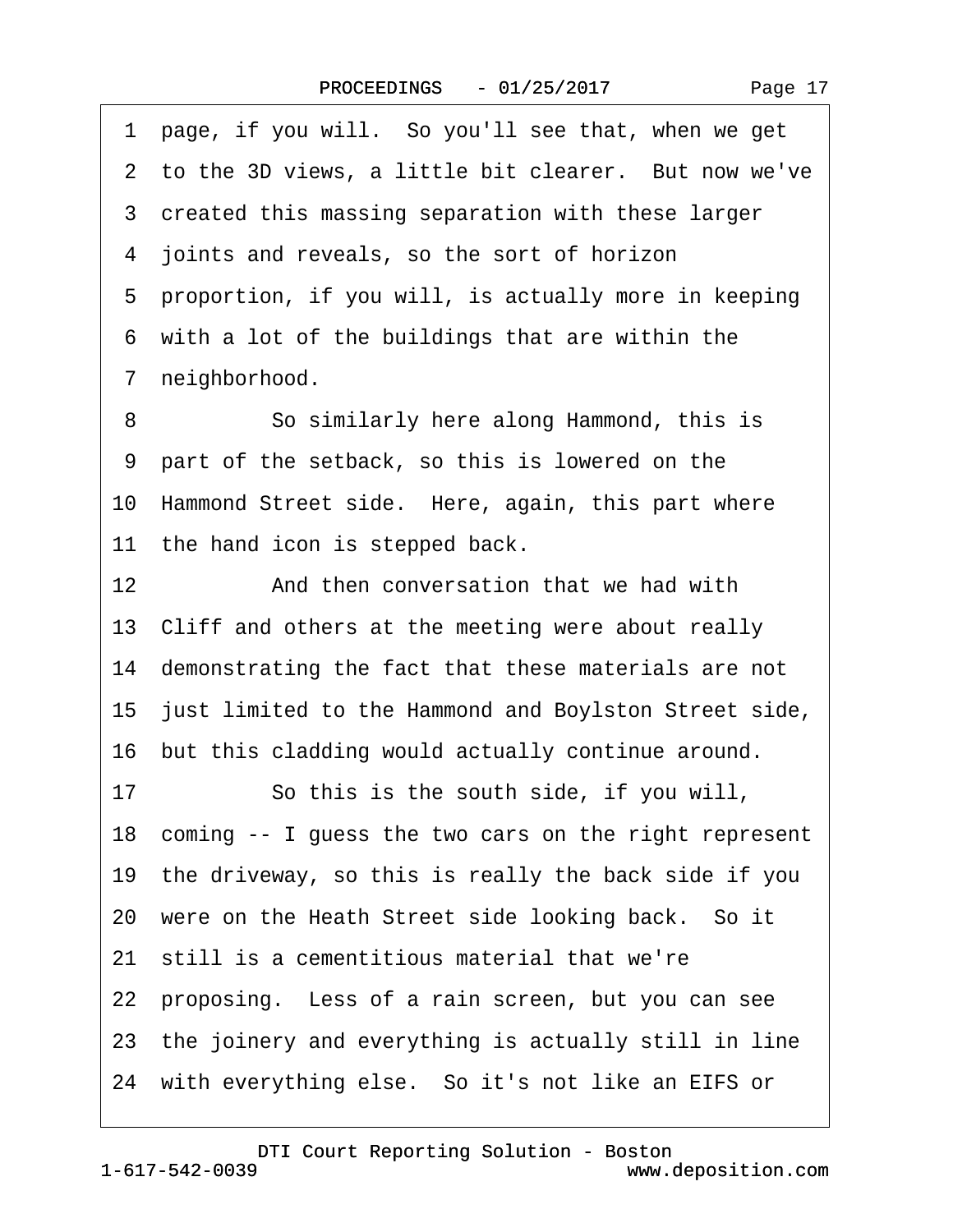1 any kind of other materiality. It's actually in 2 keeping with the same sort of -- almost all our 3 per-foot cost that we have everywhere else. 4 MR. ZUROFF: Could you go back to that 5 prior slide? Is that dotted line -- does that ·6· represent the adjacent structure? 7 MR. PANDYA: On the right, yes. 8 MR. ZUROFF: On the left. 9 MR. PANDYA: I apologize. This is the --10 yeah, this box is the -- how would I describe that? 11 Oh, that's the sushi place. I'm sorry. So if you're 12 looking on Hammond, that's the sushi place. You 13 would see this much of the building beyond, and 14 you're sort of behind the sushi place here, and then 15· you kind of look through the driveway and this would 16 be the six-unit on the Boylston side. 17 MR. ZUROFF: Do you have a representation 18 that would show the view from Heath Street? 19 MR. PANDYA: Yes. It's coming up. 20 This is the -- this completes all four 21 sides of the building. This is the east elevation, 22 so this is the section essentially cut through the 23· driveway and, you know, again, demonstrating the fact 24 that the materials do return around the side.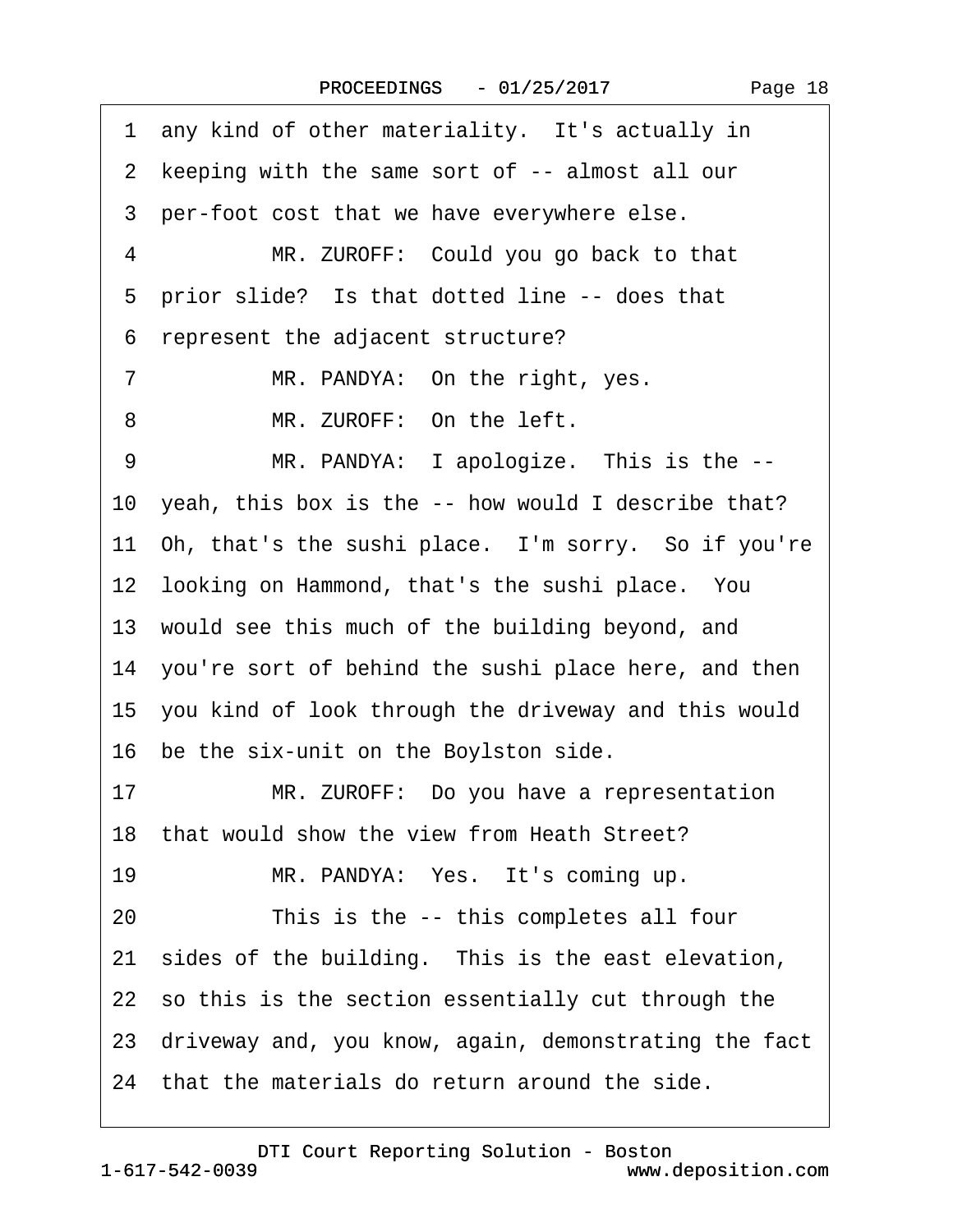| 1              | And then, as we had mentioned in the                     |
|----------------|----------------------------------------------------------|
|                | 2 previous meeting, before shortening of the building,   |
|                | 3 because we're at the angle is why the -- the right     |
|                | 4 side feels compressed. But we're really focused here   |
|                | 5 on the left, which is, again, demonstrating the fact   |
| 6              | that the materials continue around.                      |
| $\overline{7}$ | This is sort of a -- a more blown up                     |
|                | 8 section of the facade system, kind of showing the      |
|                | 9 intricacies of the elements within the facade. So at   |
|                | 10 the lower portion here, having the storefronts, and   |
|                | 11 then the windows as you go up, and you can see on the |
|                | 12 upper level, this over here is your balconies, the    |
|                | 13 glass rails, and then the residential units up there, |
|                | 14 the more glassier system, the setback.                |
| 15             | So here are the views. Again, you can see                |
|                | 16 the setbacks once more. Up here are the balconies,    |
|                | 17 the setbacks here, and also you can see the setbacks  |
|                | 18 stepping as well.                                     |
| 19             | This is just a more fish-eye view from the               |
|                | 20 Hammond Street side looking up.                       |
| 21             | This is looking the other way, down at the               |
|                | 22 sushi place here, right here. You can see parts of    |
|                | 23 the building beyond set back again, even on the Heath |
|                | 24 Street elevation side of those two we set back. So    |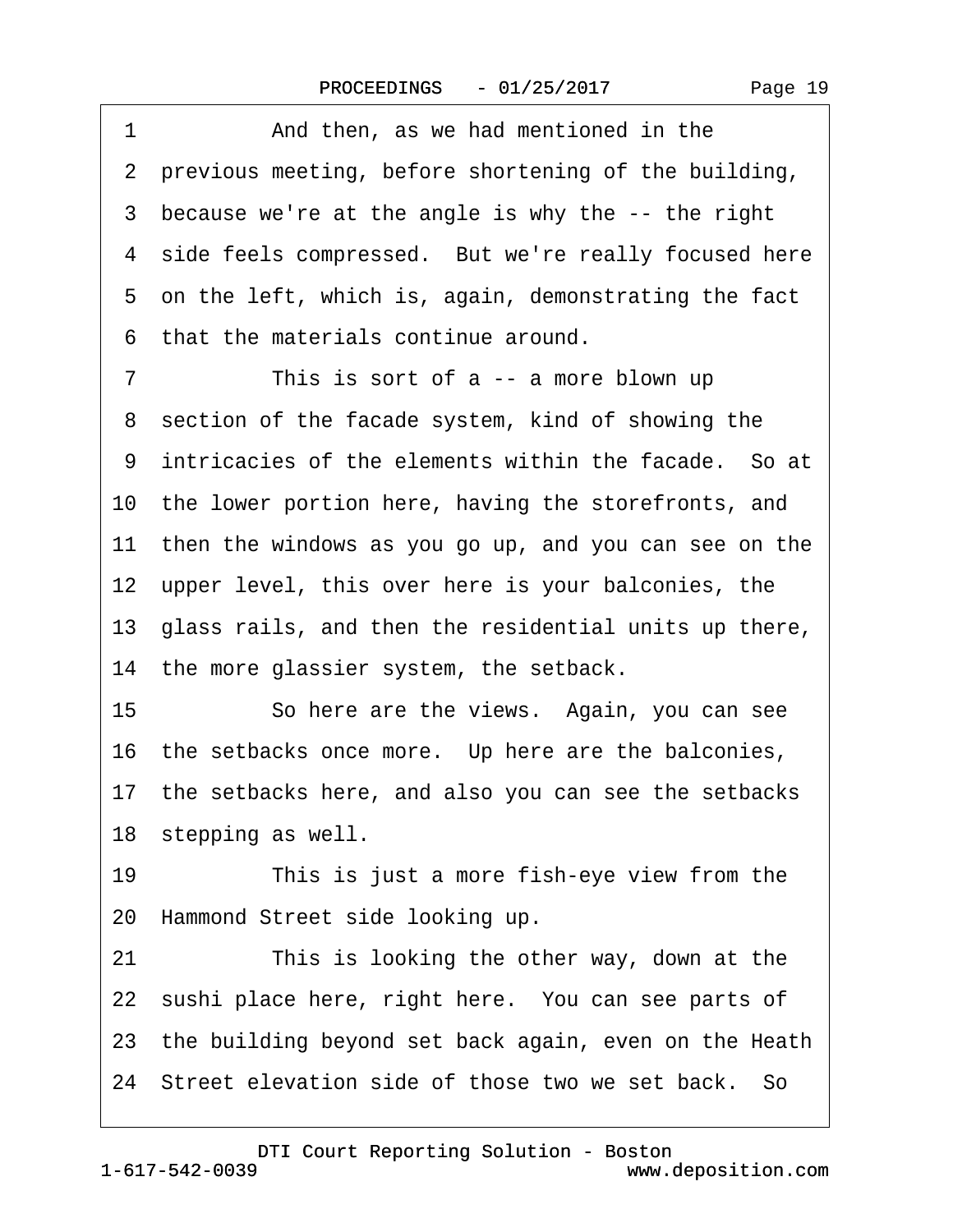| 1 it's almost wedding cake style, if you will. It just  |
|---------------------------------------------------------|
| 2 keeps going up and stepping back. This is the view    |
| 3 back from Heath Street. Looking back up, again, the   |
| 4 right side significantly changed from the last time   |
| 5 you've seen it as far as it being stepped back.       |
| This is the view from Boylston Street, the<br>6         |
| 7 sidewalk view, the stepping down and then the         |
| 8 stepping back.                                        |
| MS. SCHNEIDER: Is the height of the first<br>9          |
| 10 level before the step-back equivalent to the height  |
| 11 of the neighboring six-unit residential --           |
| 12<br>MR. PANDYA: It's a little bit taller.             |
| 13<br>MS. SCHNEIDER: By how much?                       |
| 14<br>MR. PANDYA: I'll have to go back a few            |
| 15 slides to get you the exact number.                  |
| 16<br>About seven or eight feet.                        |
| Okay. So coming from this view that we<br>17            |
| 18 just had, Heath Street previously right there.       |
| 19 Adding -- we've added as much context as we could in |
| 20 the immediate vicinity to kind of just show          |
| relationships.<br>21                                    |
| This is the view coming down the sidewalk,<br>22        |
| 23 the setback from the parking entry.                  |
| 24<br>And then just a quick acknowledgment of the       |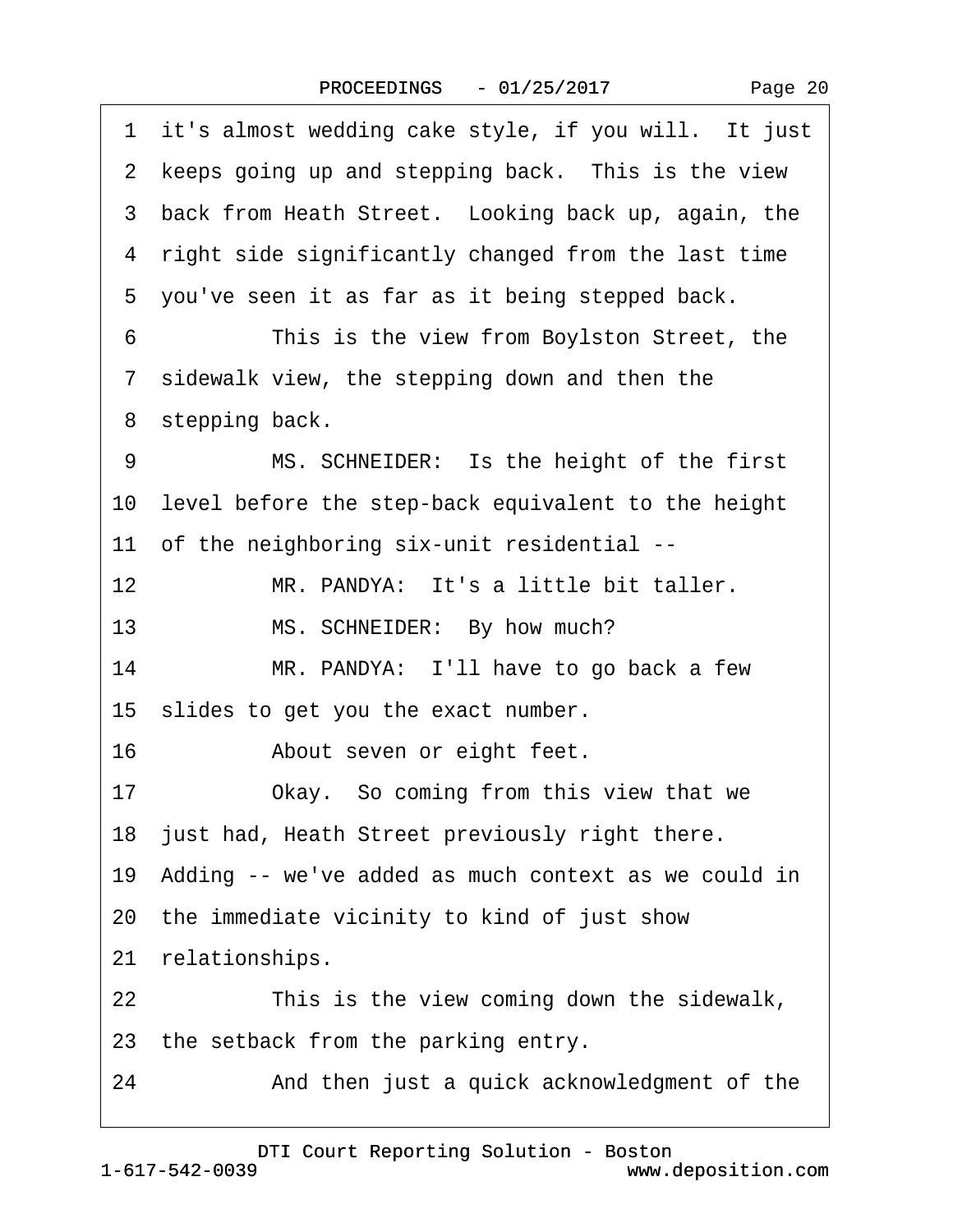Page 21

·1· shadows.· Again, last time we had talked about the 2 shadows, you know, really realizing that south being 3 behind the building, most of the shadows are on 4 Route 9 because it's just east to west. That's how ·5· the --

6 **But as you're coming from westerly sun, you** ·7· know, you get to a point where a lot of the shadows 8 are from other buildings, frankly, anyway. And the 9 blue really indicates the delta. Not just the shadow 10 of the building, but the delta being what this 11 building would be adding and where you can see how it 12 misses a portion of a lot of the buildings.

13 • **And then even so, because of the winter sun** 14 being the lowest sun and casting the longest shadow, 15· you can imagine that from the longest shadow at 16· 3:00 p.m., the sun's pretty much gone at 4:00, so 17 we're talking a delta of like an hour of time on the 18 lowest sun of the winter solstice where the sun is at 19 its lowest point. So the incremental changes at that 20· point really don't impact that shadow very much.· So 21· the shadow, again, is really -- we're talking -- 22 we're really conversing about an hour to an hour and 23· a half of time in the worst and lowest sun case 24 scenario on December 21st. So that's what we're just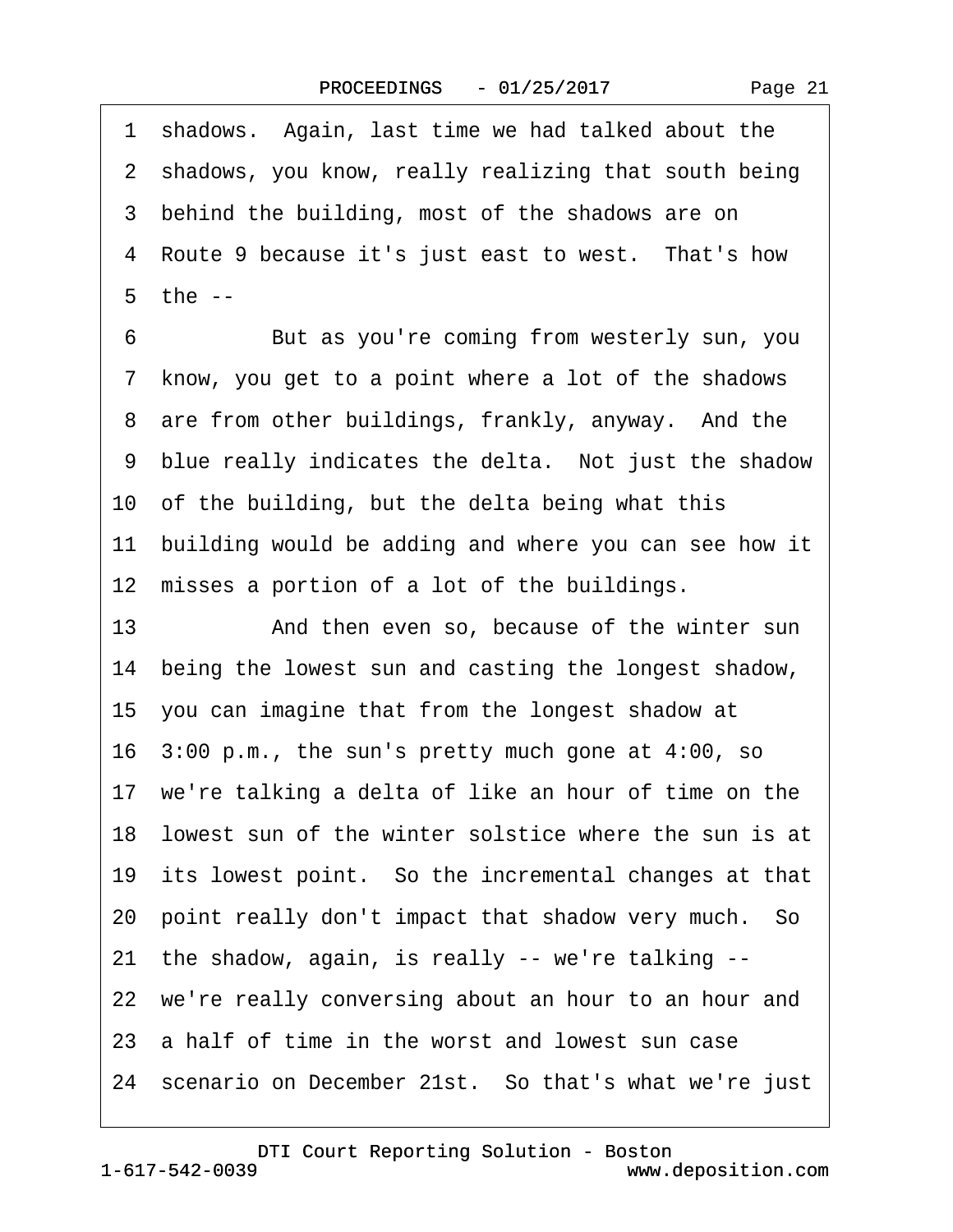| 1 redemonstrating -- we've shown this slide before, but |
|---------------------------------------------------------|
| 2 just to reiterate that point.                         |
| And then this is the final slide that --<br>3           |
| 4 again, this is sort of a -- just to reiterate the     |
| 5 setbacks, the life -- what we're trying to create,    |
| 6 the lit pedestrian -- the safety of the light and     |
| 7 whatnot coming out from the storefronts.              |
| Questions?<br>8                                         |
| 9<br>MR. BOOK: You don't happen to have -- so           |
| 10 this rendering, do you have the one that you last    |
| 11 showed us? I'm just curious, sort of in terms of the |
| 12 change from the last --                              |
| 13<br>MR. PANDYA: Oh, you mean the previous full        |
| 14 rendering?                                           |
| 15 <sub>15</sub><br>MR. BOOK: Yeah.                     |
| 16<br>MR. PANDYA: I don't have that. No, we             |
| 17 don't. Sorry. We can send it. It's not a problem.    |
| 18 But I do want to show the animation, if that's okay, |
| 19 of the model.                                        |
| MS. SCHNEIDER: Please.<br>20                            |
| 21<br>MR. PANDYA: So this is just trying to             |
| 22 stitch together everything we've sort of seen to     |
| 23 date, and we're just taking multiple passes through  |
| 24 the roads around the different approaches. You can   |

 $\sqrt{ }$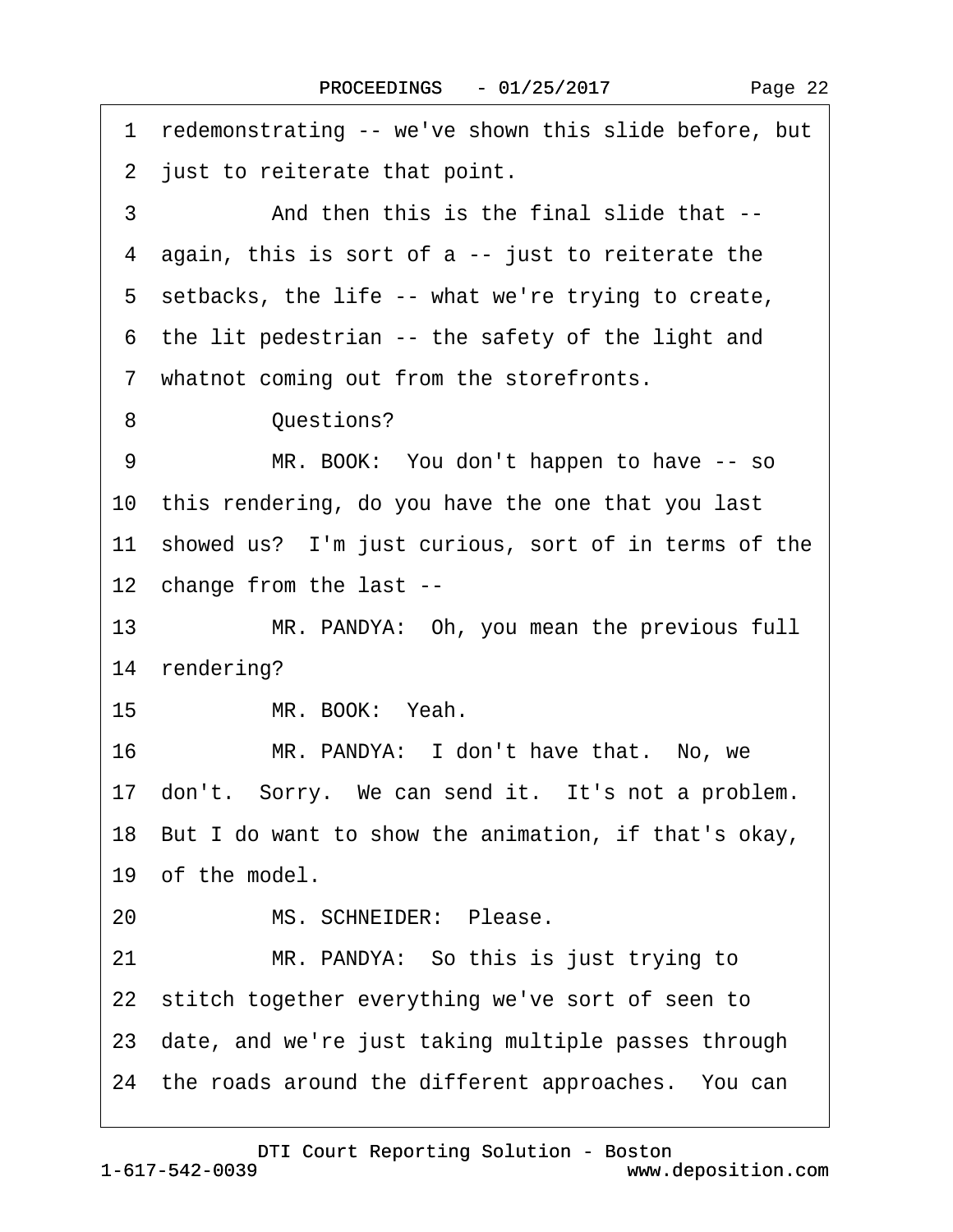| 1 look for this on IMAX probably later.                  |
|----------------------------------------------------------|
| So I'm sure my associate here, Brendan, can<br>2         |
| 3 attest to the fact that we tried to capture the        |
| 4 accuracy of trees as best as possible. We went down    |
| 5 the streets counting trees, roughly guessing widths    |
| 6 and heights and that sort of thing. Obviously winter   |
| 7 is different than summer, but nonetheless, I think,    |
| 8 you know, although not everything is the exact inch,   |
| 9 I think this is pretty close.                          |
| 10<br>MS. SCHNEIDER: Thank you.                          |
| 11<br>MR. ZUROFF: I have a question about your           |
| 12 shadowing. Driving westbound in the late              |
| 13 afternoon --                                          |
| MR. PANDYA: In the animation or the --<br>14             |
| 15<br>MR. ZUROFF: No, no. Just in general.               |
| 16<br>Driving westbound on Route 9 near sunset,          |
| 17 you're confronted with a ball of fire right in your   |
| 18 eyes. Sometimes when you're taking a left turn from   |
| 19 Route 9 onto Hammond Street, you can't really see     |
| 20 what's going on in the intersection. You've said      |
| 21 that the building will have primary shadowing effects |
| 22 on Route 9. Will that actually improve the            |
| 23 visibility? It's hard to tell from your rendering.    |
| 24<br>MR. PANDYA: Yeah. And I think the right            |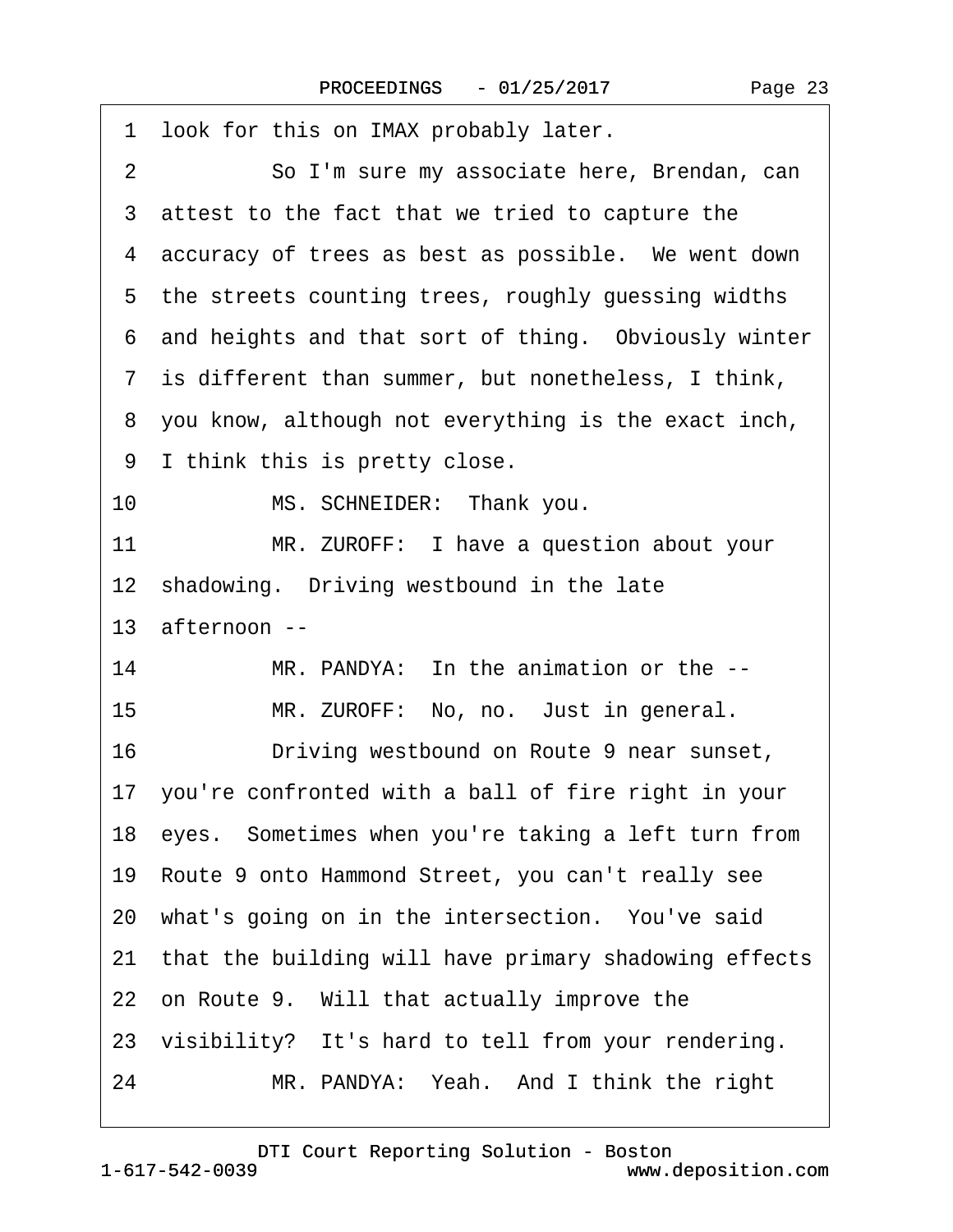·1· answer is it's subjective to the eye of the beholder 2 as to how you're sitting in your vehicle and walking 3 and driving. 4 The second part of that answer is how 5 affected you really are. I know I personally can't ·6· stand it when, also, I'm confronted with blaring sun. ·7· And I think that that is definitely the case in the 8 sense that if you're coming up -- the interesting ·9· thing about this is you get a little bit of a crest 10 as you're coming up from the east heading west. And 11 as you're coming from there, as you're catching it at 12· 100 percent dead west and you're coming up, yeah, the 13 building will probably help you for that moment. But 14· you know, as you saw in the animation, if there's a 15 green light, it's sort of a four- to six-second, you 16 know, duration in which the building could be 17· helpful. 18 So I think -- it's probably not the most 19 scientific answer to give you, but at the same 20· time -- 21 MR. ZUROFF: I was just wondering --22 MR. MCKENZIE: It would be helpful in the 23 morning heading eastbound. 24 MR. PANDYA: That's a good point. So the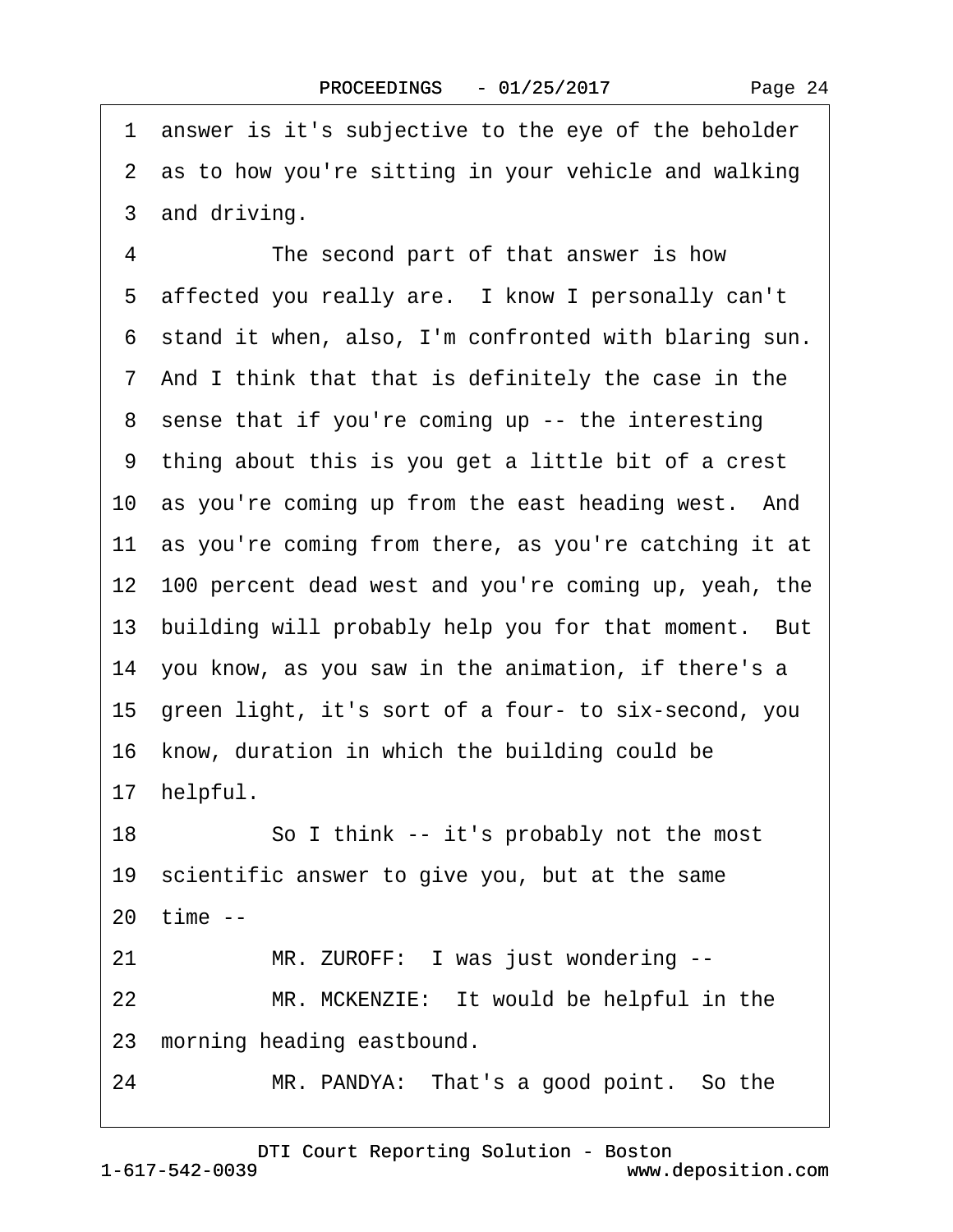·1· sunrise sun as it kind of starts moving south -- 2 Brendan, thank you. That is a very good 3 point. 4 -- heading east as the sun is actually 5 coming over the building, it's starting to come ·6· behind, it would helpful in that light going in that 7 direction. 8 MR. ZUROFF: Another question: There's ·9· virtually no street lighting along that stretch of 10 Hammond Street -- I mean on Route 9 -- I believe. 11 None that I could notice. Will there be any 12 street lighting as part of this development? 13 MR. PANDYA: There's not, like, city 14 street lighting, if you will. That, I think we 15 discussed. There is -- because of the fact there is 16 a retail presence, we have that brow, if you can kind 17 of see here. 18 MR. ZUROFF: A light shining down --19 MR. PANDYA: There will be enough foot-20 candles and luminance not only from that lighting and 21 the storefronts themselves -- emitting enough light. 22 We see this type of thing all over the city, and 23· those questions absolutely come up. 24 • And especially, the funny part in the city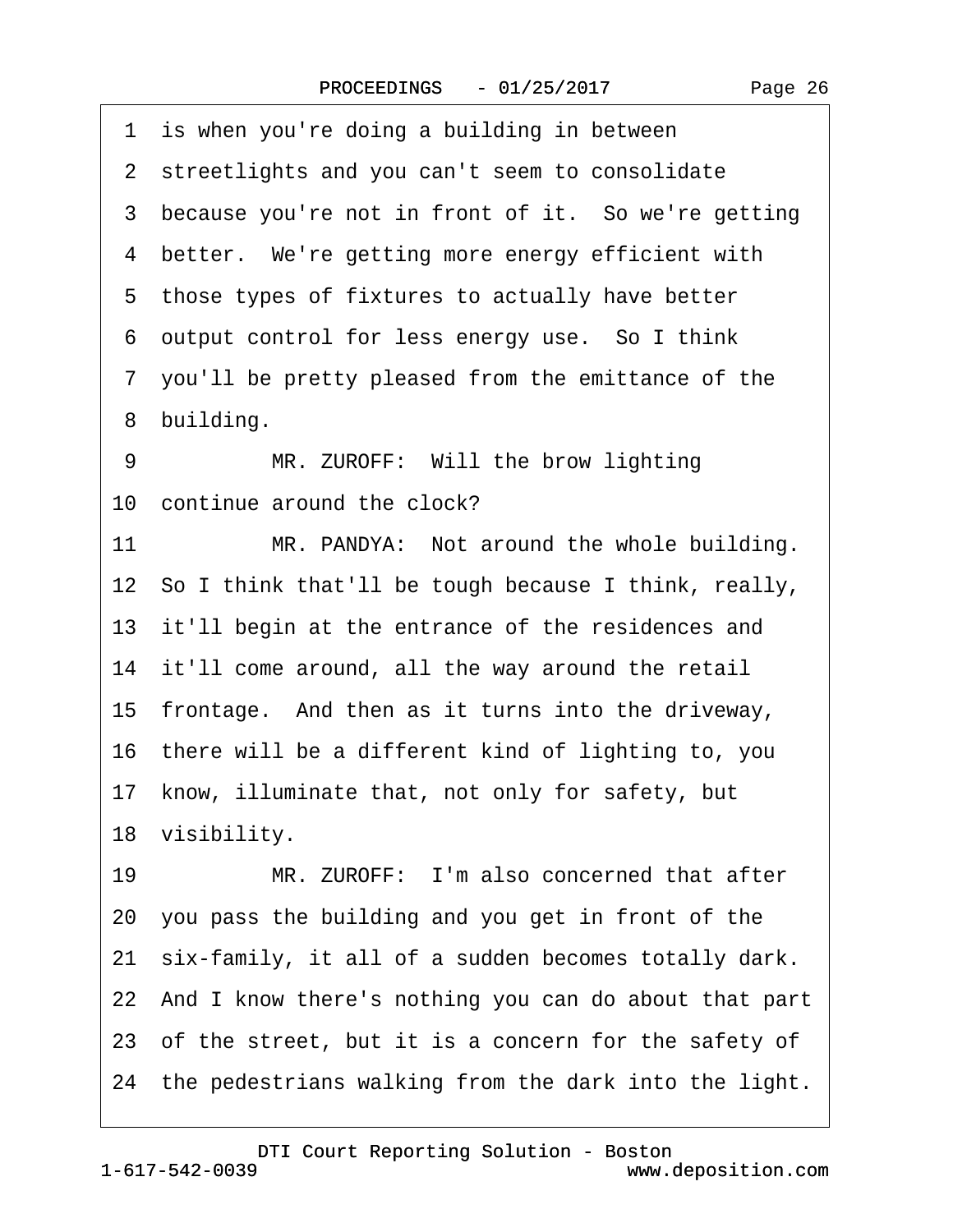| 1<br>MR. PANDYA: I think the first light pole           |
|---------------------------------------------------------|
| 2 is actually past it, if I recall.                     |
| 3<br>MR. ZUROFF: I think it's the past the              |
| liquor store, if I'm not mistaken.<br>4                 |
| MR. PANDYA: I don't exactly recall.<br>5                |
| So, I mean, just, you know, although we're<br>6         |
| 7 not 100 percent sure where we are in the LEED or      |
| 8 sustainability, it's just our professional practice   |
| 9 to be conscious of light spill and light leakage and  |
| 10 light pollution and all that sort of thing. So we're |
| 11 very conscious of that just professionally.          |
| 12<br>MR. ZUROFF: Okay. Thank you.                      |
| 13<br>MS. SCHNEIDER: All right. We're going to          |
| 14 have Cliff Boehmer, our peer reviewer, come up next. |
| 15<br>And unless my fellow board members object,        |
| 16 Mr. Boehmer, I'd ask you to focus your presentation  |
| 17 on three things. We do have your report, which I     |
| 18 think we've all been through, so if you could start  |
| 19 by explaining to us what has been done with this     |
| 20 project that you feel is responsive to the feedback  |
| 21 we've provided previously, what concerns, if any,    |
| 22 remain?                                              |
| And I also -- I think there had been a<br>23            |
| 24 comment at some point that your review was very      |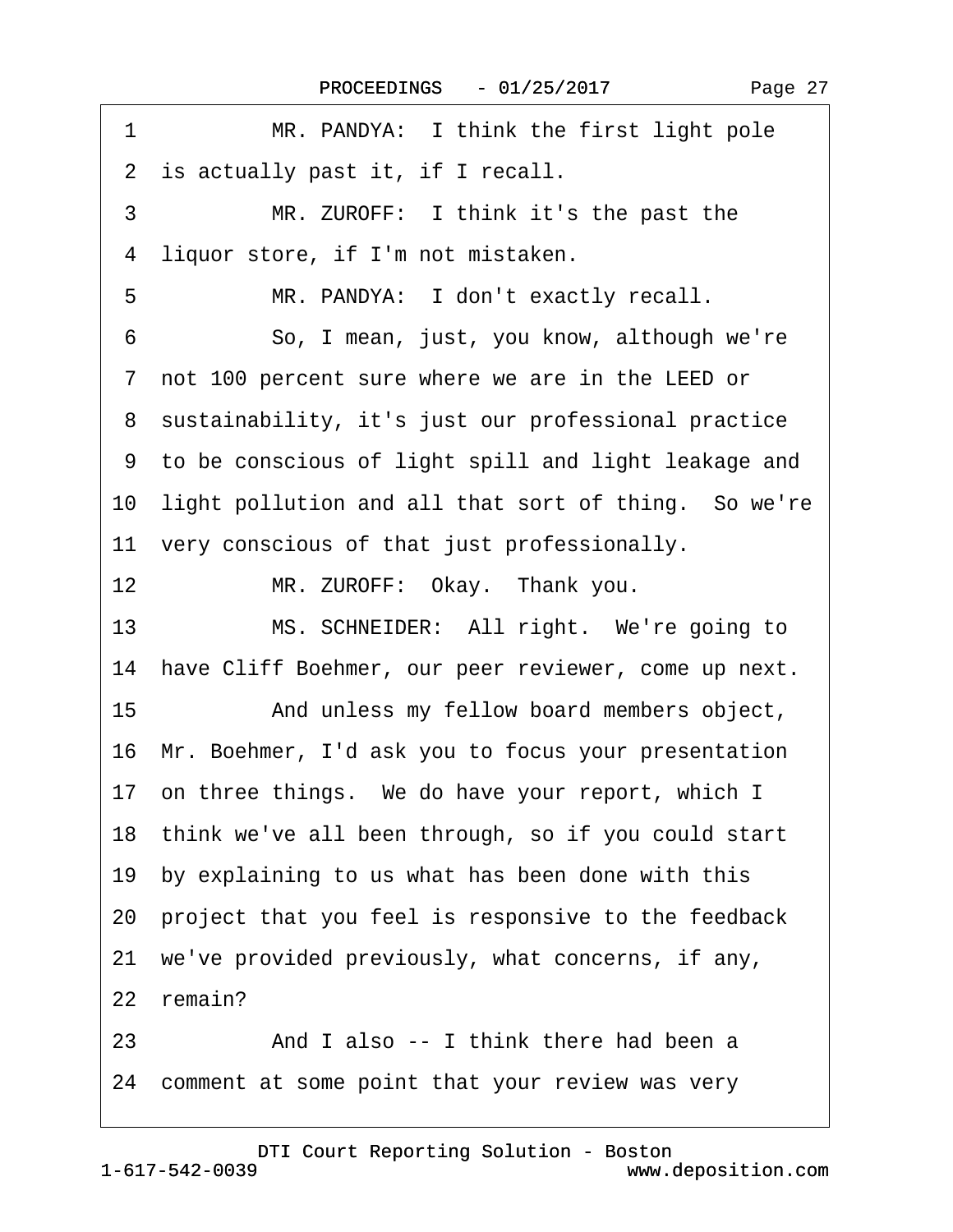Page 28

1 broad. And if you could keep your comments sort of ·2· focused to the area of urban design as opposed to 3 also talking about parking -- because we've heard a ·4· lot about parking from other consultants -- or 5 transportation -- we've heard that from a number of 6 other consultants, Geotech, etc. If you could really ·7· stay focused on the urban design component of your 8 review, that would be, I think, most helpful to the 9 board. Is that all right? 10 MR. BOEHMER: Well, I guess I would say 11 that I don't have -- I mean, I'm here to answer 12 questions because, as you know from looking at my 13 report, there is not a lot of new material from the 14 very beginning to two reports or sort of two and a 15 half reports ago. My concerns have not been about 16 the height of the building or even really about the 17 style of the building. 18 I've mainly been concerned, and trying to 19 really help push the project in the direction of 20· fitting into the neighborhood, acknowledging the 21 existing neighborhood. Again, the size of the 22· building is not inappropriate for the road that it's 23 on, but how it relates to its neighbors does matter, 24· so my concerns have really been focused on sort of --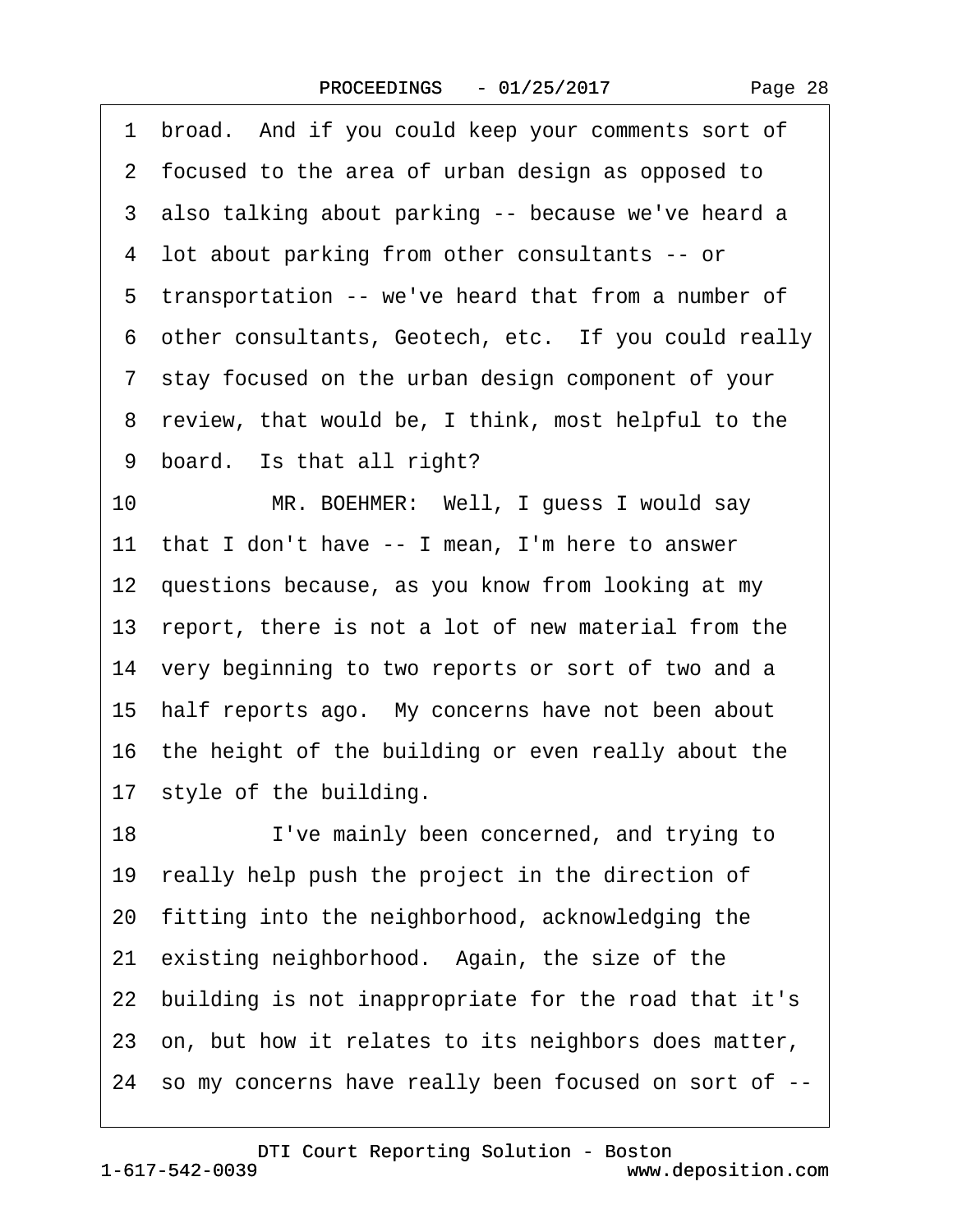·1· I guess I'd call it the fit and finish of the ·2· building, because a building of this size and impact, ·3· you certainly want the finish on the buildings to be 4 one that will be long-lasting and quality materials. 5 I'm probably where I was last time. Again, ·6· I think from the fit side was a lot of concern about 7 the south side of the building. In previous 8 iterations of the design, it really was looking like ·9· the back of the building.· And that has been, for 10 me -- between really developing the design in the 11 back of the building, carrying the higher quality 12 materials around to that, and really acknowledging 13 context in both directions along Hammond Street as 14 well as on Route 9 towards the six-family building 15· has been, I think, really seriously pursued by the 16 developer in a direction that I think works. 17 • Again, the style of the building is -- you 18 know, there are a lot of different buildings that 19· could sit on that corner, but I think that they've 20· done a good job of making a building that is clearly 21 a corner building but still acknowledges its 22 neighbors on both sides. 23 I think the other big concern I had

24 urbanistically was making sure that this is clearly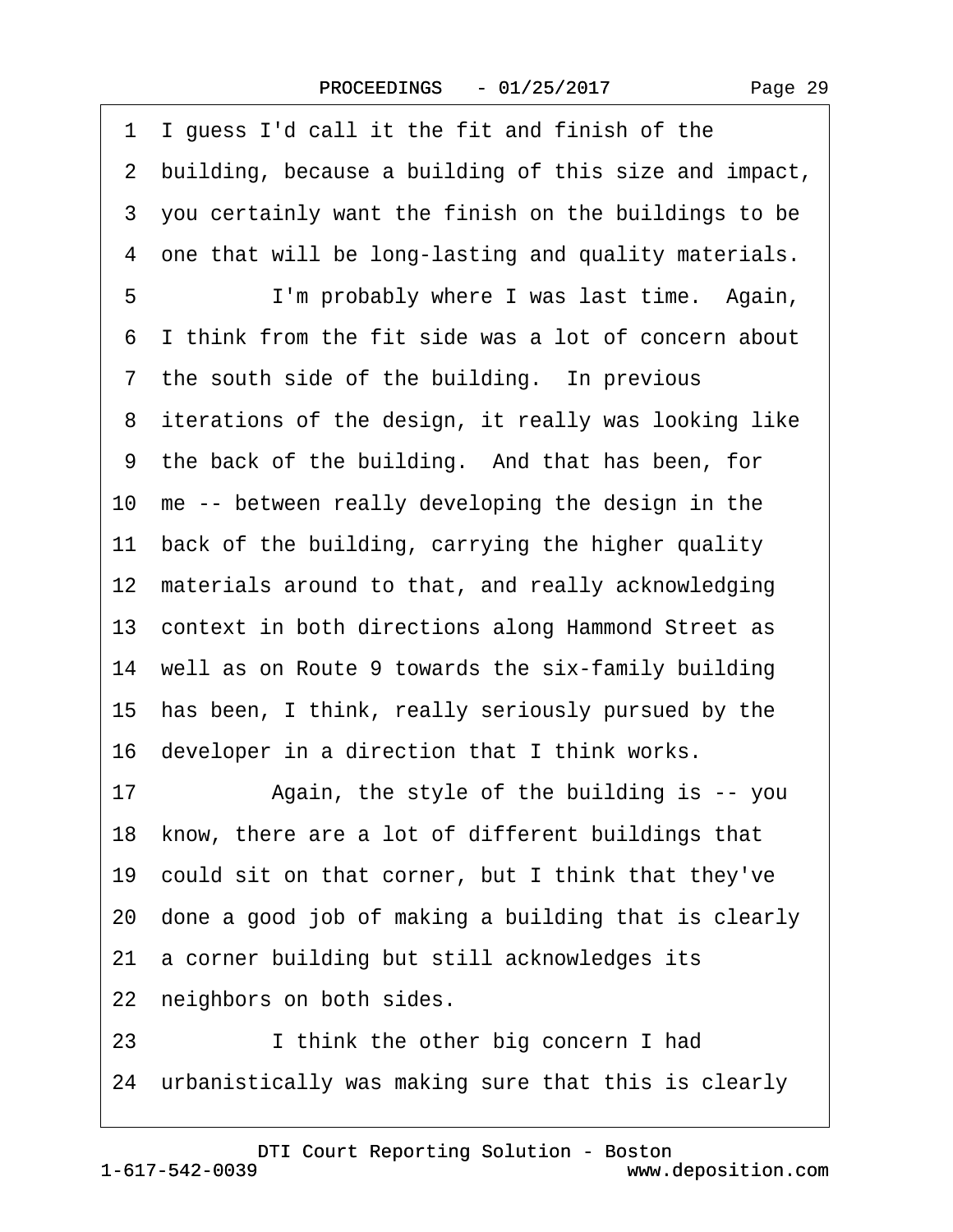·1· an opportunity to really kind of wrap the pleasant 2 pedestrian experience along Hammond Street, wrap it 3 around the corner, and extend it along Route 9 over 4 the length of the building. I think that also has 5 worked out very well through a lot of moves that ·6· matter:· decreasing the space -- the retail space, by 7 setting the first floor back, making a more generous 8 sidewalk, committing to street trees, the lighting ·9· with the overhang, the location of the residential 10 entry on Hammond, a clear separation of that 11 residential entry from the commercial strip I think 12 has all been -- has been resolved quite well as the 13 project has developed. 14 · So, really, I don't have a lot of 15 comments -- a few outstanding concerns that I think 16· would normally be resolved in the normal course of 17 developing the drawings. Probably the biggest one is 18 just -- actually was that geotechnical issue because 19 that is an impact. It has potential impact on the 20· neighbors.· I'm sure that that makes total sense that 21· the geotechnical engineer would be less concerned 22 with the one-story-deep garage than a two-story-deep, 23 so I'm sure they're on their way to resolving that as 24 well. So I don't really have a lot of issues. I've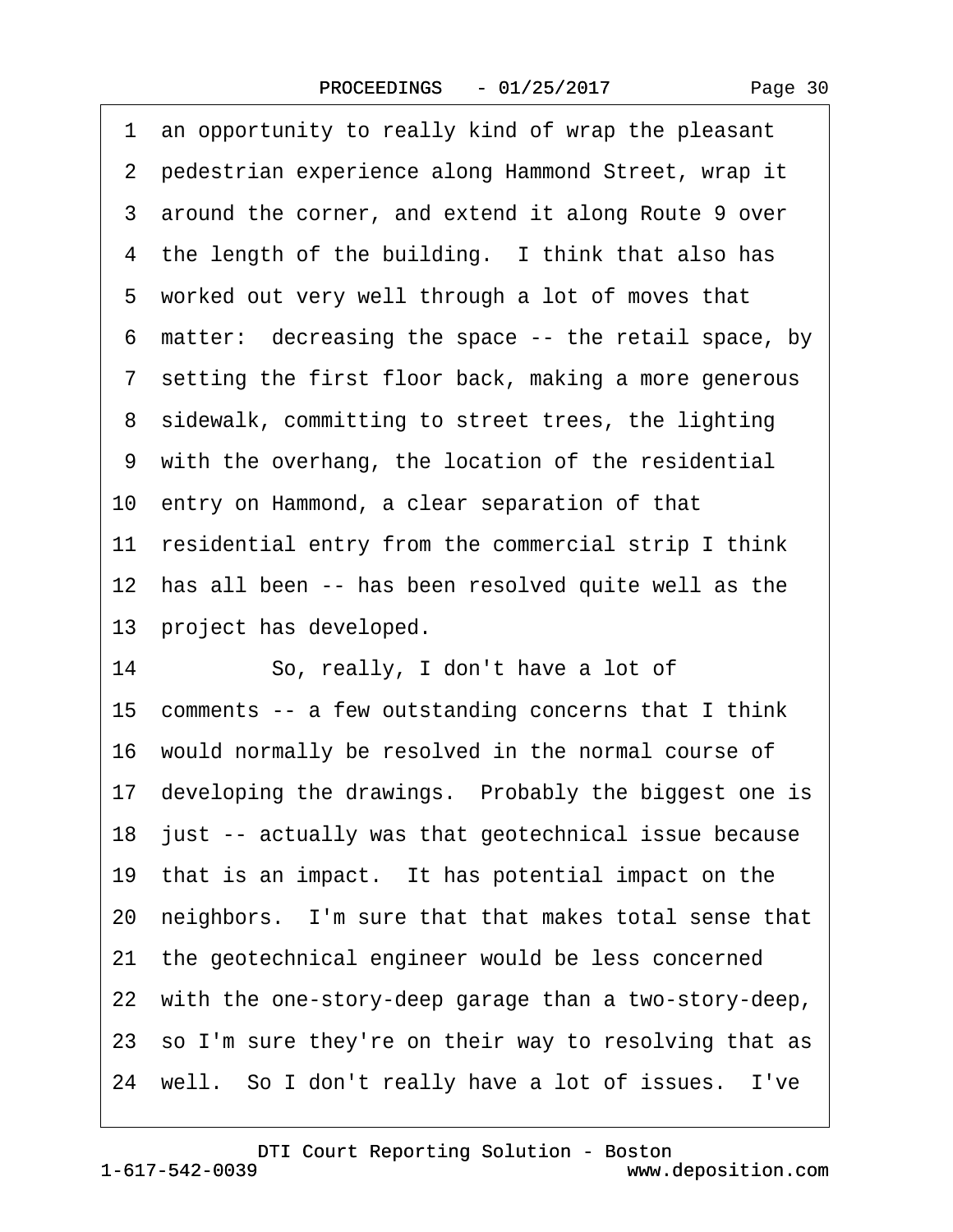| been satisfied with the progression of the project.<br>1 |
|----------------------------------------------------------|
| I'll say one thing about the shadow impact.<br>2         |
| The shadow is -- because of the orientation of the<br>3  |
| 4 building, most of the -- you know, it's sort of the    |
| 5 fate of north-facing buildings. The advantage of       |
| 6 north-facing buildings is you have a brightly lit --   |
| 7 when you look out your windows towards the north,      |
| 8 it's brightly lit from the south, and that really      |
| hasn't impacted the neighboring buildings.<br>9          |
| 10<br>And the setbacks -- my concerns that you           |
| 11 read in previous reports were more about access to    |
| 12 the sky on those west-facing windows in the adjacent  |
| 13 building, and that has been cut back, so the angle    |
| 14 from the windows -- and I think there are only --     |
| 15 that isn't really the main facade of the neighboring  |
| 16 building. But from those windows on the neighboring   |
| 17 building, there is now increased access to the sky -- |
| 18 to bright sky in the west.                            |
| 19<br>But, again, I think you saw from my report,        |
| 20 I didn't really have a lot of remaining comments,     |
| 21 certainly, conditions that I could imagine. But from  |
| 22 my urban design perspective and from the              |
| 23 architectural perspective, the project has advanced,  |
| 24 I think.                                              |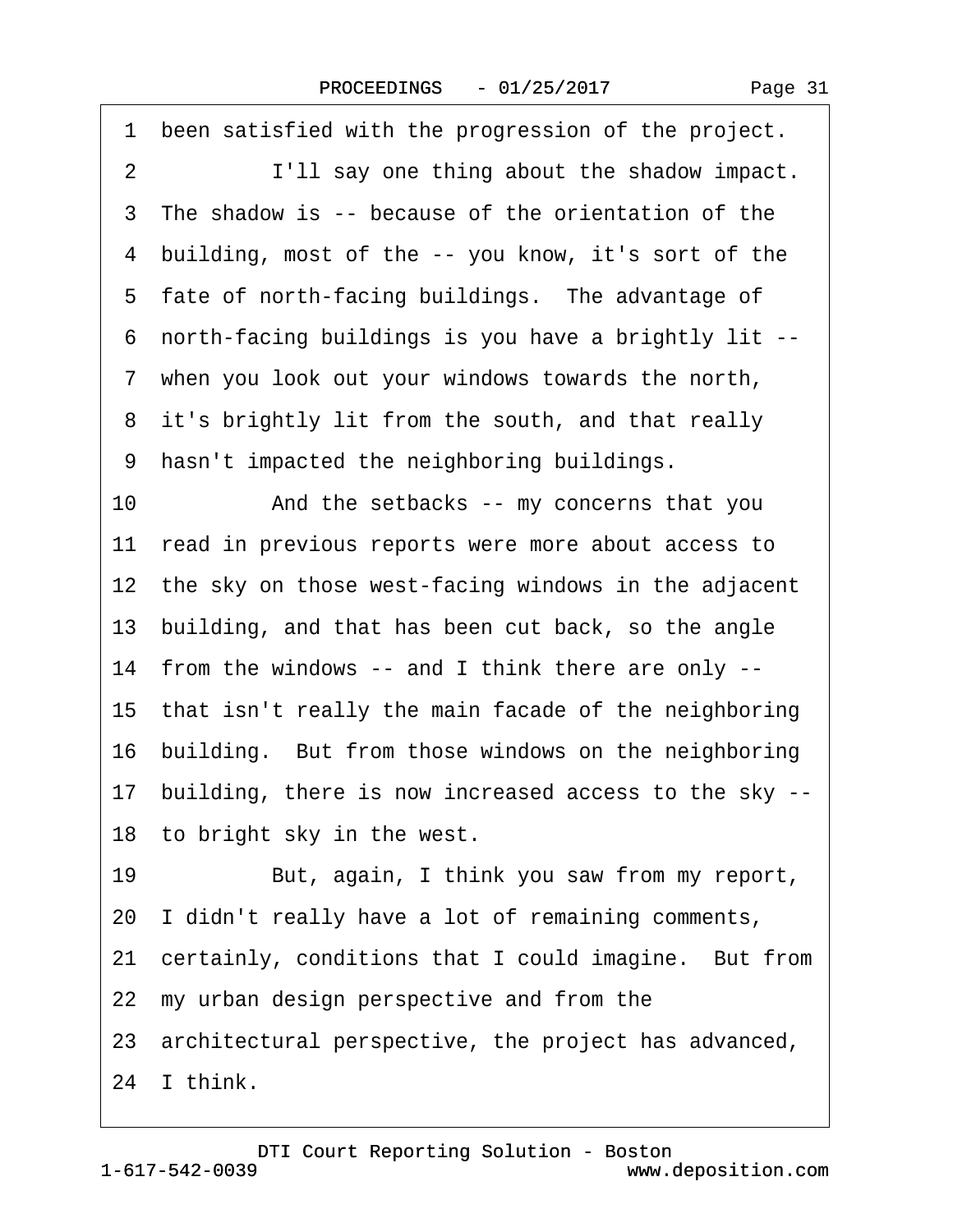| MS. SCHNEIDER: Okay. I have some<br>1                   |
|---------------------------------------------------------|
| 2 questions. I know that you have not been as           |
| 3 concerned as members of the board about the height or |
| 4 the massing that's proposed for this project.         |
| 5<br>Can you remind where there is another              |
| 6 building -- how close a building of this size and     |
| 7 scale is in proximity to the -- because especially    |
| 8 when we were looking at the little 3D movie model,    |
| 9 that really kind of underscored for me, I think, what |
| 10 has been a primary concern all along, which is that  |
| 11 there's nothing really this size as far as the eye   |
| 12 can see from this perspective.                       |
| MR. BOEHMER: I think the closest one is<br>13           |
| 14 actually the one that you and I looked at an image   |
| 15 of. It's towards the east. I don't remember --       |
| 16<br>MS. MORELLI: I think it's Cypress --              |
| 17 Cypress Lofts.                                       |
| MR. BOEHMER: Yeah.<br>18                                |
| 19<br>MS. SCHNEIDER: That's the next closest            |
| 20 building that's --                                   |
| 21<br>MS. MORELLI: A six-story -- you're talking        |
| 22 about comparable heights.                            |
| MS. SCHNEIDER: Yeah, that's what I'm<br>23              |
| 24 talking about, comparable heights. So Cypress        |
|                                                         |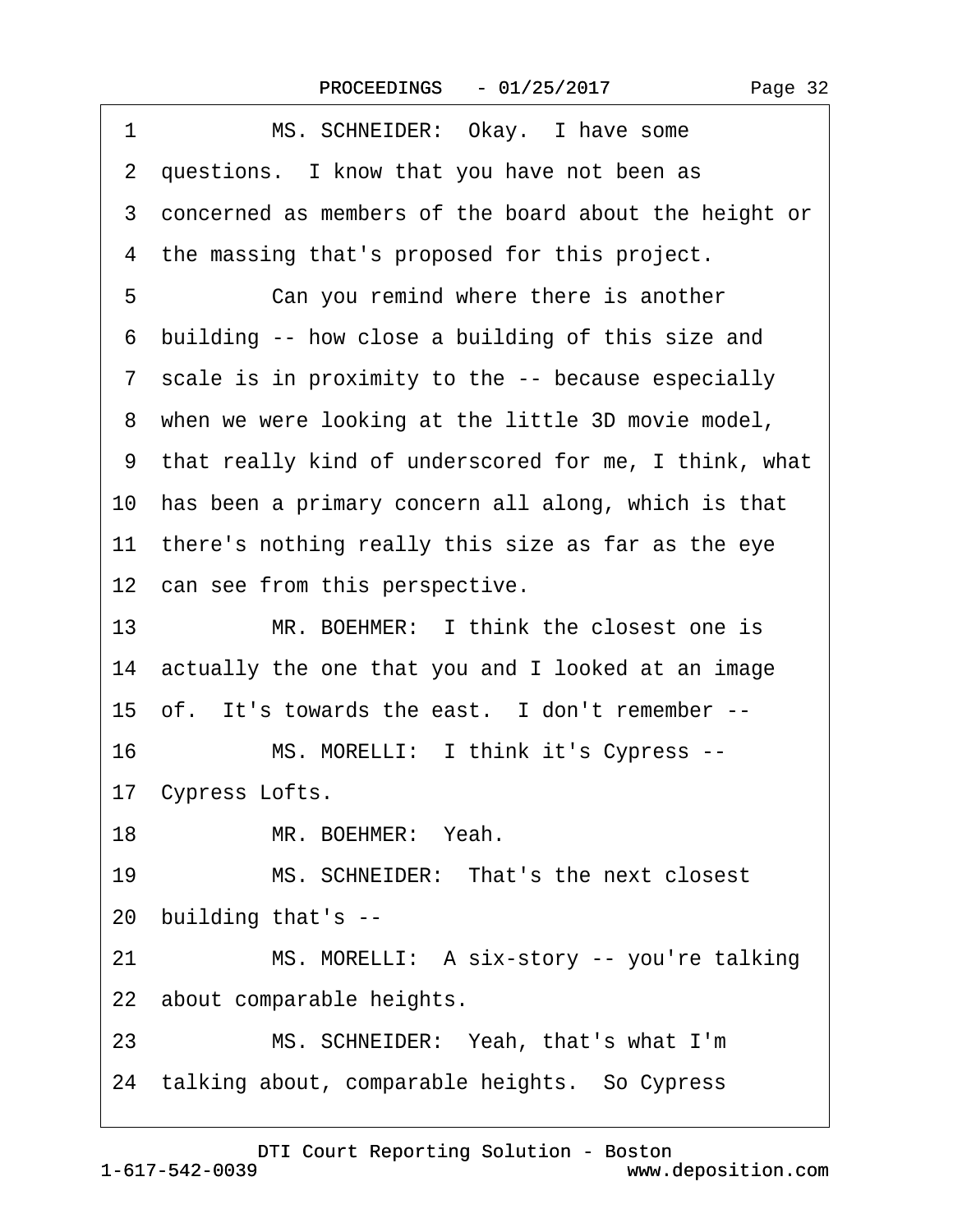1 Street, okay. 2 And what about if you were to go west? Is 3 there anything closer that's comparable? 4 MR. BOEHMER: Well, towards the west it's a 5 whole variety of things that happen. Most of the ·6· buildings towards the west, except in the first block ·7· immediately west, have parking, are set back from the 8 street; there's lower-scaled buildings with parking 9 lanes in front. So there's nothing quite comparable. 10 MR. PANDYA: The Citizens Bank building, 11 which is further west. 12 UNIDENTIFIED AUDIENCE MEMBER: On Route 9. 13 MR. BOEHMER: Is that set back? 14 MR. PANDYA: It's set back. 15 MR. BOEHMER: That's kind of the biggest 16 difference. I think the building that Maria 17 mentioned is also kind of a street-wall-making 18· building as well, unlike what happens when you go 19 towards the west on Route 9. 20 MS. SCHNEIDER: Okay. My next question has 21· to do with the comments that you just made in your 22 presentation having to do with what you think is an 23 improvement in terms of the design. I think the 24· words you used was "acknowledges its neighbors on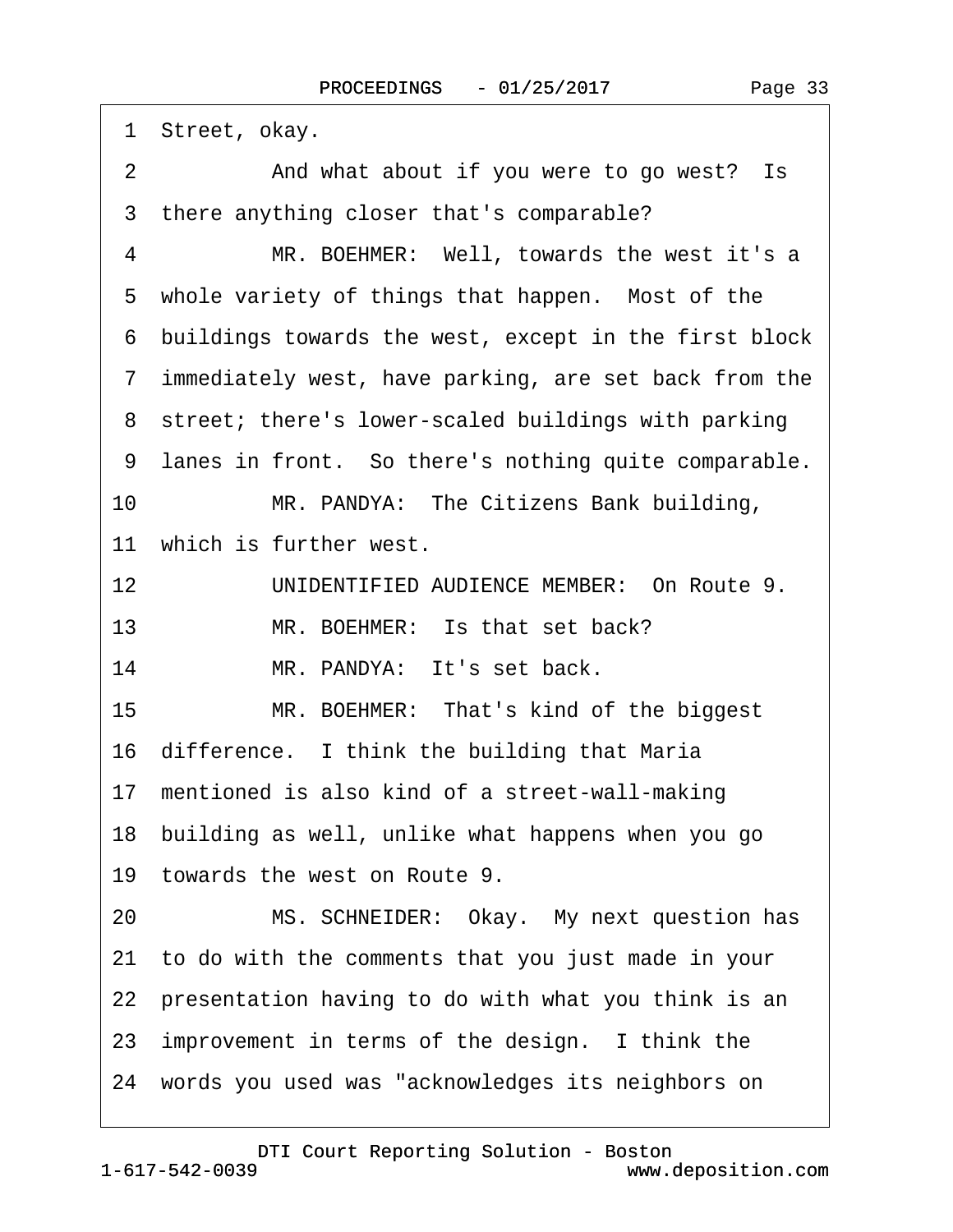1 both sides."

2 I'm still having a really hard time seeing 3 how this building as designed is acknowledging its 4 immediately adjacent neighbors. You've got the 5 really small retail building on one side and a much ·6· smaller residential building.

7 Can you get a little bit more specific for 8 me in terms of how you reached the conclusion that 9 this is acknowledging its neighbors? Because to me 10 it seems like it's sort of -- it's still not

11 interacting well with its neighbors.

12 And, again, I understand, Mr. Engler, that 13 it's not up to the board to design the project and 14 your objection from the last time is duly noted. But 15· I'm just trying to understand how our peer reviewer 16 came to this conclusion that he's using to advise us.

17 MR. BOEHMER: Well, the way that I've

18· gotten to where I am at this point, actually, was

19 from the detailed context models that were made,

20 because that's really the experience. What I really

21 wanted the developer to provide for us was exactly

22· that animated model with lots of context.

23 So from my perspective, I think given -- it 24 isn't that it's exactly matching its neighbors,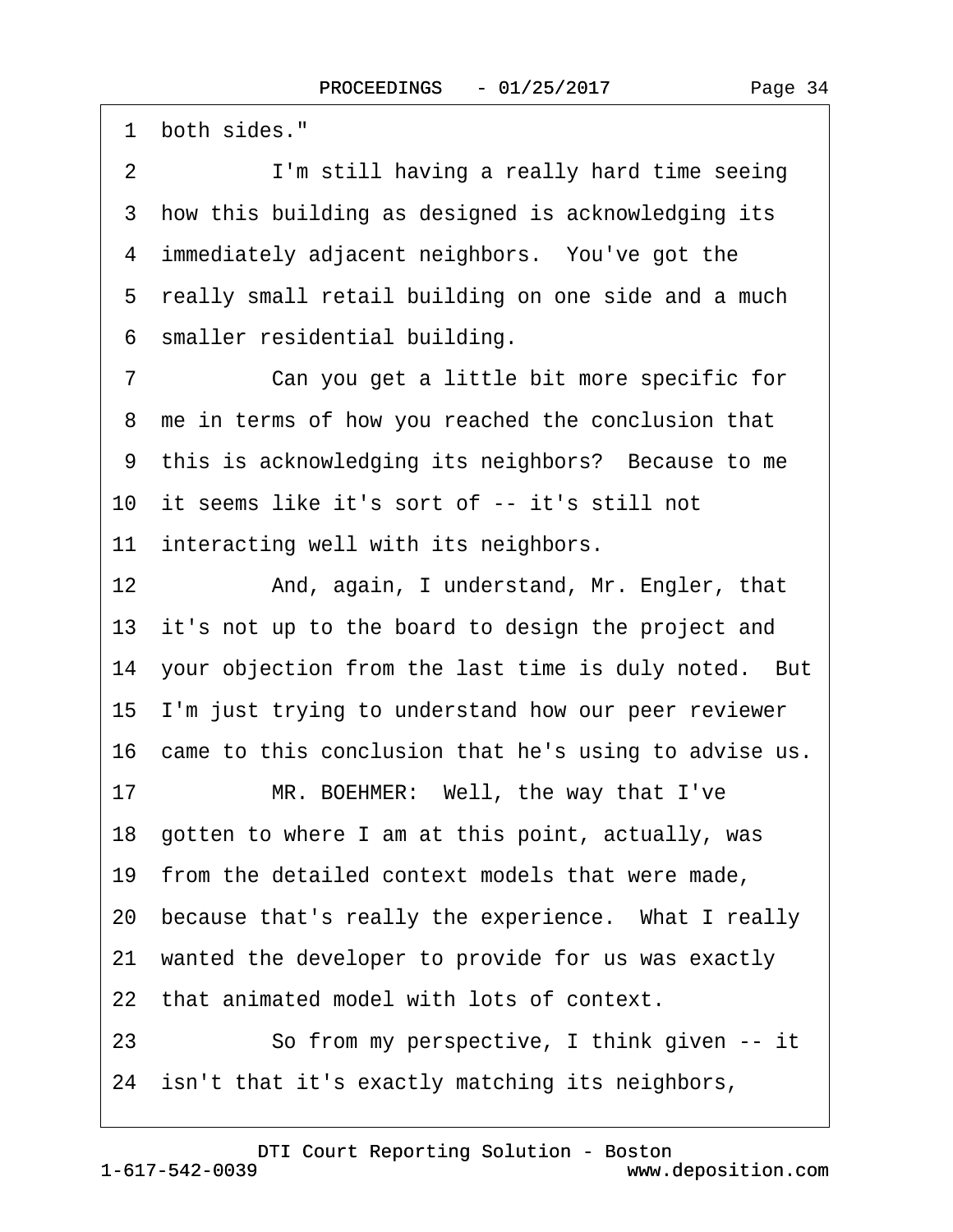Page 35

1 because certainly it is a bigger event that happens 2 at the corner, so there -- it may be a more accurate 3 way to put it. It acknowledges the scale and builds 4 up to something unique at the corner. The way it was 5 in previous iterations, it's much more monolithic. 6 It really didn't step down. 7 **And I think "acknowledge" maybe is the** 8 right word. It doesn't match, but I think that the ·9· views from the street in particular coming -- I think 10 the view that works really well is coming north on 11 Hammond Street. 12 **I** don't know. Maybe you could put that one 13 up again. 14 Yeah, that's there. I mean, for me it 15· actually was the real street views, where you do see 16· the building stepping up to get to this building, 17 where you can see the stepping right there. The 18 immediately adjacent building steps up. So it 19 doesn't match. 20 MS. SCHNEIDER: I guess -- did you ever 21 discuss with the applicant -- and this goes back to a 22 question I asked during the architectural

23 presentation about why this stepping back of the

24· building at the side that's adjacent to the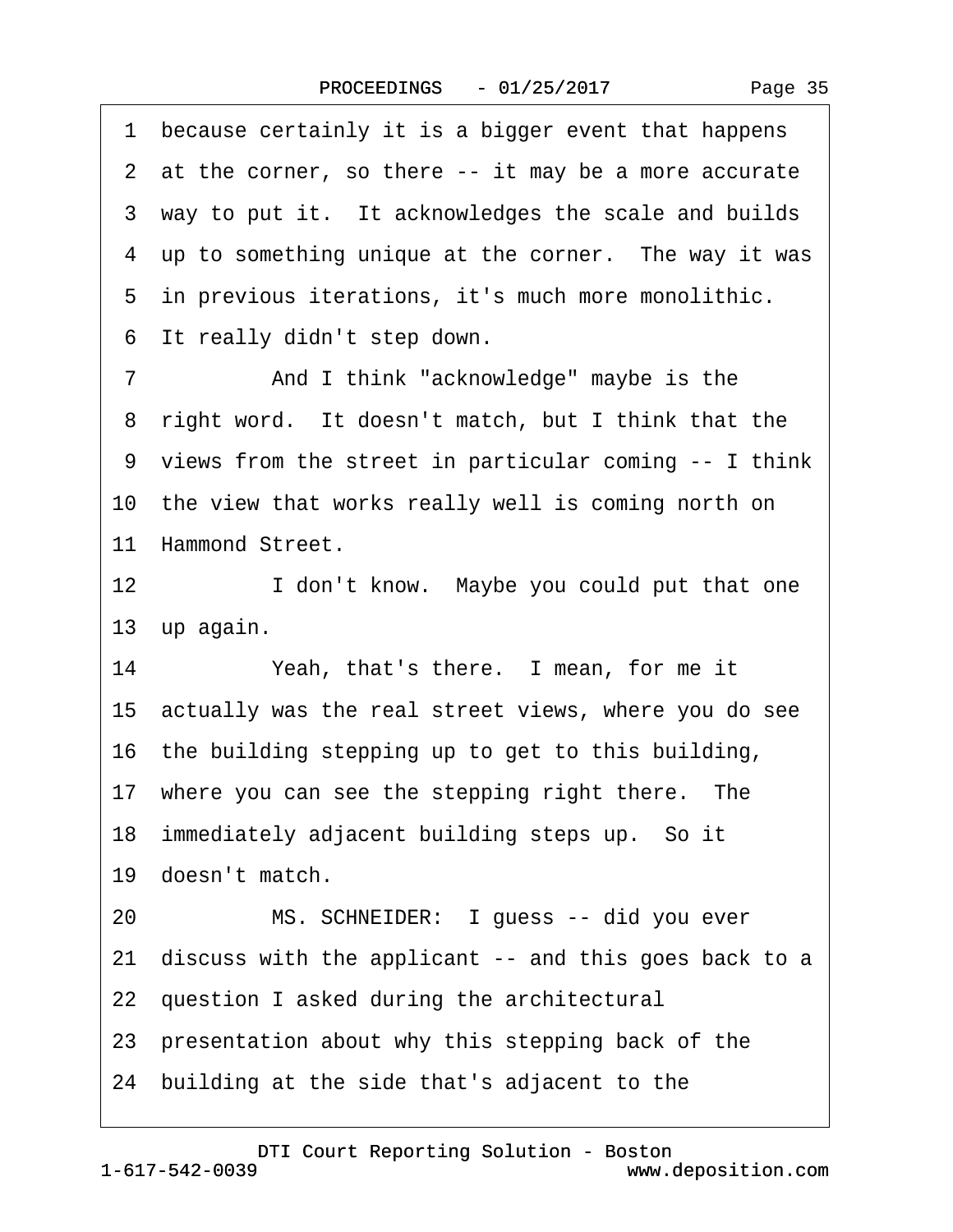Page 36

·1· neighboring residential building doesn't begin sort 2 of equal to that building and then it goes up another 3 7 or 8 feet and then it starts to step back. 4 Wouldn't it be providing a little bit more 5 light and space and acknowledgment of that building 6 if it were stepping back more on that side, sort of 7 the lower height? 8 MR. BOEHMER: It would definitely provide 9 more access to the bright sky. It wouldn't have a 10 huge shadow impact, but it would -- for those windows 11 on that west side, you would see more sky. 12 MR. PANDYA: Well, we're starting out with 13 a higher point because of the retail component coming 14 all the way across and the change in grade. So we're 15 starting out with the fact that it's sort of a wedge 16 shape coming along Boylston Street. So we want to 17 maintain a reasonable market-level retail height that 18 makes sense, use that as the datum line, and then 19· you're adding very minimal heights for your floors 20· above.· So by the time you have a retail height plus 21· the residential height, that's where that 8-foot or 22 7-foot differential that we discussed earlier comes 23· from, versus, say, the six-family, which actually 24· just starts residential from the bottom up.

1-617-542-0039 [DTI Court Reporting Solution - Boston](http://www.deposition.com) www.deposition.com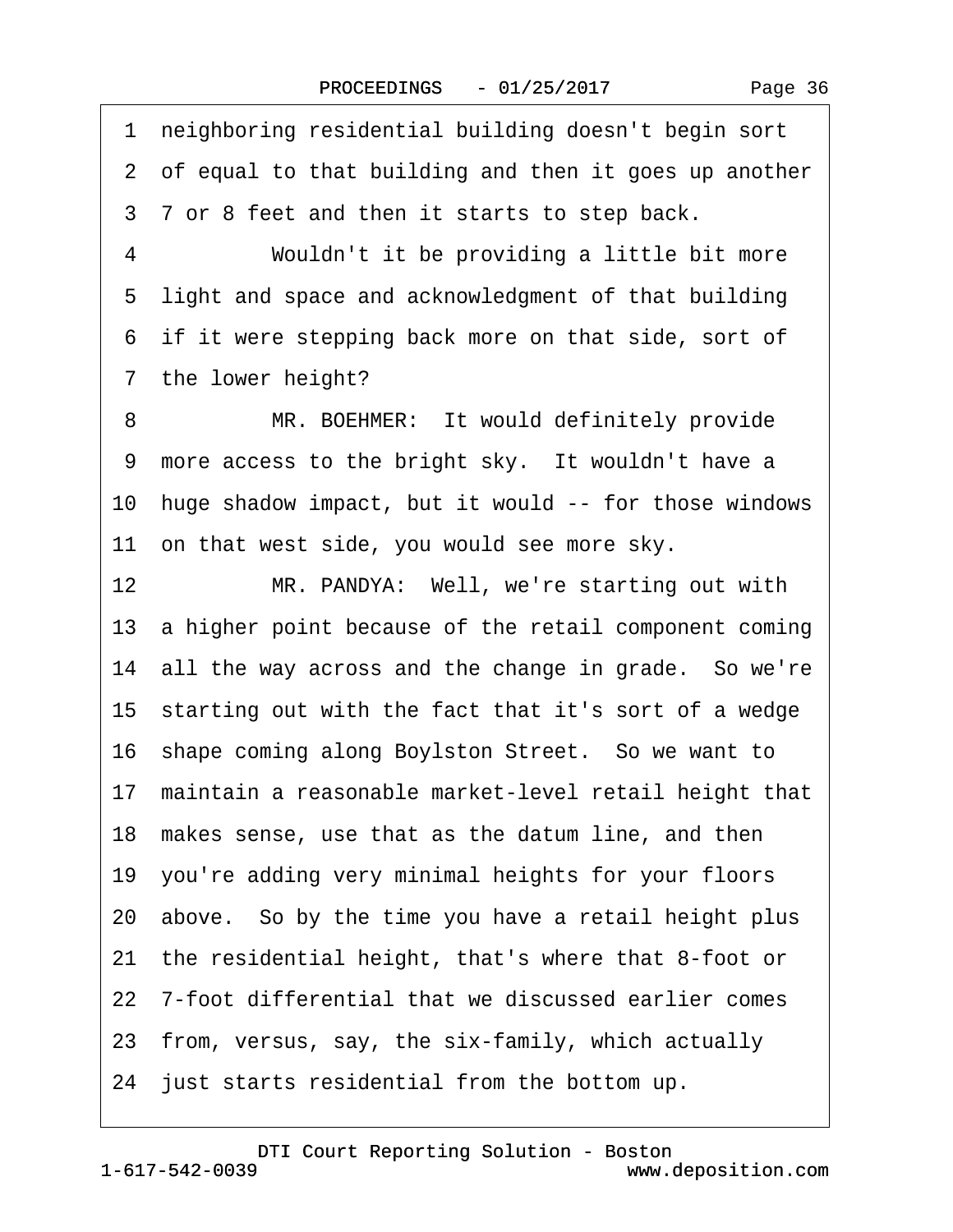1 But you're starting at a lower scale ·2· anyway, just from the sheer fact that it's 3 residential on the lower floor versus retail on the ·4· lower floor, if that's what you meant. 5 MS. SCHNEIDER: Yeah. I mean, I guess I ·6· would have -- I would have felt like this building ·7· was acknowledging its residential neighbors a little 8 bit more if the step backs -- and I don't know if ·9· there's an angle that we can look at -- if the step 10· backs were a little bit more pronounced along the 11 side of that building. And, again, this goes back to 12 the question I was asking you earlier. 13 Cliff, do you have any thoughts about that? 14 Is that something that you discussed with them? 15 MR. BOEHMER: No. It's definitely 16· something we discussed, and I think it was a question 17 of how much space that they felt they could give up 18· and still support the project, I think is -- 19 MS. SCHNEIDER: Is that correct? So that 20· really is a cost and programming issue, not something 21 having really to do with retail, whatever? It's --22 MR. PANDYA: The height is the retail 23 issue. The setbacks are the program issue. 24 MS. SCHNEIDER: But you didn't want to use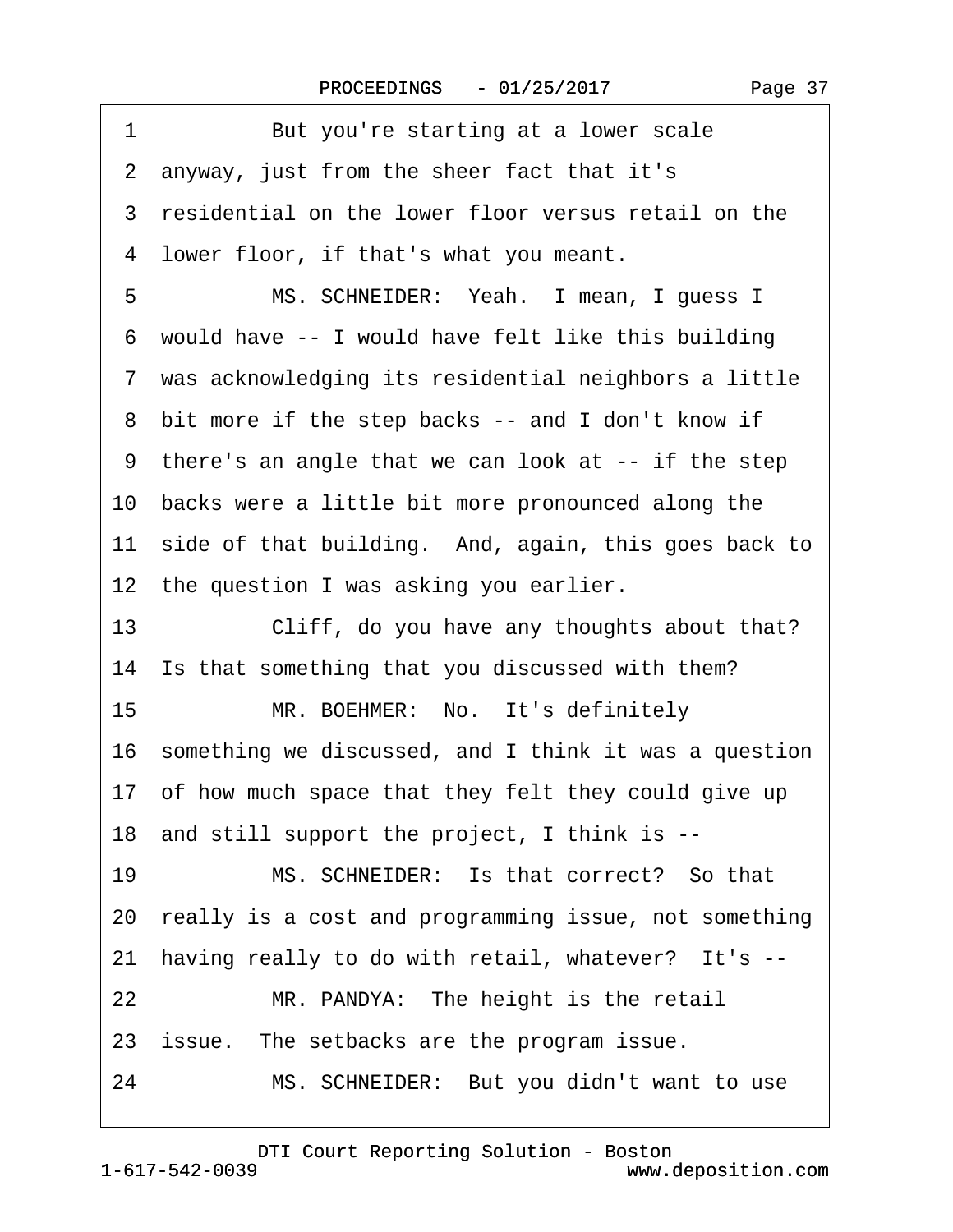|                 | 1 the units?                                             |
|-----------------|----------------------------------------------------------|
| 2               | MR. PANDYA: Right.                                       |
| 3               | MS. SCHNEIDER: Okay. And how many units                  |
|                 | 4 would you have lost, do you know, if you had started   |
|                 | 5 the stepping back a little bit lower down?             |
| 6               | MR. PANDYA: We've set back now 4 feet                    |
|                 | 7 aggregate since the -- we came there, so I would say   |
|                 | 8 going any further, we'd lose a whole unit.             |
| 9               | MS. SCHNEIDER: On each floor?                            |
| 10              | MR. PANDYA: On the upper two floors.                     |
| 11              | MR. ENGLER: On the upper three if it comes               |
|                 | 12 down a floor.                                         |
| 13 <sup>°</sup> | MR. PANDYA: Right.                                       |
| 14              | MS. SCHNEIDER: So three units?                           |
| 15              | MR. PANDYA: There's, I think two units                   |
|                 | 16 on -- there's two units on this side all together, on |
|                 | 17 the driveway side, per floor.                         |
| 18              | MR. BOEHMER: What I'd recommended -- I                   |
|                 | 19 think the drawing that would help imagine the change  |
|                 | 20 in impact would actually be the street elevation so   |
|                 | 21 you could imagine the difference. Because, again,     |
|                 | 22 you're just talking about those windows on the west   |
|                 | 23 side.                                                 |
| 24              | MS. SCHNEIDER: Right. And I know you said                |
|                 |                                                          |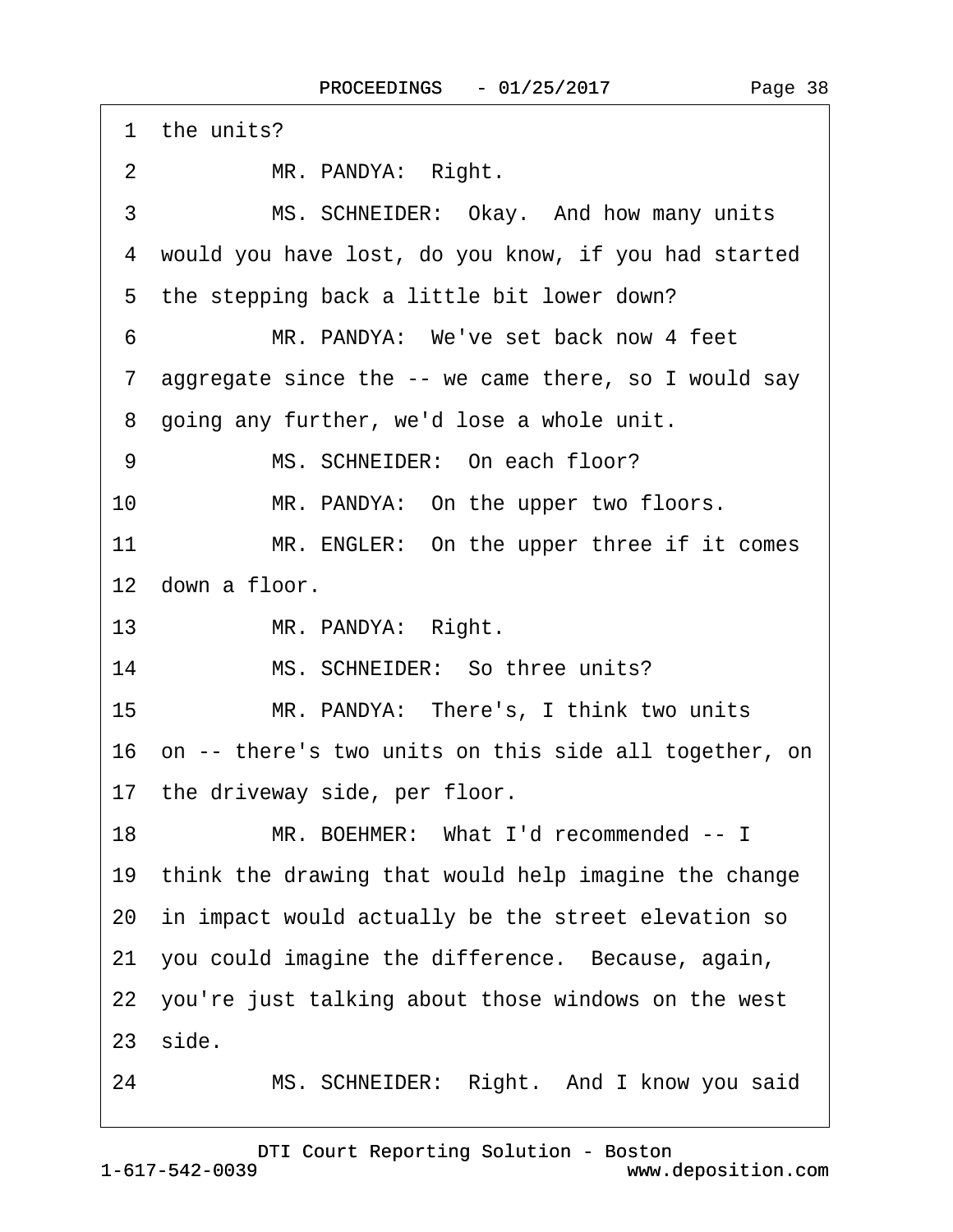·1· it's not the primary facade, but I'm assuming that 2 those windows in people's houses -- that they would 3 appreciate having more light into. 4 Anyone else? 5 UNIDENTIFIED AUDIENCE MEMBER: Can I just 6 ask one question from the audience? 7 MS. SCHNEIDER: We will have audience ·8· questions perhaps a little bit later on, but right ·9· now the board is asking questions of this peer 10 review, so if we can just continue with that. 11 MR. ZUROFF: Did you give any consideration 12 to lowering or pushing back the corner? Because as 13  $\,$  I -- all the views of the building that I see that 14· look at the corner of Hammond and Boylston, one thing 15· that strikes me the most is this massive structure 16 just rises from the corner. And it was mitigated to 17 a degree by the setbacks, but the corner itself is 18 like a monument. It's right there. 19 • And I know the developer is looking for as 20· much as space as they can get, but it would seem to 21 me that it would also benefit from a push-back on at 22 least the upper floor to have that reduce the impact 23· so that you don't see it as obelisk. 24 MR. BOEHMER: Well, I think the -- I mean,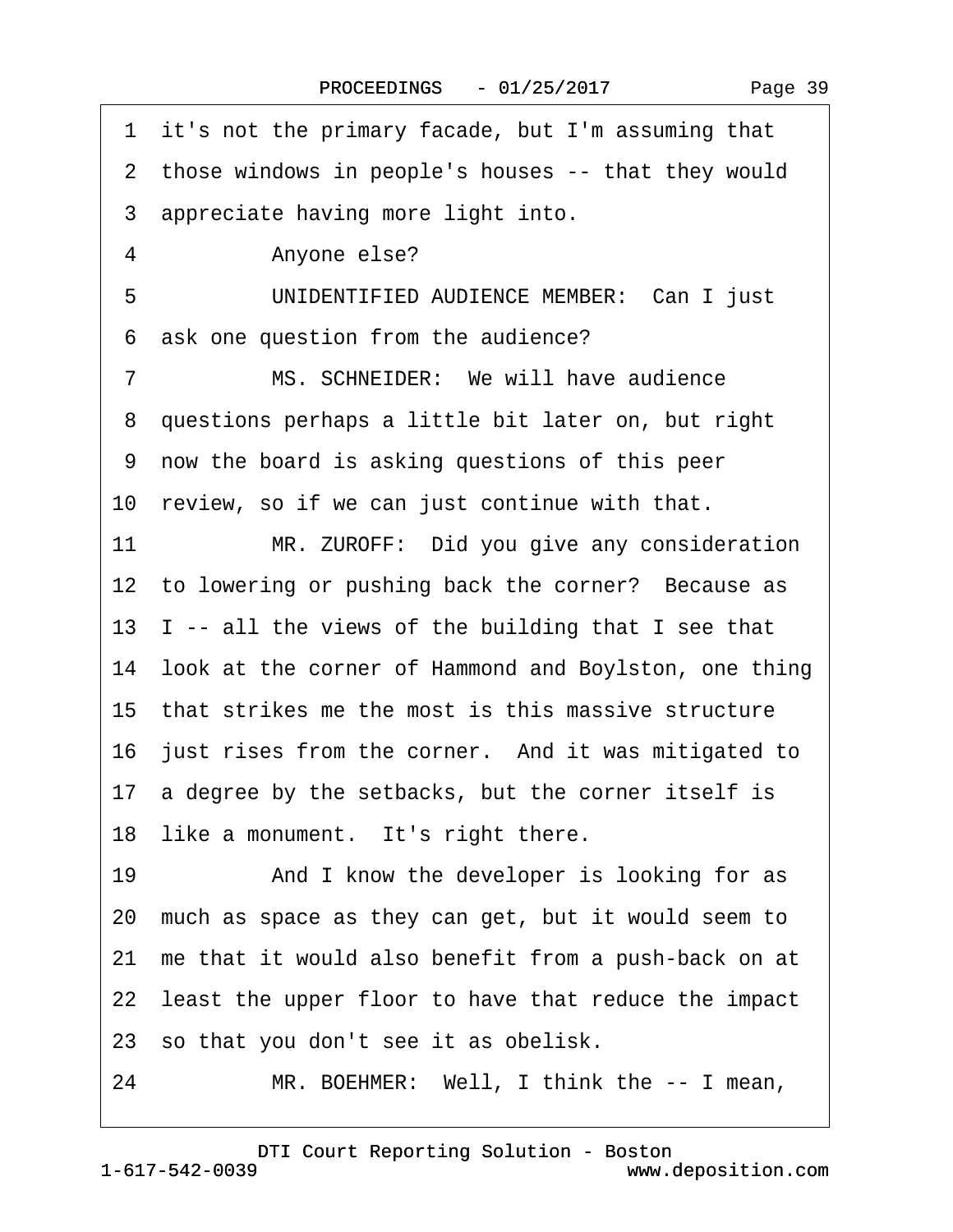·1· I'll speak as an architect on this one strictly. 2 It's not my building. For me in reviewing where it 3 sits on the corner really had the most to do with the ·4· pedestrian tie-in, so broad sidewalks, open 5 transparent retail spaces. So, again, encouraging 6 that pedestrian movement. 7 Many buildings are meant to be corner 8 buildings, and they really -- I mean, the S.S. Pierce ·9· Building is a good example right in Coolidge Corner 10 that is right on the corner. And I think that's kind 11 of what they're working with here, is -- I don't want 12 to use the word "celebrate," but it's something 13 architects say a lot. 14 But, again, for me it really was making 15 that pedestrian experience work. It certainly is 16 bigger than any other corner building in that 17 neighborhood, but --18 · · So, actually, no. I did not try to 19 encourage them to push it further back than what they 20· did.· My concern was getting some overhang at the 21 first-floor level, you know, along the sidewalk, and 22 the second-floor overhang more, and making sure there 23· were broad sidewalks that were landscaped and well 24 lit.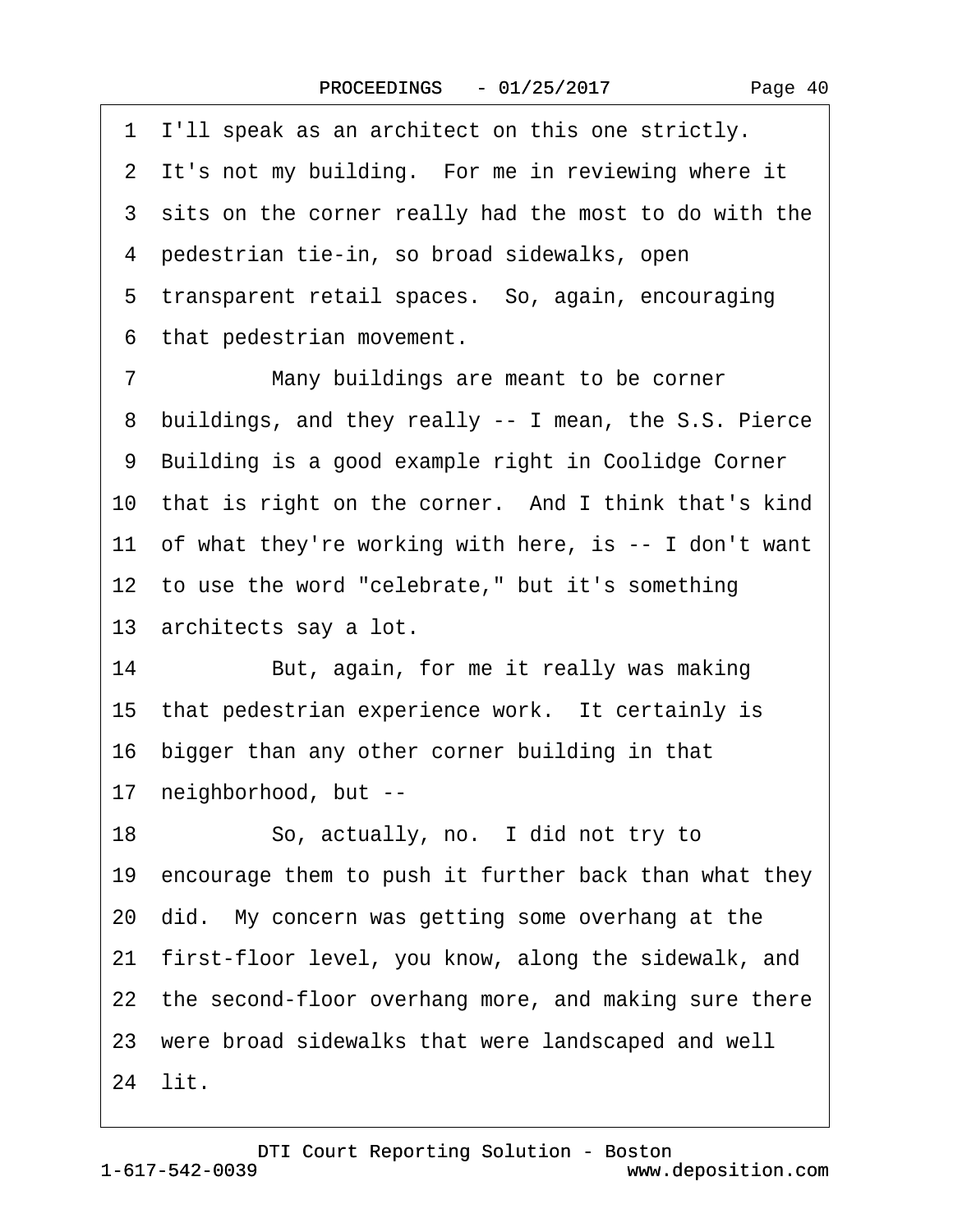| MR. ZUROFF: Do you think that as you<br>1                 |
|-----------------------------------------------------------|
| 2 approach on Hammond Street toward Boylston to take      |
| 3 the corner that there's enough visibility, not only     |
| 4 for cars, but for pedestrians as they come around the   |
| 5 corner?                                                 |
| MR. BOEHMER: I think so. It's not -- I<br>6               |
| 7 don't know if the -- did the traffic reviewer look at   |
| 8 sight lines?                                            |
| MS. MORELLI: That wasn't raised as an<br>9                |
| 10 issue regarding -- that's the Hammond/Boylston, that   |
| right turn -- unofficial right-turn lane. There was<br>11 |
| 12 nothing raised by the peer reviewer regarding that.    |
| 13<br>MR. PANDYA: So it's rounded to ease that            |
| 14 visibility, for one; and two, we've also set back the  |
| 15 retail from where it was before, so we've actually     |
| 16 added more visibility, frankly.                        |
| 17<br>MR. ZUROFF: As you come up the corner, can          |
| 18 you see through the retail space?                      |
| 19<br>MR. PANDYA: Sure.                                   |
| MR. ZUROFF: Okay.<br>20                                   |
| MR. BOOK: I would just be repeating what<br>21            |
| 22 the two of you have already said. I forgot which of    |
| 23 you had said it, but I was -- during the model, as     |
| 24 we're coming down the street in both directions, east  |
|                                                           |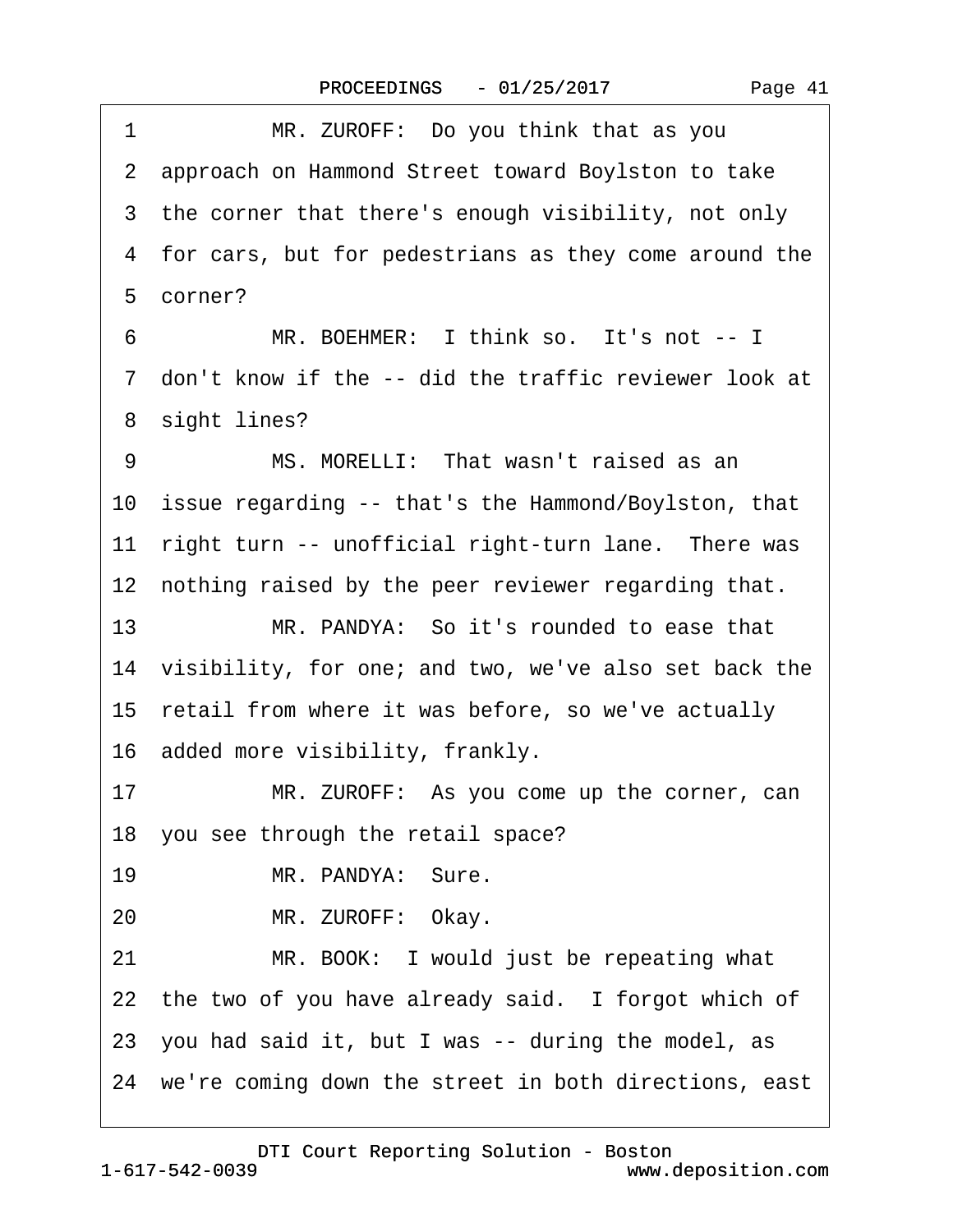| 1 and west on Boylston and then on Hammond, it really   |
|---------------------------------------------------------|
| 2 was sort of emphasized -- it looks like a big         |
| 3 building. And I think of all that I would have liked  |
| 4 to have seen, in particular heading west on Boylston, |
| 5 is some stepping back -- more stepping back or        |
| 6 lessening the impact as you look at the building      |
| 7 beyond the six-family residence, and I don't see      |
| 8 that.                                                 |
| MS. SCHNEIDER: We're still questioning our<br>9         |
| 10 expert. Do you want to turn that into a question?    |
| MR. BOOK: Well, I think he's already<br>11              |
| 12 answered it. I guess I'll go back to what -- the     |
| 13 first thing I said, which is really just echoing the |
| 14 questions that raised for Mr. Boehmer, so            |
| 15<br>MS. SCHNEIDER: Okay.                              |
| 16<br>Cliff, thank you. We appreciate it.               |
| 17<br>Maria, do you want to step up and start           |
| 18 reading into the record some of the letters that     |
| 19 we've received from the other town boards?           |
| MS. MORELLI: Mr. Ditto is here. If you<br>20            |
| 21 want me to read the transportation board's letter,   |
| 22 and then Mr. Ditto can                               |
| 23<br>This is a letter dated January 23rd from          |
| 24 the chairman of the transportation board regarding   |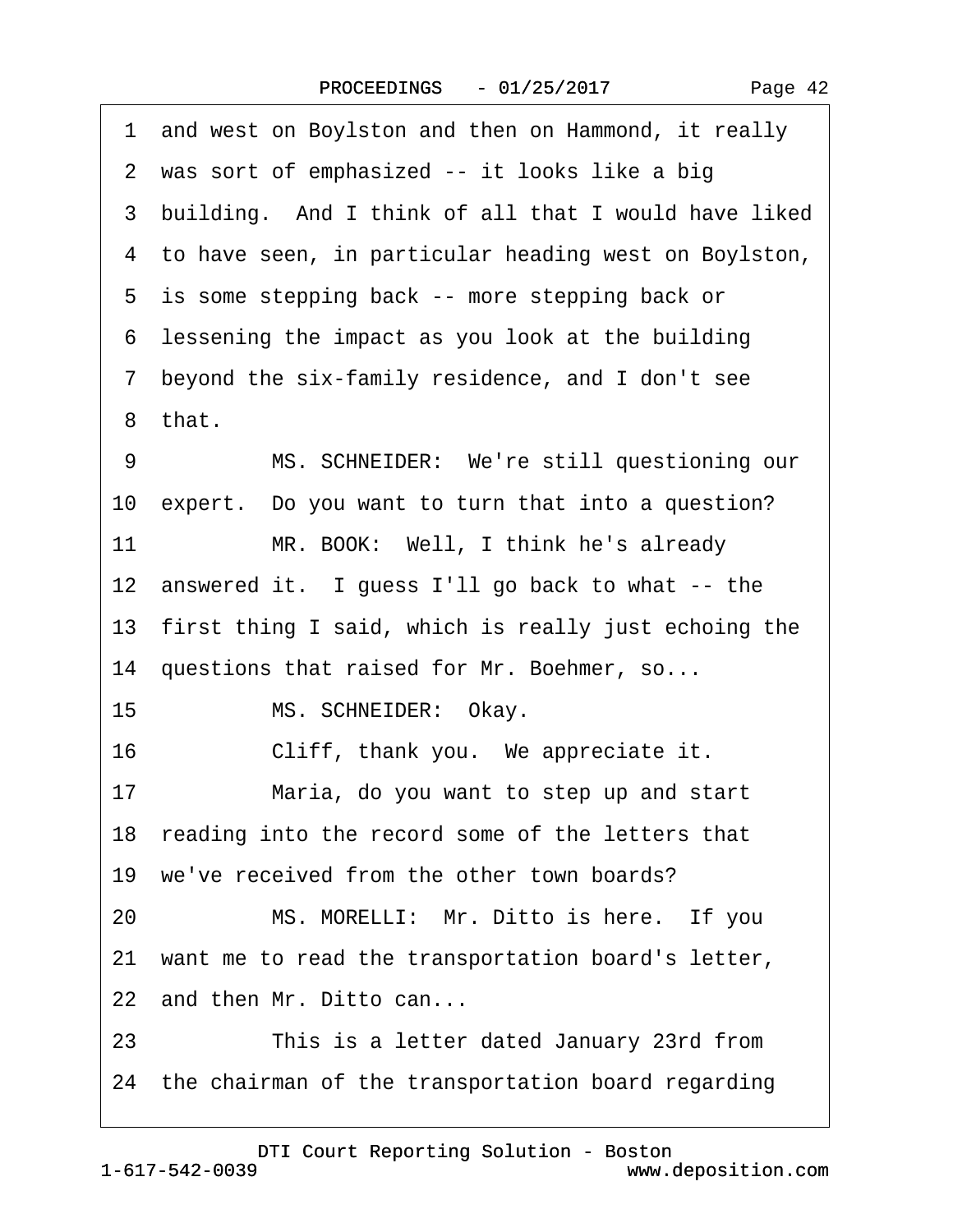| 1  | 1180 Boylston Street.                                    |
|----|----------------------------------------------------------|
| 2  | "Per Chapter 317 of the Act of 1974, the                 |
| 3  | transportation board for the Town of Brookline is the    |
|    | 4 local governing body which has authority to enact      |
|    | 5 rules and regulations regarding the movement of        |
|    | 6 vehicles, bicycles, and pedestrians on a public way.   |
| 7  | "However, as you are aware, Massachusetts                |
| 8  | General Law, Chapter 40B, Sections 20 to 23, and         |
|    | 9 760 CMR 56.02 supersedes our enabling legislation for  |
|    | 10 not only permitting, but also for creating and        |
|    | 11 altering the traffic rules and regulations for the    |
|    | 12 town's public ways. Therefore, we are writing this    |
|    | 13 letter to provide comments and recommendations to the |
|    | 14 zoning board of appeals relative to the proposed      |
|    | 15 1180 Boylston Street Chapter 40B comprehensive permit |
|    | 16 application.                                          |
| 17 | "At the January 17, 2017, meeting of the                 |
|    | 18 transportation board, we reviewed the plans for the   |
| 19 | proposed 40B development at 1180 Boylston Street with    |
| 20 | representatives from the proponent, including Raj        |
| 21 | Dhanda, Rachna Dhanda Balakrishna, and Jake Carmody      |
|    | 22 of Vanasse & Associates.                              |
| 23 | "It is the board's understanding that the                |

24 project will entail the removal of the existing gas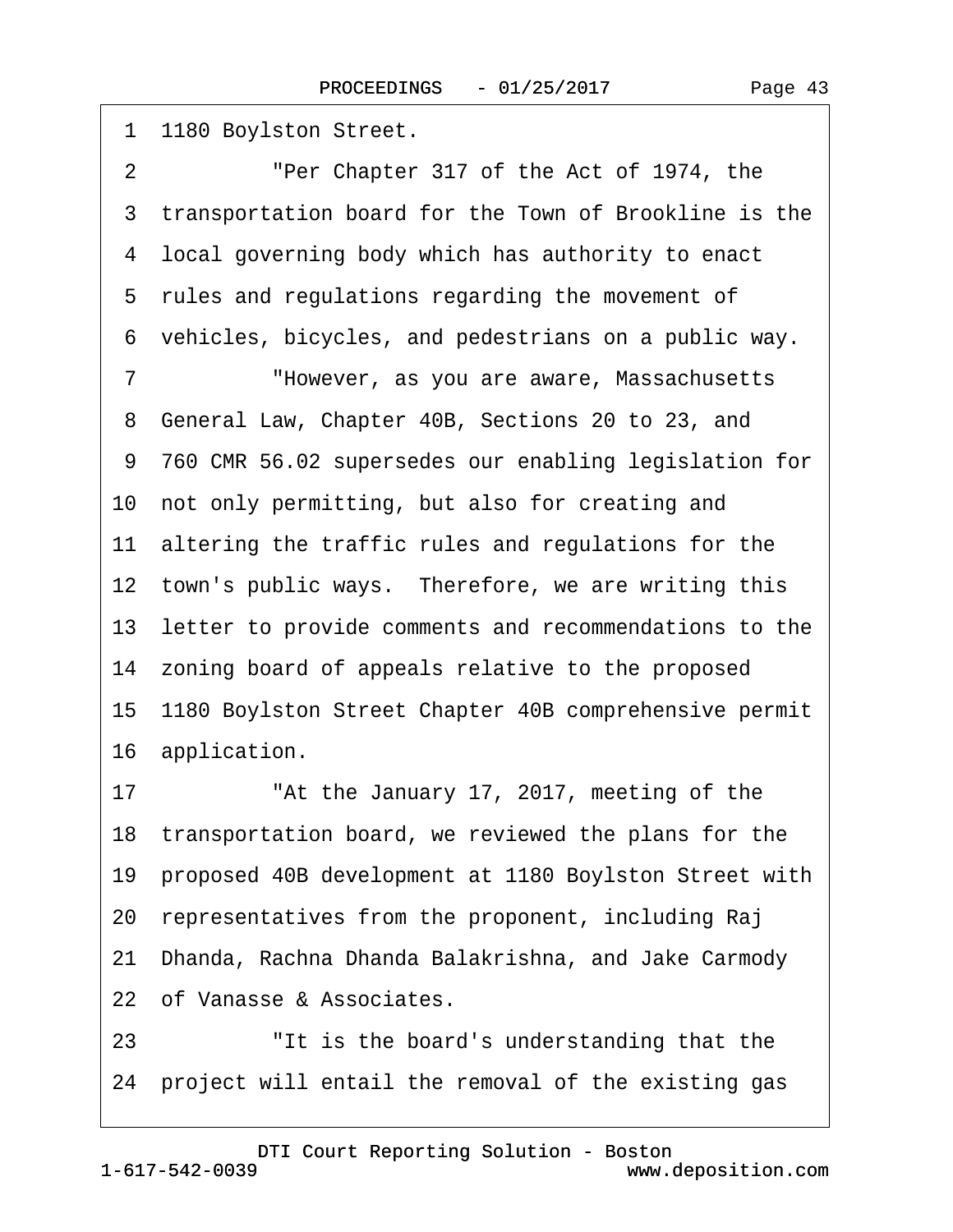1 station and construct in its place a mixed-use 2 development with 45 units; one level of underground 3 parking accommodating 69 vehicles utilizing stackers ·4· and 24-hour valet service with an access driveway 5 from Boylston Street; first-floor retail space; ·6· tenants will be age restricted to 55-plus; a 60-foot ·7· curb-side loading zone accommodating a single-unit, 8 30-foot vehicle for commercial use is planned for the ·9· public way on Hammond Street requiring the relocation 10 of the granite curbing, removal and replacement of a 11 street tree, removal of one metered parking space, 12 and reduction of the public sidewalk to 4 feet. 13 The hearing included a discussion with the 14 developer, their consultant, and staff on the design 15· elements of the proposed loading zone, which were 16· modified from previous designs to meet the concerns 17 of the town and the Massachusetts Department of 18 Transportation staff, and now includes in its 19· location being 30 feet from the stop bar at the 20· intersection; a 60-foot length, which allows a 21 vehicle to pull straight in and not back up in 22 traffic; restrictions not allowing it to be used 23· during peak morning and evening commute times; an 24 easement to provide a 10-foot sidewalk, etc.

[DTI Court Reporting Solution - Boston](http://www.deposition.com)

1-617-542-0039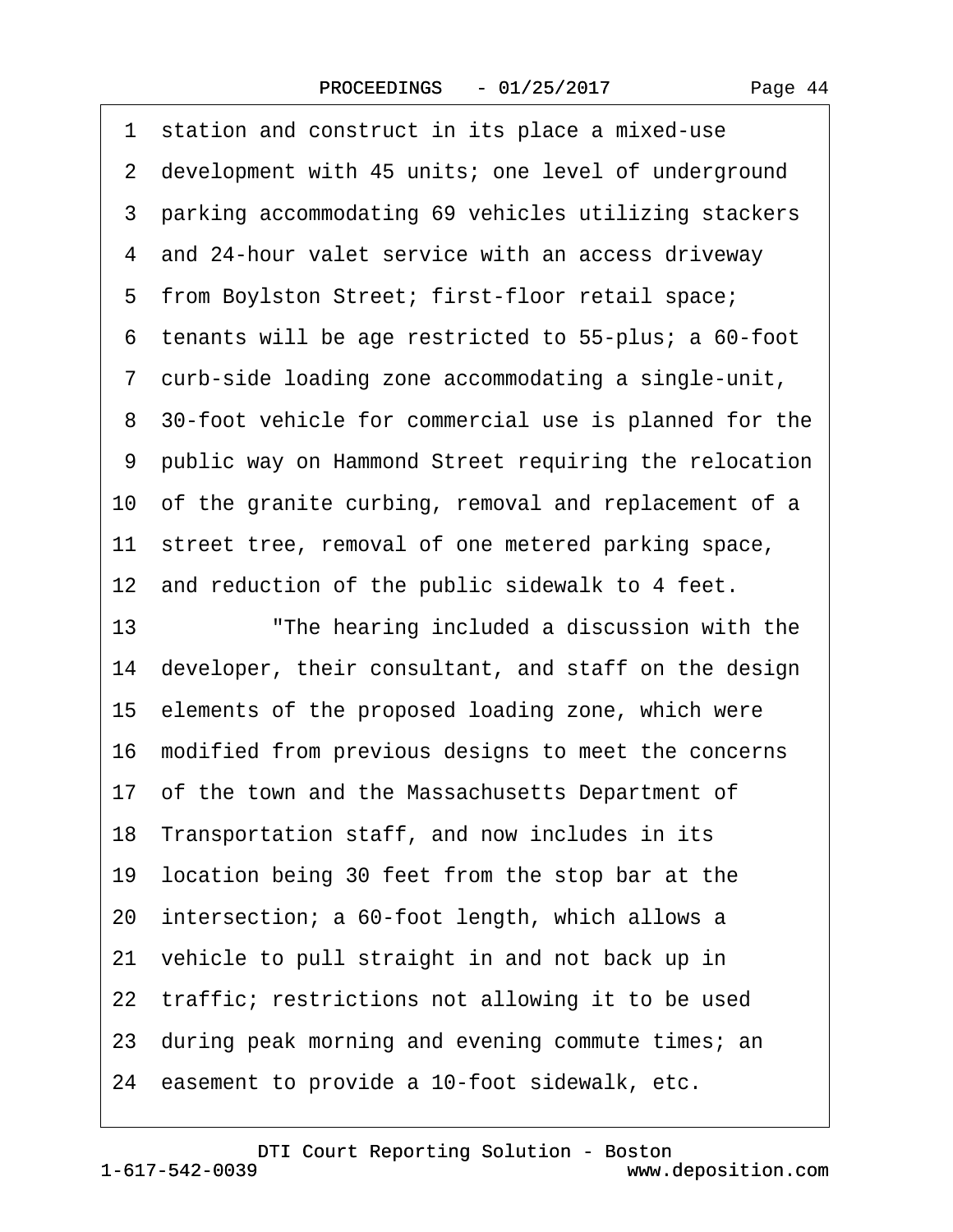| "In response to this discussion and our<br>1             |  |
|----------------------------------------------------------|--|
| 2 review of the plans in general, we offer the           |  |
| 3 following comments and recommendations on this         |  |
| 4 project, which were anonymously adopted by the         |  |
| 5 transportation board:                                  |  |
| "1, support for the creation of the<br>6                 |  |
| 7 proposed loading zone provided that all of the         |  |
| 8 following conditions are met:                          |  |
| "A, the use of the loading zone is<br>9                  |  |
| 10 available to any vehicle authorized by the traffic    |  |
| 11 rules and regulation for the Town of Brookline and    |  |
| 12 not the exclusive use of the tenants of 1180 Boylston |  |
| 13 Street.                                               |  |
| 14<br>"B, the developer provides a permanent             |  |
| 15 easement to the town to ensure a 10-foot continuous   |  |
| 16 path of travel that's available to the public at all  |  |
| 17 times.                                                |  |
| "C, the area be posted "Commercial Loading"<br>18        |  |
| 19 Zone" and "No stopping any time, tow away zone,       |  |
| 20 7:00 a.m. to 9:00 a.m., 4:00 p.m. to 6:00 p.m.," and  |  |
| 21 all signs and poles initially installed are paid for  |  |
| 22 by the developer and meet the Town of Brookline       |  |
| 23 specifications.                                       |  |
| "D, the developer be responsible for the<br>24           |  |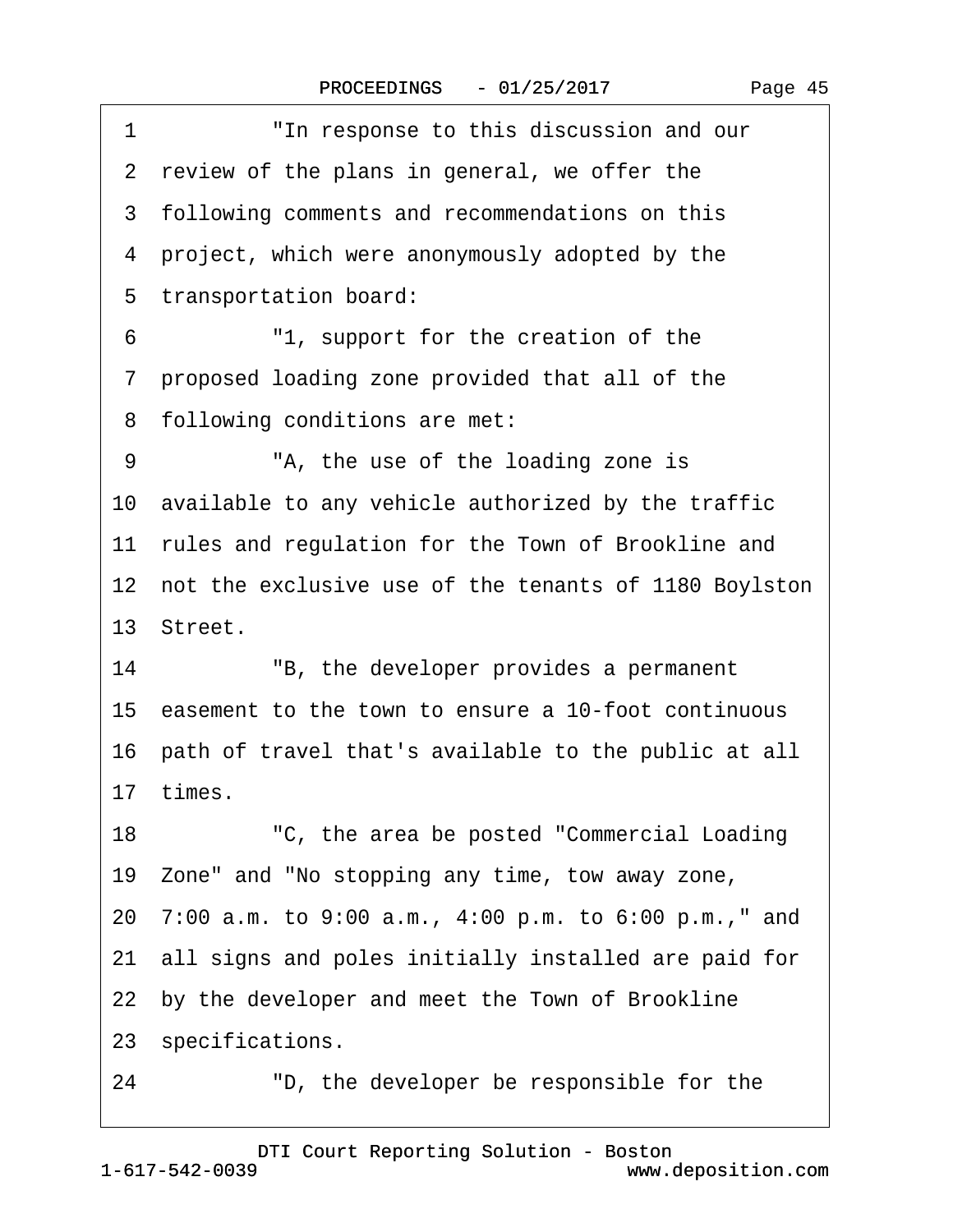·1· cost of removal and installation of all materials and 2 labor needed to construct the new loading zone, 3 including the installation of a new street tree, 4 which is to be overseen by the town's tree warden, in ·5· compliance with all relevant state and local laws. ·6· · · · · ·"E, the developer reimburses the town for 7 the estimated loss in parking meter revenue for a 8 two-year period. The sum should be provided by the 9 transportation division. 10 • F, any changes in design must be approved 11 by the director of the engineering and transportation 12 division. 13 <sup>2</sup> - <sup>"2</sup>, the driveway entrance should not be 14· depressed, but should be at the elevation of the 15 sidewalk to minimize impact by pedestrians. If 16 either staff or the peer review consultant believes 17 that the design of the driveway poses a safety 18 concern, the developer shall pay for the purchase and 19 installation of both an audible and visual warning of 20· vehicles exiting to ensure pedestrian safety on the 21 sidewalk. 22 <sup>"3, no parking should be allowed on</sup> 23· Boylston Street between Hammond and the building 24· driveway to ensure adequate vehicle sight lines for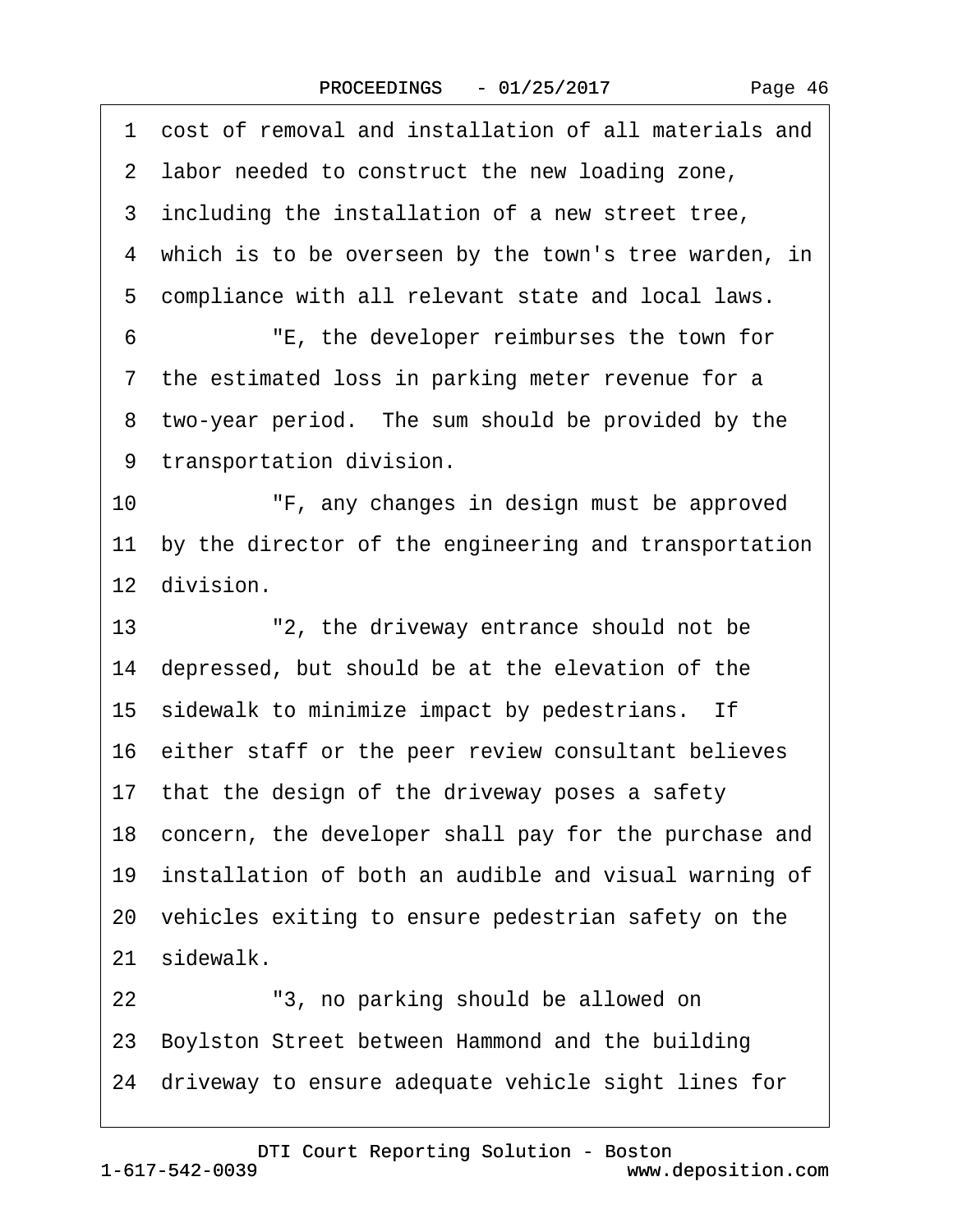| 1<br>those exiting the site driveway.                   |
|---------------------------------------------------------|
| "4, transit screens should be available in<br>2         |
| 3 the building lobby for use by residents, visitors,    |
| 4 staff, and retail employees to know the on-time       |
| 5 arrival of nearby MBTA buses and Green Line trollies. |
| "5, covered bicycle racks should be<br>6                |
| 7 provided on-site for use by residents, visitors,      |
| 8 staff, and retail employees. The board recommends     |
| 9 that the developer be required to utilize City of     |
| 10 Cambridge bicycle parking guides as a best practice  |
| 11 for siting, dimensions, rack styles, etc., but not   |
| 12 necessarily for the minimum ratios of required       |
| 13 bicycle racks.                                       |
| "6, require that the building owner be<br>14            |
| 15 responsible for snow removal on the sidewalk         |
| 16 immediately abutting the loading zone to ensure      |
| 17 access.                                              |
| 18<br>"Thank you for this opportunity to comment        |
| 19 on the proposed 1180 Boylston Street Chapter 40B     |
| 20 comprehensive permit application. Because the        |
| 21 proposal may change throughout this process, the     |
| 22 transportation board does reserve the right to       |
| 23 provide comments further in the process when this    |
| 24 information is made available for review by the      |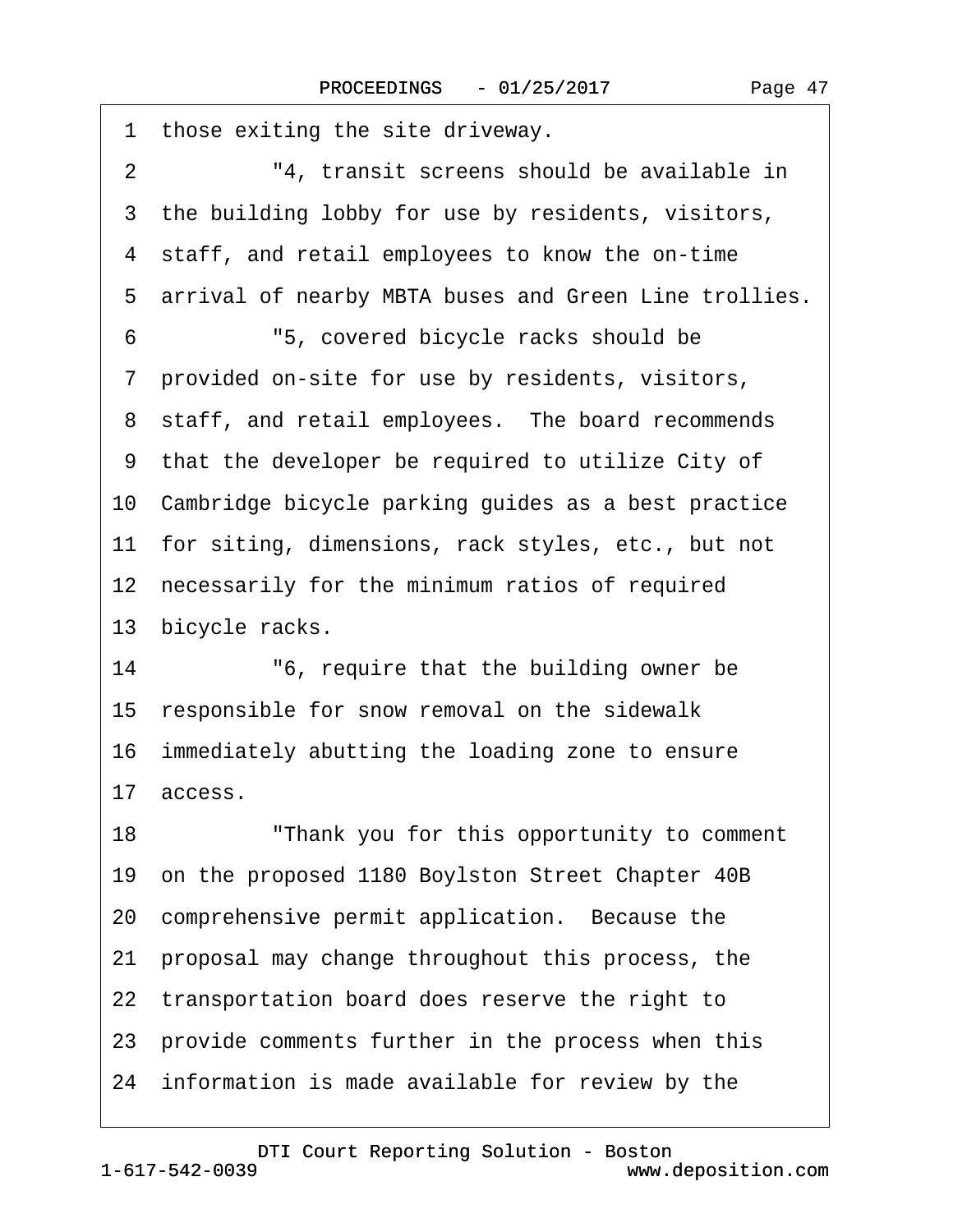1 public. 2 **· · · · · · Sincerely, Joshua Safer, Chairman,** ·3· Brookline Transportation Board." 4 MS. SCHNEIDER: Thank you. 5 MS. MORELLI: Mr. Ditto did submit a letter ·6· dated January 25th which does emphasize the comments 7 made in the letter. He also does recognize that the 8 separate public hearing process could present some ·9· issues for permitting, and so he did take it upon 10· himself to extensively analyze if that tree could 11 remain. And he looked at two possible scenarios, and 12 in both scenarios he determined that that wouldn't be 13 possible. The tree would need to be removed. And 14 he's available to speak to that further. 15 MS. SCHNEIDER: Mr. Ditto, could you come 16 up for just a moment, please. 17 **Do you have anything to add beyond what's** 18 in your letter that Maria just summarized? 19 MR. DITTO: No, that summarizes it pretty 20· well.· But I just want to let the board know that the 21 loading bay was always a concern. And as Maria said, 22 we did actually go out there and look at all possible 23 options to save the tree, but with the restrictions 24· that MassDOT has on their limits as well as the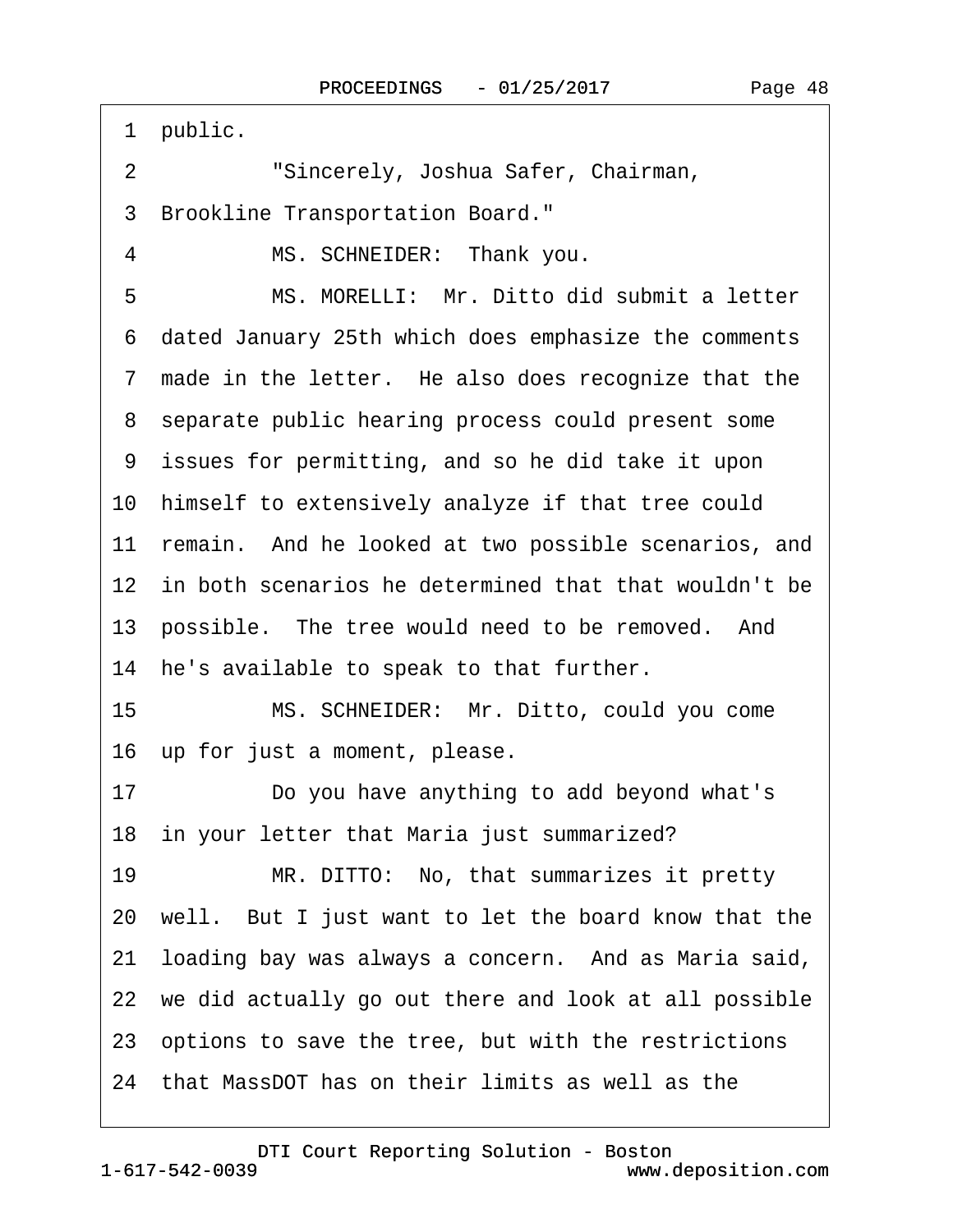1 minimum load zone of at least 60 feet, we just 2 couldn't make it work without the tree coming out. 3 MS. SCHNEIDER: Okay. 4 MR. DITTO: I did touch base with the tree 5 warden today to find out exactly how close I could ·6· come to that tree with new granite curbing, and he ·7· said basically about 4 feet, and that just won't work ·8· for us. 9 MS. SCHNEIDER: Do we have any -- and I 10 know this is sort of outside of your jurisdiction, 11 but I understand from your comments that you've 12 spoken to the tree warden. It's my understanding 13 that a tree removal -- the subject of a tree removal 14 hearing really is the health of the tree. Do we have 15 a preliminary read on whether or not this tree is 16 considered healthy? 17 MR. DITTO: I don't know if Mr. Brady has 18 done that. 19 MS. SCHNEIDER: Maria, is that anything 20· that's been communicated to you? 21 MS. MORELLI: I did ask Mr. Brady to 22 provide a letter. He said that he would not be able 23· to provide a report regarding the health of the tree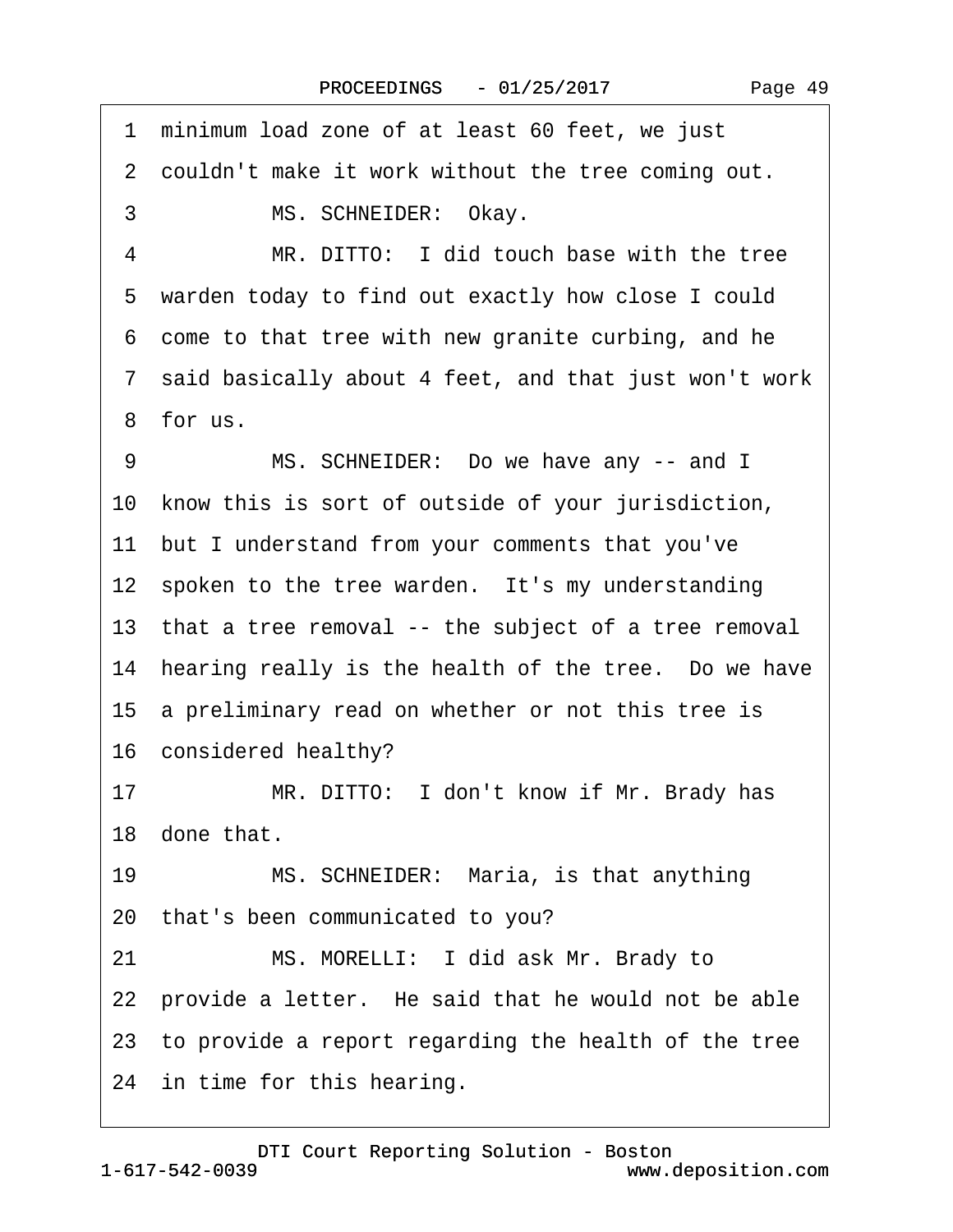| 1  | MS. SCHNEIDER: Okay.                                     |
|----|----------------------------------------------------------|
| 2  | Mr. Ditto, thank you.                                    |
| 3  | Do we have any questions?                                |
| 4  | MR. ZUROFF: I just have one question. How                |
| 5  | many actual spaces -- parking spaces are lost as a       |
|    | 6 result of the loading zone?                            |
| 7  | MR. DITTO: One.                                          |
| 8  | MR. ZUROFF: Just one, okay.                              |
| 9  | MS. SCHNEIDER: Are we anticipating having                |
|    | 10 any information about that tree prior to the close of |
|    | 11 this hearing? The reason I'm asking is that           |
|    | 12 obviously if removal of that tree is a precondition   |
|    | 13 to the town's approval of the loading zone and the    |
|    | 14 tree can't be removed -- I mean, I know that there's  |
|    | 15 some recourse to the board of selectmen, etc., but    |
|    | 16 what happens if that tree has to stay?                |
| 17 | MS. MORELLI: So we've discussed -- let's                 |
|    | 18 look at it this way: If you were to approve with      |
|    | 19 conditions, obviously it would be subject to the      |
|    | 20 public hearing process pursuant to Chapter 87. Okay?  |
|    | 21 And the applicant would initiate that public hearing  |
|    | 22 process.                                              |
| 23 | So say the tree is healthy and Mr. Brady                 |
|    | 24 does narrowly interpret the law and would state that  |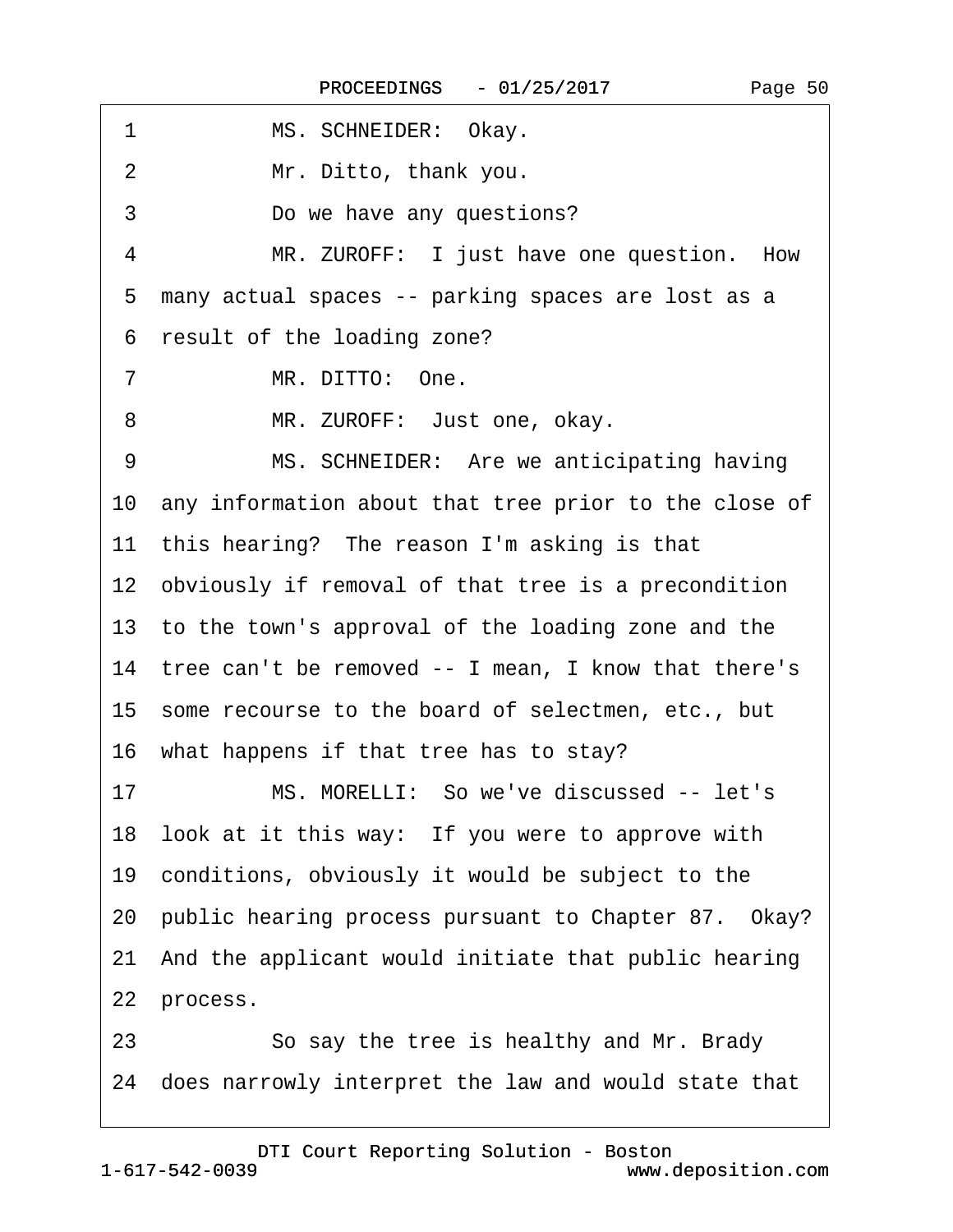|  | Page 51 |  |
|--|---------|--|
|--|---------|--|

1 if the tree is healthy, it doesn't get removed, the 2 applicant can appeal to the board of selectmen. The 3 board of selectmen would have a hearing. They would 4 look at, a little more broadly, not just the health 5 of the tree, but any public benefits relating to 6 having a loading zone in that area. 7 So let's just say the -- if the board of 8 selectmen actually doesn't want to grant an approval ·9· to remove that, then it's really -- it's either the 10 applicant doesn't have a loading zone, and it would 11 be up to them if they can live with that, or if that 12 presents a problem for permitting, then they can't do 13· the project.· And only the applicant can speak to 14· that. 15 MS. SCHNEIDER: Okay. 16 MR. BOOK: Permitting from who? I mean, 17 we're the --18 MS. SCHNEIDER: No, we're not --19 MR. BOOK: No. I know not for the tree, 20· but what if they can't have a loading zone? 21 MS. SCHNEIDER: Well, we have to build in a 22 condition with respect to the tree coming out; right? 23· Because if the tree doesn't come out, they can't 24· build the loading zone; if they can't build the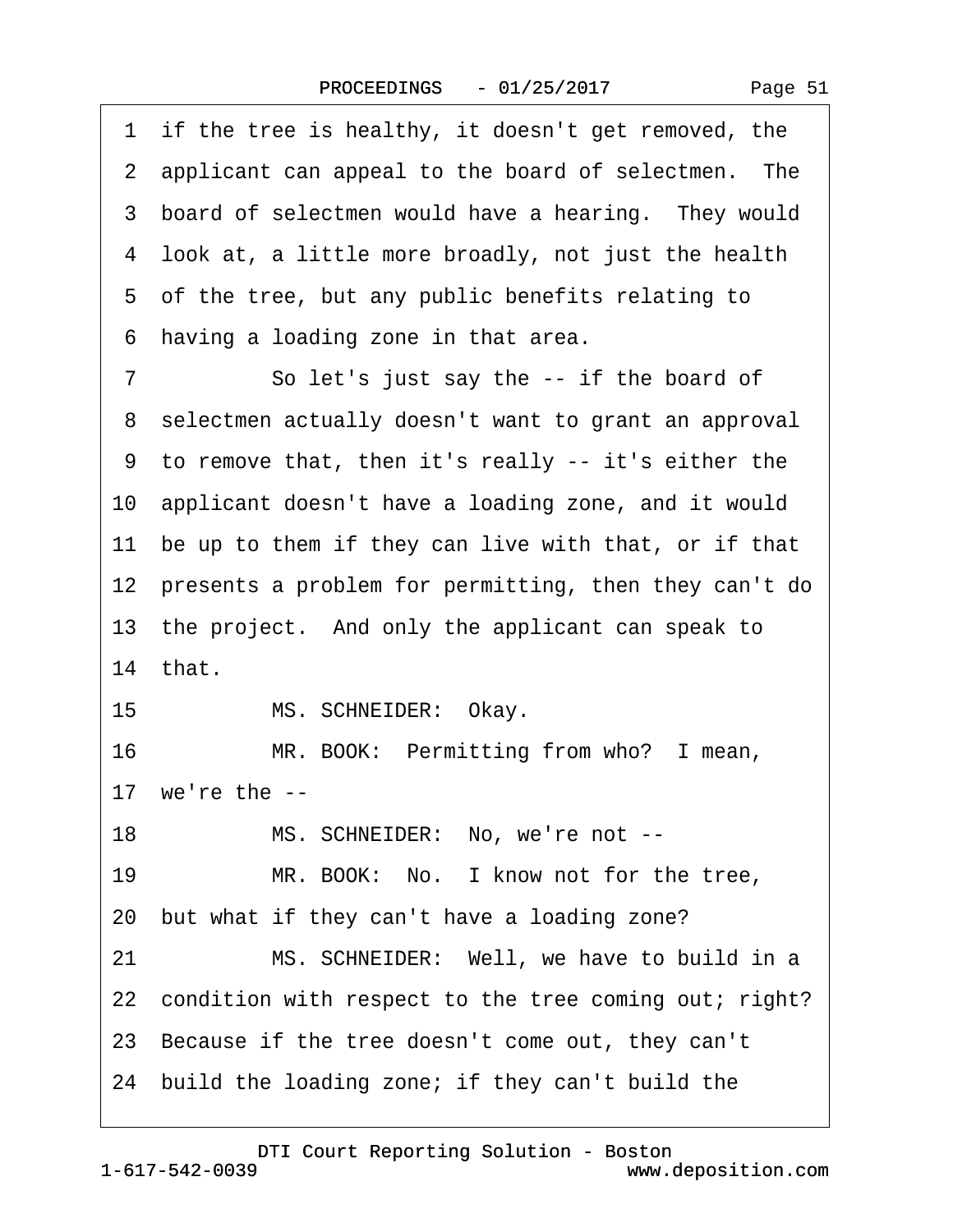| 1  | loading zone, what happens to them?                     |
|----|---------------------------------------------------------|
| 2  | MR. BOOK: Right. We're not -- we                        |
|    | 3 wouldn't -- I don't think --                          |
| 4  | MS. MORELLI: Actually, I don't mean to                  |
|    | 5 interrupt, Mr. Book, but I actually didn't -- we      |
|    | 6 really do need to think of a provision. So this site  |
|    | 7 would require a loading bay on the site because       |
|    | 8 there's the retail, so the applicant would have to    |
|    | 9 ask for a waiver for no loading on the site. And so   |
|    | 10 it's up to you if you want to grant that waiver or   |
|    | 11 not. That is something to keep in mind.              |
| 12 | MR. BOOK: So that's something they would                |
|    | 13 have to come back for after the fact. We don't know  |
|    | 14 that --                                              |
|    | MS. SCHNEIDER: Or they may be<br>15                     |
|    | 16 prospectively asking for that in their waivers list. |
| 17 | MS. MORELLI: Right. Because they're not                 |
|    | 18 providing one on the site. There's one in the public |
|    | 19 way. I just need to ask if that should be -- I'd     |
|    | 20 have to ask the building commissioner if they should |
|    | 21 be requesting that waiver. Clearly it's not provided |
|    | 22 on the site.                                         |
| 23 | MS. SCHNEIDER: Right. Okay.                             |
| 24 | Maria, were we also going to hear something             |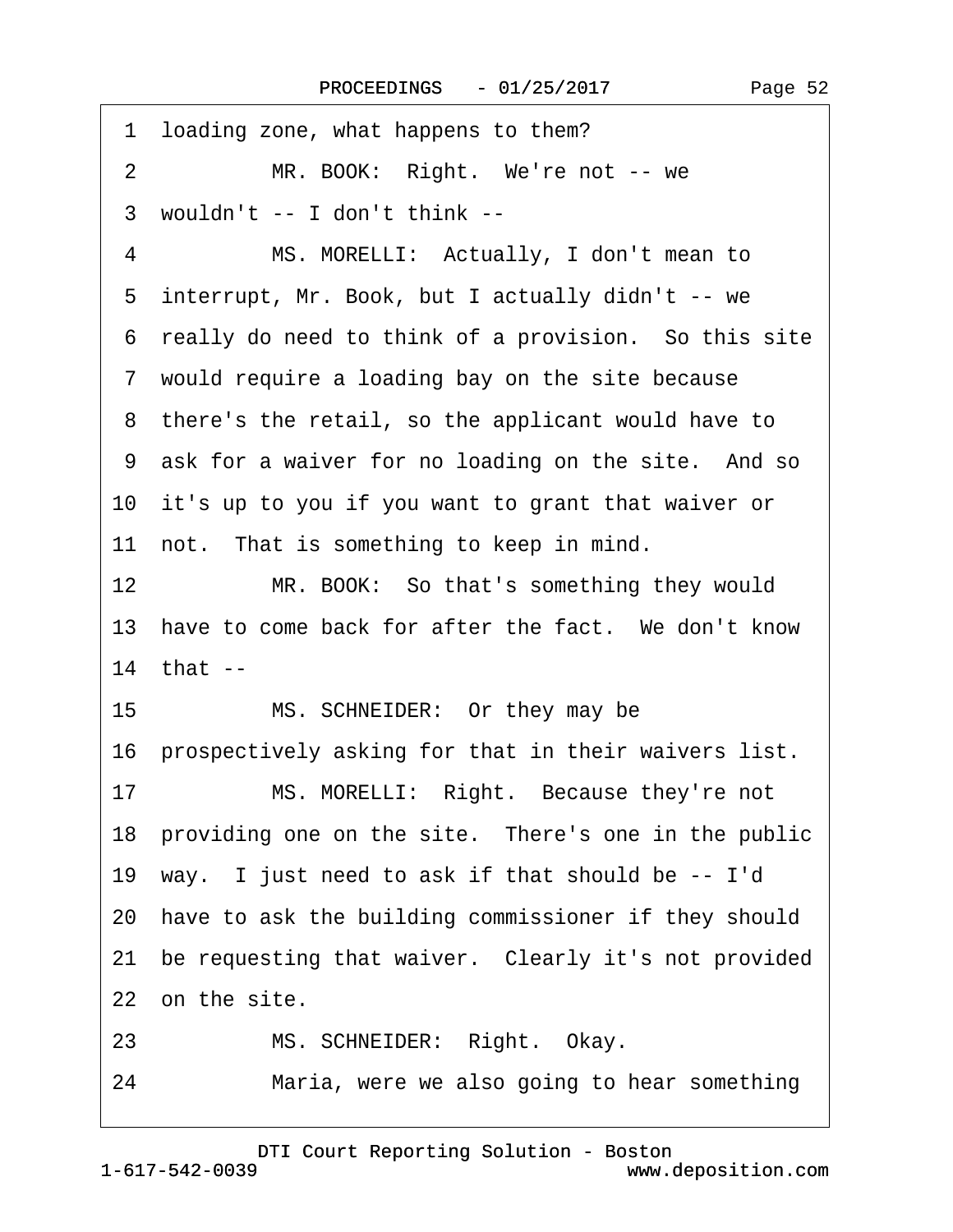| 1<br>about the trash and recycling plan?                 |
|----------------------------------------------------------|
| MS. MORELLI: Yes. So you do have the<br>2                |
| 3 trash and recycling narrative based on discussions     |
| 4 the project team has had with Patrick Maloney, who is  |
| 5 the chief of environmental health. And in that --      |
| that's a six-page narrative that does include some<br>6  |
| 7 site plans that show where the trash compactor would   |
| 8 be located and where receptacles would be located on   |
| 9 the driveway off Boylston. Okay?                       |
| 10<br>In response to that, Mr. Maloney sent us a         |
| 11 memo dated January 24th to the board regarding        |
| 12 1180 Boylston.                                        |
| 13<br>"Please be advised that this department has        |
| 14 reviewed the above-noted project plans and offers the |
| 15 following recommendations:                            |
| 16<br>"Plans propose a trash compactor and two           |
| 17 2-yard dumpsters for the building trash and rubbish.  |
| 18 The rubbish and recycling is proposed to be picked up |
| 19 together twice a week by the applicant's private      |
| 20 waste management service. The pickup location will    |
| 21 be in the drop-off area of the site's driveway off    |
| 22 Route 9 Boylston Street. That means that trucks will  |
| 23 back into the site's driveway for pickup. The         |
| 24 applicant's trash management consultant, Casella, has |
|                                                          |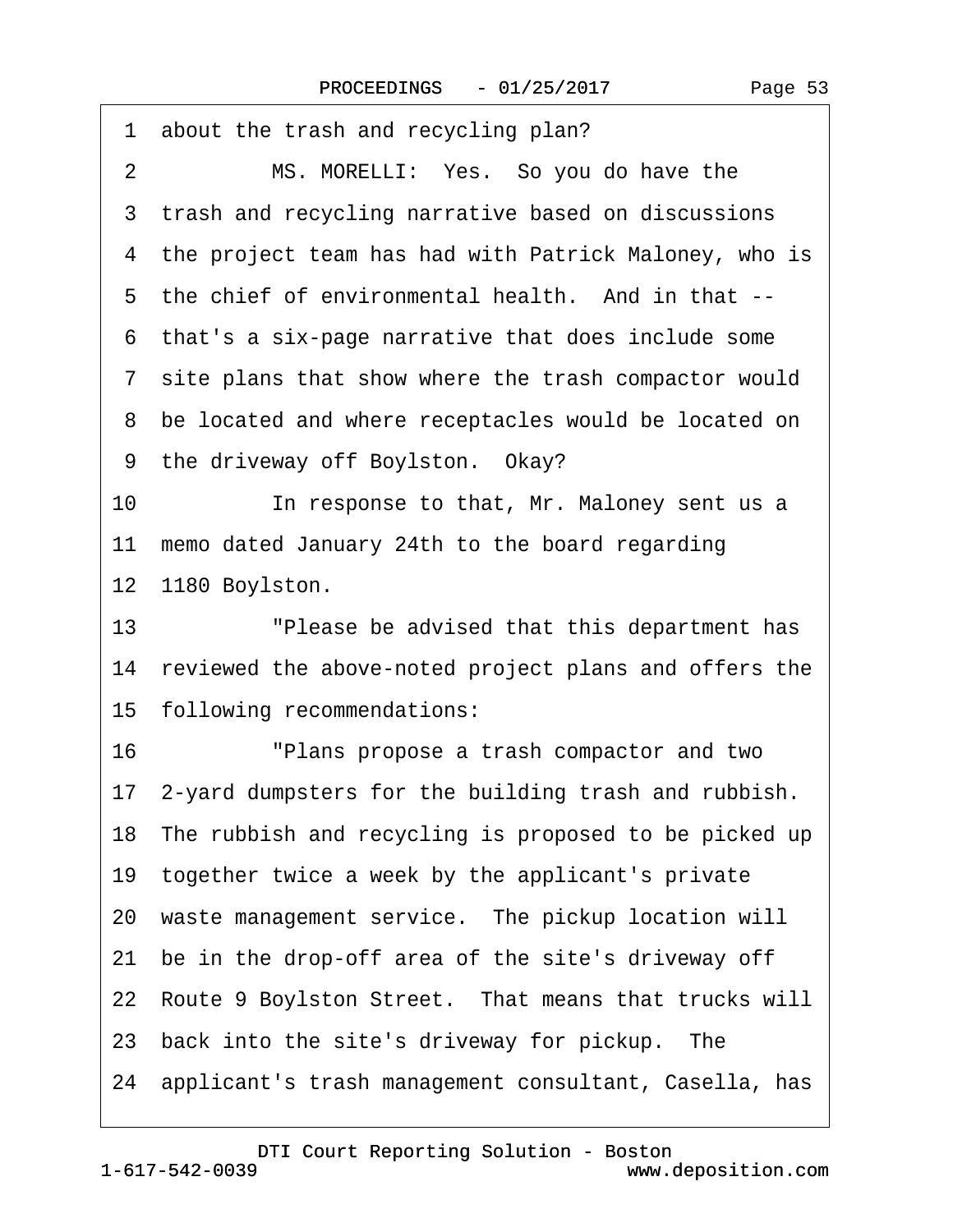|  | Page 54 |  |
|--|---------|--|
|--|---------|--|

|    | 1 confirmed that it will enter the driveway and not      |
|----|----------------------------------------------------------|
|    | 2 stop on Route 9. DPW will submit a separate letter     |
|    | 3 to the ZBA regarding the safety of backing up into     |
|    | 4 the driveway from Route 9."                            |
| 5  | And as an aside, I did discuss this issue                |
|    | 6 with Mr. Ditto, and he feels that that is a safe       |
|    | 7 thing to do. It's better to back up into the           |
|    | 8 driveway rather than to back out.                      |
| 9  | "It is recommended that four 96-gallon                   |
|    | 10 toters be used for recycling. Rubbish and recycling   |
|    | 11 storage rooms must be maintained in compliance with   |
|    | 12 state sanitary code requirements. The plans indicate  |
|    | 13 that separate rooms be designed for recycling and     |
|    | 14 trash storage respectively, and this should be        |
|    | 15 conditioned as well.                                  |
| 16 | "It is recommended that noise-reducing                   |
|    | 17 sheetrock, that is quiet rock, or other methods be    |
|    | 18 used to reduce noise impact in the compactor room.    |
| 19 | "The applicant has presented that the                    |
|    | 20 proposed retail occupancy will not include food       |
| 21 | preparation or service, including not serving coffee,    |
|    | 22 tea, or packaged food. I recommend a condition be     |
|    | 23 placed that no food preparation or service be offered |
|    | 24 on the site.                                          |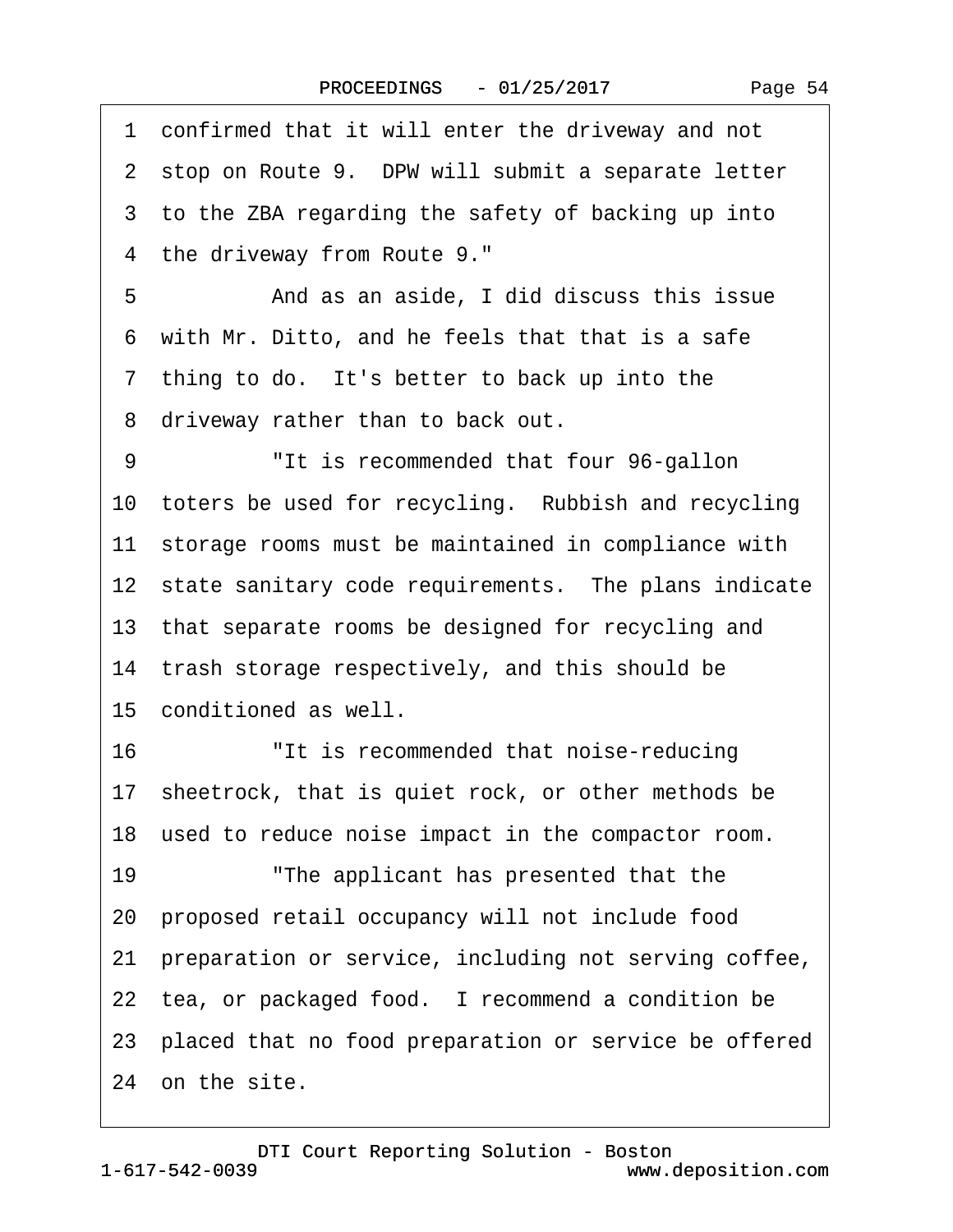| "The health department would request to<br>1             |
|----------------------------------------------------------|
| 2 revisit the issue of rubbish and recycling compliance  |
| 3 when the property is 90 percent occupied to ensure     |
| 4 the approved measures are adequate."                   |
| 5<br>MS. SCHNEIDER: Thanks, Maria.                       |
| Anybody have any questions about trash?<br>6             |
| 7<br>(No audible response.)                              |
| MS. SCHNEIDER: Okay. I don't intend to<br>8              |
| have a full public comment period tonight, but I'm<br>9  |
| 10 wondering -- there was somebody in the back who had a |
| 11 question. I just want to make sure that it got        |
| 12 answered.                                             |
| 13<br>Ma'am, did you have a question? And if             |
| 14 you're going to ask a question, I'm going to ask you  |
| 15 to please come up to the podium.                      |
| 16<br>MS. GROSS: I just have two questions.              |
| MS. SCHNEIDER: I'm sorry. Could you give<br>17           |
| 18 us your name and address, please.                     |
| MS. GROSS: Julie Gross. I'm at<br>19                     |
| 20 629 Hammond Street.                                   |
| And I'm still really extremely worried<br>21             |
| 22 about the height and the massing of the building.     |
| 23 And I just wondered, since this is the first time     |
| 24 I've been through this kind of process, do we get any |
|                                                          |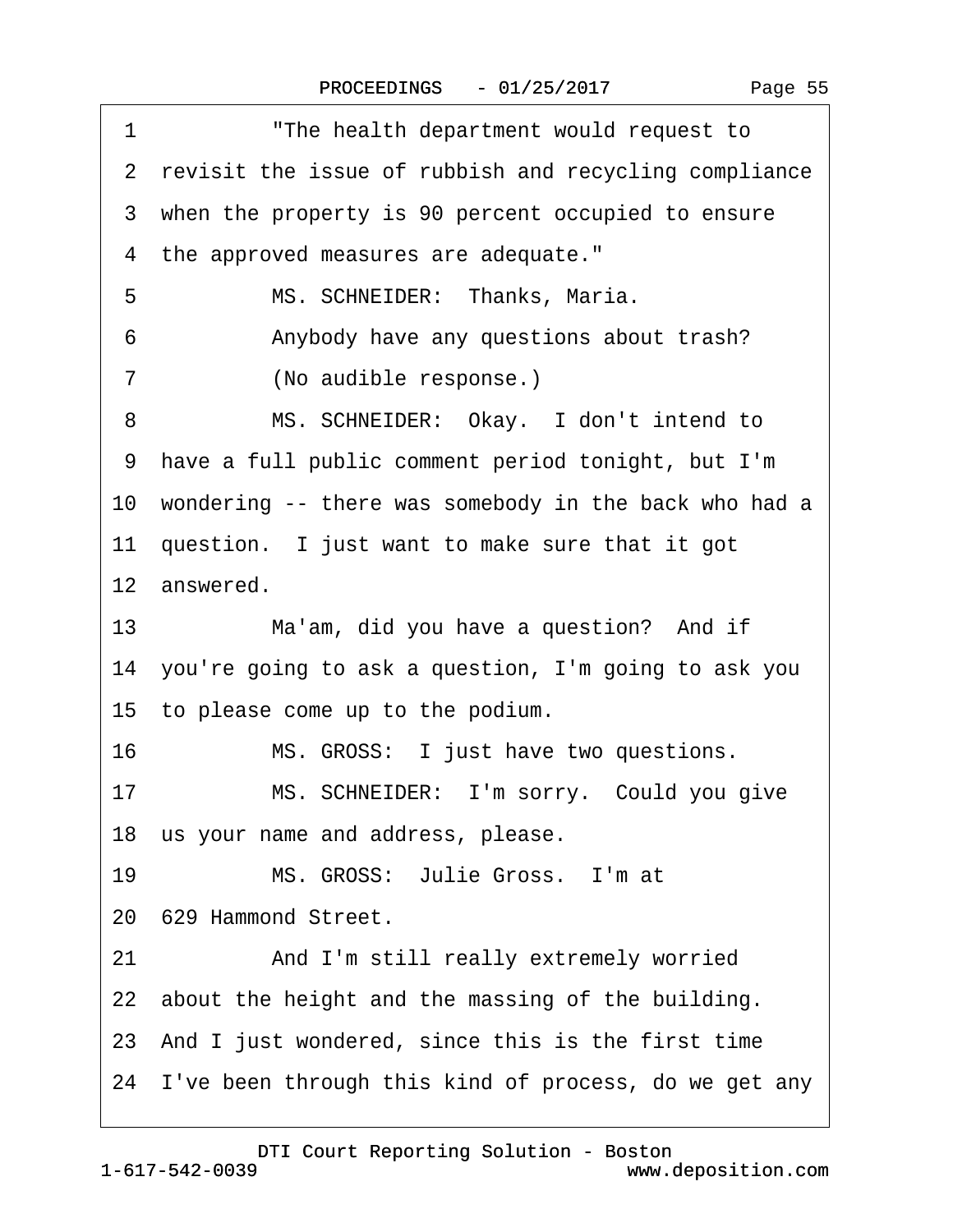|    | 1 access to the financials behind this? So when          |
|----|----------------------------------------------------------|
|    | 2 they -- the builders say that, you know, removing a    |
|    | 3 couple of units is not going to make it economically   |
|    | 4 feasible, how do we really know that?                  |
| 5  | MS. SCHNEIDER: That's something that the                 |
| 6  | board is going to discuss this evening.                  |
| 7  | MS. GROSS: Okay. All right. And then I                   |
| 8  | think some of the people might have more -- there        |
|    | 9 seems to be -- this picture looks a little distorted.  |
|    | 10 And I don't know if it's just the view, you know, the |
|    | 11 height of the other building versus this building.    |
|    | 12 From a lot of what we in the audience see on a daily  |
|    | 13 basis, it doesn't seem like that could potentially be |
|    | 14 how close they are in height, so just -- I don't      |
|    | 15 know. Some of the people that live there can          |
|    | 16 probably comment a little bit more on that.           |
| 17 | MS. SCHNEIDER: Is there a response for                   |
|    | 18 that from the architect? Is there a perspective       |
|    | 19 issue here?                                           |
| 20 | MR. PANDYA: It could just be where the                   |
|    | 21 snapshot is taken. I mean, you can surf around the    |
|    | 22 video that we just showed you. It's going to look     |
|    | 23 different here, just the parallax of the lens that's  |
|    | 24 used in the software tools. So it's going to look     |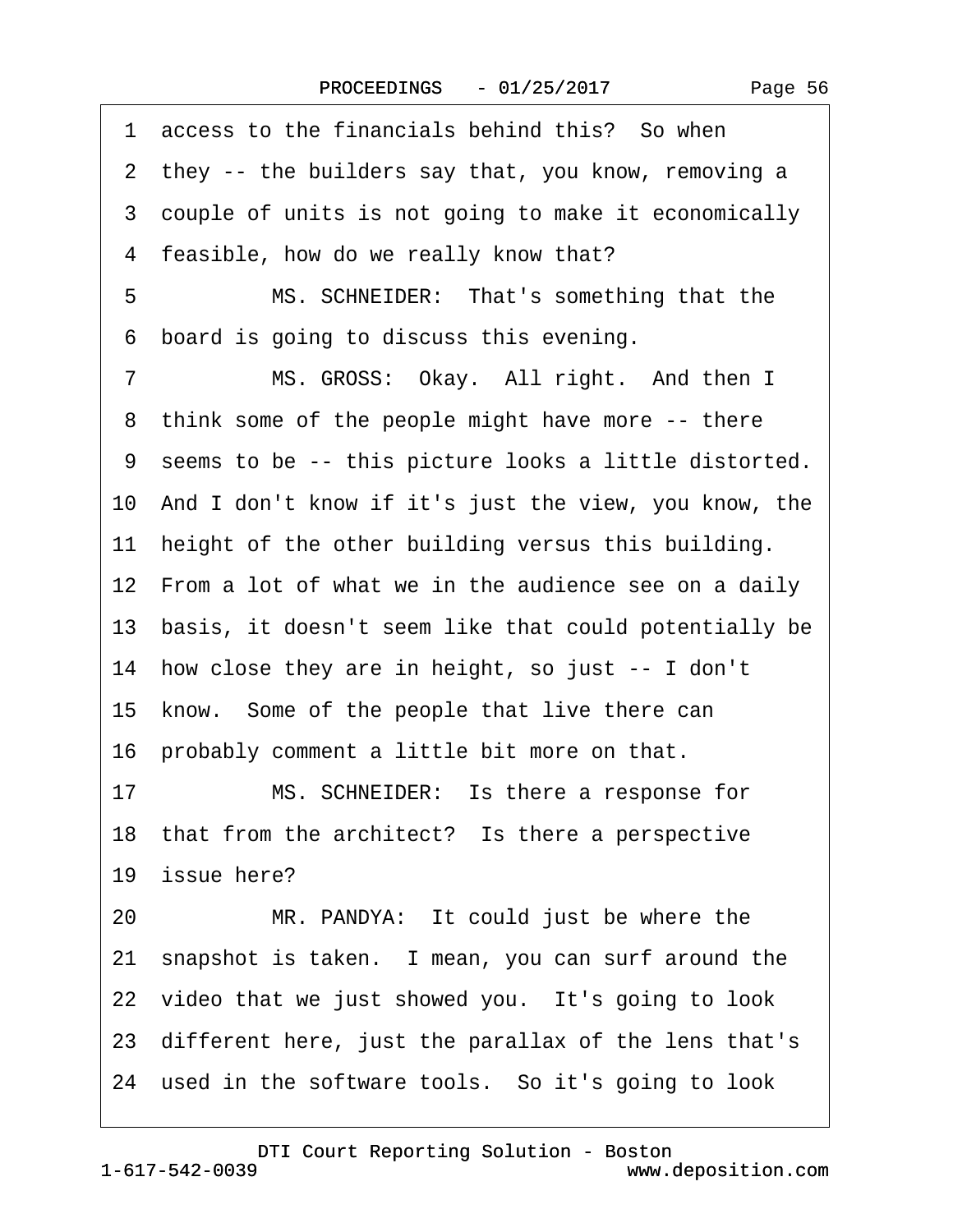| 1 different depending on how your head goes up and down   |
|-----------------------------------------------------------|
| 2 and looks at anything. The building is modeled          |
| 3 correctly in height. Our building is modeled            |
| 4 correctly in height. So, again, we're down to           |
| 5 inches, but this is definitely not a question of        |
| 6 feet.                                                   |
| MS. SCHNEIDER: Okay. Thank you.<br>$\overline{7}$         |
| Were there any other questions or<br>8                    |
| 9 clarifications that we're looking for?                  |
| 10<br>Yes. Mr. Kobes?                                     |
| 11<br>MR. KOBES: I'm David Kobes. I also live             |
| 12 at 629 Hammond Street.                                 |
| 13<br>And I think I do have some questions                |
| 14 that -- answers to the questions that you asked Cliff  |
| 15 earlier in a slightly different form since I'm not an  |
| 16 architect. And that is, first -- two answers -- two    |
| 17 questions.                                             |
| The first is: You asked him if he were<br>18              |
| 19 standing right there, what else would he see, and it   |
| 20 was sort of in that visual that they had. But in       |
| reality, if you stood right at Hammond and Boylston<br>21 |
| 22 on the opposite side of the street from the project,   |
| 23 you could look around 360 degrees and not see          |
| 24 anything nearly as tall as this. There's nothing.      |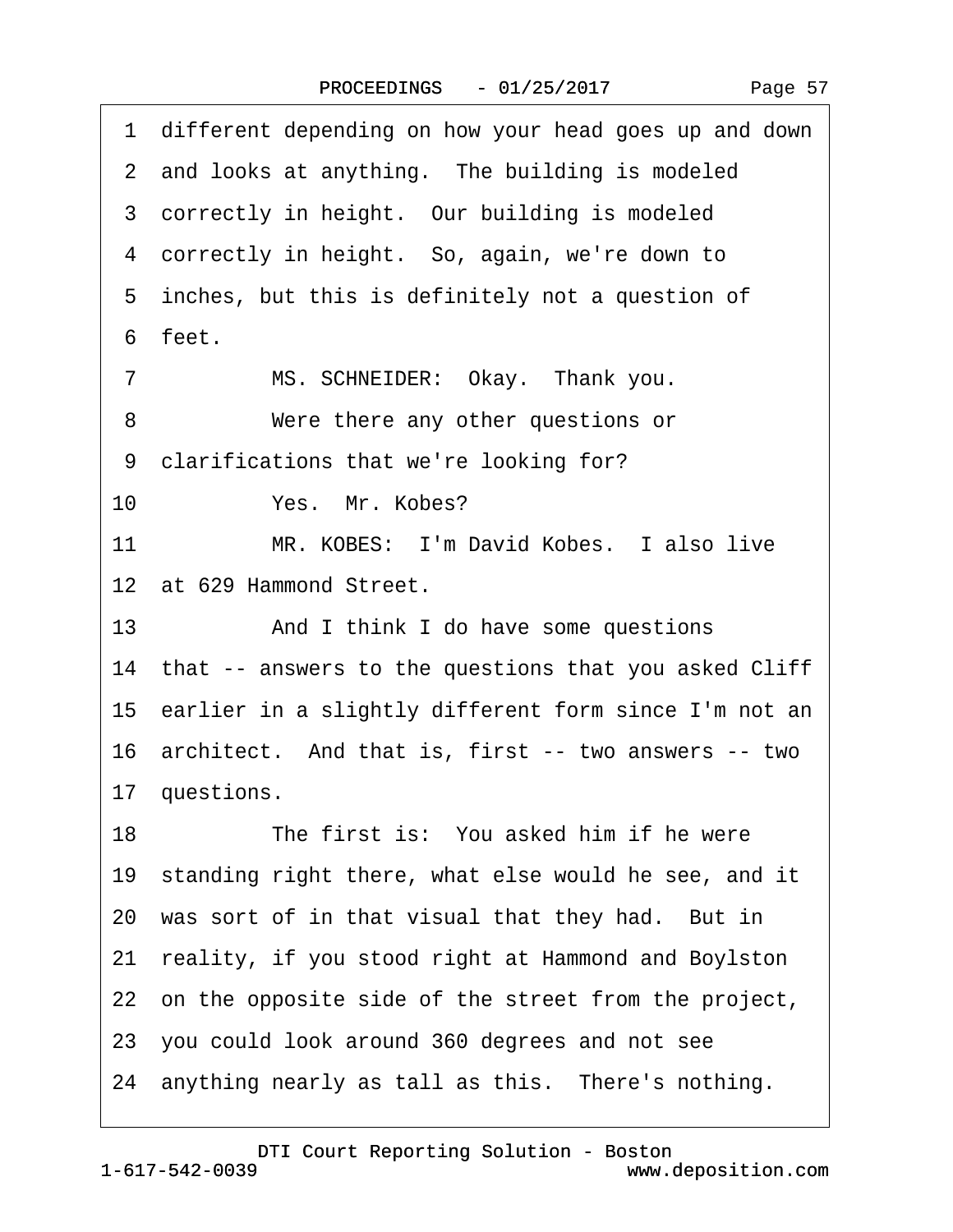| 1  | The second is that you asked for some                   |
|----|---------------------------------------------------------|
|    | 2 comparisons to other buildings in the neighborhood.   |
|    | 3 Well, I have done those comparisons, and what I've    |
|    | 4 looked at is two things: the building height and,     |
|    | 5 what I think is equally important, the -- pardon      |
| 6  | me -- the setback to the -- I don't have these fancy    |
|    | 7 names. I'm sorry. At any rate, the setback, because   |
|    | 8 the two in conjunction is what seems to make this     |
|    | 9 building that's being proposed to be so looming over  |
|    | 10 the street and over the neighborhood.                |
| 11 | So, if you remember, back in June the                   |
|    | 12 planning board presented a picture that showed a map |
|    | 13 of the area going up west on Boylston from the       |
|    | 14 project. And in it, it showed which were the very    |
|    | 15 large buildings. Well, I can tell you that --        |
|    | 16 because I went and I looked at the distance of the   |
|    | 17 setback from each of those buildings, and it came    |
|    | 18 down to this: I'll summarize.                        |
| 19 | I looked at 10 buildings, those 10                      |
|    | 20 buildings in that picture that were 45 feet or       |
|    | 21 taller. Of those, there were three buildings that    |
|    | 22 were essentially the size of the project, the 70     |
|    | 23 feet. The closest to the project houses a Citizens   |
|    | 24 Bank. It's about two blocks down going west. It has  |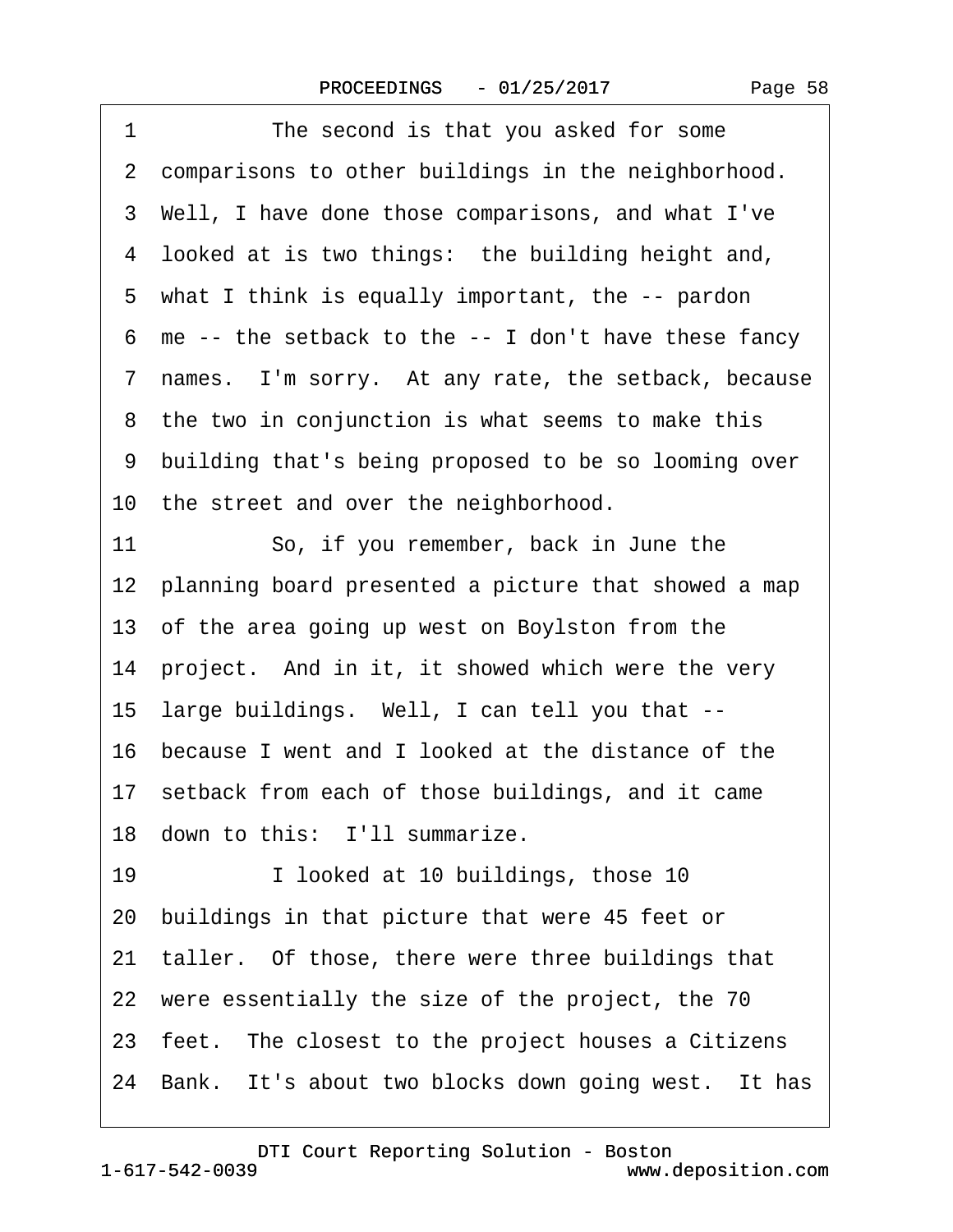·1· a very large driveway that comes out from Boylston, 2 it has parking, and it even has trees between the 3 street and the building. I'd say it's about a 4 60-foot setback from the street. So that compares to 5 what was originally 2 feet 6 inches, I think. Maybe ·6· now it's 4 feet on Boylston -- 60 feet. 7 The next closest is the Hammond Park 8 condominium building. That's just off of Boylston, 9 and it's facing Hammond Pond Parkway. There it has a 10 lawn, and then parking, and then shrubs and more 11 Jawn. Total setback is at least 60 feet as well. 12 The third is a very large complex, the 13 Avalon Apartments. Now, it mainly faces a parking 14 lot which is perpendicular to Boylston, and there's a 15 ramp that comes off of that and onto Hammond Pond 16 Parkway. The corner of that building, that which is 17 closest to Boylston, is set back 30 to 60 feet. It's 18· kind of a jagged edge, so it's not just one number. 19· But the very smallest part of that that's closest to 20· the street is 30 feet, and that's -- at that point, 21 that building is lowered to just two stories. So 22 those are the three 70-footers. 23 There are three buildings that are 60 feet 24· tall, and two are in the shopping center called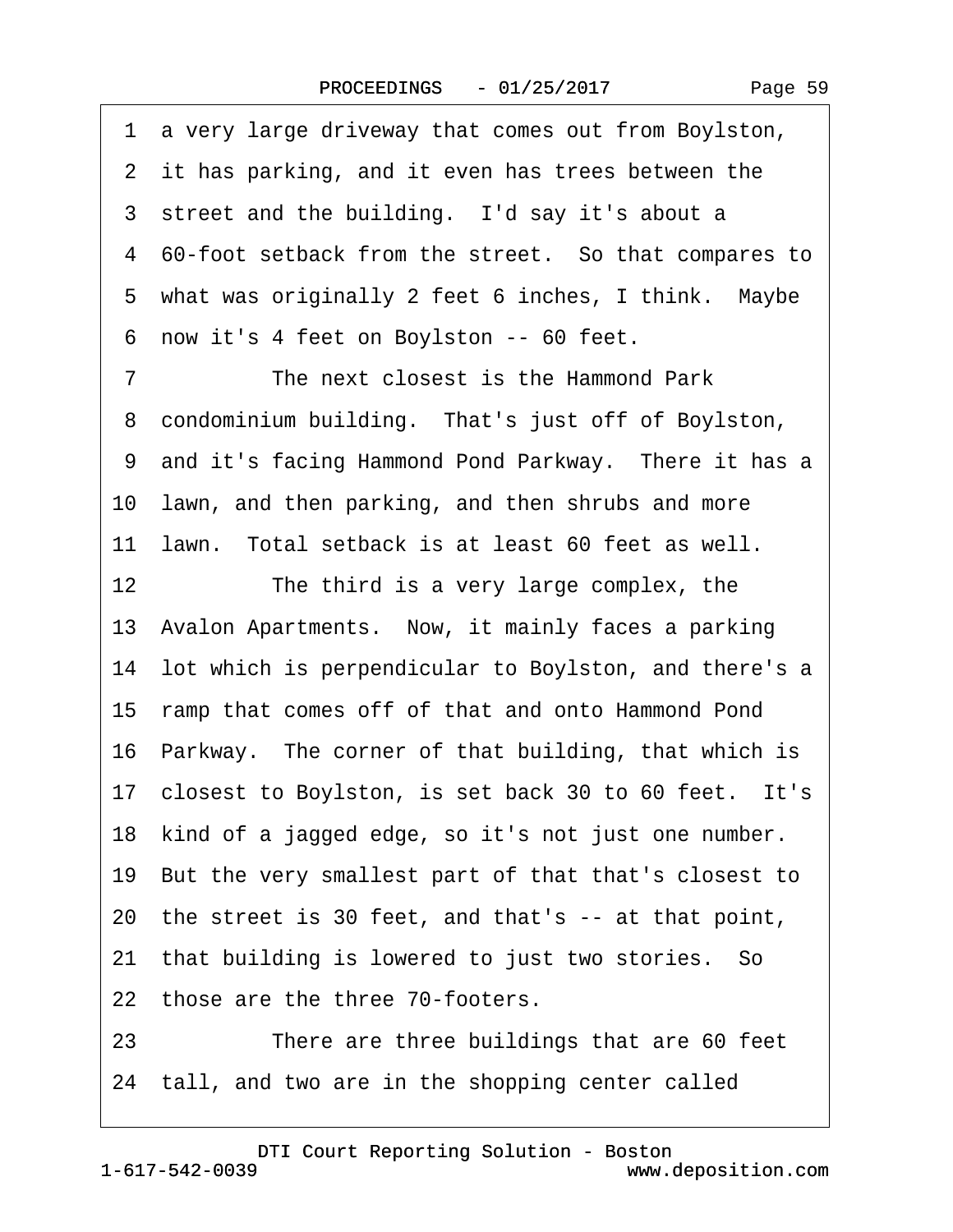| Page 60 |
|---------|
|---------|

·1· "Street," which I think you're all aware of, and you 2 know how far set back that is. And the third is a 3 Wingate Residences, which is a retirement community. 4 That's not really on Boylston. It's set back and it 5 has a huge parking lot across from it. 6 **Lastly, there's four buildings that are** 7.40 feet high. And that's the whole sum that was in 8 the picture that was presented to you back in June. ·9· One is on the street, so that has the same setback 10 that we just mentioned. 11 And across from that is 1280 Boylston. 12 That has a large driveway and parking lot between it 13 and Boylston, so it's set back about 50 feet. And 14 remember, we're all comparing this to either 2 feet 6 15 inches or 4 feet of this project. 16 • A third one fronts Sheafe Street, which is 17 parallel to Boylston, and it's just a three-story 18· frame house. 19· · · · · ·And then the fourth and final is the 20· Hammondswood Condominium, which was approved as a 40B 21 project. It qualifies. Its qualities satisfied the 22· goal of 40B without destroying the character of the 23· neighborhood.· As far as I can see, it sets a 40B 24· precedent for you all.· Specifically, it's on the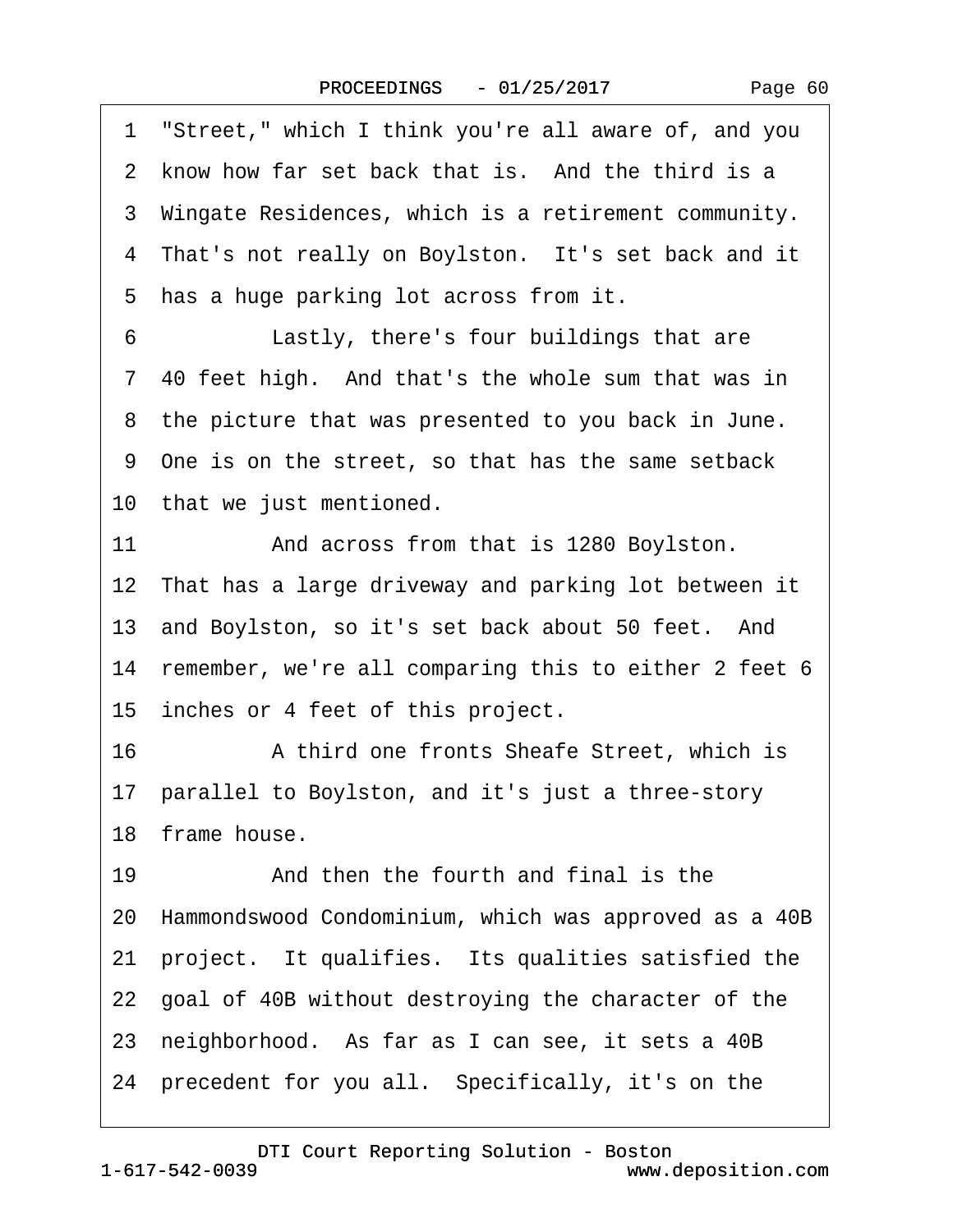| 1 corner or Hammond and Heath. It was proposed as six      |
|------------------------------------------------------------|
| 2 story, but it's cut down to four. It has a 40- to        |
| 3 60-foot setback, a full sidewalk, lawn, shrubs, a lot    |
| 4 of open space. It has two regular underground            |
| 5 parking spots per unit and a large guest parking         |
| 6 area. Its trucks are accommodated by the wide end of     |
| 7 a large driveway that's set far back off of Heath        |
| 8 Street.                                                  |
| So finally, if we look -- those are all<br>9               |
| 10 large buildings. And then if we look at what's          |
| 11 immediately across the street from the project, if we   |
| 12 look toward -- straight across going north, of course   |
| 13 we have the street where we have the tennis             |
| 14 association or whatever it is. If we go down            |
| 15 Boylston, the next block on the south side of           |
| 16 Boylston, those are pretty much one-, maybe two-story   |
| 17 buildings, and they're interspersed with driveways      |
| 18 and parking -- surface-level parking. It's so very,     |
| 19 very low, very, very different from this site here.     |
| So, to summarize, this project's 70-foot<br>20             |
| height compared -- at most a 4-foot setback, doesn't<br>21 |
| 22 compare to any of these other buildings. And so you     |
| 23 had asked, you know, what the comparison was. That's    |
| 24 the comparison. And I think we just ask the board       |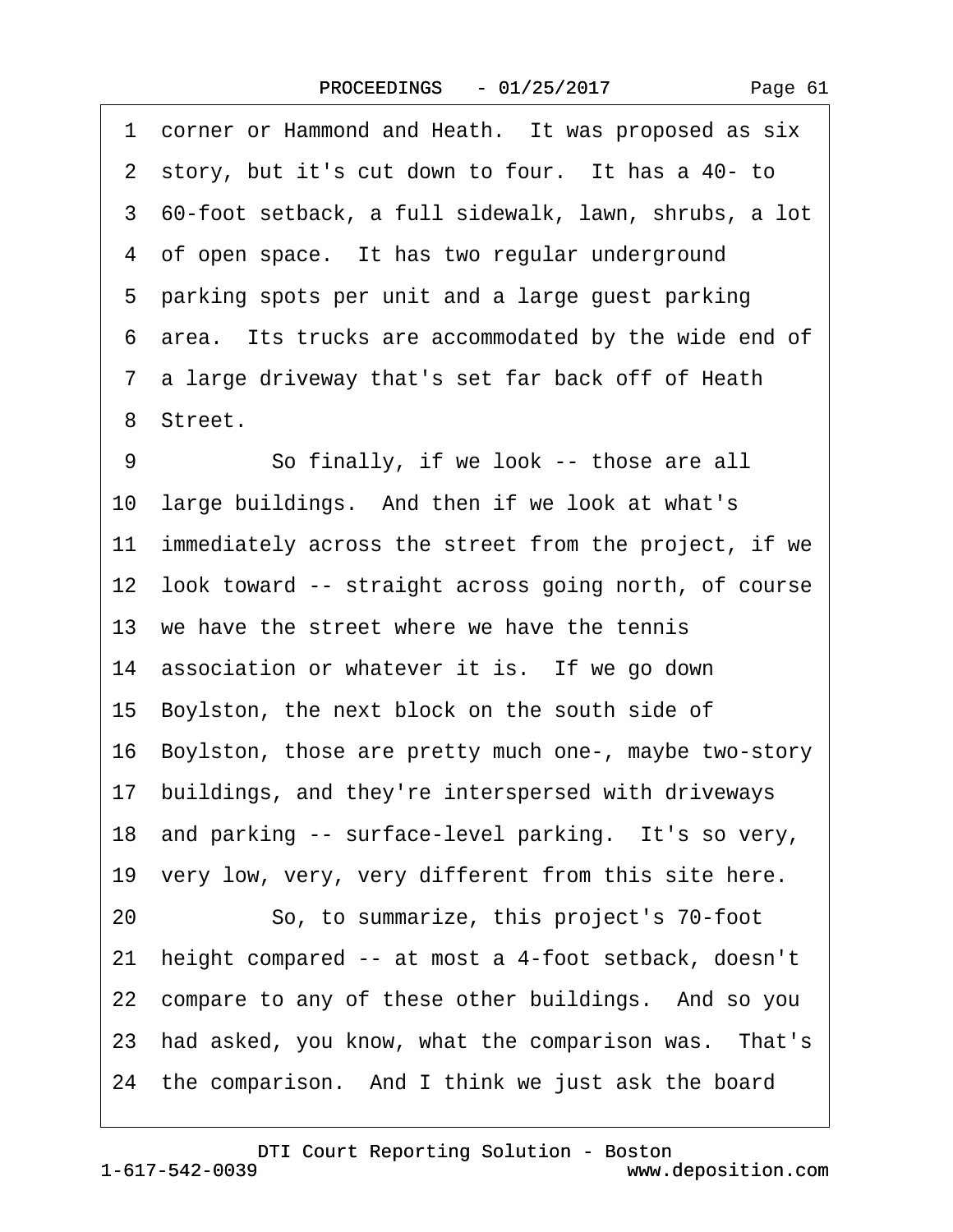|    | 1 that you follow the immediate neighborhood, the 40B    |
|----|----------------------------------------------------------|
|    | 2 precedent that's already been set.                     |
| 3  | MS. SCHNEIDER: Thank you. Thank you for                  |
|    | 4 the information. We appreciate it.                     |
| 5  | Okay. Unless there are any more questions                |
|    | 6 or clarifications -- I do not intend for this to be a  |
|    | 7 rehash of people's prior commentary or reading of      |
|    | 8 letters or anything like that. If there are specific   |
|    | 9 questions that either the peer reviewer or the         |
|    | 10 developer needs to answer at this juncture, that's    |
|    | 11 what we're limiting this to, please.                  |
| 12 | MS. KHAN: Thank you very much. Janice                    |
|    | 13 Khan, town meeting member, precinct 15. I live at     |
|    | 14 63 Craftsland Road.                                   |
| 15 | So I just want some clarification. I was                 |
|    | 16 surprised to see trees on Boylston Street on this     |
|    | 17 design, and I was just wondering how many trees there |
|    | 18 are.                                                  |
| 19 | Also, how many parking spaces are being                  |
|    | 20 lost compared to how many currently exist? This is a  |
|    | 21 pretty fragile commercial area as it is with no       |
|    | 22 parking.                                              |
| 23 | MS. SCHNEIDER: I believe that question was               |
|    | 24 already asked, and the answer was one parking space.  |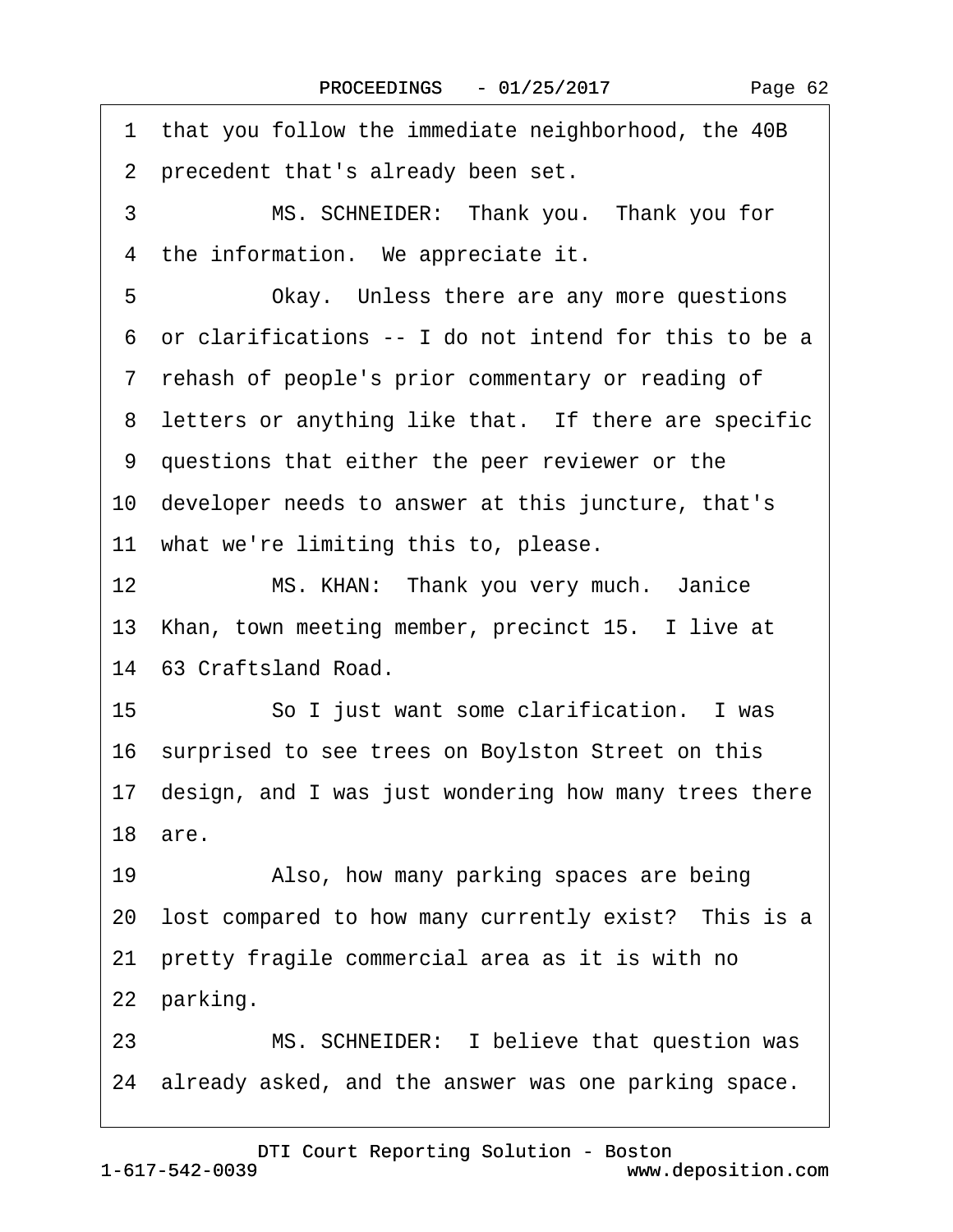| 1<br>MS. KHAN: But compared to how many are              |
|----------------------------------------------------------|
| 2 there now. I mean, if you lose one -- if there are     |
| 3 three and you lose one, that's significant. If there   |
| 4 were ten and you lose one, less significant. So I'm    |
| 5 just wondering. And also on Boylston, if there are     |
| 6 spaces lost on Boylston.                               |
| MS. SCHNEIDER: Well, I don't think there<br>7            |
| 8 are any legal spaces on Boylston right now. Isn't      |
| 9 that right?                                            |
| 10<br>MR. PANDYA: There are none.                        |
| MS. SCHNEIDER: There are none.<br>11                     |
| 12<br>MS. KHAN: Okay. Thank you.                         |
| 13<br>And also, just the number of trees on              |
| 14 Boylston, I was surprised to hear that they're going  |
| 15 to be planting trees on the Boylston side, and I just |
| 16 wondered how many trees.                              |
| MS. MORELLI: So regarding the metered<br>17              |
| 18 spot, part of the analysis the transportation board   |
| 19 has to consider is what is the adverse impact to the  |
| 20 town because you're losing a metered spot. Not only   |
| 21 is that impacting the retail area, but it's also lost |
| 22 revenue. And the transportation board's rationale is  |
| 23 that because they would be providing a load zone,     |
| 24 which is actually needed in this area, that does      |
|                                                          |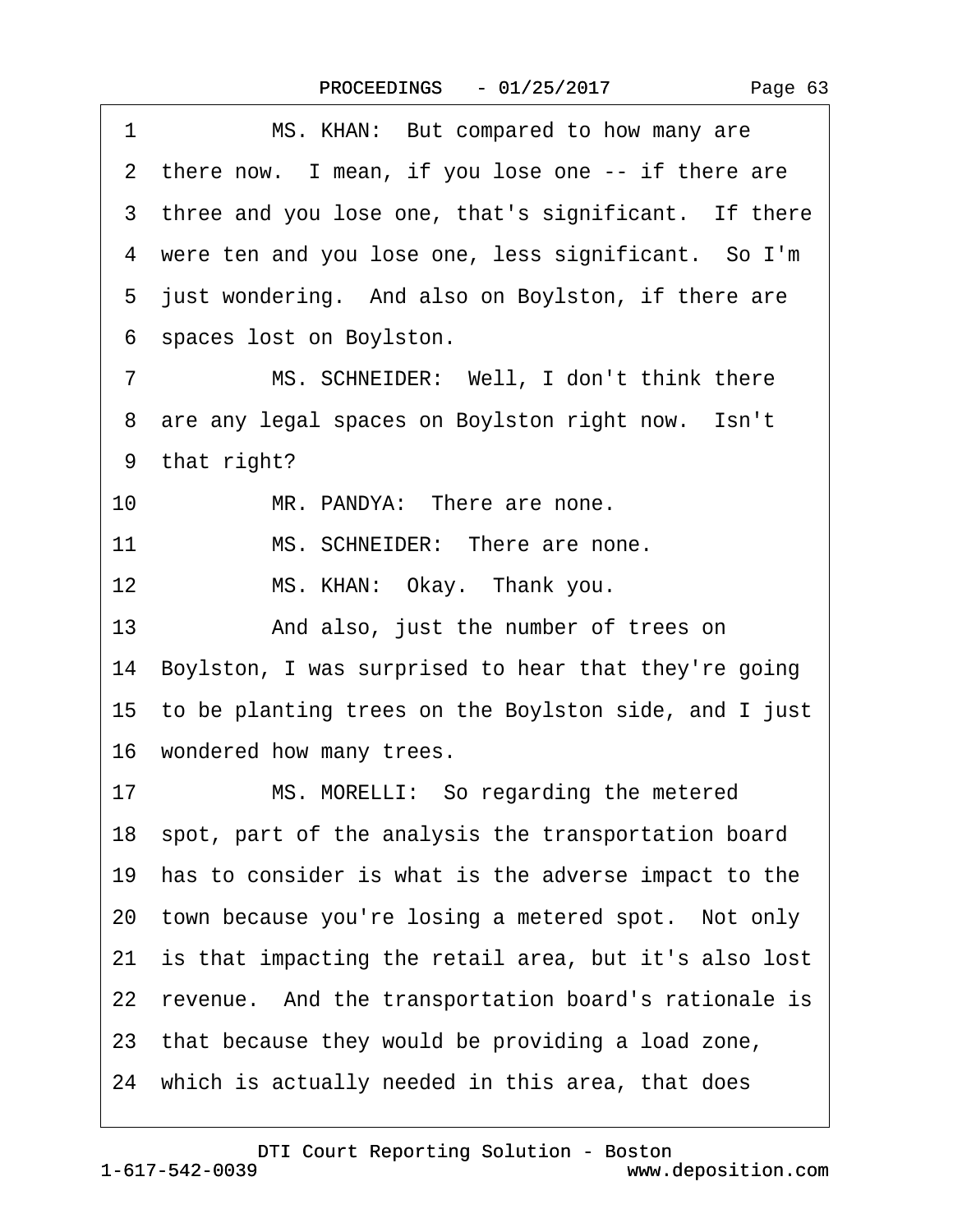|                  | 1 compensate for the loss of one metered spot.        |
|------------------|-------------------------------------------------------|
| 2                | MS. SCHNEIDER: I think that Ms. Khan's                |
|                  | 3 question, though, if I understood it, was she wants |
|                  | 4 to know what's the total number of metered spots    |
|                  | $5$ and $-$                                           |
| 6                | MR. PANDYA: There's four trees, one                   |
|                  | 7 metered spot.                                       |
| 8                | MS. MORELLI: I cannot tell you how many               |
|                  | 9 metered spots are between Heath and Hammond.        |
| 10               | MS. SCHNEIDER: Okay. We don't know the                |
|                  | 11 answer.                                            |
| 12               | And did you hear the four trees being                 |
|                  | 13 planted? Four trees being planted.                 |
| 14               | MS. KHAN: Thank you.                                  |
| 15 <sub>15</sub> | MS. SCHNEIDER: Maria, do we have anything             |
|                  | 16 else from any town boards, etc.?                   |
| 17               | MS. MORELLI: No.                                      |
| 18               | MS. SCHNEIDER: So are we expecting or                 |
|                  | 19 waiting for any further testimony from anyone from |
|                  | 20 the town?                                          |
| 21               | MS. MORELLI: No.                                      |
| 22               | MS. SCHNEIDER: Is the applicant planning              |
|                  | 23 on submitting anything new or different?           |
| 24               | MR. ENGLER: No. But I wanted to make some             |
|                  |                                                       |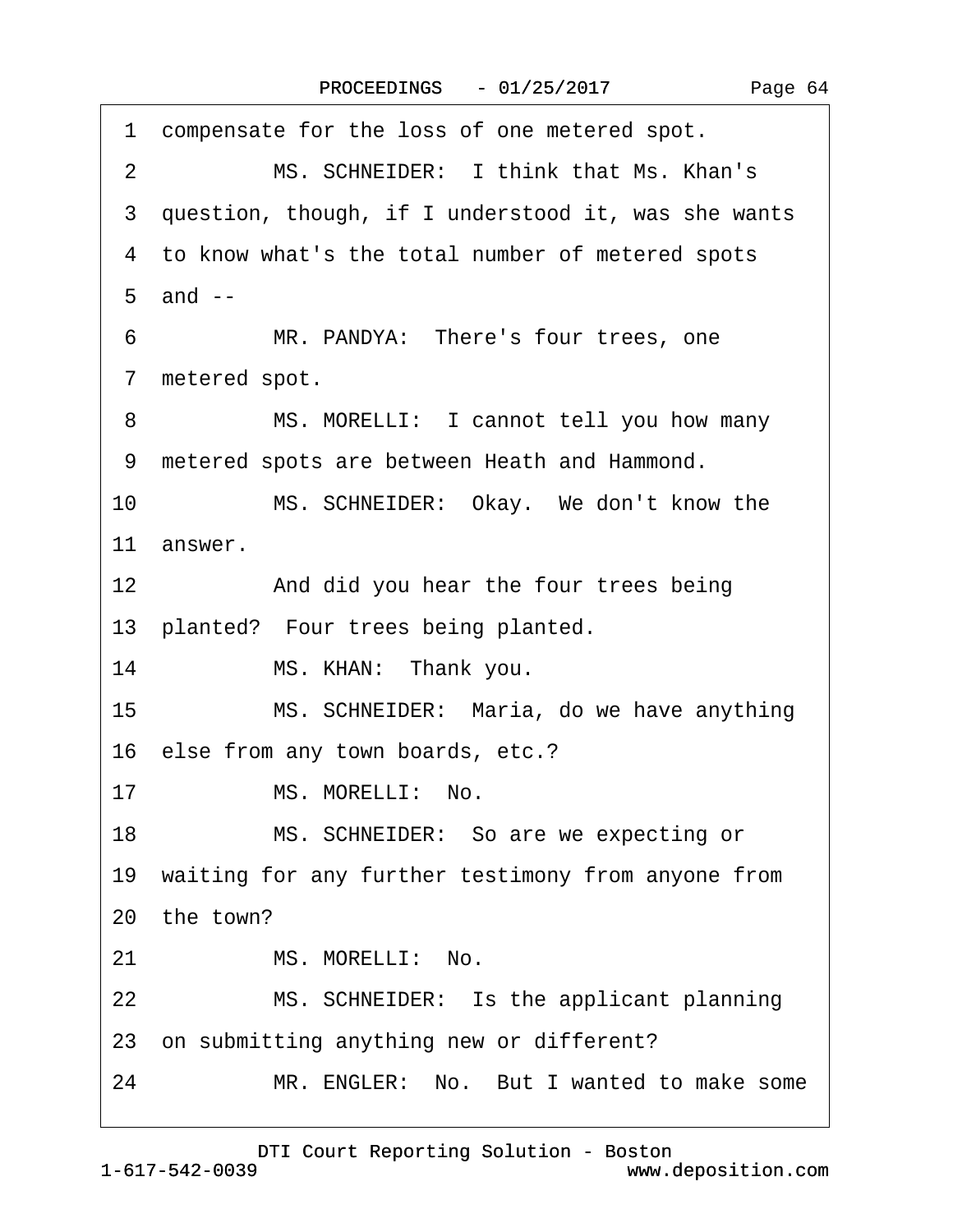Page 65

2 process.

3 MS. SCHNEIDER: Okay. I mean, I think --

·1· summary comments, but I'll wait until the end of the

·4· and maybe you want to make some summary comments now,

5 because I think what we're going to be talking about

·6· next are next steps.· So if you want to sum up what

·7· you've presented so far tonight, now's probably as

8 good a time as any.

9 MR. ENGLER: Why not?

10 Bob Engler of SEB for the applicant.

11 First of all, before I get to the final

12 questions, the issue of the tree. I've had negative

13 experience in another community on this where the

14 state law does allow -- even though the local tree

15 warden here -- sounds like the same one we had, which

16 was only the health matters. But the state law says

17· safety also matters, that you can take a healthy tree

18 down if there's pedestrian or vehicular safety

19 involved, which we see with the backing up of a truck

20· and a loading zone.

21 Now, Maria mentioned that the board of

22 selectmen should take the wider view. I don't,

23· frankly, know the answer to how you would appeal that

24 if they said no, whether we go to Superior Court or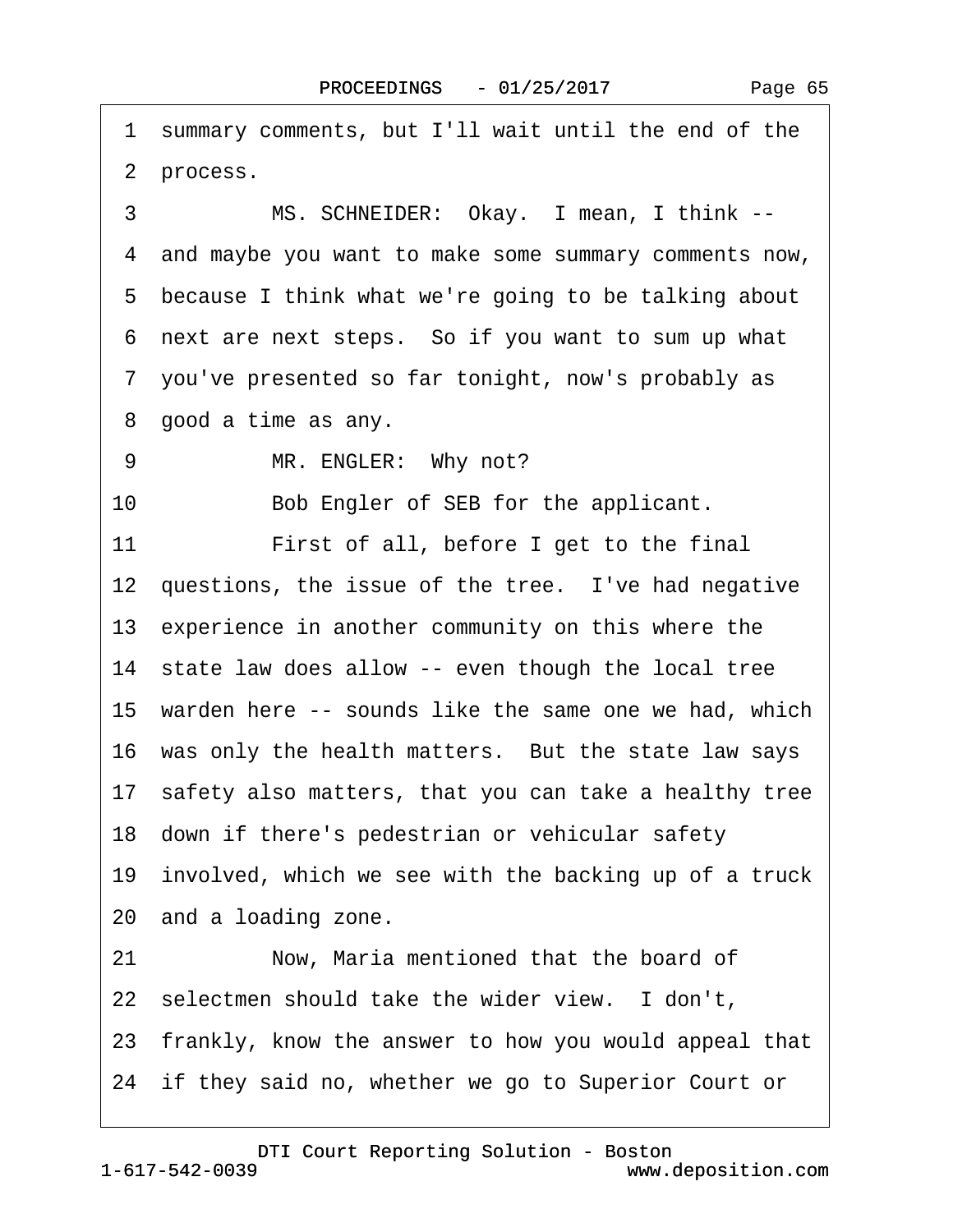1 we lose the permit or we have to appeal the comp 2 permit or whatever.

3 **3 50 I would encourage you to look at the** ·4· language of your condition, which you just talked 5 about. And this is my point, which takes some of the ·6· heat off the selectmen by saying, we can kill this 7 project if we just say no. If there's a condition 8 that says, subject to an approval, there's a loading ·9· bay, the selectmen say, no, there's still a project. 10 I'm trying to think of a way that we don't 11 have to end up in court for a year, because that tree 12 could be moved and we're willing to replant it, and 13 it could be done. But we don't want to be stopped, 14 because there's a state law that actually takes into 15· account things that the board of selectmen in this 16· town had never been approached, and I doubt your 17 board has ever been approached for the issue of a 18 tree warden saying, I won't take it down, but you can 19· override me.· So having had one bad experience, I'm 20 just throwing that out.

21 The second issue is a complicated one, and 22 we've heard it all tonight about the height massing. 23· And we know one of the conditions -- the local 24· concerns that the board can take into account is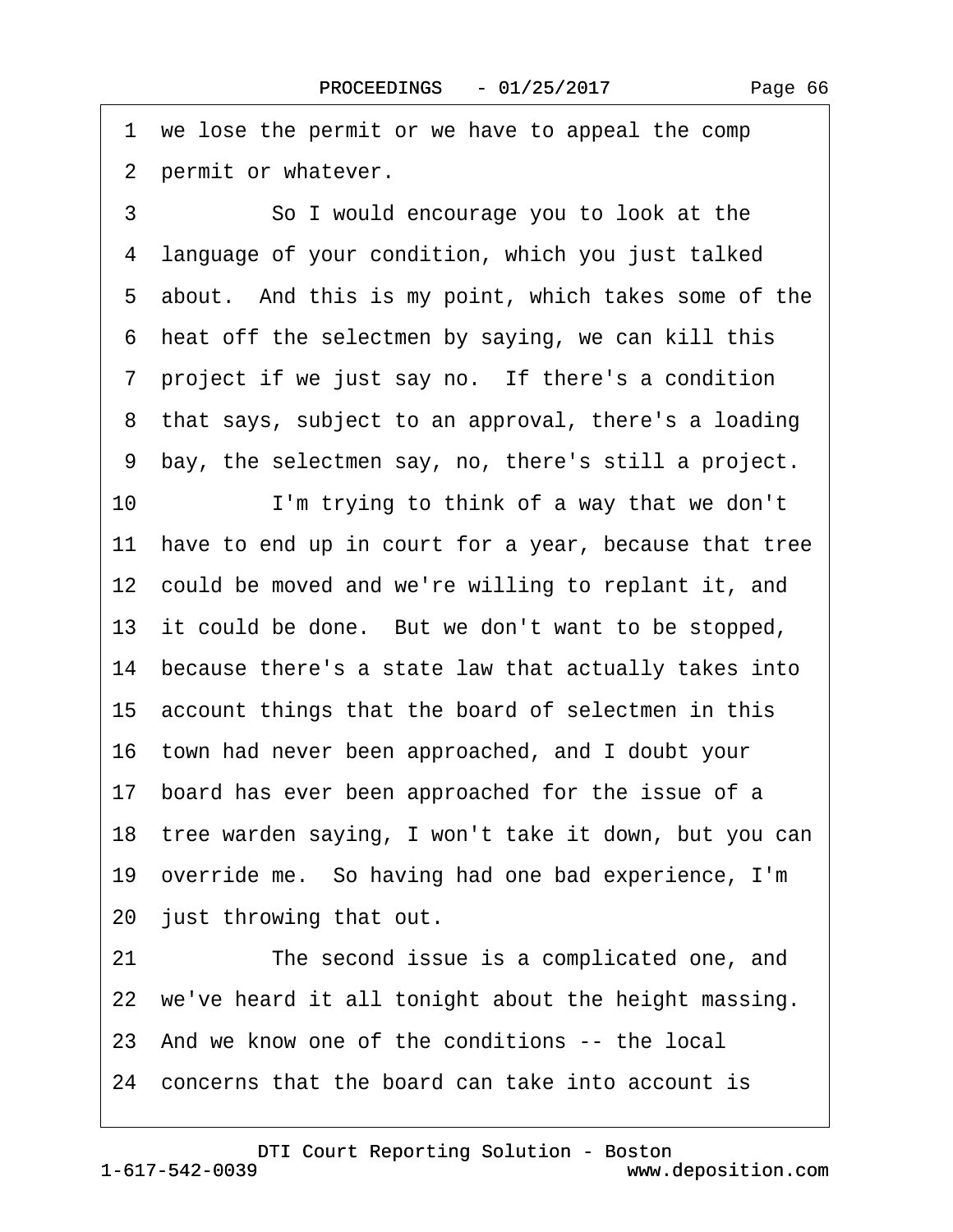·1· contextual design, and that's a very subjective 2 discussion. You have a peer review architect, site ·3· planner, urban designer that made his case, and we've 4 been working with him for many, many months. You 5 also have a lot of lay people who say, we don't like 6 the design. We think it should be this that, this 7 that, whatever. 8 We have listened to your peer review ·9· expert, and we believe that that testimony is 10 important to us if we have to go beyond. Because the 11 issue is, in the language of the statute, that the 12 housing and the site planning has to be seriously 13· derelict to overcome the presumed need for affordable 14 housing. We don't see that at all. And, in fact, we 15 think what we've got to at this end of the process is 16· where we're presenting to you our plans for you to 17 take a vote on, as opposed to making continuous 18 changes. We think we responded to Cliff. He said 19 he's okay with it. We've given you the plans. So 20· you can talk now if you want, and you will, about the 21 economics of the project, but from a design point of 22 view, we think we've met the contextual test. 23 The other point I want to make on that is 24 the density and massing is a measurable thing. I sat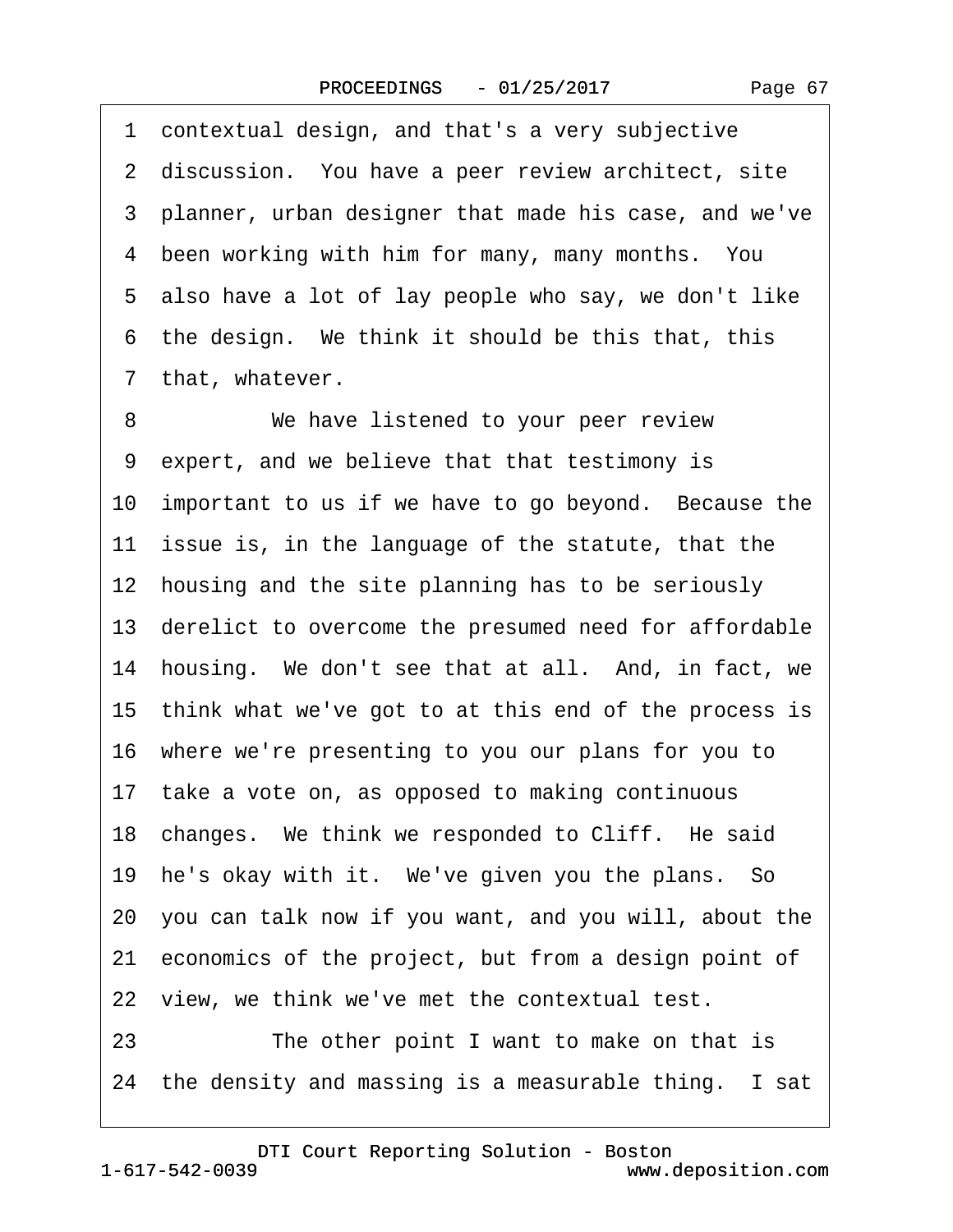|    | 1 on many of the task forces that wrestled with how do   |
|----|----------------------------------------------------------|
|    | 2 you quantify inappropriate design on a 40B? And the    |
|    | 3 answer was not anything that you could quantify, but   |
|    | 4 you could measure the impacts.                         |
| 5  | What are the negative impacts of design and              |
|    | 6 density and massing? Shadows, we've talked about it;   |
|    | 7 parking, we've talked about it; pedestrian safety,     |
|    | 8 we've talked about it. We've talked about the          |
|    | 9 measurables of what impacts can result from a certain  |
|    | 10 type of design as opposed to aesthetically            |
|    | 11 displeasing, which is a tough one to deal with        |
|    | 12 because nine people have eight different points of    |
|    | 13 view. So we think we've answered the measurables      |
|    | 14 about what the impacts are on height, massing, and    |
|    | 15 design. And you now have our project, so you're       |
|    | 16 welcome to ask us questions economically or whatever. |
|    | 17 But from a design point of view, I think I speak for  |
|    | 18 the team by saying we've pretty much given you what   |
|    | 19 we're going to give you.                              |
| 20 | Thank you very much.                                     |
| 21 | MS. SCHNEIDER: Thank you. Thank you.                     |
|    | 22 That's helpful.                                       |
| 23 | So I think at this point the board needs to              |
|    | 24 make a decision about where we go from here. Before   |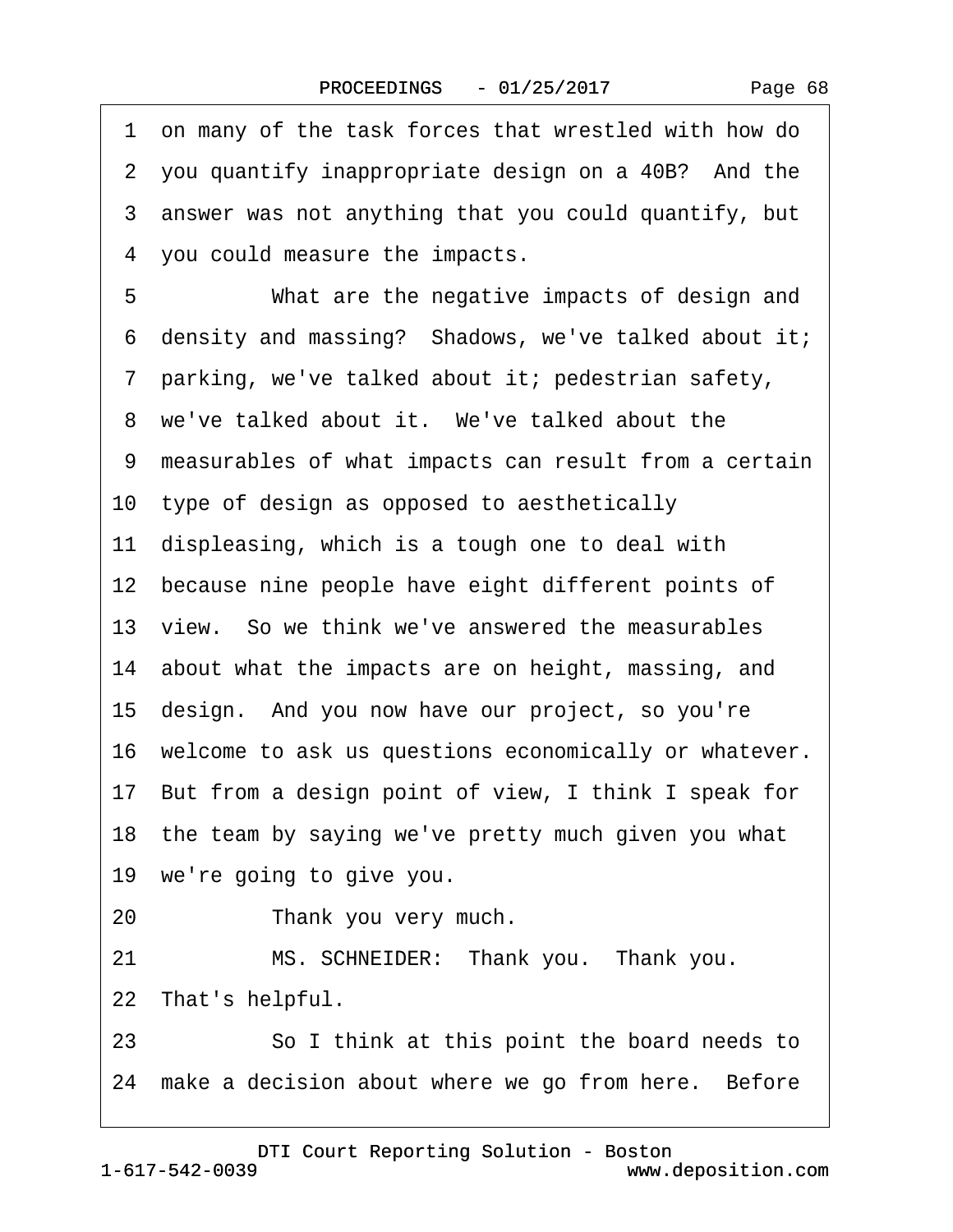| Page 69 |  |
|---------|--|
|---------|--|

|    | 1 we start talking about, you know, people's feelings    |
|----|----------------------------------------------------------|
|    | 2 about the project and the direction to take it, I      |
|    | 3 mean -- and, Maria, correct me if I'm wrong -- but we  |
|    | 4 can go into pro forma review with the applicant if we  |
|    | 5 feel like there still needs to be changes to this      |
|    | 6 project.                                               |
| 7  | I'm understanding from Mr. Engler's                      |
|    | 8 comments at this hearing and the last that this is     |
|    | 9 the project. There's no more room to change. And so    |
|    | 10 if there are significant changes to this project that |
|    | 11 we still feel are necessary, the next step is going   |
|    | 12 to be to go to pro forma review where we would get a  |
|    | 13 better understanding of why the changes we would like |
|    | 14 to see cannot be made without rendering the project   |
|    | 15 economically infeasible.                              |
| 16 | The other option is at our next hearing we               |
|    | 17 would start discussing the applicant's waiver         |
|    | 18 requests and then move on to a discussion of          |
|    | 19 conditions that would go into a decision were we to   |
|    | 20 approve the project.                                  |
| 21 | So we're at a critical juncture here, and I              |
|    | 22 guess I'm interested in taking the temperature of the |
|    | 23 board to see which way you all feel we are headed.    |
| 24 | MR. BOOK: So I'm concerned -- you know, I                |
|    |                                                          |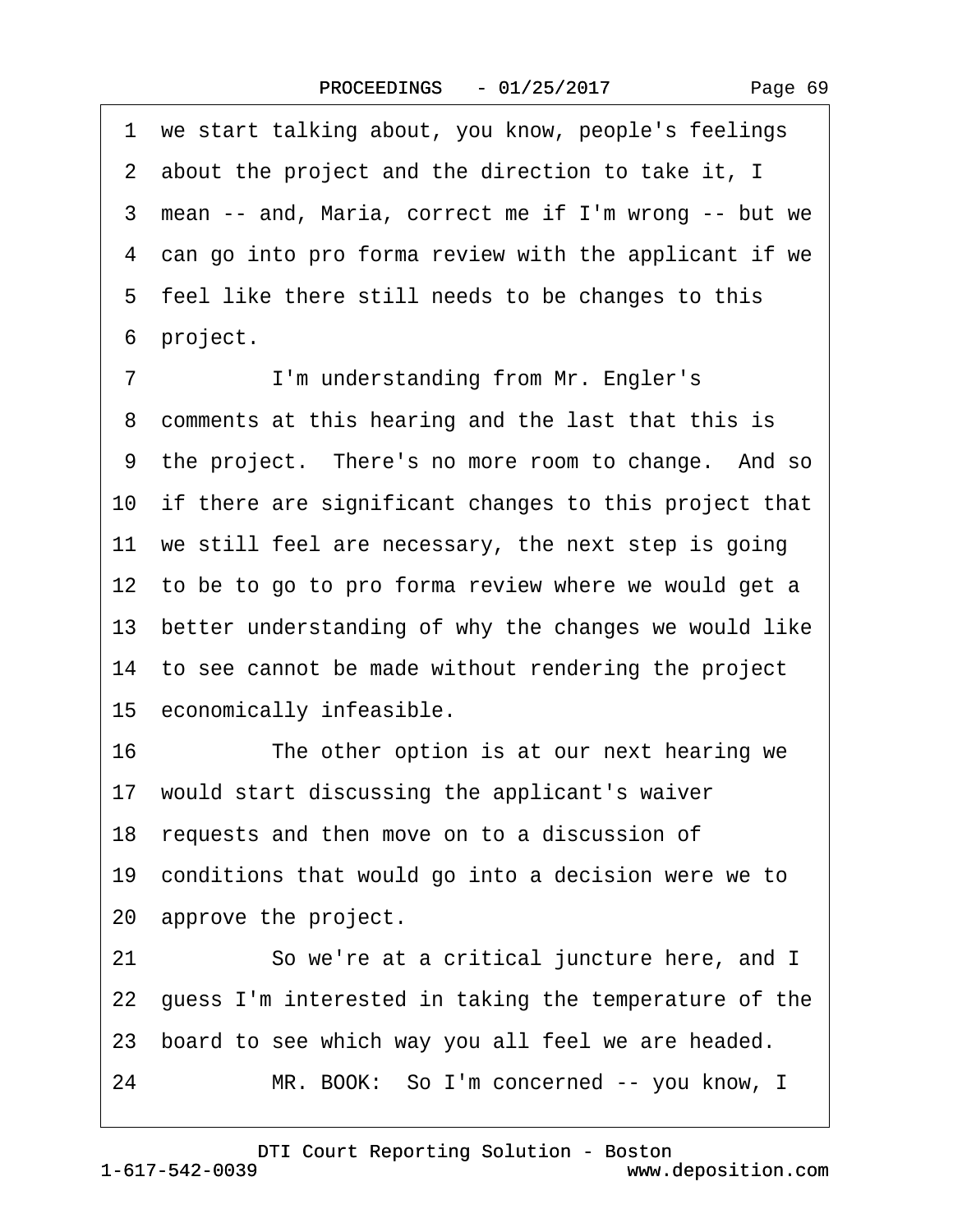1 do have concerns about the massing. I appreciate 2 what Mr. Engler just said. You know, there is an 3 impact on the six-family house to the east, and that 4 could be ameliorated more by stepping it back and 5 letting more light into the westerly windows of that ·6· house.· I'm concerned about that, and I'd like to see ·7· that. 8 I'm concerned -- well, I don't know if 9 "concerned" is the right word. But if we go to a 10 pro forma review, I wonder -- the way that this 11 project is set up, I almost can see that there's a --12 probably a justification for these units to support 13 the number of units that they have identified, that 14 they want to build, that I'm -- I'll be surprised if 15· they don't need them in order to support what I think 16 is a kind of expensive building, and with the valet 17 parking. 18 You know, I think this project is really 19 unusual in terms of the other 40Bs that we have seen. 20· You know, it's an affordable unit, for the lack of a 21 better -- it's really sort of an uber luxury building 22 with amenities, and that has to be paid for in some 23 way. And I think the way they pay for it is they 24 need these units.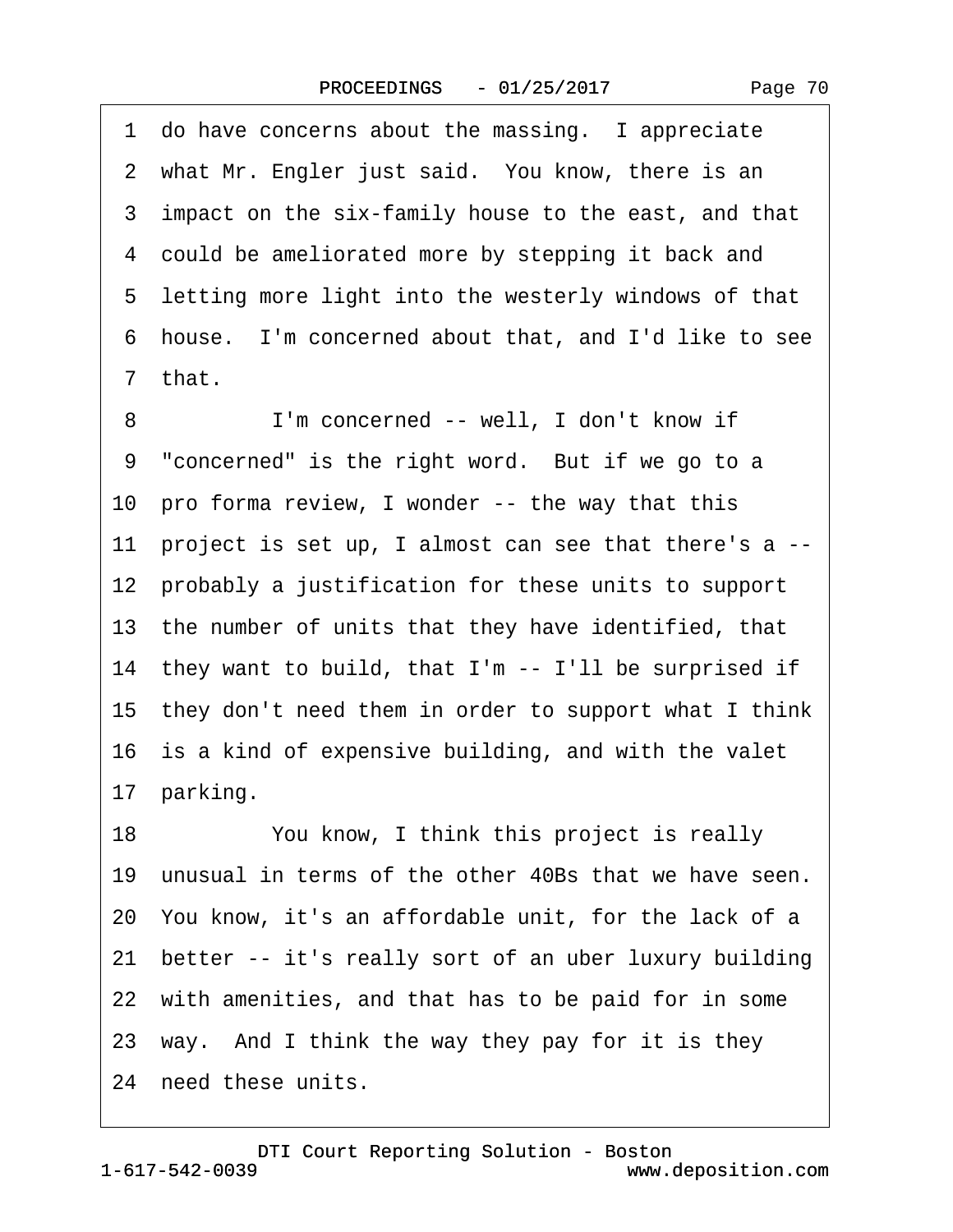| 1<br>And so we can go through this process, but         |
|---------------------------------------------------------|
| 2 I'm just wondering, you know, at the end of the day,  |
| 3 are we just going to be back to the same 45 units?    |
| 4 So I'm both presenting a concern with the massing of  |
| 5 the building, but also at the end of this process,    |
| 6 where we're going to be, if we're going to be in the  |
| 7 same place.                                           |
| MR. ZUROFF: I don't actually know what<br>8             |
| 9 your point is, but I'll try to take that in context.  |
| 10<br>MR. BOOK: That's all right.                       |
| 11<br>MR. ZUROFF: First of all, in our context,         |
| 12 we have not had a pro forma review on a 40B, so I    |
| 13 don't know how that actually goes. And that's the    |
| 14 context of what we're about to discuss.              |
| 15<br>I think that the developer has done               |
| 16 significant work in terms of reiterating the project |
| 17 and trying to address the concerns of our peer       |
| 18 reviewers. It's clear to me that all of the peer     |
| 19 reviewers that have been engaged by the town have    |
| 20 basically said the project is okay. It meets all of  |
| 21 the necessary requirements.                          |
| My concern with this project, it is unusual<br>22       |
| 23 for the context of the neighborhood, it is not in    |
| 24 character with the neighborhood, but I understand    |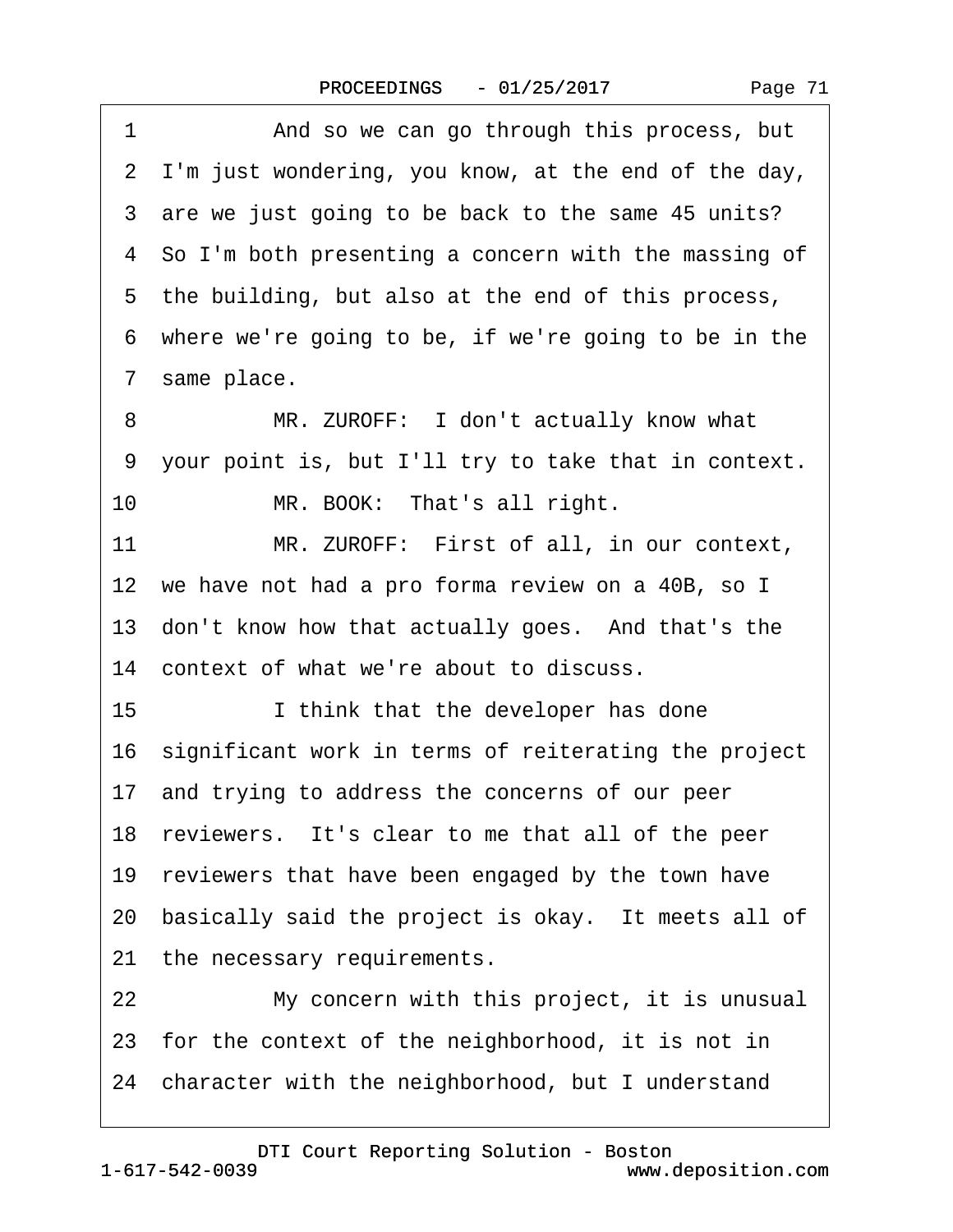| 1<br>that progress has to be made.                          |
|-------------------------------------------------------------|
| $\overline{2}$<br>I also understand that this is Brookline, |
| 3 and this piece of property was probably expensive.        |
| 4 We don't really know what that was. And as you have       |
| 5 said, Jonathan, to build a building of this quality       |
| and character is expensive. No doubt.<br>6                  |
| $\overline{7}$<br>The process of a pro forma review would   |
| 8 challenge the developer to show that its costs are        |
| 9 justified for the project, and that is subject to         |
| 10 some objectivity and subjectivity. I honestly don't      |
| 11 know what the town's accounting review will take into    |
| 12 consideration, and I'm not capable of saying whether     |
| 13 the expense of this project is justified based on        |
| 14 what I know at this moment.                              |
| 15<br>My concern, really, with this project as it           |
| 16 stands and has been presented to us is really the        |
| 17 impact on the neighborhood, not from the point of        |
| 18 view that this is not attractive or that it's on its     |
| 19 face too large, although I think it is large. But my     |
| 20 major concerns center around the impact on this          |
| neighborhood and all of these neighborhoods that feed<br>21 |
| 22 traffic, children, school buses, and trash collection    |
| 23 through this intersection.                               |
| Because I know this intersection extremely<br>24            |

1-617-542-0039 [DTI Court Reporting Solution - Boston](http://www.deposition.com) www.deposition.com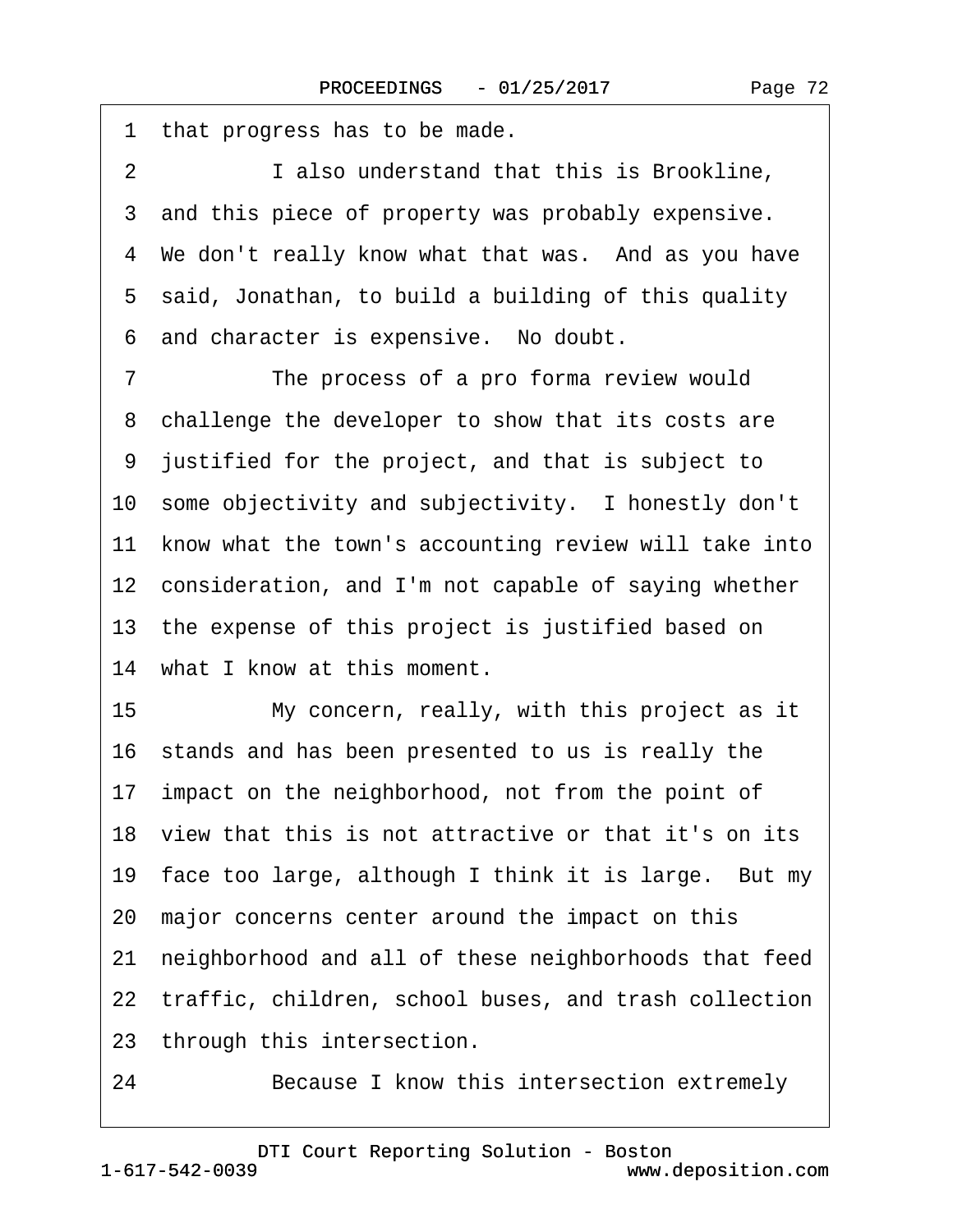|  | Page 73 |  |
|--|---------|--|
|--|---------|--|

<span id="page-72-0"></span>1 well. I've spent most of my life in this area, and 2 that intersection is a very difficult intersection, ·3· to say the least.· The fact that the school -- 4 there's a school being built around the corner, and I 5 anticipate that this project will lead to other ·6· similar projects along this corridor because all the ·7· other buildings -- all the commercial buildings are 8 all single story or two story. It will open the door 9 for further development. 10 In the big picture, 40B is created so that 11 there's more affordable housing in our town. But I 12 always question on these 40B projects whether the 13 amount of affordable housing that is created by a 14 project like this is not somehow offset by the fact 15· that this brings in nonaffordable housing in 16 quantity. You know, 20 percent of affordable units 17 is a benefit to the town, no question. The 18 legislature felt that that was necessary. But when 19· you're bringing six affordable units and you add 38 20· more or however more that there are, I don't know if 21 that's really a benefit. I don't know if we need 22 more housing in Brookline, per se. That's my overall 23 perspective.

24 • As I said, these are my concerns. And it's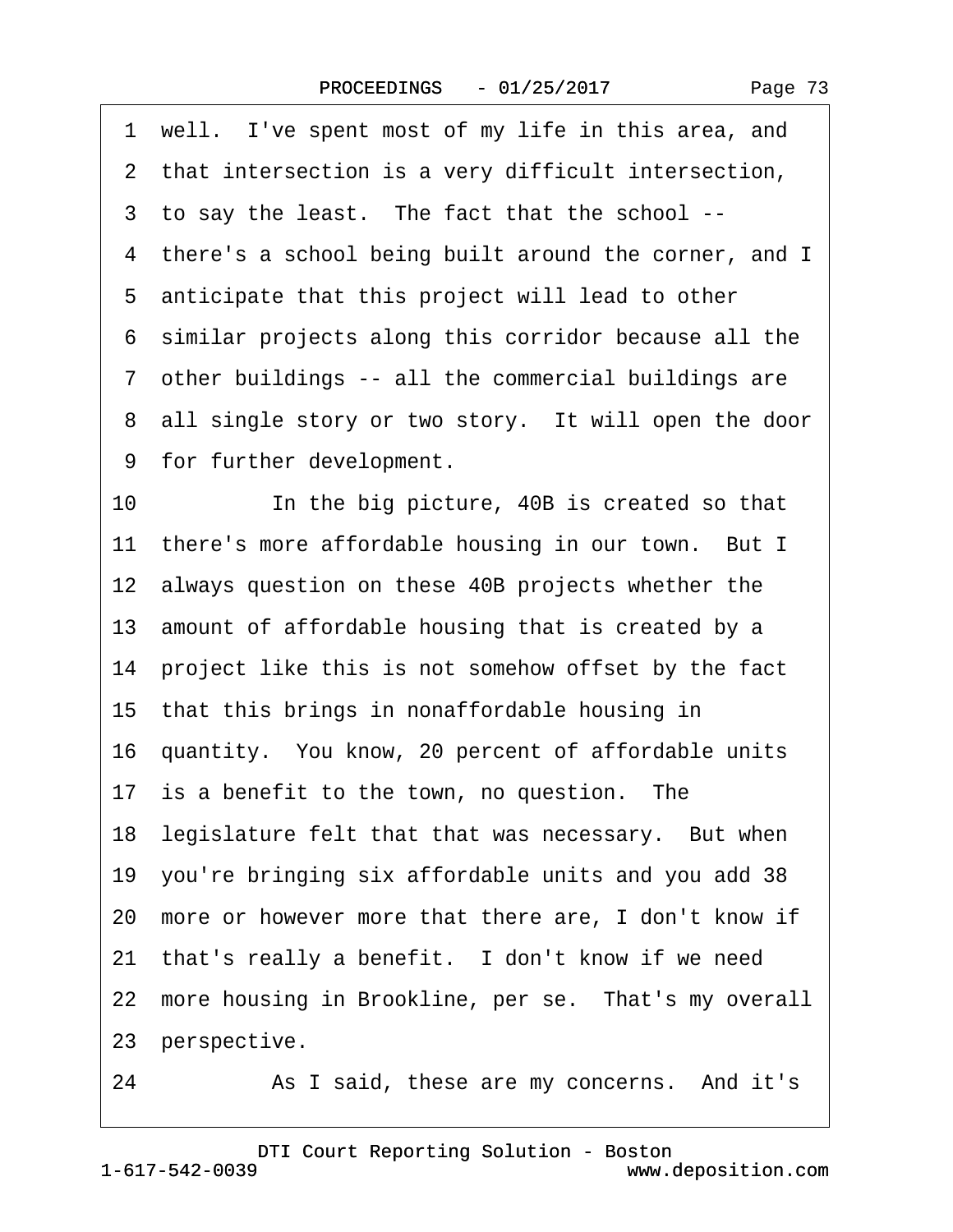<span id="page-73-0"></span>

| not the design. I thinks it's incorporated very nice<br>1 |
|-----------------------------------------------------------|
| 2 materials, you've stepped back the building in          |
| 3 certain places. I'm more concerned about adding 45      |
| 4 units to the area and what the impact is going to be    |
| 5 long term for the neighborhood. And the only shield     |
| 6 that we have -- if I wanted to convince the rest of     |
| 7 the board that we have to go to pro forma review,       |
| 8 that would be my argument. I don't know if it's         |
| 9 enough to sustain turning down a project.               |
| And the public has to understand that if we<br>10         |
| 11 say no to a project and they can prove that it's       |
| 12 worthy financially, then they get what they want and   |
| 13 we don't have any more input. So we're faced with      |
| 14 sort of a difficult decision here.                     |
| 15<br>My inclination is to ask for the pro forma          |
| 16 review fully expecting that they'll probably, as       |
| 17 Jonathan said, be able to justify it. And I'm sure     |
| 18 you're prepared for it. So is that going to satisfy    |
| 19 the town as far as the goal of controlling             |
| 20 development? Again, this is 40B. It's not 40A. So      |
| 21 I'm inclined to request the numbers and to see them    |
| 22 and we'll see where it goes. But I recognize that      |
| 23 there are factors that I don't know about, and I will  |
| 24 only know about them when I see those numbers.         |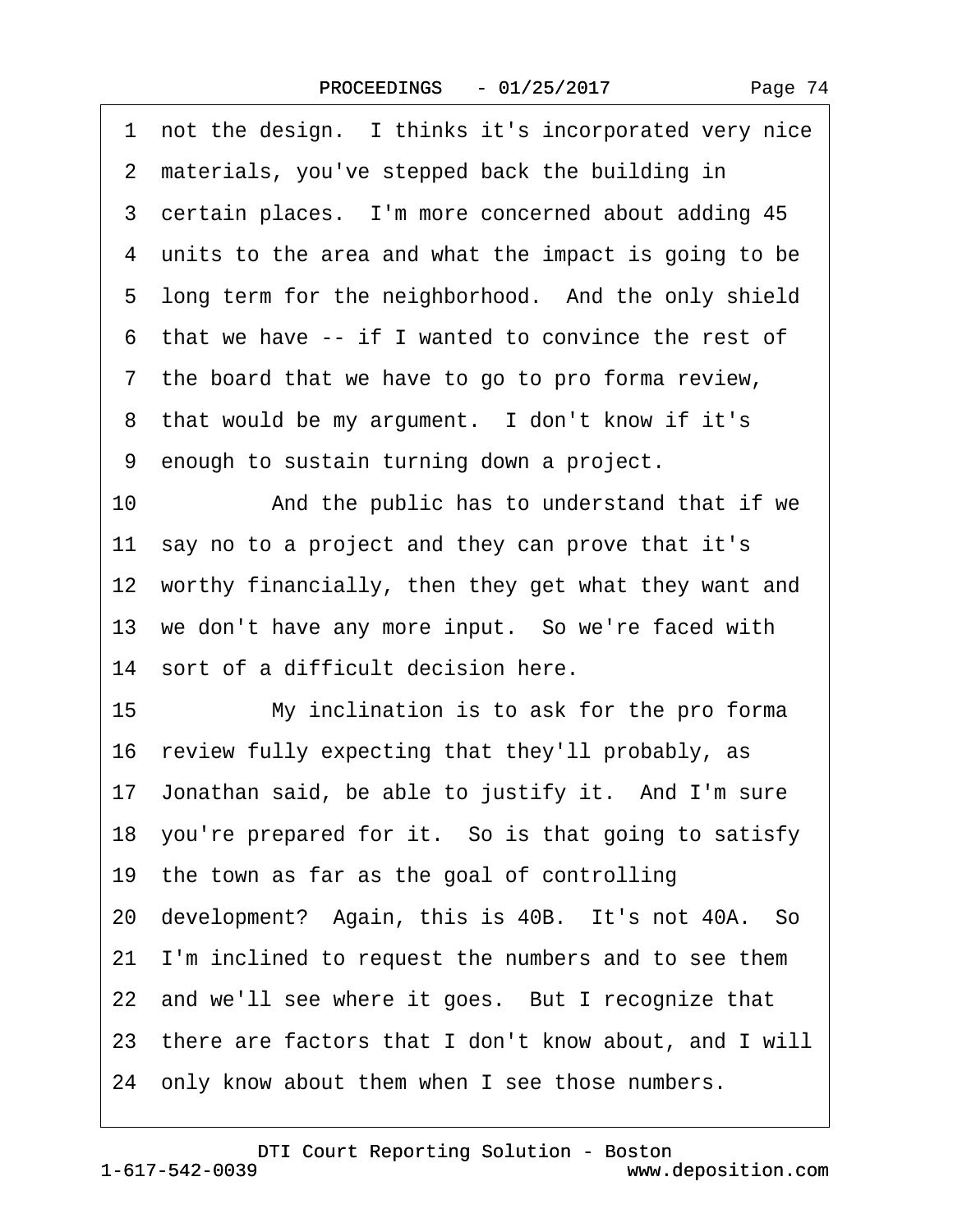<span id="page-74-0"></span>

| 1  | MS. SCHNEIDER: Okay. I'll try to make my                 |
|----|----------------------------------------------------------|
|    | 2 comments short. Thank you for your thoughtful          |
|    | 3 analysis.                                              |
| 4  | I mean, I think this is a situation where                |
| 5  | we're all kind of feeling that we're in a difficult      |
| 6  | position because we are operating under 40B. I have      |
|    | 7 said, I think, consistently throughout this process    |
|    | 8 that I do not feel like this project is                |
|    | 9 appropriately -- the fit is not good, in my mind, and  |
|    | 10 I do not feel that the developer -- while the         |
|    | 11 developer has done a lot to be responsive to Cliff    |
|    | 12 Boehmer's comments, I am disappointed that the        |
|    | 13 developer has not done more to be responsive to the   |
|    | 14 comments and the concerns of their immediate          |
|    | 15 abutters. This is a small six-unit affordable         |
|    | 16 housing project next door, and you are hulking over   |
|    | 17 it. And we have made repeated requests that there be  |
|    | 18 more of an effort to respect the residents of that    |
|    | 19 building, and I feel like the efforts the developer   |
|    | 20 has made really fall short, and I'm very disappointed |
|    | 21 to see that you've not made more progress on that.    |
| 22 | That said, I've been through 40Bs on many                |
|    | 23 different sides of the equation, and I can say that   |
|    | 24 if we go to pro forma review, they're going to come   |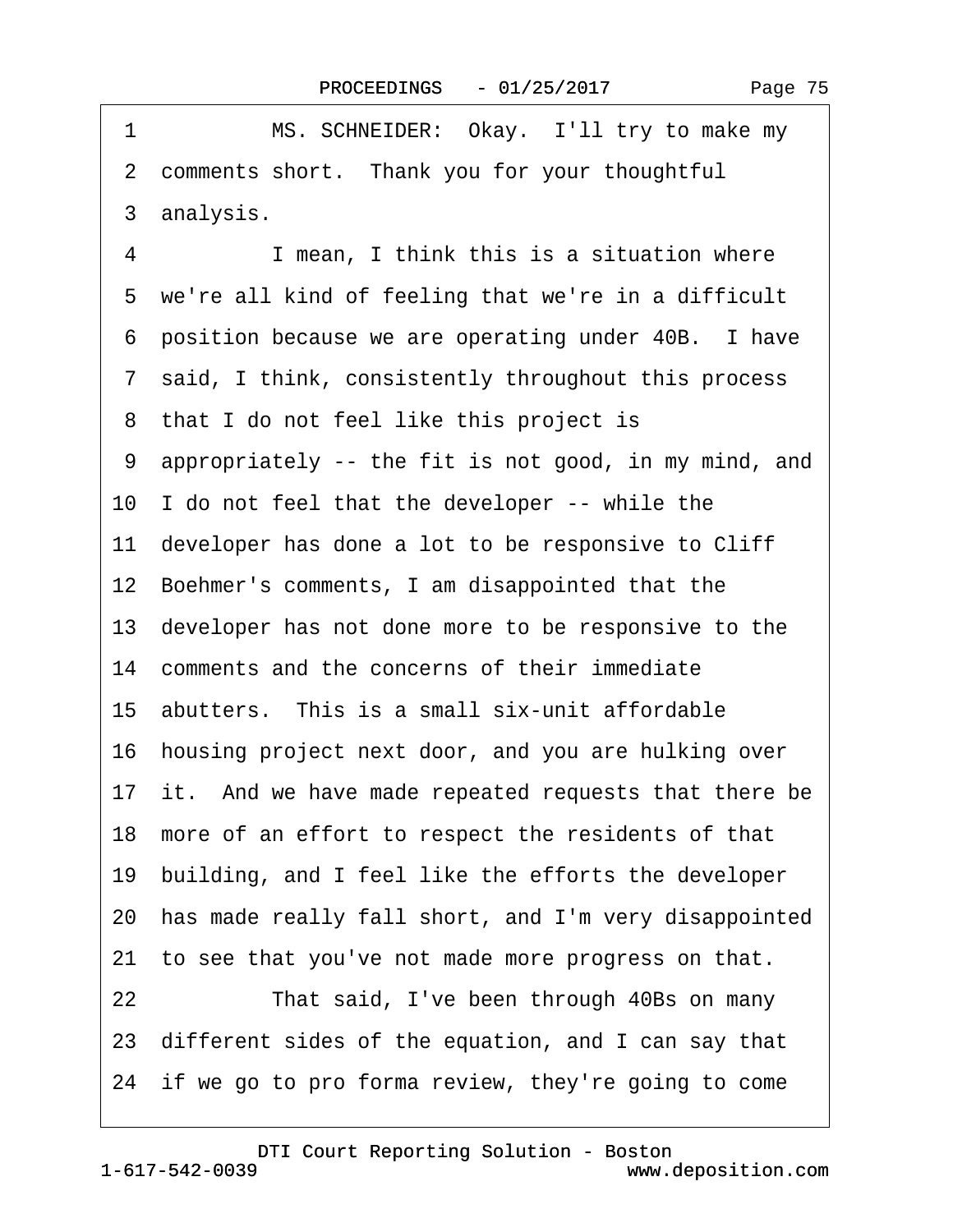<span id="page-75-0"></span>1 up with a pro forma that justifies everything.

- ·2· They're going to talk about the cost of the land,
- 3 they're going to talk about the environmental
- ·4· remediation, they're going to talk about, you know,
- 5 the market demands this kind of product for a 55 and
- 6 over with this demographic. And we're going to be
- 7 left at the end of the day with the exact same
- 8 project. So I'm not sure that calling for a
- ·9· pro forma review gets us anything other than dragging
- 10· this out, keeping the people in the neighborhood, you
- 11 know, in suspense.
- 12 The next step is discussing waivers and 13 conditions and we continue to have some discussion as 14 to how those pieces come together. But at the end of 15 the day, I'm not sure looking at the books -- and we 16· know exactly what the books are going to prove -- 17 gets us anywhere. I'm not saying that I can't be 18 convinced otherwise, but I know the playbook. I know 19· what this is going to look like, and I'm wondering 20· what that gets us at that point. 21 MR. ZUROFF: So does that not take us to a
- 22 place where we request of the developer, based on our
- 23· feelings about the project, that we're asking for you
- 24 to downsize it a little bit more. I know you said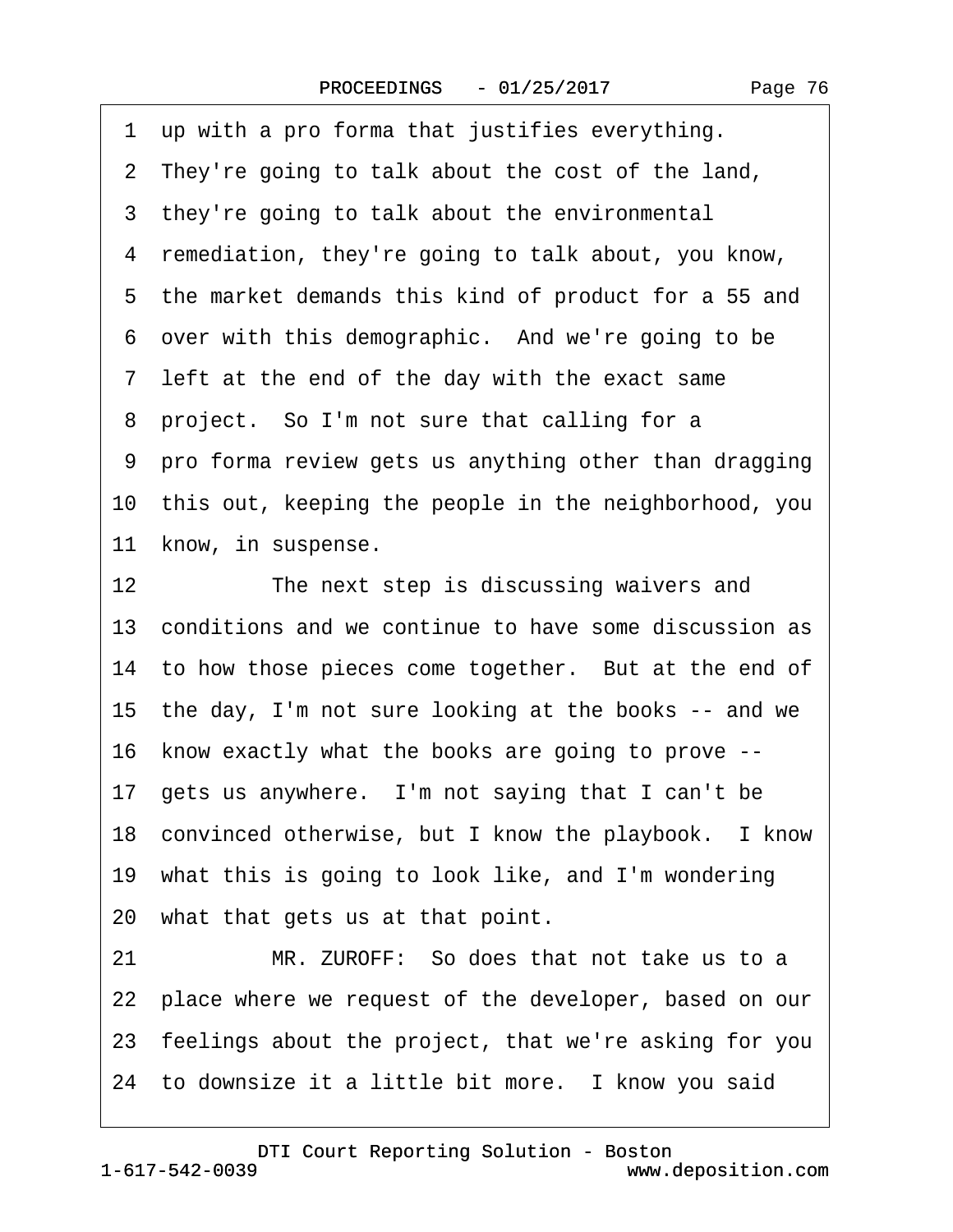|   | 2 opinion here by saying I would find it far more                                                                                                                                                                                                                                                                                                                           |
|---|-----------------------------------------------------------------------------------------------------------------------------------------------------------------------------------------------------------------------------------------------------------------------------------------------------------------------------------------------------------------------------|
|   | 3 palatable if you could make some progress in                                                                                                                                                                                                                                                                                                                              |
|   | 4 decreasing the size of the project. Not the                                                                                                                                                                                                                                                                                                                               |
|   | 5 appearance of the project, the size of the project.                                                                                                                                                                                                                                                                                                                       |
|   | $6\quad$<br>MR. ENGLER: Can I respond to some of those                                                                                                                                                                                                                                                                                                                      |
|   | 7 questions before you decide?                                                                                                                                                                                                                                                                                                                                              |
| 8 | MS. SCHNEIDER: Sure.                                                                                                                                                                                                                                                                                                                                                        |
| 9 | MR. ENGLER: I've been through this many                                                                                                                                                                                                                                                                                                                                     |
|   | $10$ times $\overline{1}$ $\overline{1}$ $\overline{1}$ $\overline{1}$ $\overline{1}$ $\overline{1}$ $\overline{1}$ $\overline{1}$ $\overline{1}$ $\overline{1}$ $\overline{1}$ $\overline{1}$ $\overline{1}$ $\overline{1}$ $\overline{1}$ $\overline{1}$ $\overline{1}$ $\overline{1}$ $\overline{1}$ $\overline{1}$ $\overline{1}$ $\overline{1}$ $\overline{1}$ $\over$ |

9 MR. ENGLER: I've been through the 10· times.· First of all, you're saying -- I want you to 11 remember, where you think it's a problem -- and I 12 don't think we go back far enough to the traffic 13 study that said we are literally 25 percent of the 14 cars that used to come in on a daily basis for the 15 gas station. Three times more cars than we're going 16· to be showing.· So that's certainly a benefit that 17 seems to get lost. 18 But let me talk about the pro forma because

<span id="page-76-0"></span>·1· you're not going to do it, but I'm representing my

19 that's my business. I've been doing it for 40 years 20· and maybe 150 -- I'll just tell you that I've never

21 lost a case. That's neither here nor there because 22 we're going to talk about it.

23 The way it gets measured -- and I want you 24· to be aware and the neighbors to be aware that we're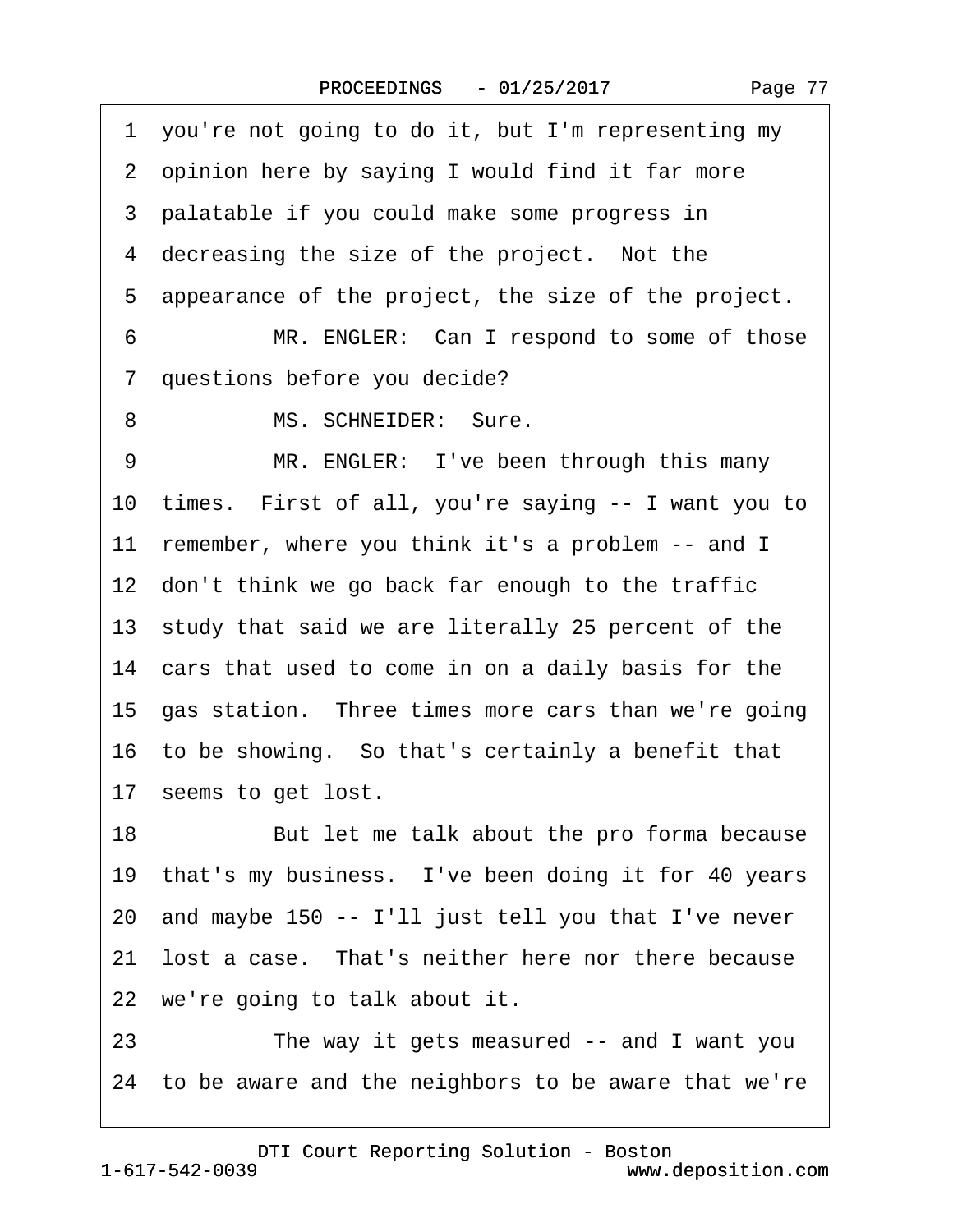Page 78

<span id="page-77-0"></span>1 measuring our original proposal versus what you're 2 going to ask us to do, not what we've done for the 3 last six months in making this more expensive and 4 cutting it back and all this. We're allowed to go 5 back to the beginning, so -- and what was our return ·6· on total cost when we submitted this to MassHousing. ·7· That's our baseline, return on total cost, which is ·8· measured against the 10-year treasury at that point 9 in time. We're entitled to make 450 basis points 10 above putting your money in a very safe vehicle 11 compared to taking a risk and doing real estate. So 12 that's the first step. 13 • Now you compare it to what you want us to 14 do. You have to tell us what you want us to do, and 15· we'll look at that and say, how does that compare to 16 what we were going to do? And I'm going to tell you, 17 we were uneconomic by 40B standards coming in. The 18· valet cost for 45 units 24/7 is an enormous expense 19· along with the building.· So I'll show you all that, 20· and I'm happy -- I know who you might hire, and I'm 21 happy. I've worked with them before. 22 The question to you is when we come back --23 and I think you're absolutely right. You're not

24 going to get anywhere with this. You're going to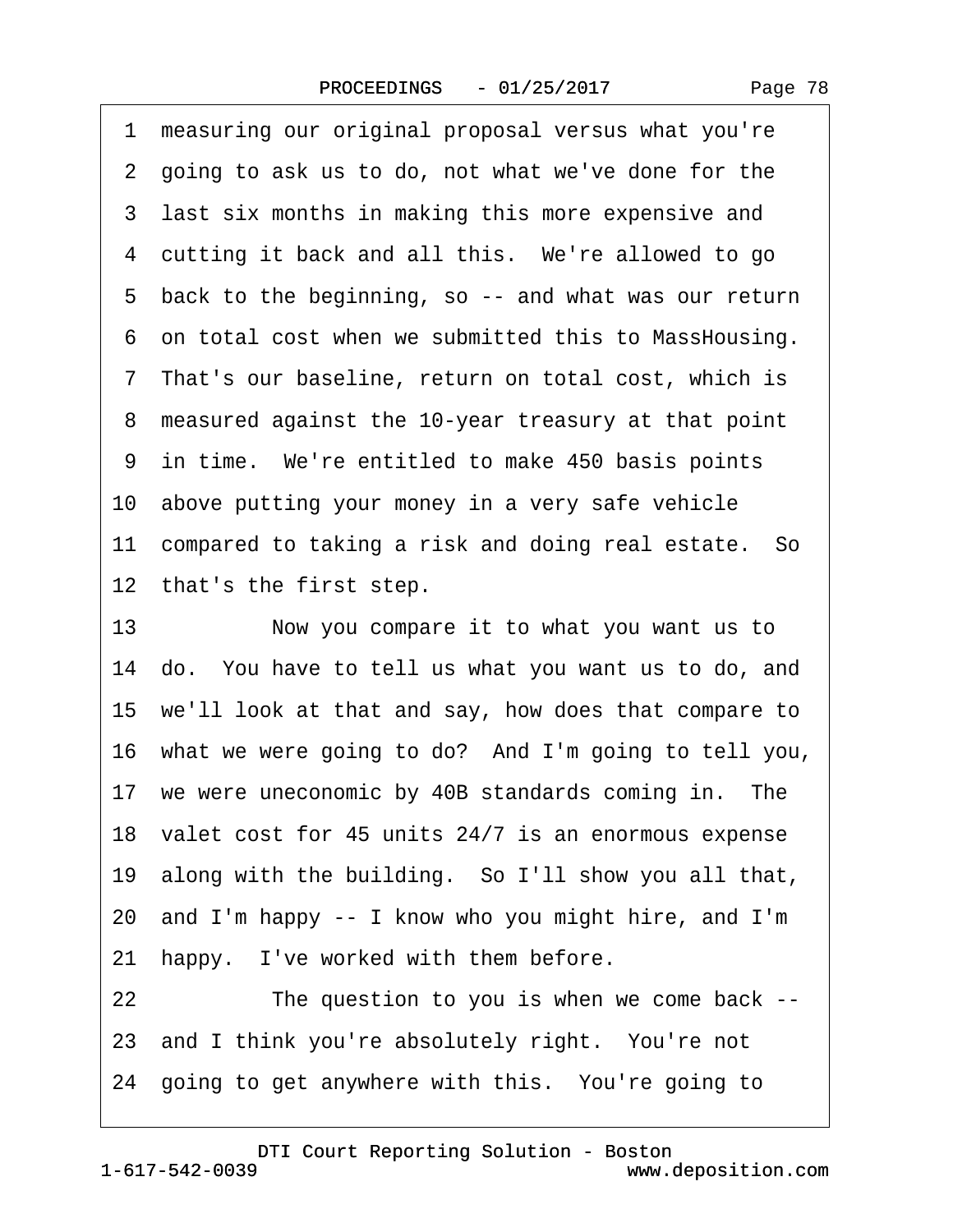<span id="page-78-0"></span>·1· come back and say, okay, now we've seen we can't do 2 that. You're still entitled to do it. And then the 3 question is are we going to go to the state and have 4 to fight about this and spend money on your side and 5 our side to say it's uneconomic what you're asking us 6 to do? You're entitled to do that. We're happy to 7 respond. But we don't want to go through that any 8 more than you do. 9 So let's see what the peer reviewer says, 10 and -- if you want to do it that way. I'm just 11 telling you that it's going to cost us money to hire 12 somebody. You can tell us to do that. We pay for 13 it, you review it, we've lost another month, and I 14 think we're going to be back to where we were. But 15· that's all I have to say. 16 MS. SCHNEIDER: Mr. Engler, can I ask you a 17 question just for my own education? This is 18 something that's been weighing on me. You mentioned 19 the cost of the valet and how there's going to be, 20 you know, 24/7 valet parking. I mean, isn't it the 21 case that in order for your parking plan to work and 22 in order to convince the town and our peer review 23 staff that the parking for this project was not going 24· to create a dangerous impact, that you kind of needed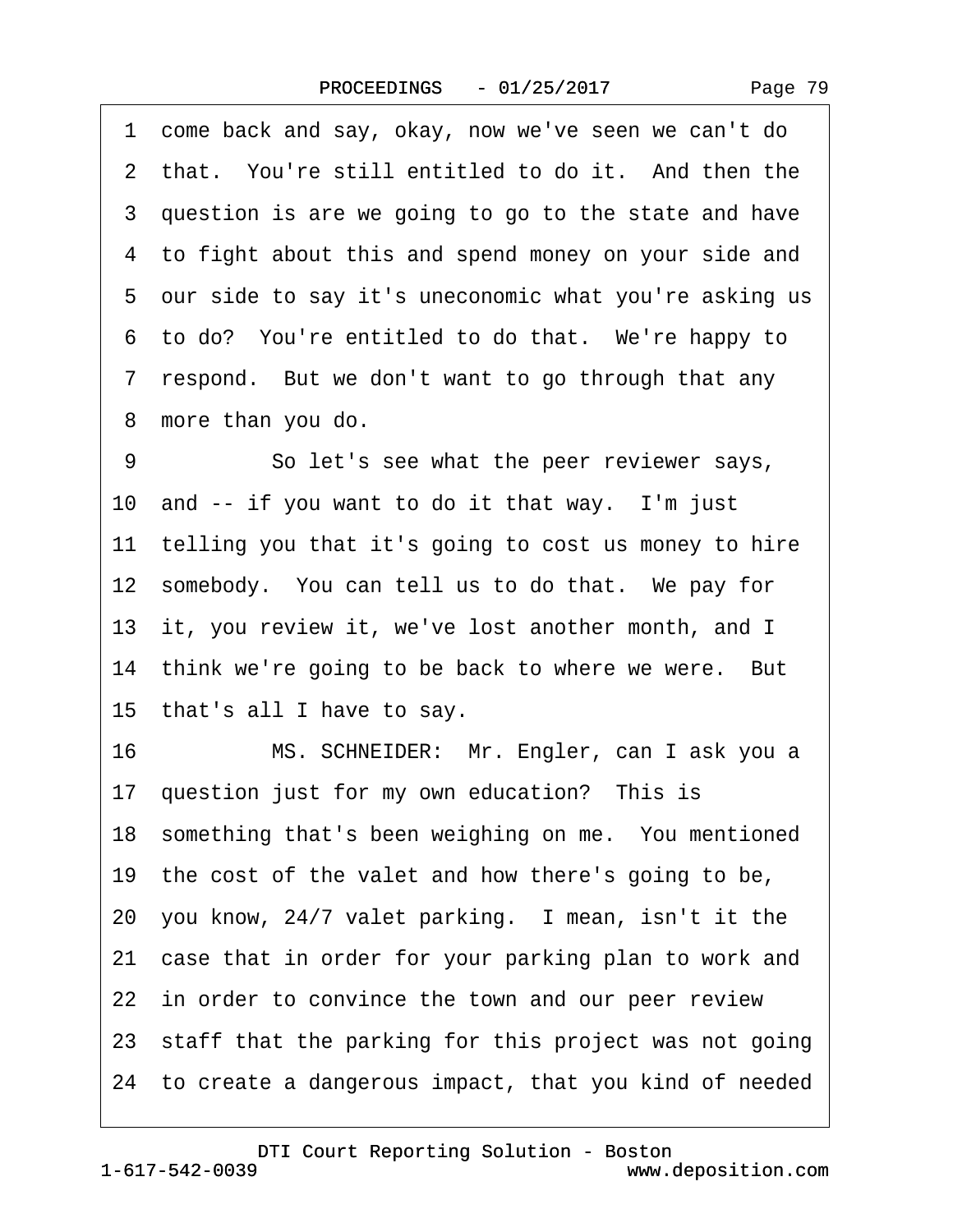<span id="page-79-0"></span>

| 1 to do the valet?                                       |
|----------------------------------------------------------|
| MR. ENGLER: Yeah. I'm not saying you<br>2                |
| 3 forced us to do that. I'm just saying it's an          |
| 4 expensive project, and that's the baseline on which    |
| 5 we're going to measure what you're asking us to do.    |
| 6 I'm not saying that you said, you have to have a       |
| 7 valet. I can go back and check the record.             |
| MS. SCHNEIDER: No. I know we never said<br>8             |
| 9 that. I guess my point is that, you know, baked into   |
| 10 this project are certain luxuries and particularly    |
| 11 expensive features that are absolutely necessary for  |
| 12 the project to be approvable, even under 40B. So how  |
| 13 does that factor into the equation of whether it's    |
| 14 economic or uneconomic? Because, really, some of the  |
| 15 costs are part of having a project that you could     |
| 16 just go forward --                                    |
| MR. ENGLER: Yes. That's a very good<br>17                |
| 18 question. And the Woburn case wrestled with that and  |
| 19 said, what you come in with, Mr. or Mrs. Developer,   |
| 20 is your baseline. If you come in on an uneconomic     |
| basis -- which you're entitled to do, by the way,<br>21  |
| 22 because there's a lot of reasons to build housing and |
| 23 you don't have to meet the 40B standard. But if       |
| 24 that's what you came in at when you submitted to      |
|                                                          |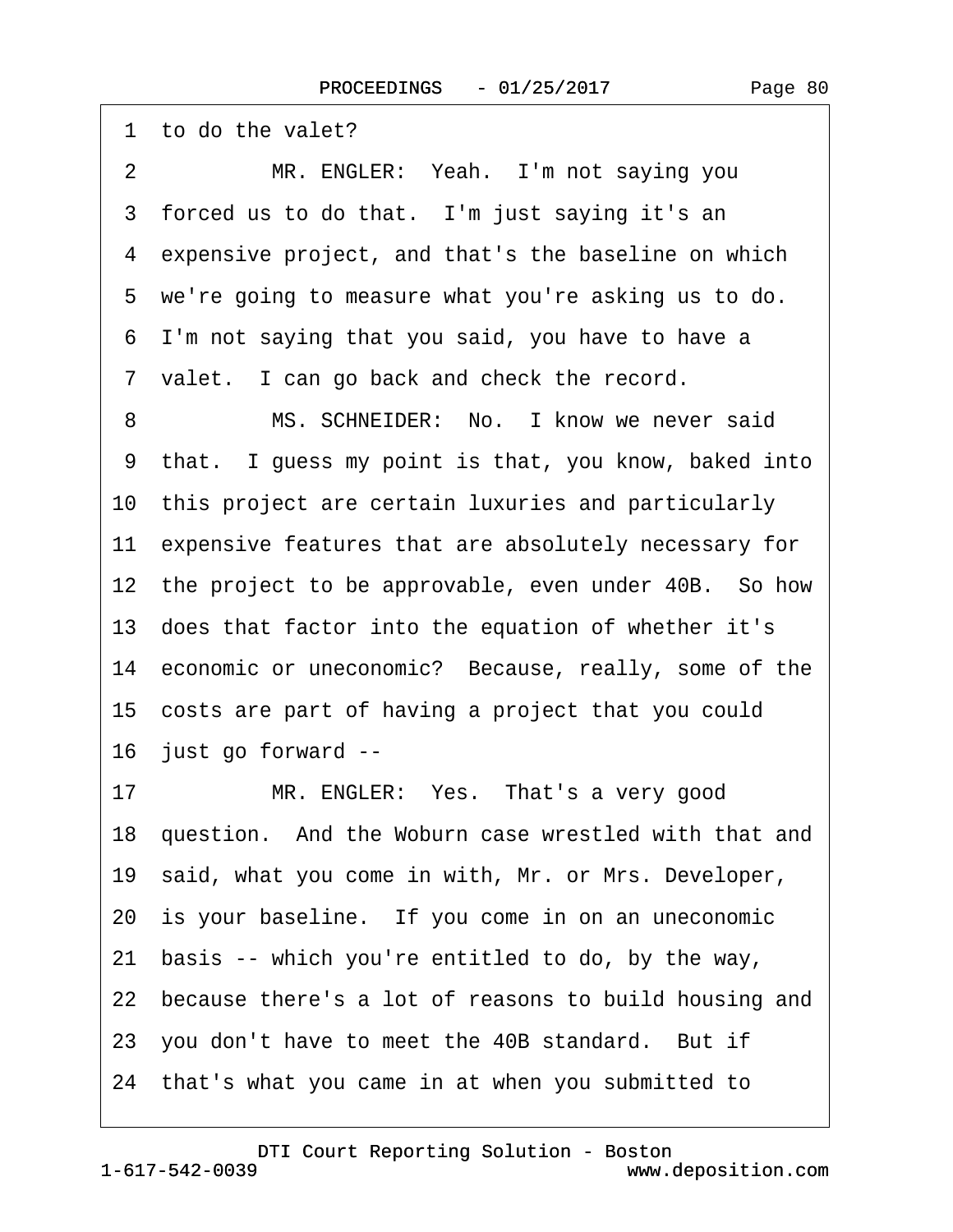<span id="page-80-0"></span>·1· MassHousing, that's your baseline.· You and your 2 investors said the treasury bill was at 2 percent, 3 and we need to get to 6 1/2 percent to be uneconomic 4 and we're willing to live with 5.8. Okay? 5 Now what's happening is -- let's look at ·6· what you've asked us to do, and we're going to add up ·7· the costs and take a look at that compared to what we 8 were originally going to do. And if it renders it 9 more uneconomic -- it doesn't have to go from 10 economic to uneconomic. It could go from uneconomic 11 to seriously more uneconomic. And that's a question 12 the housing appeals would say, we can't do that. So 13 that's where we would be, depending on what you ask. 14 If you ask for one unit, I can't defend 15· that.· But if you ask for something that, you know, 16 has the same building and the same parking and the 17 same land costs, as you indicated, we have to take 18 the appraised value as is -- not what we paid, but 19 what is it worth. It's an expensive site. We look 20· at all the operating costs in all things we do all 21· over, and then say, you know, where are we going to 22 come out with this thing? So it is a very expensive 23 property. I've done a lot of these in Brookline and 24 other towns. This is pretty expensive. But we're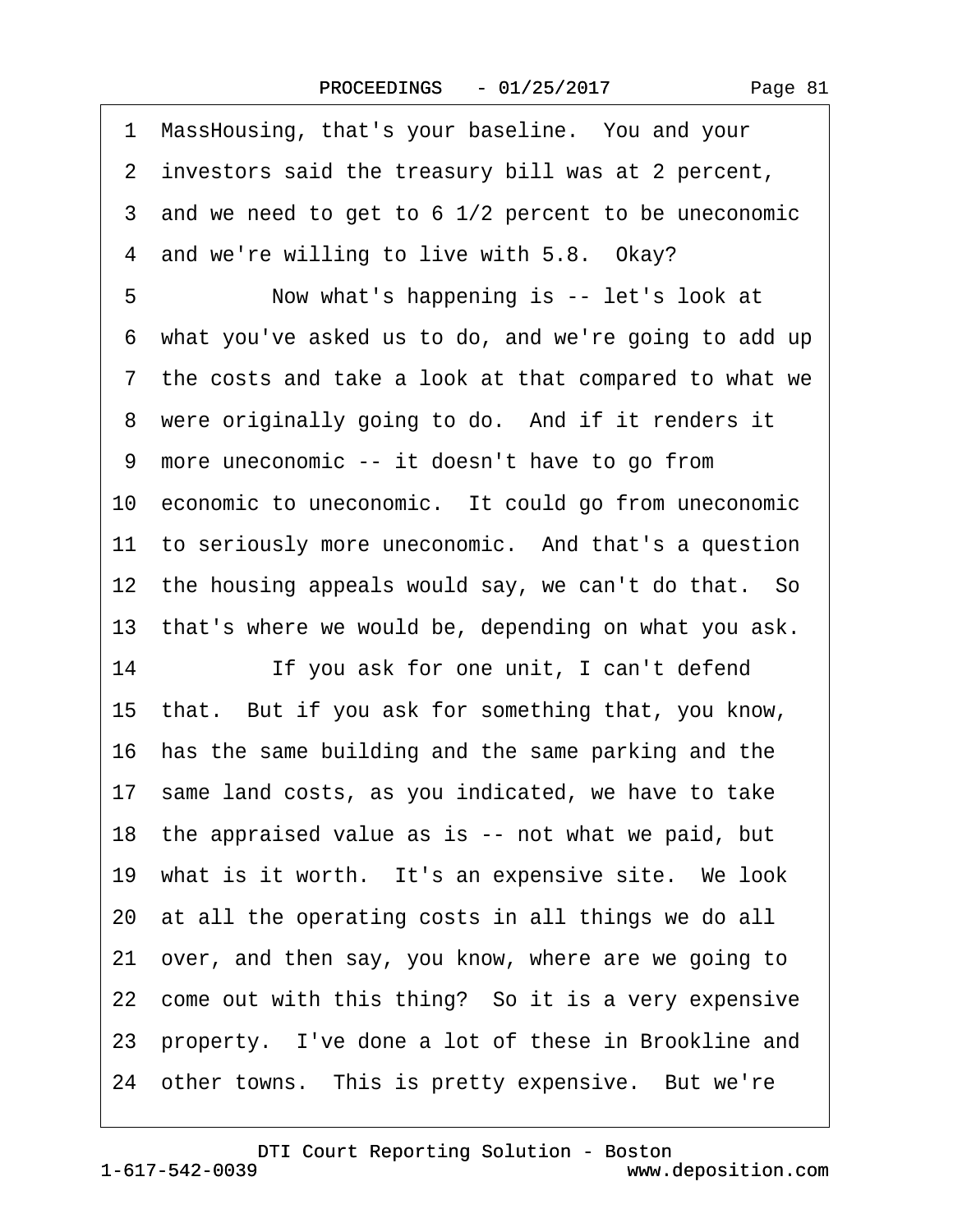<span id="page-81-0"></span>

|    | 1 willing to do that. When we submit it, now the         |
|----|----------------------------------------------------------|
|    | 2 question is how much more are we getting hit? That's   |
|    | 3 what we'll have to look at.                            |
| 4  | And I just think it'll be giving you a                   |
|    | 5 dilemma by saying, well, gee, we're not going to win   |
|    | 6 the uneconomic argument, but local concerns can trump  |
|    | 7 uneconomic. If you're serious now -- honestly -- and   |
|    | 8 you can check with Judi Barrett, your consultant --    |
|    | 9 there's never been a case that said casting shadows    |
|    | 10 on a neighborhood building is going to trump the need |
|    | 11 for affordable housing. It's just never been that     |
|    | 12 case. And we don't see anything else. The health      |
|    | 13 and safety is serious, and we think we've solved      |
|    | 14 those questions. So what is it under the local        |
|    | 15 concern rubric that's going to rise to the level to   |
|    | 16 say that's more important than the need for the       |
|    | 17 housing?                                              |
| 18 | And you say you only get a couple units. I               |
|    | 19 agree with you, but you get to count them all because |
|    | 20 of the silly way the state counts these, so you get   |
|    | 21 to count 45 units, even though all of the market --   |
|    | 22 so that's a benefit to you. I think, as an            |
|    | 23 affordable housing person -- I think it's a crappy    |
|    | 24 law, but that's the way it works.                     |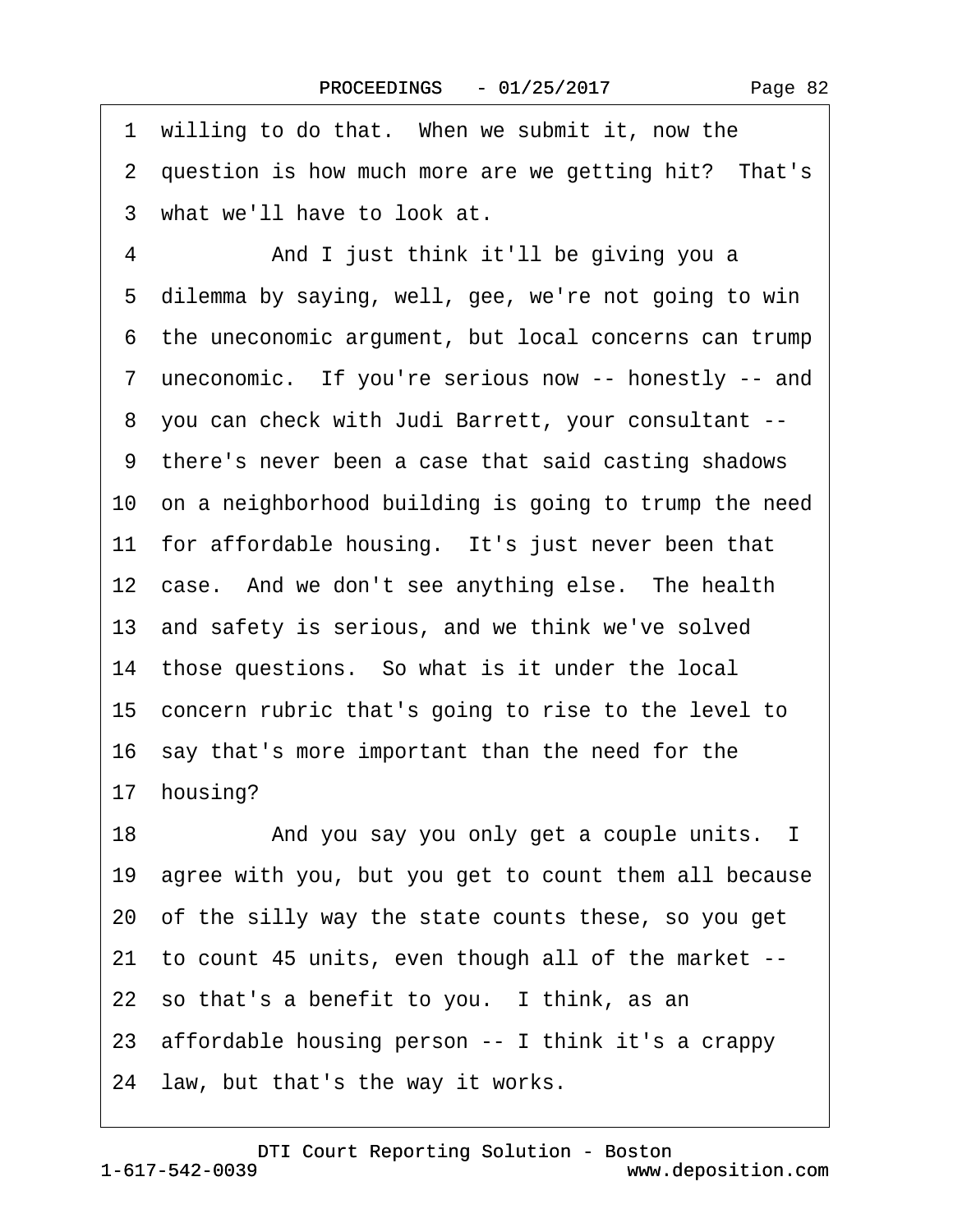<span id="page-82-0"></span>

| 1<br>MR. ZUROFF: I appreciate your point of               |
|-----------------------------------------------------------|
| 2 view, and I will summarize my final comment this way:   |
| 3 You're going to be -- I know that your development      |
| 4 team are Brookline residents. You have to live --       |
| 5 and developing this area -- and live with your          |
| neighbors. And so I would hope that in the spirit of<br>6 |
| 7 being neighbors, that you appreciate the fact that      |
| 8 what we're trying to do is protect the neighborhood     |
| 9 and not take away your profits.                         |
| 10<br>MR. PANDYA: This is just a -- this is an            |
| 11 added piece of information as you're contemplating,    |
| 12 thinking, and deliberating. You know, having done      |
| 13 100 housing projects -- I'm not going to say 40B or    |
| 14 affordable or otherwise, but just housing -- there's   |
| 15 a lot of efficiencies that you tend to look for as a   |
| 16 designer to bring to the table. And I think when you   |
| 17 try to do that -- you know, we understand that the     |
| 18 efficiencies mean a multitude of things. If you can    |
| 19 regularize things by creating, you know, square        |
| 20 shapes and that kind of thing, you get efficiencies    |
| 21 and you can increase certain -- you know, either       |
| 22 increase units or do a myriad of things.               |
| The one thing that this site does not<br>23               |
| 24 afford us are any efficiencies. It is an odd-shaped,   |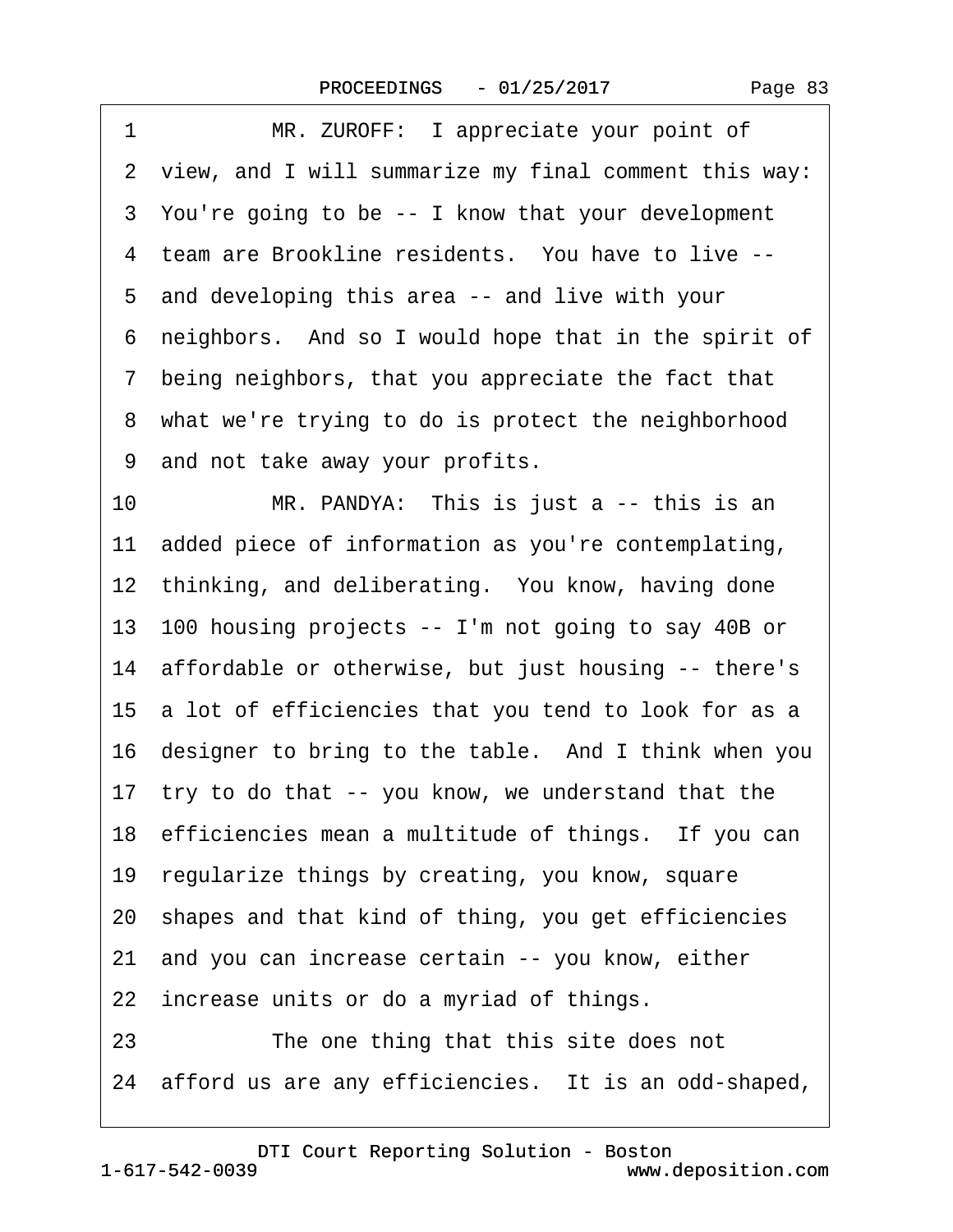<span id="page-83-0"></span>·1· L-shaped, trapezoidal, you know, odd-ball, frankly, 2 of a site. And, you know, we've tried in the early 3 iterations to get a ramp so we wouldn't have to do 4 this thing. We've tried in many iterations. There's ·5· just -- it's infeasible to create those conditions to ·6· allow those efficiencies to exist.

7 One scenario could be if it was a fully ·8· rectangular site, maybe, you know, you could still do ·9· this and do that and you could kind of make out and 10 still have the same unit count. We don't have that 11 opportunity here. We don't have the opportunity to 12 create a ramp because we just don't have the turning 13 radius that's required by -- you know, that the cars 14 require to actually manipulate and maneuver yourself 15 in a ramp.

16 • **And I think all those considerations are,** 17· you know, to your earlier point, is what makes this 18 thing a challenge in so many different ways. And not 19 just from, you know, the increase of housing or not 20 increase of housing. I think it creates efficient 21 housing. Because sometimes when you're doing 22 affordables, you want to be efficient. And that, you 23 know, plays a role in your bottom line. And I think 24· that's one thing that when you look at pro forma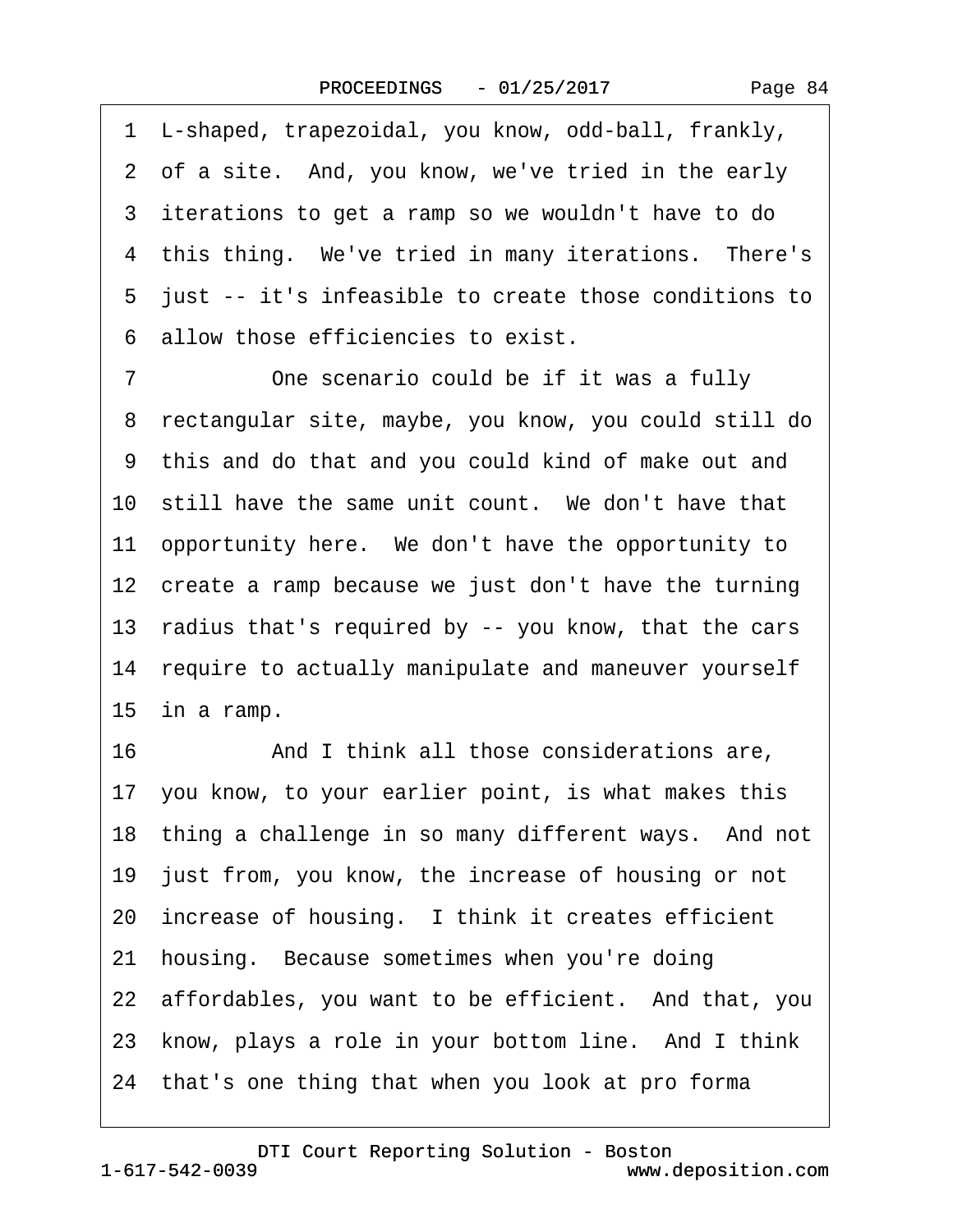<span id="page-84-0"></span>·1· costs, is that certain efficiencies are, frankly, out 2 the window, just from the geometry. 3 **• • And I will add that I think that, you know,** 4 when we were at 17 feet, which was the required 5 setback, and we've increased to 30 feet, to just ·6· comment on the fact that we have tried -- or haven't 7 tried hard enough, I think adding 13 feet and pushing 8 the entire building further west, frankly, I think is ·9· one huge piece that I think was really helpful in 10 that component on the lower level, and we also did it 11 on the upper level. So that would be my last 12 comment. Thank you. 13 MR. DHANDA: Raj Dhanda. 14 • From where we started, we are very 15 different. We've given up a lot. We've given up 16· 13 feet, and for length we've given up many thousands 17 of feet on the -- not many, but a couple thousand for 18 retail. We've changed dimensions on the top. And I 19 don't know what more we can give. You want to go 20· through the process, we'll go through the process. 21 This is the best we can do. 22 MS. SCHNEIDER: Okay. Thank you. 23 Alison? 24 MS. STEINFELD: Thank you. Alison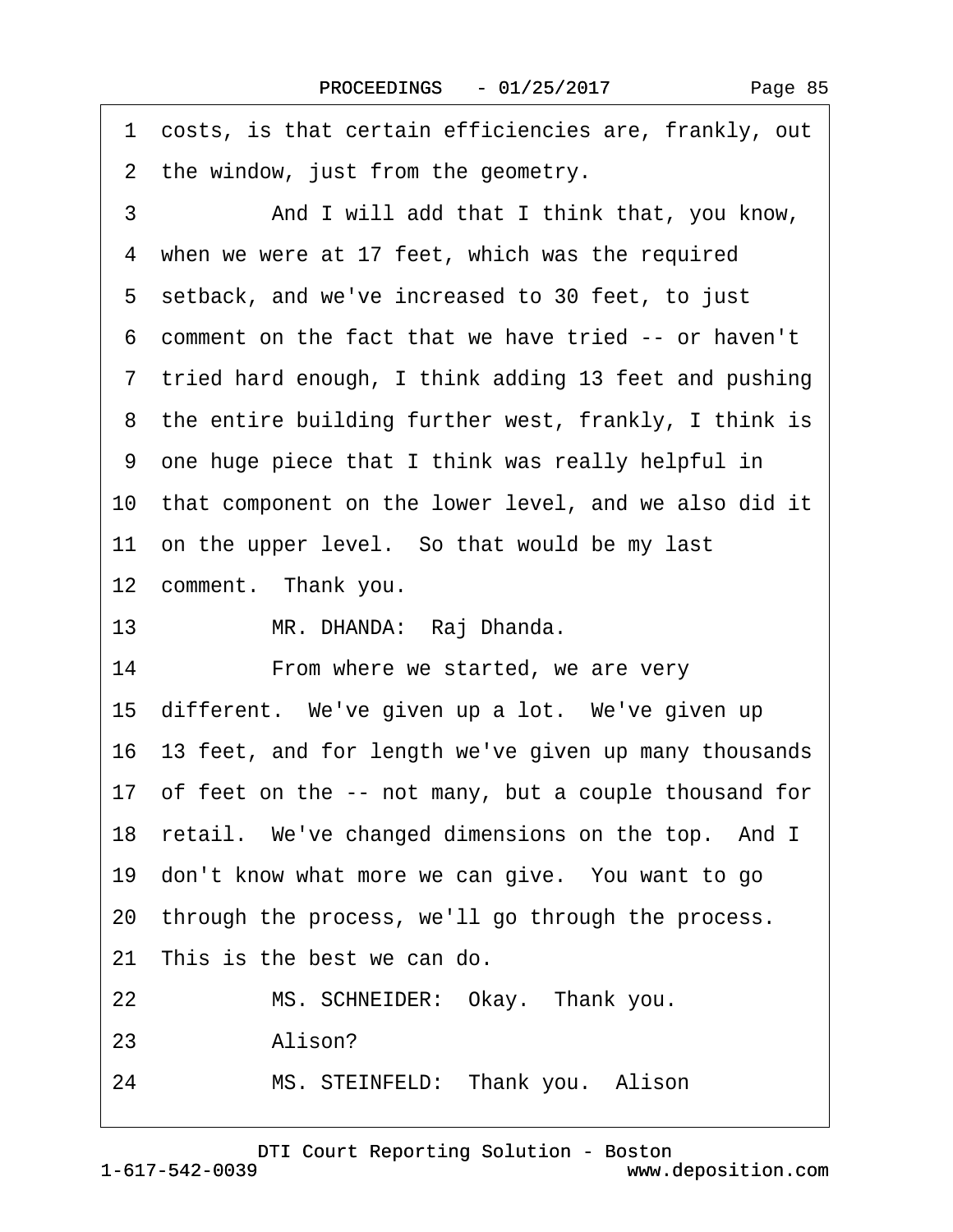<span id="page-85-0"></span>1 Steinfeld, planning director. 2 Obviously, the board's at a critical 3 juncture at this point, and unfortunately, you're at ·4· a disadvantage in that your planning staff, Maria 5 Morelli and I, do not have 40B experience. I've been ·6· dealing with six 40Bs since I got here, but I have 7 never -- I certainly don't have the experience 8 Mr. Engler has, nor do I have the experience that ·9· Judi Barrett has. 10 **I** do know enough to know, however, that if 11 you do proceed to pro forma, we run a serious risk 12 that -- and to quote you -- we will not be left with 13 the same project. So clearly it's the board's 14 decision, but I would respectfully recommend that if 15· you're inclined to take that route, that you at least 16 postpone the hearing until we can have Judi Barrett 17 here so she can more adequately advise you. Because, 18· quite honestly, I'm not equipped to do so. 19 MR. BOOK: So I have a question, which you 20· probably can't answer, but I'll throw it out there. 21· So if we do go to pro forma, merely asking for it, 22 does that give the applicant the ability to go back 23· to its original project? 24 MR. ZUROFF: Good question.

1-617-542-0039 [DTI Court Reporting Solution - Boston](http://www.deposition.com) www.deposition.com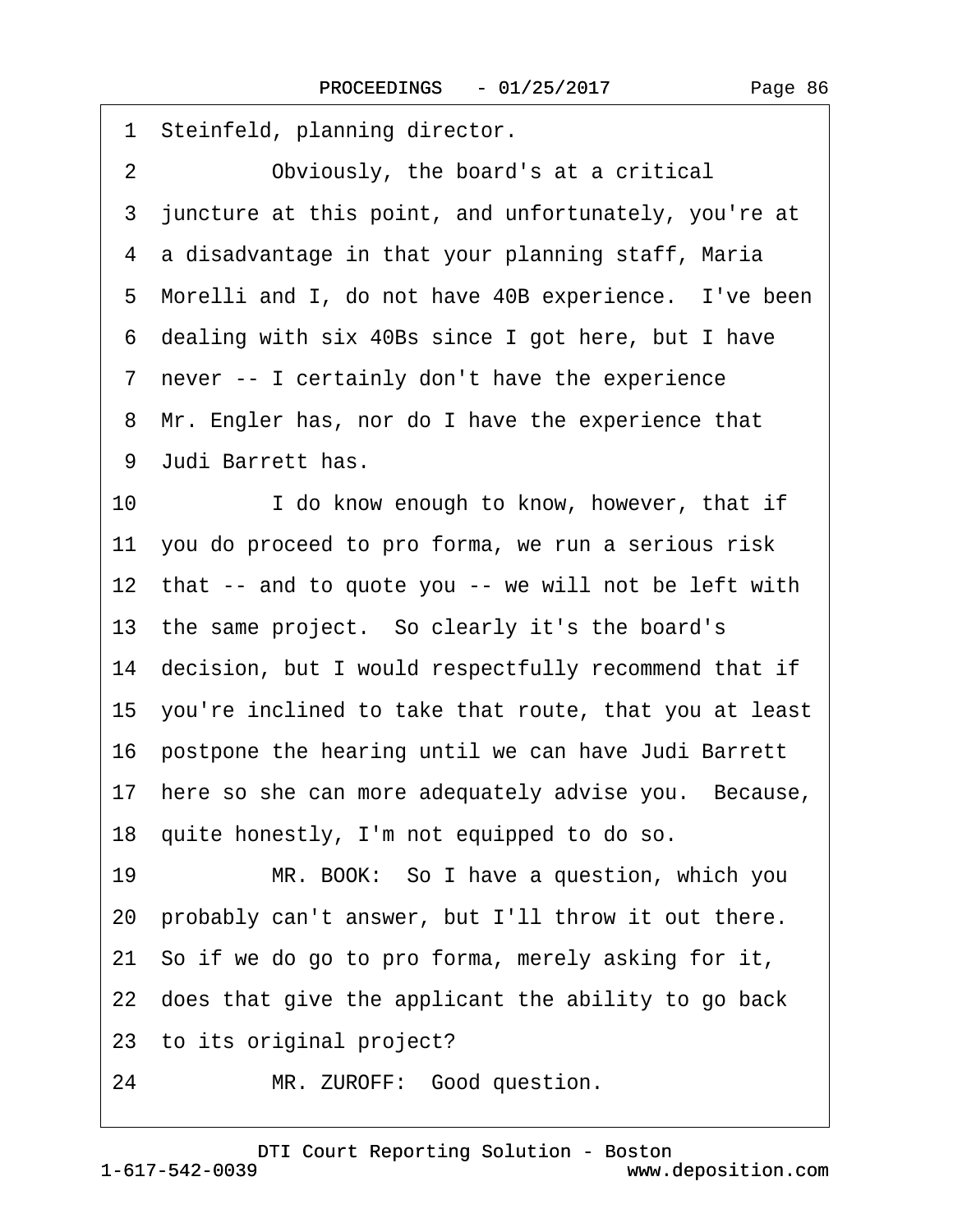<span id="page-86-0"></span>

| 1<br>MS. SCHNEIDER: That is a good question.             |
|----------------------------------------------------------|
| Mr. Engler, at the risk of --<br>$\overline{2}$          |
| 3<br>MR. ENGLER: I'll try -- I won't speak for           |
| 4 Judi, although I've known her for many years.          |
| MS. SCHNEIDER: You're the best resource<br>5             |
| 6 we've got at this point, but we'll take what you say   |
| 7 with a grain of salt.                                  |
| MR. ENGLER: I'm schizophrenic. I'll work<br>8            |
| 9 both sides of the table.                               |
| 10<br>What Judi's mentioned is if you condition          |
| 11 it in such a way that you might lose, the HAC would   |
| 12 give us the original application, so you lose the     |
| 13 kind of things that we've been negotiating.           |
| 14<br>My opinion, you don't lose them by asking          |
| 15 for the financial review. That's a question of what   |
| 16 the numbers look like based on what you want us to do |
| 17 versus what we submitted. We can show you that, and   |
| 18 then it's going to be up to you to say, okay, we      |
| 19 didn't get the information that really we need. Now   |
| 20 what are we going to do about what we want permitted? |
| 21 And that's when Judi will come in and say, you're apt |
| 22 to lose all the little things that Raj just mentioned |
| 23 we gave you. If we chose to go back to the            |
| 24 beginning. Nobody's saying that we'll do that, but    |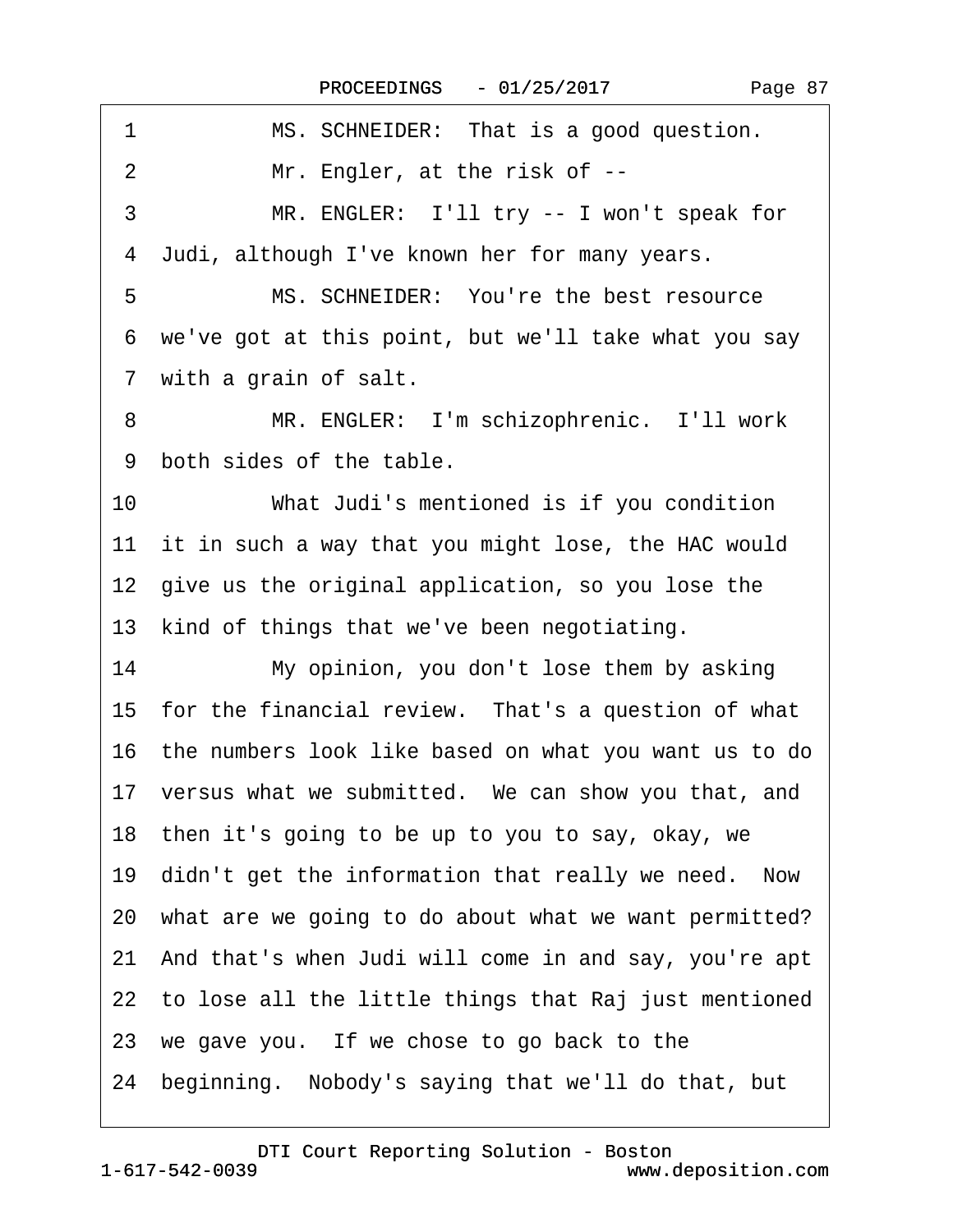<span id="page-87-0"></span>

| 1 that's the risk, and that's just the way 40B works.    |
|----------------------------------------------------------|
| MR. ZUROFF: Let me turn the question to<br>2             |
| 3 you, then. And, again, I'm not -- I'm going to         |
| 4 encourage us not to require that at this point         |
| 5 without expert consultation. But are you saying that   |
| 6 if we do force the issue, that you would go back to    |
| 7 the original proposal, or are you willing to say if    |
| 8 the pro forma is satisfactory, as I assume you         |
| 9 believe it will be, that you will stay with the        |
| 10 reiterated project?                                   |
| 11<br>MR. ENGLER: Well, I don't speak for the            |
| 12 client, and it all depends on what you're going to    |
| 13 put in as the conditions. We have every right to      |
| 14 look at those and say, can we afford that? And we're  |
| 15 certainly willing to -- what we have to date, if      |
| 16 that's what you're going to be approving, we're not   |
| 17 going to appeal it. But if you add things to it, we   |
| 18 have every right to look at the costs that are        |
| 19 involved with that. So that's where we are.           |
| And, you know, you have 40 days to<br>20                 |
| 21 deliberate, and we have another 20 to appeal. We'd    |
| 22 like to be in one mind so we can comment to you, as a |
| 23 lot of boards say, can you live with this or not live |
| 24 with that? And you can take our advice or not in      |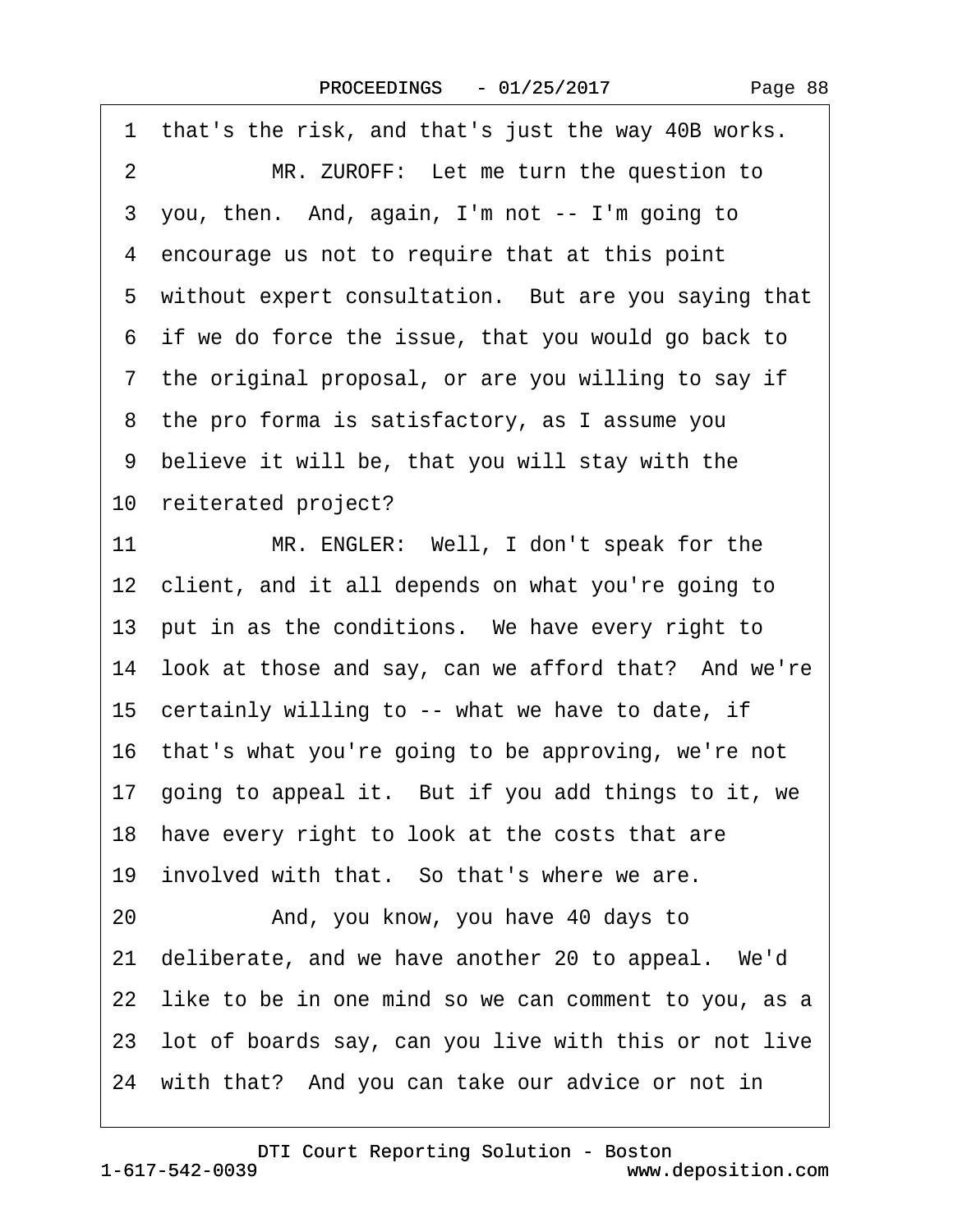<span id="page-88-0"></span>1 terms of the economics of any particular condition 2 you put on.

3 **• Or you don't grant us a waiver, and that's** 4 a discussion you're going to have. And it's funny to 5 me that -- waivers to me just mean, what do you need 6 to build this building? If you don't need it, don't 7 ask for it. Or if you can't afford it, tell us that 8 and it's an economic issue. But those are the only 9 two reasons we would ask for a waiver: if we can't 10 afford it or we cannot build the building. So we can 11 go through that list. But if you say, gee, we're 12 inclined to give you the project, but we're going to 13 deny these three waivers so you can't build it, then 14 it doesn't really work. 15 MR. ZUROFF: I don't think that would be 16 our approach. 17 MS. SCHNEIDER: We know better than that, 18 at least. 19 MR. ZUROFF: No. I appreciate that. 20 MS. SCHNEIDER: Okay. So --21 MR. ZUROFF: My feeling -- not to cut you  $22$  off. 23 MS. SCHNEIDER: No. Go ahead, cut me off. 24 MR. ZUROFF: -- is that we should have Judi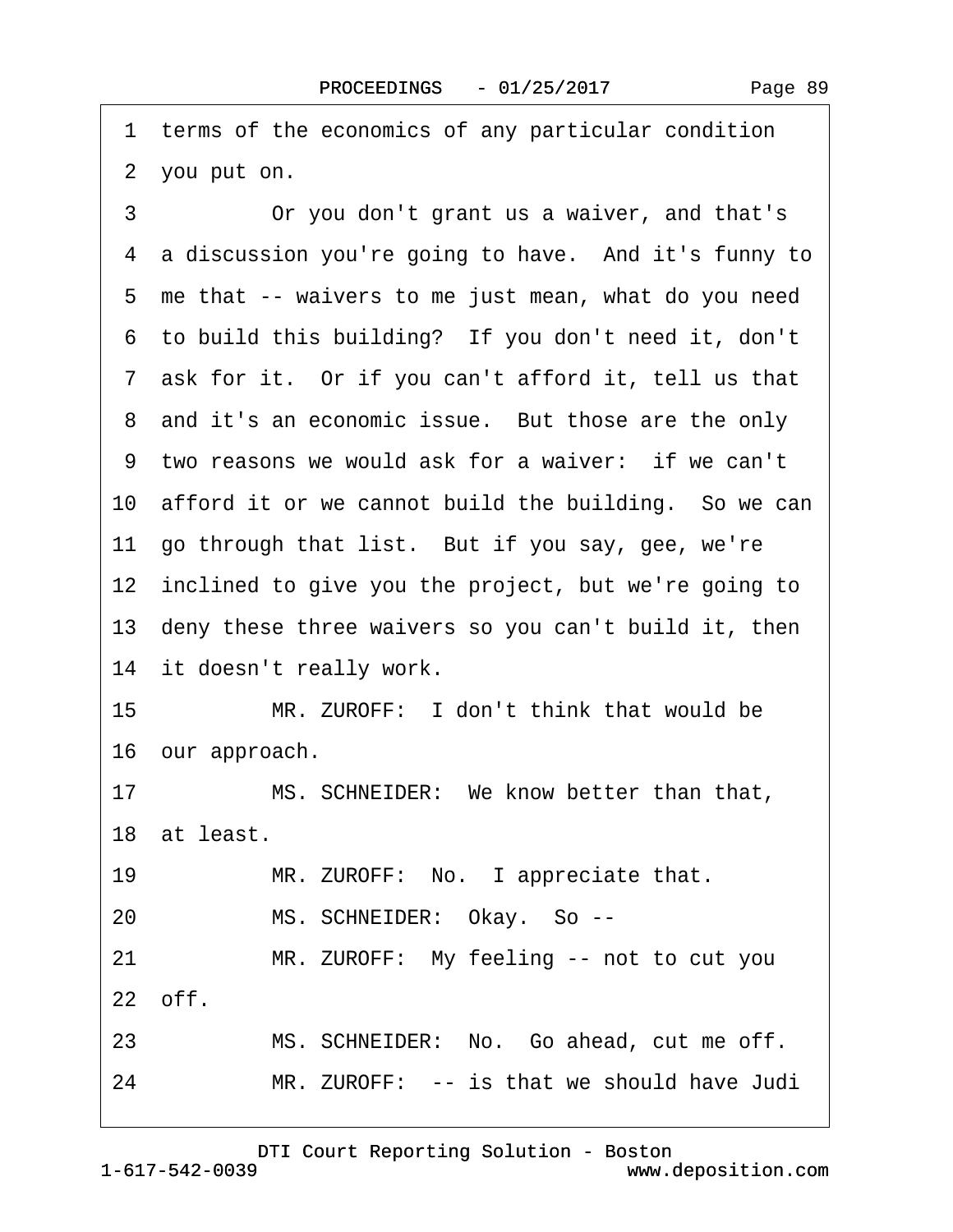<span id="page-89-0"></span>1 Barrett's input before we make any decision on 2 whether to proceed with a pro forma. But I 3 appreciate that Mr. Engler has opened the door for us 4 to continue the cooperative process. 5 MR. BOOK: I agree. We have until --·6· March 2nd is the other -- 6th. 7 MS. SCHNEIDER: 6th. 8 MR. BOOK: So we have time between -- we ·9· still have time to have a meeting with -- 10 MR. ZUROFF: Judi will no doubt consult, 11 and then we will discuss. 12 MS. SCHNEIDER: So I have a couple of 13 procedural questions. Alison, did you want to say 14 something? 15 MS. STEINFELD: Well, just in terms of 16· procedurally, we honestly don't know when Judi is 17· available.· It's going to be hard to figure this out 18 in terms of timing. 19 But could I ask the developer, if 20· necessary, in order to accommodate this plan and seek 21 guidance from our consultant, is it possible that if 22 we were to ask for an extension, you would grant it? 23 MR. ENGLER: We've got to see why. You've 24· already had a few extensions, so I don't see why you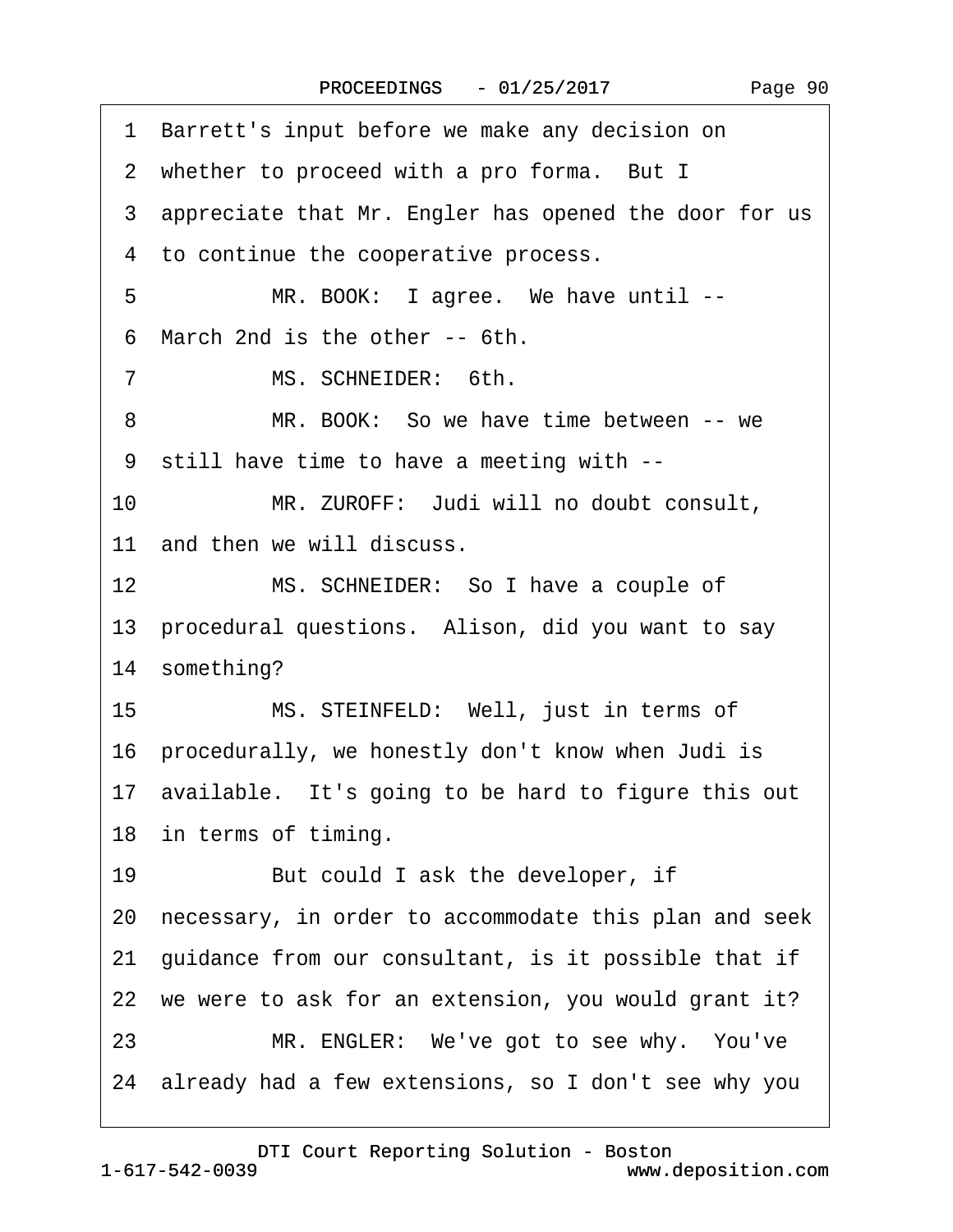<span id="page-90-0"></span>1 need that, frankly. Judi can answer your questions 2 at the next hearing. 3 MS. STEINFELD: No. But what I'm saying is 4 if they wait a week or so for another hearing and 5 they decide to go pro forma -- I'm just asking in ·6· case we can't pull this off in terms of the 7 scheduling. Obviously, we're going to try. 8 MR. ENGLER: Let's wait and see what 9 happens. You're asking us to prejudge something, 10 which puts us in a very awkward position tonight. 11 MS. STEINFELD: Well, quite honestly, we're 12 all in an awkward position tonight, so... 13 MR. ENGLER: Well, hopefully everything 14 will work out. We're not trying to stop anything, 15· but this has been a long process, and I know it takes 16 a while to get a pro forma review done. 17 MS. SCHNEIDER: Well, I think that's what 18 the issue is, that in the event -- and I understand 19 at this point it's still hypothetical. But let's say 20· that in three weeks' time, or whenever we're next 21· scheduled, February 15th, that's when we get the 22 advice from Judi Barrett. And let's say we ask for a 23 pro forma review at that point. I don't know how 24 that gets accomplished with a March 6th deadline.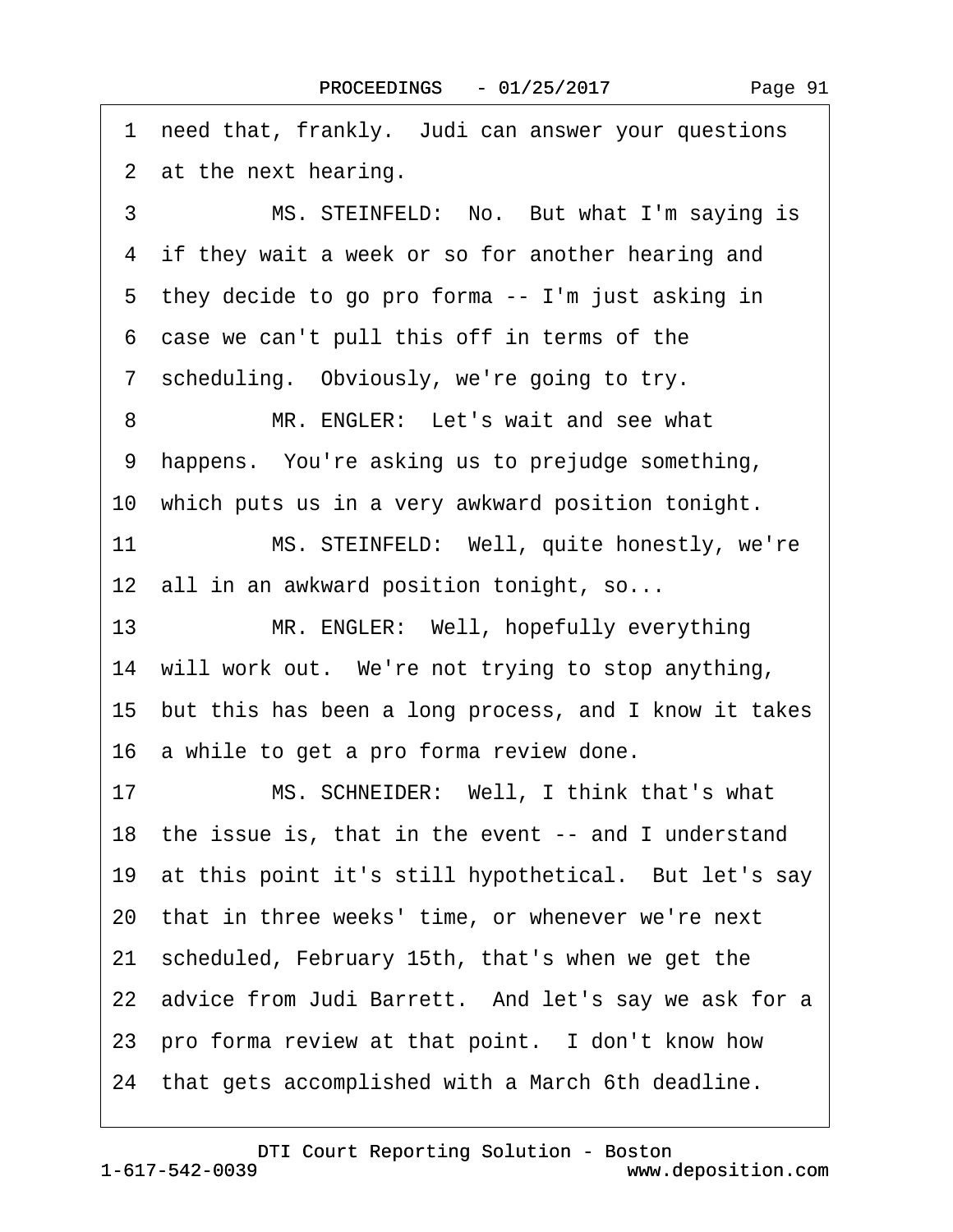<span id="page-91-0"></span>1 MR. ENGLER: Why are we waiting till -- do 2 you have to wait until the 15th? 3 MS. SCHNEIDER: Isn't that our next 4 scheduled meeting? 5 MS. MORELLI: I think our schedule is 6 February 7th. 7 MS. SCHNEIDER: Is it February 7th? I'm 8 sorry. 9 MS. MORELLI: I believe so, if the board is 10 still available then. I think we had scheduled that. 11 MS. SCHNEIDER: Okay. You're absolutely 12 right. 13 MR. ENGLER: If you schedule it then and 14· you decide -- Judi gives you information and you say, 15· let's go get the review, it'll take the pro forma 16 consultant three weeks, maximum to do -- they don't 17· do their own.· They don't go out and design and build 18 and get -- they look at our numbers. They critique 19 them. And then we can speak to them in between and 20· we can answer all their questions.· So by the 6th, 21· you would have all that information and you could 22 talk about what you wanted to do. And if we were 23 real close and you needed some more time to solve 24 something, we'll talk about that.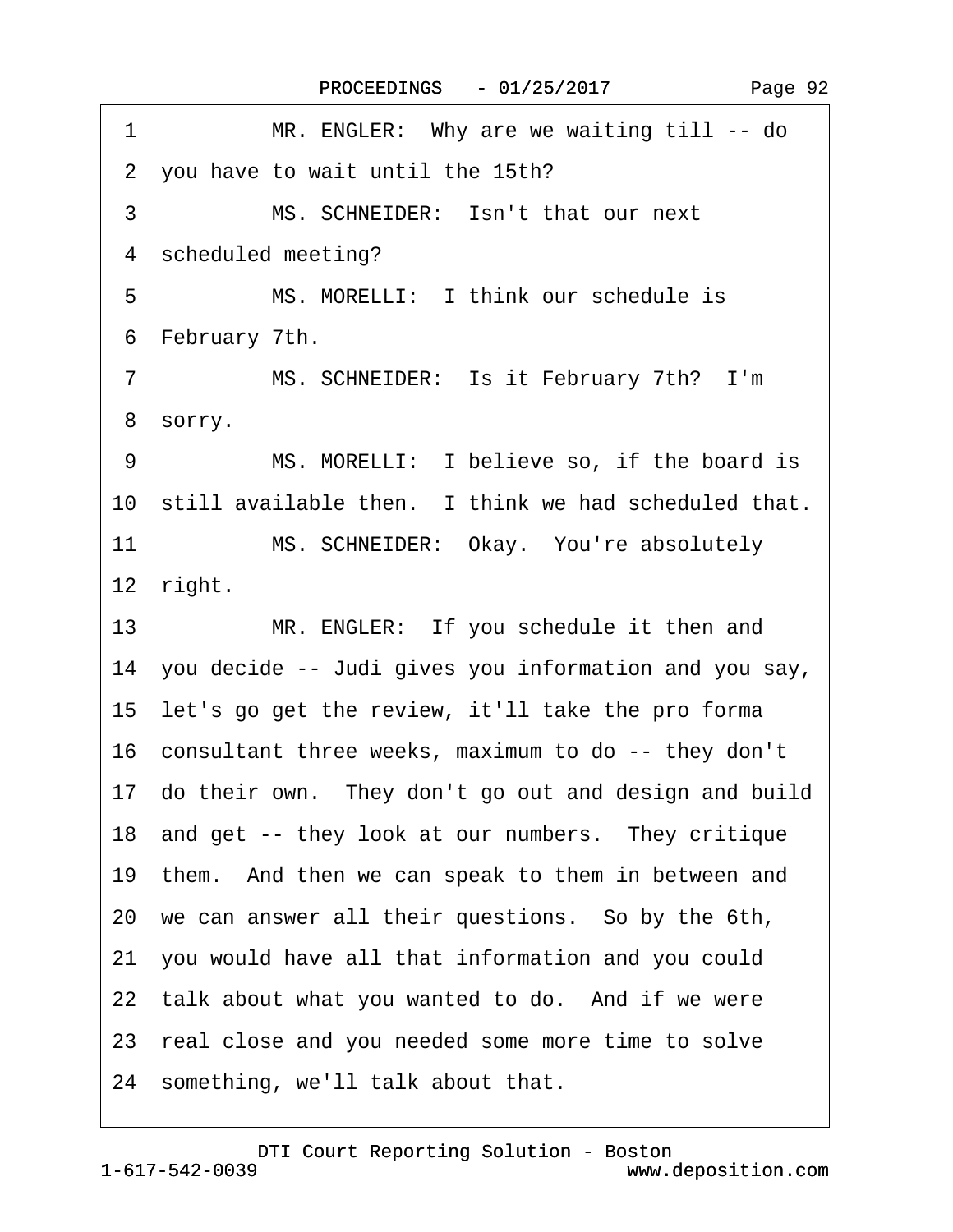<span id="page-92-0"></span>1 MR. ZUROFF: We can discuss waivers at the 2 next meeting.

3 MS. SCHNEIDER: Well, I guess, that's the 4 question. Can we double up on the next -- no. I 5 guess the real question is can we proceed down a 6 concurrent path here? Can we go through the waiver ·7· discussion at the next hearing, notwithstanding that 8 we may, at the outset of that hearing, request 9 pro forma review?

10 MS. MORELLI: Sure. Because you might want 11 to deny certain waivers. There might be, you know, 12 something that they're asking for, and you might not 13 want to grant that waiver. And they can respond and 14 say, that's not acceptable then, and that would also 15 trigger a pro forma.

16 MS. SCHNEIDER: Okay. Fair enough.

17 MR. BOOK: The town has a consultant for a 18 pro forma review, or --

19 MS. STEINFELD: The town has engaged two 20 separate peer reviewers, and they're under contract. 21· I haven't spoken to them for a while, but our 22 understanding is it takes about three to four weeks 23· to conduct a peer review upon receipt of the

24 pro forma.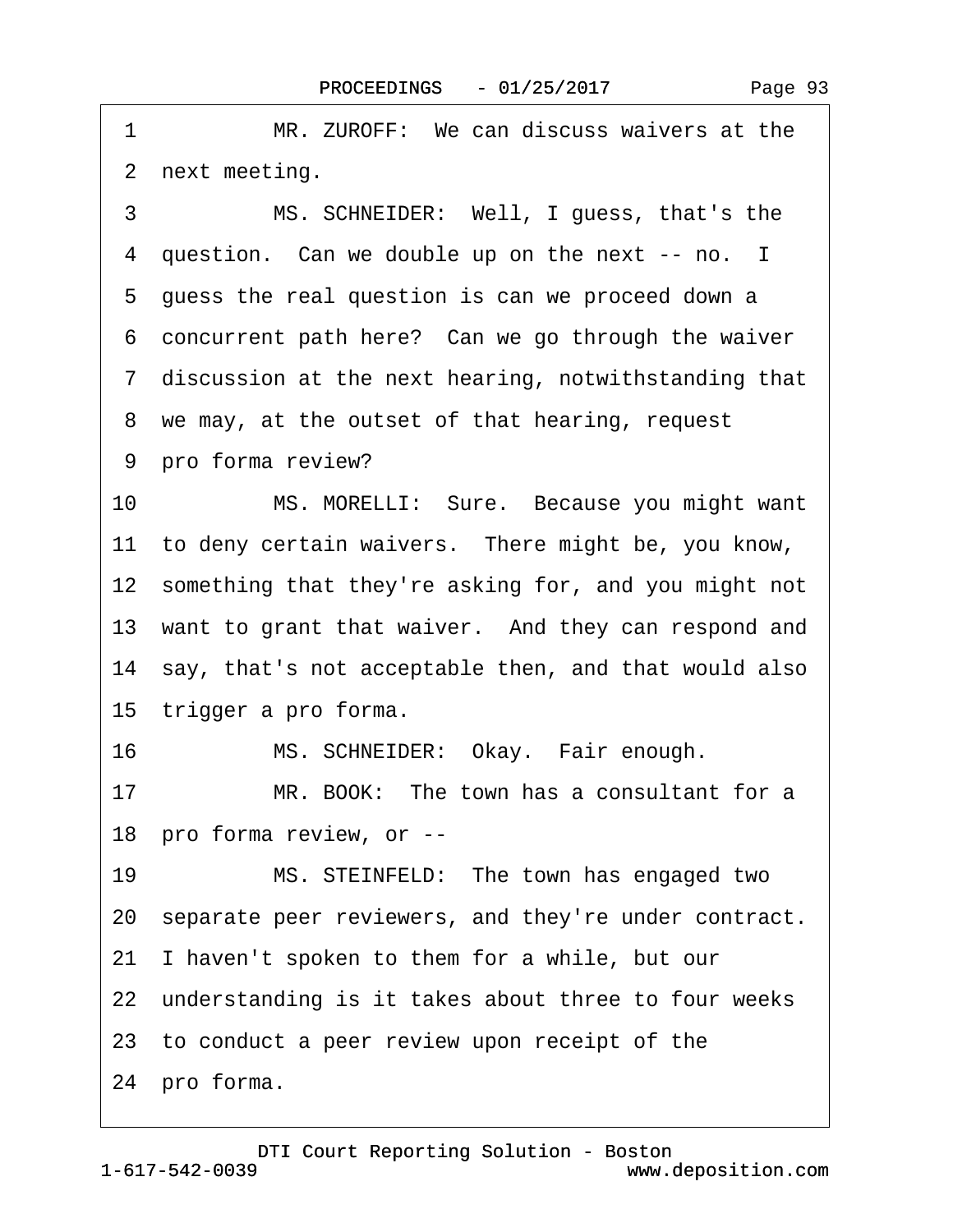<span id="page-93-0"></span>

| 1               | MS. SCHNEIDER: Okay. So we are going to                |
|-----------------|--------------------------------------------------------|
|                 | 2 continue this hearing to February -- Tuesday,        |
|                 | 3 February 7th at 7:00 p.m. At that hearing we will    |
|                 | 4 make a determination as to whether to seek pro forma |
|                 | 5 review with the advice of Judi Barrett. It would be  |
|                 | 6 great if she could be here. If she can't, though,    |
|                 | 7 can we have something from her in writing to read    |
|                 | 8 into the record?                                     |
| 9               | MS. STEINFELD: Obviously, we'll make every             |
|                 | 10 $e$ ffort to $-$                                    |
| 11              | MS. SCHNEIDER: Sure. I know we don't                   |
|                 | 12 control her schedule, but --                        |
| 13 <sup>2</sup> | MS. STEINFELD: She's down the Cape right               |
|                 | 14 now on business, and we can't even reach her, quite |
|                 | 15 honestly.                                           |
|                 | MS. SCHNEIDER: But I guess my question<br>16           |
|                 | 17 is -- and this may be a question for the board. Are |
|                 | 18 we okay proceeding without Judi Barrett live if we  |
|                 | 19 can't get her on February 7th?                      |
| 20              | MR. ZUROFF: Yes.                                       |
| 21              | MR. BOOK: Yes.                                         |
| 22              | MS. SCHNEIDER: Okay, great. So at the                  |
|                 | 23 next hearing we'll hear from -- we'll make a        |
|                 | 24 determination with respect to pro forma review and  |
|                 |                                                        |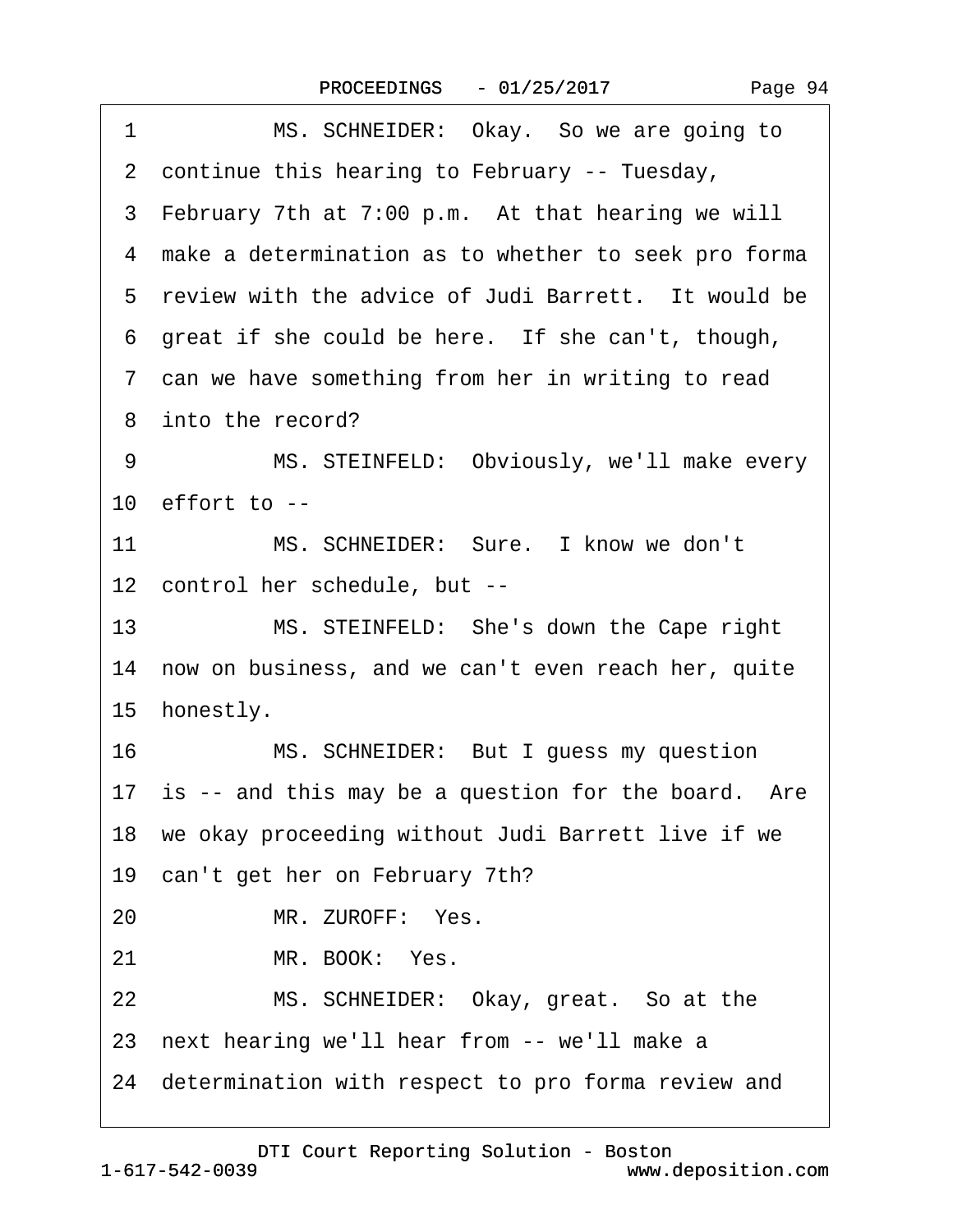<span id="page-94-0"></span>

|                  | 1 we'll begin a review of the requested waivers by the |
|------------------|--------------------------------------------------------|
|                  | 2 applicant.                                           |
| $\mathfrak{S}$   | This hearing is continued. Thank you.                  |
| $\overline{4}$   | (Proceedings adjourned at 9:07 p.m.)                   |
| $\sqrt{5}$       |                                                        |
| $\,6$            |                                                        |
| $\overline{7}$   |                                                        |
| $\bf 8$          |                                                        |
| $\boldsymbol{9}$ |                                                        |
| 10               |                                                        |
| 11               |                                                        |
| 12               |                                                        |
| 13               |                                                        |
| 14               |                                                        |
| 15               |                                                        |
| 16               |                                                        |
| 17               |                                                        |
| 18               |                                                        |
| 19               |                                                        |
| 20               |                                                        |
| 21               |                                                        |
| 22               |                                                        |
| 23               |                                                        |
| 24               |                                                        |
|                  |                                                        |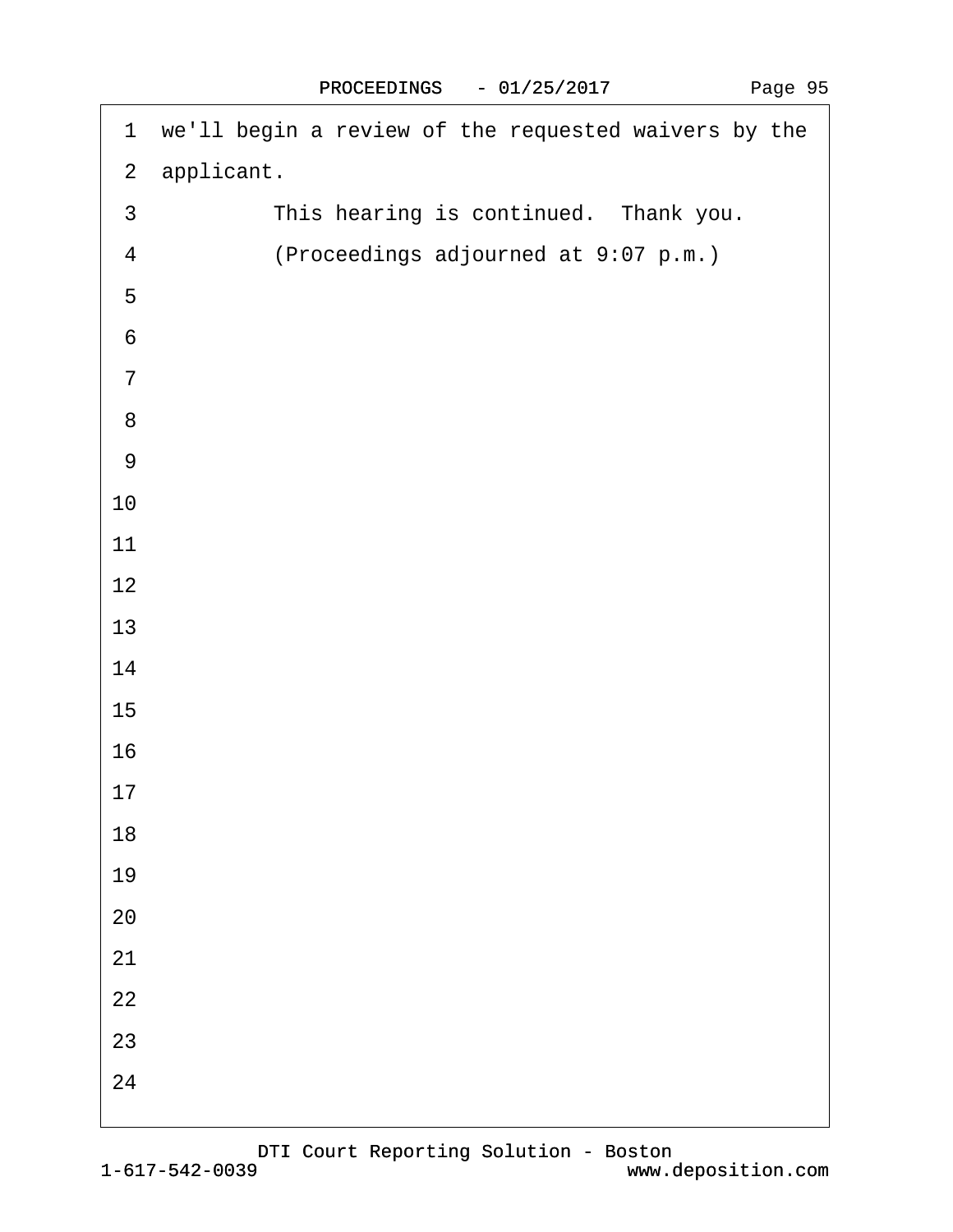| Page 96 |  |
|---------|--|
|---------|--|

| I, Kristen C. Krakofsky, court reporter and<br>1       |  |
|--------------------------------------------------------|--|
| 2 notary public in and for the Commonwealth of         |  |
| 3 Massachusetts, certify:                              |  |
| That the foregoing proceedings were taken<br>4         |  |
| 5 before me at the time and place herein set forth and |  |
| 6 that the foregoing is a true and correct transcript  |  |
| 7 of my shorthand notes so taken.                      |  |
| I further certify that I am not a relative<br>8        |  |
| or employee of any of the parties, nor am I<br>9       |  |
| 10 financially interested in the action.               |  |
| I declare under penalty of perjury that the<br>11      |  |
| 12 foregoing is true and correct.                      |  |
| 13<br>Dated this 3rd day of February, 2017.            |  |
| 14                                                     |  |
| 15                                                     |  |
| 16<br>Kristen Krakofsky, Notary Public                 |  |
| 17 My commission expires November 3, 2017.             |  |
| 18                                                     |  |
| 19                                                     |  |
| 20                                                     |  |
| 21                                                     |  |
| 22                                                     |  |
| 23                                                     |  |
| 24                                                     |  |
|                                                        |  |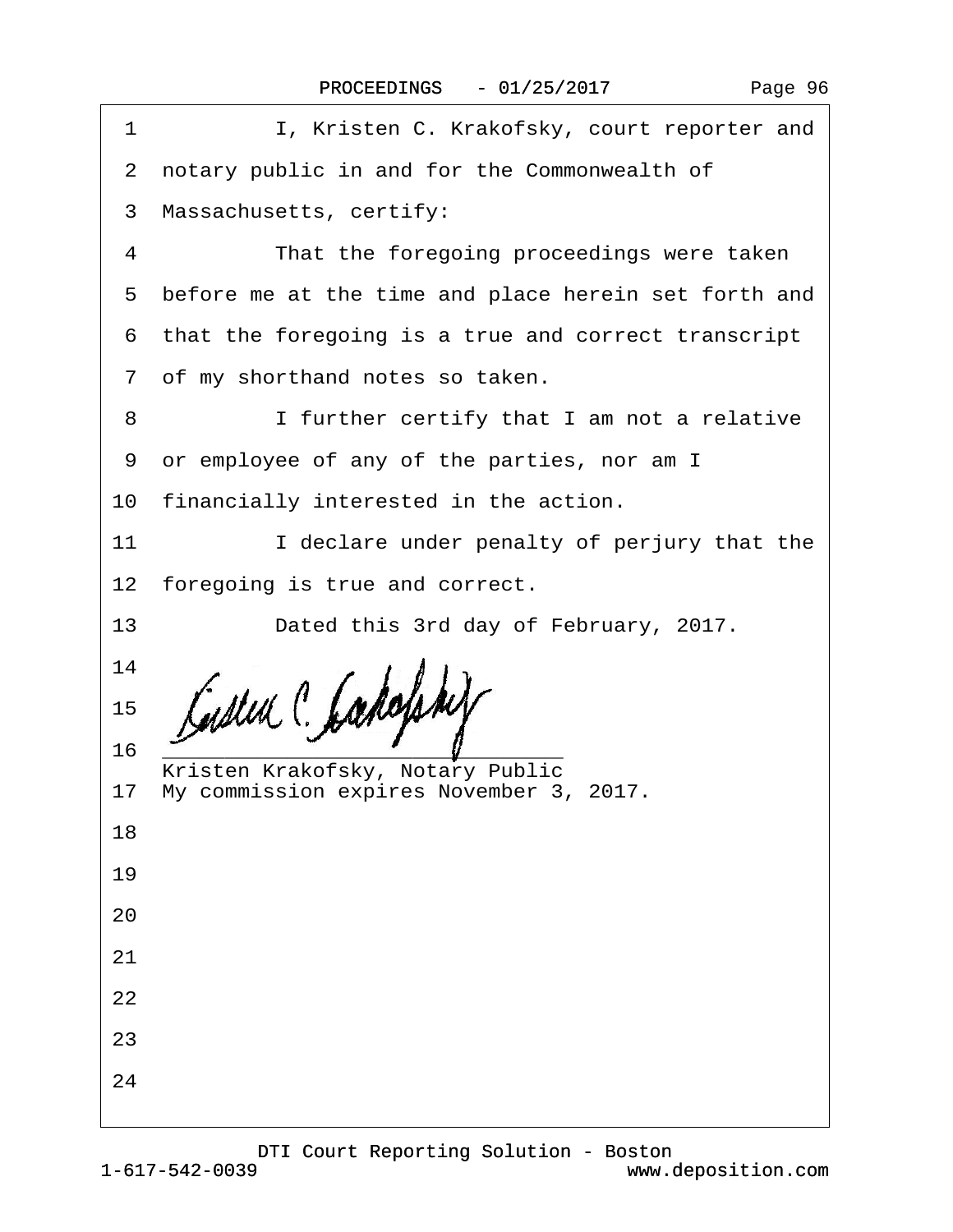# $-01/25/2017$

| \$                                          | 81:2                   | $\overline{\mathbf{4}}$        | $6\phantom{1}$                 |
|---------------------------------------------|------------------------|--------------------------------|--------------------------------|
| \$20,000                                    | 2-yard<br>53:17        | 4                              | 6                              |
| 8:11                                        | 20                     | 14:1,6 38:6 44:12 47:2         | 47:14 59:5 60:14 81:3          |
|                                             | 43:8 73:16 88:21       | 49:7 59:6 60:15                | 60                             |
| $\mathbf{1}$                                | 2017                   | 4-foot                         | 49:1 59:6,11,17,23             |
|                                             | 43:17                  | 61:21                          | 60-foot                        |
| $\mathbf{1}$                                | 21st                   | 40                             | 44:6,20 59:4 61:3              |
| 45:6                                        | 4:1 21:24              | 60:7 77:19 88:20               |                                |
| 1/2                                         | 23                     | 40-                            | 62                             |
| 81:3                                        | 43:8                   | 61:2                           | 13:1                           |
| 10                                          | 23rd                   | 40A                            | 629                            |
| 14:7 58:19                                  | 42:23                  | 74:20                          | 55:20 57:12                    |
| 10-foot                                     | 24-hour                | 40B                            | 63                             |
| 44:24 45:15                                 | 44:4                   | 43:8,15,19 47:19 60:20,        | 62:14                          |
| 10-year                                     | 24/7                   | 22,23 62:1 68:2 71:12          | 69                             |
| 78:8                                        | 78:18 79:20            | 73:10,12 74:20 75:6            | 12:6 44:3                      |
| 100                                         | 24th                   | 78:17 80:12,23 83:13           | 6:00                           |
| 24:12 27:7 83:13                            | 53:11                  | 86:5 88:1                      | 45:20                          |
| 1180<br>3:5 43:1,15,19 45:12<br>47:19 53:12 | 25<br>77:13            | 40bs<br>70:19 75:22 86:6<br>45 | 6th<br>11:6 90:6,7 91:24 92:20 |
| 1280                                        | 25th                   | 44:2 58:20 71:3 74:3           | $\overline{7}$                 |
| 60:11                                       | 48:6                   | 78:18 82:21                    |                                |
| 13                                          | 2nd                    | 450                            | $\overline{7}$                 |
| 85:7,16                                     | 90:6                   | 78:9                           | 36:3                           |
| 15                                          | $\mathbf 3$            | 4:00                           | 7-foot                         |
| 62:13                                       |                        | 21:16 45:20                    | 36:22                          |
| $15 -$                                      | 3 <sup>1</sup>         | 5                              | 70                             |
| 8:11                                        | 46:22                  |                                | 58:22                          |
| 150                                         | 30                     | 5                              | 70-foot                        |
| 77:20                                       | 14:5 44:19 59:17,20    | 14:9 47:6                      | 61:20                          |
| 15 <sub>th</sub><br>91:21 92:2              | 85:5<br>30-foot        | 5.8<br>81:4                    | 70-footers<br>59:22<br>760     |
| 17                                          | 44:8                   | 50                             | 43:9                           |
| 14:1 43:17 85:4                             | 317                    | 60:13                          | 7:00                           |
| 17th                                        | 43:2                   | 55                             | 3:4 45:20 94:3                 |
| 6:17                                        | 360                    | 76:5                           | 7:09                           |
| 1974                                        | 57:23                  | 55-plus                        | 3:2                            |
| 43:2                                        | 38                     | 44:6                           | 7th                            |
| $\mathbf{2}$                                | 73:19<br>3:00<br>21:16 | 56.02<br>43:9                  | 92:6,7 94:3,19                 |
| $\mathbf{2}$<br>16:5 46:13 59:5 60:14       | 3D<br>4:6,17 17:2 32:8 |                                |                                |

DTI Court Reporting Solution - Boston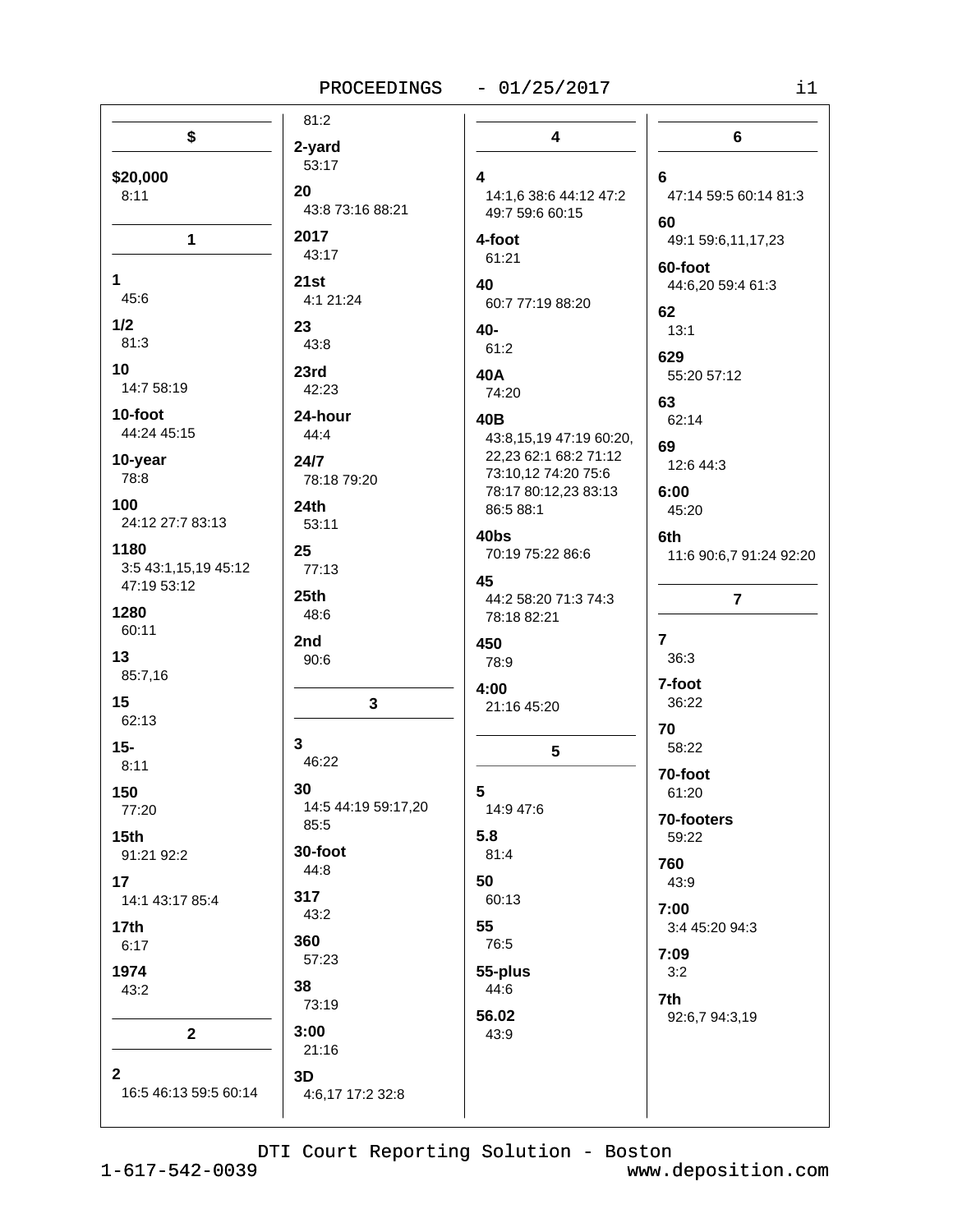#### $-01/25/2017$

8 8 14:7 36:3 8-foot 36:21 80  $12:5$ 87 10:15 50:20 9 9 7:6.13 8:2.13 9:6 14:7 21:4 23:16,19,22 25:10 29:14 30:3 33:12.19 53:22 54:2,4 90 55:3 96-gallon  $54:9$  $9:00$ 45:20  $9:07$ 95:4 A  $a.m.$ 45:20 ability 86:22 able 15:11 49:22 74:17 above-noted 53:14 absolutely 25:23 78:23 80:11  $92:11$ abutters 75:15 abutting  $47:16$ acceptable

# access 31:11,17 36:9 44:4 47:17 56:1

93:14

accommodate 12:14 90:20

accommodated  $61:6$ 

accommodating 44:3,7

accomplished 91:24

account 66:15,24

accounting 72:11

accuracy

 $23:4$ 

accurate  $35:2$ 

acknowledge 5:7 35:7

acknowledges 29:21 33:24 35:3

acknowledging 28:20 29:12 34:3,9 37:7

acknowledgment 20:24 36:5

Act  $43:2$ 

actual 12:2 13:11 50:5

add 48:17 73:19 81:6 85:3 88:17

added 12:10 20:19 41:16 83:11

adding 20:19 21:11 36:19 74:3  $85:7$ 

additional 8:20 9:23 16:5 address

55:18 71:17

 $3:7$ 

46:24 55:4 adequately 86:17 adhering  $14:3$ 

adequate

adiacent 18:6 31:12 34:4 35:18, 24

adjourned 95:4

adopted  $45:4$ 

advanced 11:21 12:18 31:23

advantage  $31:5$ 

adverse 63:19

advice 88:24 91:22 94:5

advise 34:16 86:17

advised 53:13

aesthetically 68:10

affect  $8:23$ 

afford 83:24 88:14 89:7.10

affordable 67:13 70:20 73:11,13, 16,19 75:15 82:11,23 83:14

affordables 84:22

afternoon  $23:13$ 

afters 11:17,18

age  $44:6$ agenda

 $38:7$ ago 28:15

aggregate

agree 82:19 90:5

ahead 89:23

aisle 12:8,23

**Alison** 85:23.24 90:13

allow 65:14 84:6

allowed 9:16 46:22 78:4

allowing 44:22

allows 15:10 44:20

altering 43:11

ameliorated  $70:4$ 

amenities 70:22

amount 12:6 73:13

analysis 6:15 8:20 63:18 75:3

analyze 48:10

angle 19:3 31:13 37:9

animated 34:22

animation 22:18 23:14 24:14

anonymously 45:4

answer 24:1,4,19 28:11 62:10, 24 64:11 65:23 68:3 86:20 91:1 92:20

DTI Court Reporting Solution - Boston

www.deposition.com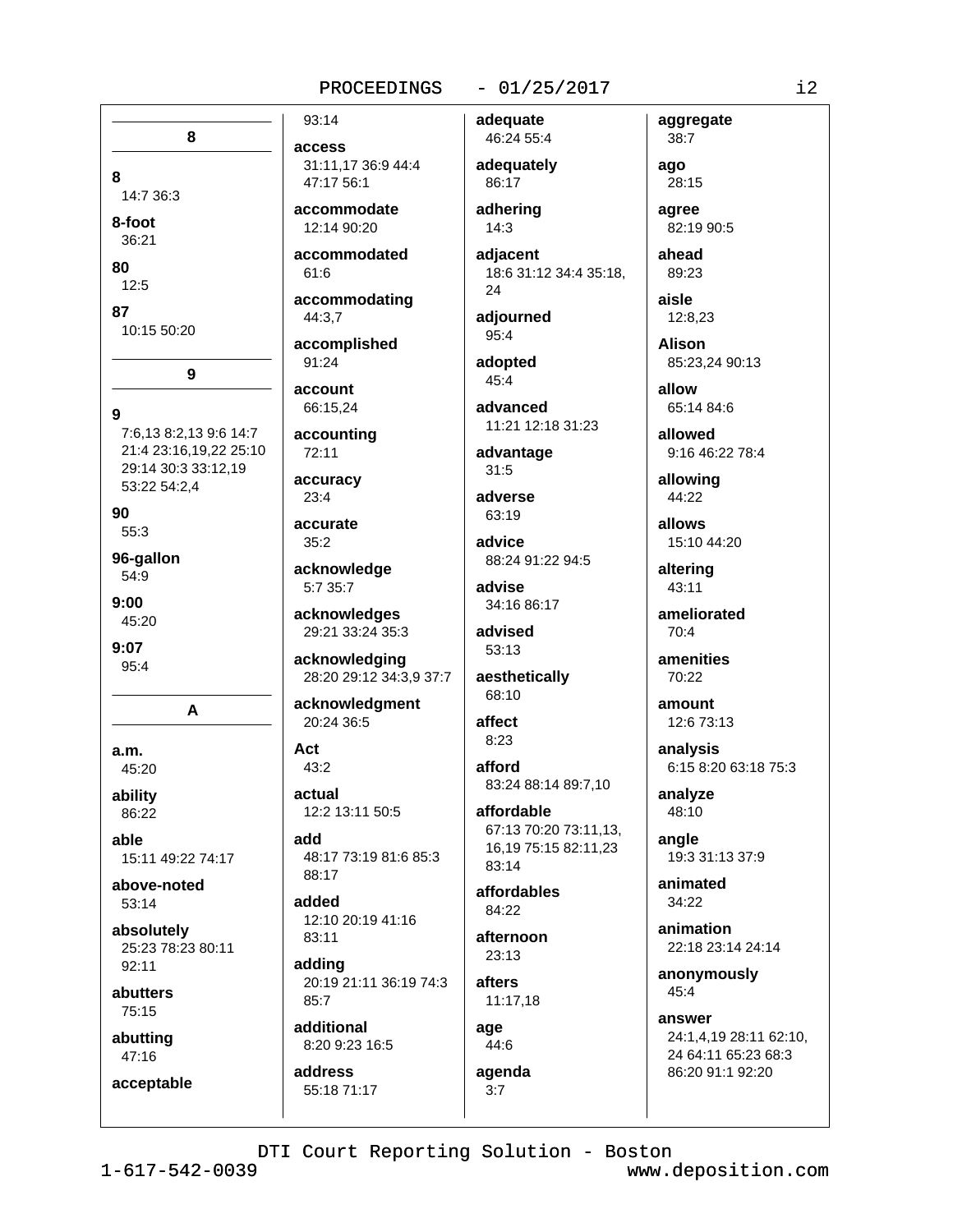#### $-01/25/2017$

answered

42:12 55:12 68:13 answers

57:14,16

anticipate 73:5

anticipating  $50:9$ 

Anybody

55:6

anvwav 21:8 37:2

**Apartments** 59:13

apologize 16:8 18:9

appeal 51:2 65:23 66:1 88:17, 21

appeals 43:14 81:12

appearance  $77:5$ 

applicant 3:8 5:15 6:18 8:10 10:17,19,23 11:10 35:21 50:21 51:2,10,13 52:8 54:19 64:22 65:10 69:4 86:22 95:2

applicant's 8:8 53:19,24 69:17

application 3:6 43:16 47:20 87:12

appraised 81:18

appreciate 39:3 42:16 62:4 70:1 83:1,7 89:19 90:3

approach 41:2 89:16

approached 66:16,17

approaches 22:24 appropriately approvable 80:12 approval 50:13 51:8 66:8

75:9

approve 50:18 69:20

approved 5:16 46:10 55:4 60:20

approving 88:16

apt 87:21

architect 40:1 56:18 57:16 67:2

architects 11:14 40:13

architectural 3:9 31:23 35:22

area 12:24 28:2 45:18 51:6 53:21 58:13 61:6 62:21 63:21,24 73:1 74:4 83:5

areas 12:23

argument 74:8 82:6

arrival 47:5

articulating  $4:2$ 

articulation  $4:15$ 

aside 54:5

asked 6:13 35:22 57:14.18 58:1 61:23 62:24 81:6

asking 37:12 39:9 50:11 52:16 76:23 79:5 80:5 86:21 87:14 91:5,9 93:12

associate  $23:2$ 

association 61:14 assume

**Associates** 

43:22

10:19 13:8 88:8 assuming

 $39:1$ 

 $23:3$ attractive

attest

72:18 audible 46:19 55:7

audience

33:12 39:5,6,7 56:12 authority

 $43:4$ 

authorized 45:10

available 45:10.16 47:2.24 48:14 90:17 92:10

**Avalon** 59:13

aware 5:7 43:7 60:1 77:24

B

awkward 91:10,12

**back** 

15:23 16:6,19 17:11,19, 20 18:4 19:23,24 20:2, 3,5,8,14 29:9,11 30:7 31:13 33:7,13,14 35:21, 23 36:3,6 37:11 38:5,6 39:12 40:19 41:14 42:5, 12 44:21 52:13 53:23 54:7,8 55:10 58:11 59:17 60:2,4,8,13 61:7 70:4 71:3 74:2 77:12 78:4,5,22 79:1,14 80:7 86:22 87:23 88:6

#### backing 54:3 65:19

backtrack  $9:4$ had 66:19

**backs** 

37:8,10

baked  $80:9$ 

**Balakrishna** 43:21

balconies 19:12.16

hall  $23:17$ 

**Bank** 

33:10 58:24

har 44:19

**Barrett** 82:8 86:9.16 91:22 94:5,18

**Barrett's**  $90:1$ 

base 49:4

based 5:3 53:3 72:13 76:22 87:16

baseline 78:7 80:4,20 81:1

basically 49:7 71:20

basis 56:13 77:14 78:9 80:21 bay

7:12 48:21 52:7 66:9

beginning 28:14 78:5 87:24

begins  $15:3$ 

beholder  $24:1$ 

helieve 9:2 25:10 62:23 67:9 88:9 92:9

DTI Court Reporting Solution - Boston

www.deposition.com

i3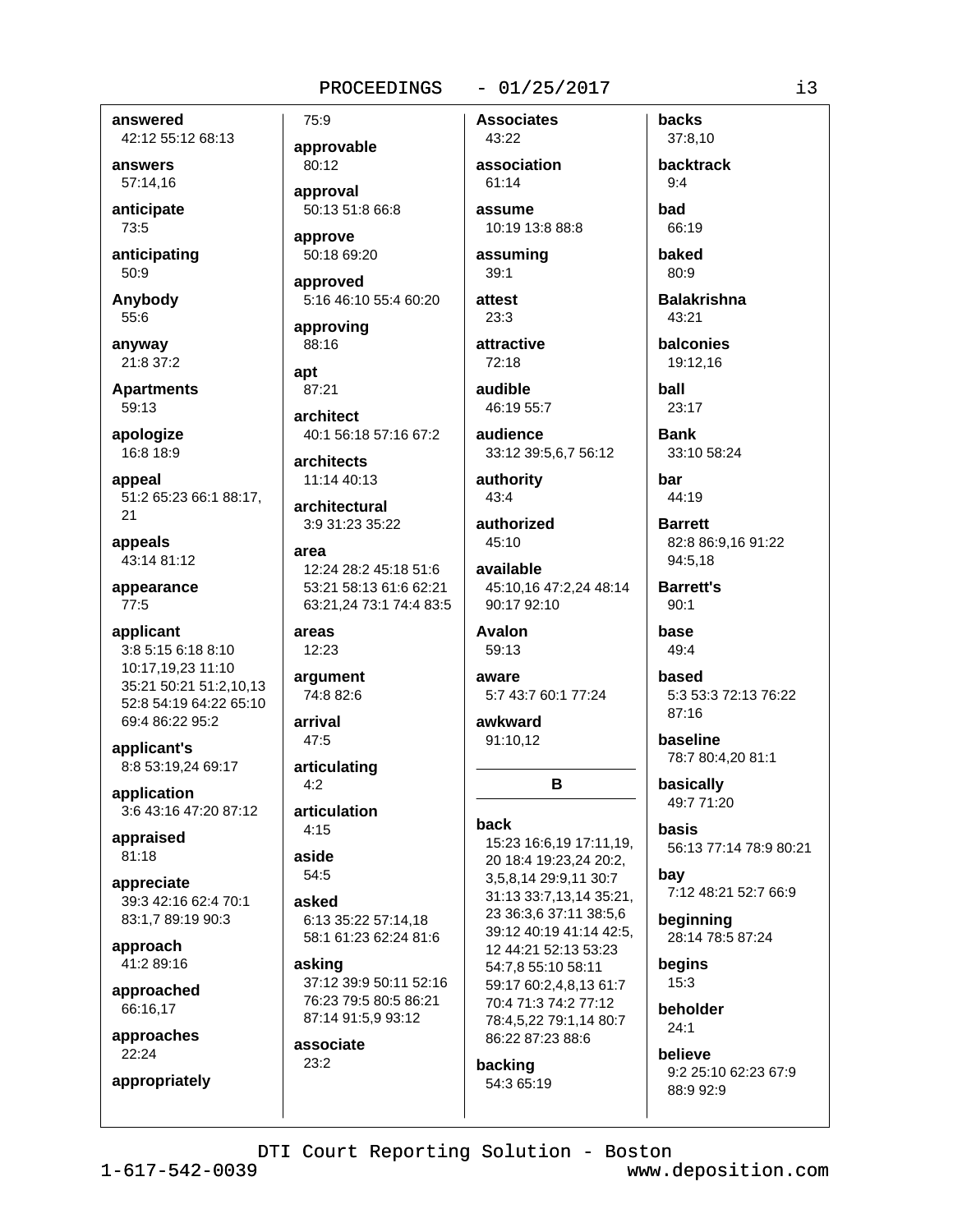#### believes 46:16

below-grade  $13:2$ 

**benefit** 39:21 73:17,21 77:16 82:22

**benefits** 11:1 51:5

hest 23:4 47:10 85:21 87:5

better 26:4.5 54:7 69:13 70:21 89:17

beyond 8:5 18:13 19:23 42:7 48:17 67:10

bicycle 47:6,10,13

bicycles 43:6

bia 29:23 42:2 73:10

bigger 35:1 40:16

biggest 30:17 33:15

**bill**  $81:2$ 

hit 14:14 17:2 20:12 24:9 34:7 36:4 37:8.10 38:5 39:8 56:16 76:24

blaring  $24:6$ 

block 33:6 61:15

blocks  $58.24$ 

blown  $19:7$ 

blue 15:8 21:9

board 6:6,9,12 10:4,13,23,24

14:13 27:15 28:9 32:3 34:13 39:9 42:24 43:3, 14,18 45:5 47:8,22 48:3.20 50:15 51:2.3.7 53:11 56:6 58:12 61:24 63:18 65:21 66:15,17, 24 68:23 69:23 74:7 92:9 94:17

board's 6:19,21 42:21 43:23 63:22 86:2,13

hoards 3:12 42:19 64:16 88:23

**Bob** 65:10

body 43:4

# **Boehmer** 4:7,13,18 27:14,16 28:10 32:13,18 33:4,13,

15 34:17 36:8 37:15 38:18 39:24 41:6 42:14

**Boehmer's** 75:12

**Book** 15:16,20 22:9,15 41:21 42:11 51:16,19 52:2,5, 12 69:24 71:10 86:19 90:5,8 93:17 94:21

books 76:15,16

bottom 36:24 84:23

box  $18:10$ 

boxes  $13:8$ 

### **Boylston**

50:23

3:5 14:7 16:21,23 17:15 18:16 20:6 36:16 39:14 41:2 42:1.4 43:1.15.19 44:5 45:12 46:23 47:19 53:9,12,22 57:21 58:13 59:1.6.8.14.17 60:4.11. 13,17 61:15,16 62:16 63:5,6,8,14,15 **Brady** 10:16,22 49:17,21

**Brendan** 23:2 25:2

 $-01/25/2017$ 

bright 31:18 36:9

brightly  $31:6,8$ 

brina 83:16

#### bringing 73:19

**brings** 73:15

broad 28:1 40:4,23

broadly 11:1 51:4

# **Brookline**

9:7,14 43:3 45:11,22 48:3 72:2 73:22 81:23  $83.4$ 

brought  $9:5$ 

brow 25:16 26:9

brown 16:22

buffer  $14:9$ 

build 51:21,24 70:14 72:5 80:22 89:6,10,13 92:17

builders 56:2

# building

4:5 5:3 13:12 14:2 15:9, 12 16:21 18:13,21 19:2, 23 21:3.10.11 23:21 24:13,16 25:5 26:1,8, 11,20 28:16,17,22 29:2, 7,9,11,14,17,20,21 30:4 31:4,13,16,17 32:6,20 33:10,16,18 34:3,5,6 35:16,18,24 36:1,2,5 37:6,11 39:13 40:2,9,16 42:3.6 46:23 47:3.14 52:20 53:17 55:22 56:11 57:2,3 58:4,9

buildings 17:6 21:8,12 29:3,18 31:5,6,9 33:6,8 40:7,8 58:2,15,17,19,20,21 59:23 60:6 61:10,17,22 73:7 **builds** 

59:3.8.16.21 70:16.21

71:5 72:5 74:2 75:19

78:19 81:16 82:10 85:8

 $35:3$ built

89:6,10

73:4

buses  $47.572.22$ 

business 77:19 94:14

 $\mathbf{C}$ 

cake  $20:1$ call  $29:1$ 

called

7:21 59:24 calling

76:8 Cambridge

47:10

can't 9:21 23:19 24:5 26:2 50:14 51:12,20,23,24 76:17 79:1 81:12.14 86:20 89:7.9.13 91:6

candles  $25:20$ 

94:6.14.19

capable  $72:12$ 

Cape 94:13

capture 23:3

# car  $9:12$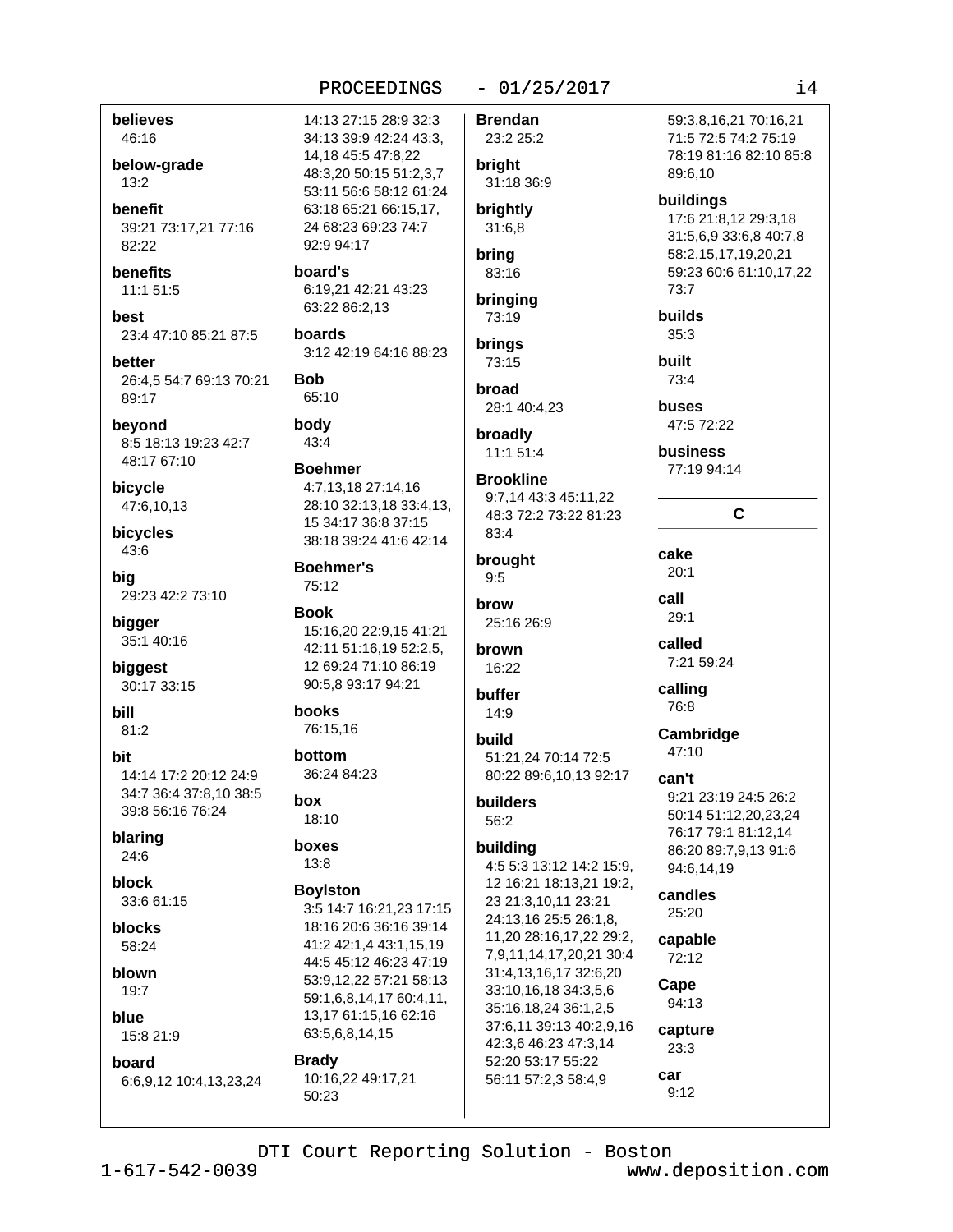### $-01/25/2017$

Cliff's

 $5:1$ 

Carmody

43:21 carrying

29:11 cars

13:12 17:18 41:4 77:14, 15 84:13

case 11:7 21:23 24:7 67:3 77:21 79:21 80:18 82:9, 12 91:6

**Casella** 53:24

casting 21:14 82:9

catching  $24:11$ 

**CBT**  $11:14$ 

celebrate  $40:12$ 

cementitious  $17:21$ 

center 59:24 72:20

certain 68:9 74:3 80:10 83:21 85:1 93:11

certainly 9:3.14.22 29:3 31:21 35:1 40:15 77:16 86:7 88:15

chair  $6:21$ 

chairman 3:22 42:24 48:2

challenge 72:8 84:18

change 5:7,12 22:12 36:14 38:19 47:21 69:9

changed 15:6 20:4 85:18

#### changes

11:11 14:16,17 15:2,3 21:19 46:10 67:18 69:5.

10,13 **Chapter** 10:15 43:2,8,15 47:19 50:20

character 60:22 71:24 72:6

charge  $4:2,21$ 

check 80:7 82:8

chief 53:5

children 72:22

chose 87:23

**Citizens** 33:10 58:23

city 25:13.22.24 47:9

civil  $8:8$ 

cladding  $17:16$ 

clarification 13:6 15:17 62:15

clarifications 57:9 62:6

clarify  $6:5,24$ 

clear 9:24 30:10 71:18

clearer  $17:2$ 

clearly 29:20.24 52:21 86:13

click 14:23

client 88:12

**Cliff** 4:6,13,22 11:19 17:13 27:14 37:13 42:16 57:14 67:18 75:11

clock 26:10 close 10:8 11:6 16:17 23:9 32:6 49:5 50:10 56:14

92:23 closer

12:22 33:3 closest

32:13,19 58:23 59:7,17,

**CMR**  $43:9$ 

code  $54:12$ 

19

coffee 54:21

collection 72:22

come 11:11 13:12 25:5.23 26:14 27:14 41:4,17 48:15 49:6 51:23 52:13 55:15 75:24 76:14 77:14 78:22 79:1 80:19. 20 81:22 87:21

comes 36:22 38:11 59:1,15

coming 17:18 18:19 20:17,22 21:6 22:7 24:8,10,11,12 25:5 35:9.10 36:13.16 41:24 49:2 51:22 78:17

comment 7:5,8 10:7 27:24 47:18 55:9 56:16 83:2 85:6,12 88:22

commentary  $62:7$ 

comments 3:10.15 8:1 28:1 30:15 31:20 33:21 43:13 45:3 47:23 48:6 49:11 65:1,4 69:8 75:2,12,14

commercial

30:11 44:8 45:18 62:21  $73:7$ 

commissioner 52:20

committed  $8:10$ 

committing  $30:8$ 

communicated 49:20

community 60:3 65:13

commute 44:23

comp 66:1

compactor 53:7,16 54:18

comparable 32:22.24 33:3.9

compare 61:22 78:13,15

compared 61:21 62:20 63:1 78:11 81:7

compares 59:4

comparing 60:14

comparison 12:15 61:23,24

comparisons 58:2,3

compensate  $64:1$ 

completely 16:21

completes 18:20

complex 59:12

> compliance 46:5 54:11 55:2

complicated

DTI Court Reporting Solution - Boston

www.deposition.com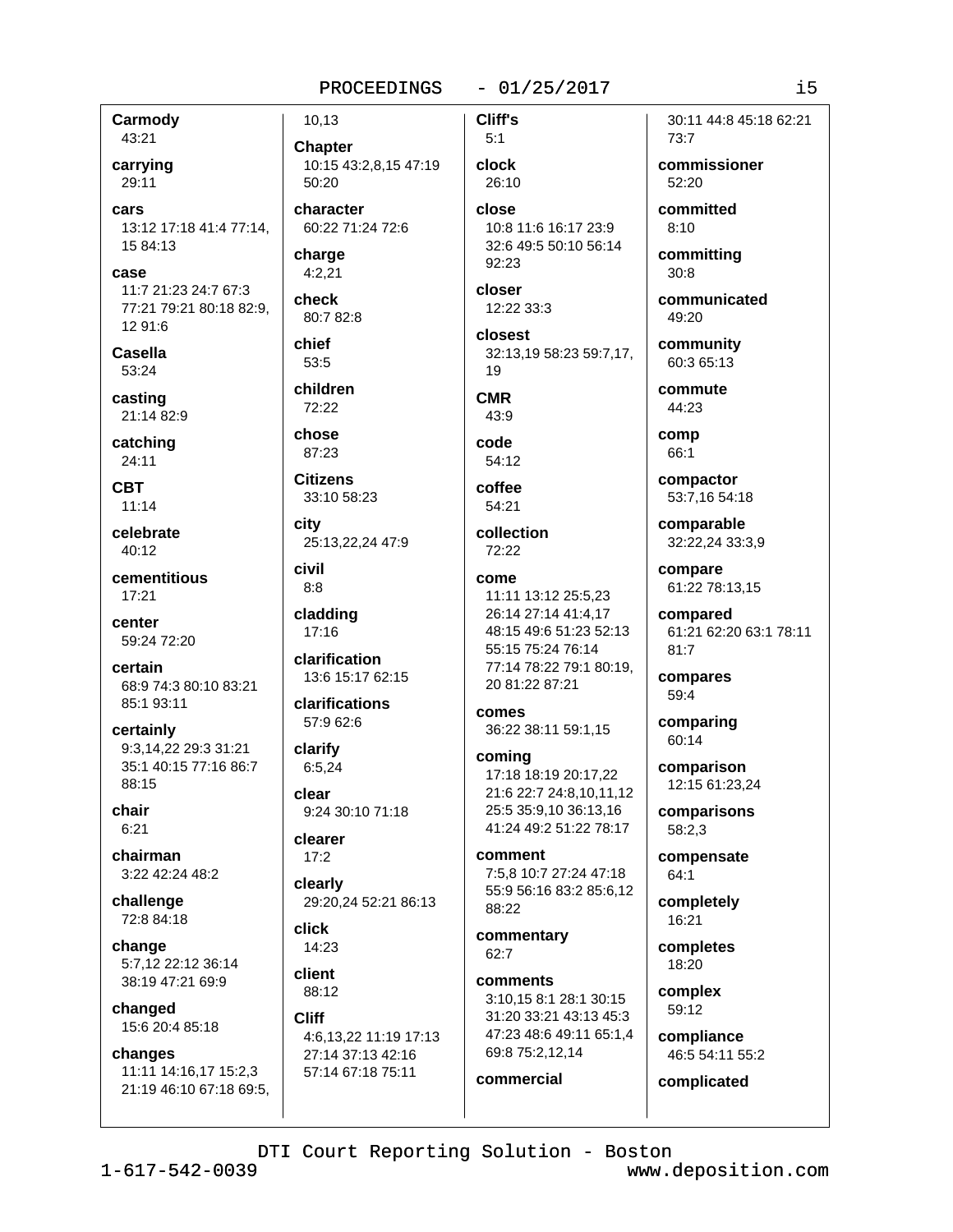#### $-01/25/2017$

66:21 compliment 4:20

component 28:7 36:13 85:10

components  $12:18$ 

comprehensive 3:6 10:20 43:15 47:20

compressed  $19:4$ 

concern 7:12 26:23 29:6.23 32:10 40:20 46:18 48:21 71:4,22 72:15 82:15

concerned 7:14 26:19 28:18 30:21 32:3 69:24 70:6,8,9 74:3

concerning  $4:15$ 

concerns 5:2 27:21 28:15.24 30:15 31:10 44:16 66:24 70:1 71:17 72:20 73:24 75:14 82:6

conclusion 34:8,16

concurrent  $93:6$ 

condition 5:14 9:21 51:22 54:22 66:4,7 87:10 89:1

conditioned  $54.15$ 

conditions 6:22 8:5,15 10:10 31:21 45:8 50:19 66:23 69:19 76:13 84:5 88:13

condominium 59:8 60:20

conduct 6:14 93:23

confirm  $6:8$ 

 $54:1$ confronted 23:17 24:6 confused

confirmed

14:14

conjunction 58:8

conscious

consider 8:11 63:19

27:9,11

consideration

8:9 39:11 72:12 considerations

84:16

considered 49:16

consistently  $75:7$ 

consolidate  $26.2$ 

construct 44:1 46:2

 $90:10$ 

consult

consultant 44:14 46:16 53:24 82:8 90:21 92:16 93:17

consultants 28:4.6

consultation 88:5

contact  $7:1$ 

contemplating 83:11

context 4:6,17 20:19 29:13 34:19,22 71:9,11,14,23

contextual 67:1.22

continue 4:2 17:16 19:6 26:10 39:10 76:13 90:4 94:2 continuous 45:15 67:17

continued

3:5 95:3

contract 93:20

control 26:6 94:12

controlling 74:19 controls

 $8:24$ conversation

5:23 17:12 conversations

11:19 12:9,11 conversing

21:22 convince 74:6 79:22

convinced 76:18

Coolidge  $40:9$ 

cooperative  $90:4$ 

corner 29:19.21 30:3 35:2.4 39:12,14,16,17 40:3,7, 9,10,16 41:3,5,17 59:16 61:1 73:4

correct 3:17 37:19 69:3

correctly 57:3.4

correspondence  $8:7$ 

corridor 73:6

cost 18:3 37:20 46:1 76:2 78:6,7,18 79:11,19

costs 72:8 80:15 81:7,17,20 85:1 88:18

couldn't 49:2

counsel  $6:8$ count

82:19,21 84:10

counting 23:5

counts 82:20

couple 16:10 56:3 82:18 85:17  $90:12$ 

**COULSE** 4:14 5:4 14:4 30:16 61:12

court 65:24 66:11

covered  $47.6$ 

**Craftsland** 62:14

crappy 82:23

> create 22:5 79:24 84:5,12

created 17:3 73:10,13

creates 84:20

creating 43:10 83:19

creation 45:6

crest  $24:9$ 

critical 69:21 86:2

critique 92:18

**crosses**  $13:9$ 

crossing  $8:19$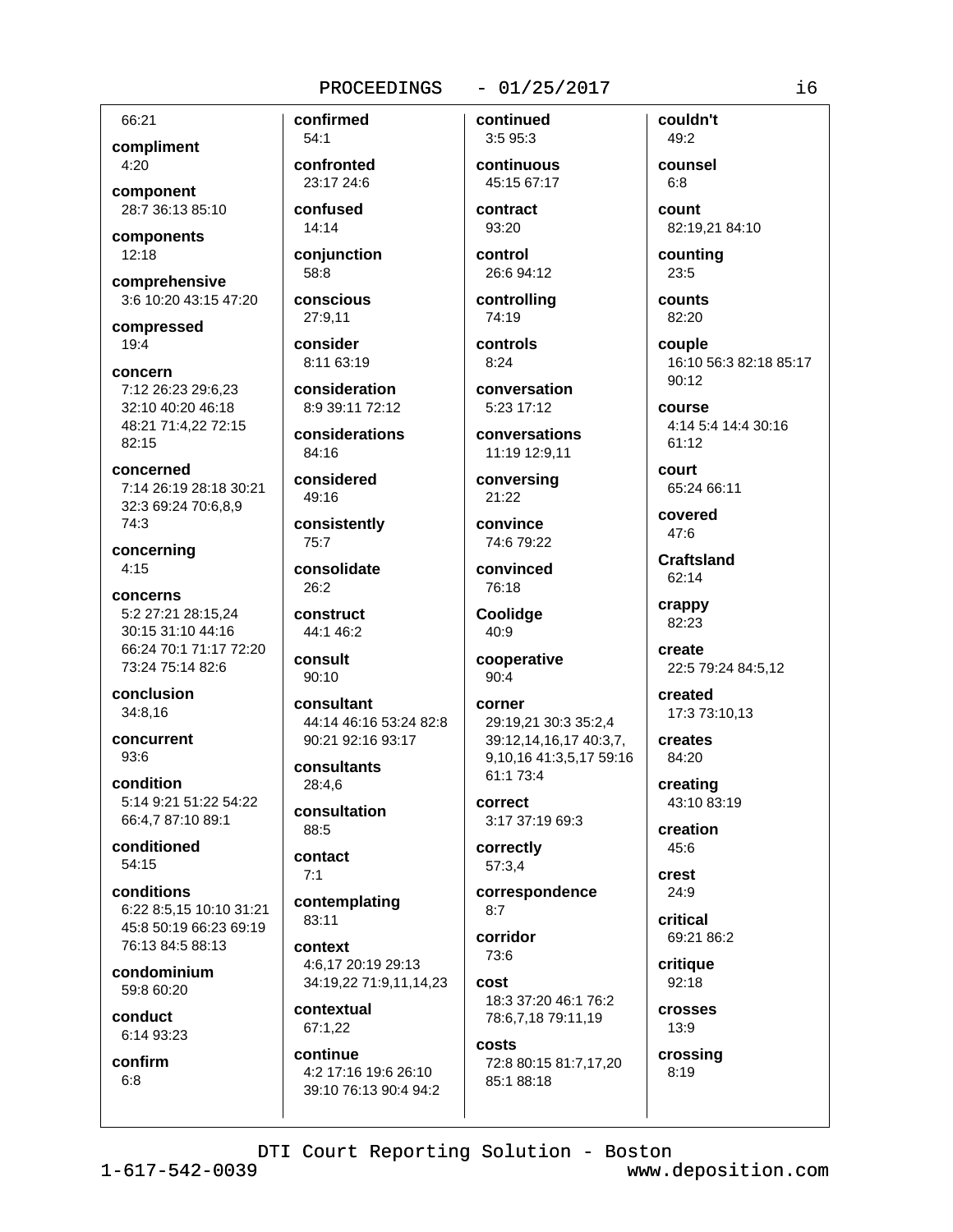#### $-01/25/2017$

cues

 $9:22$ curb

 $7:5$ curb-side 44:7

curbing 44:10 49:6

curious  $22:11$ 

current  $12:2$ 

currently 12:1,5 62:20

cut 7:5 18:22 31:13 61:2

89:21.23 cutting 78:4

**Cypress** 32:16,17,24

D

daily 56:12 77:14

dangerous 79:24

**Daniel**  $5:24$ 

dark 15:17 26:21,24

dashed 15:18 16:11

date 22:23 88:15

dated 42:23 48:6 53:11

datum 36:18

**David**  $57:11$ 

day 71:2 76:7,15

88:20 dead 24:12

davs

deadline 91:24

deal

68:11

dealing 86:6 **December** 

4:1 21:24 decide

77:7 91:5 92:14 decision

68:24 69:19 74:14 86:14 90:1

decreasing 30:6 77:4

deed 16:17

defend  $81:14$ 

definitely 24:7 36:8 37:15 57:5

degree 39:17

degrees 57:23

delav  $3:3$ 

deliberate 88:21

deliberating

83:12 delta

21:9.10.17 demands

76:5

demographic 76:6

demonstrate 11:21 12:3

demonstrating

17:14 18:23 19:5

density 67:24 68:6

denv 89:13 93:11

department 44:17 53:13 55:1

depending 57:1 81:13

depends 88:12

depressed 46:14

derelict 67:13

describe 18:10

design 4:9 14:4 28:2.7 29:8.10 31:22 33:23 34:13 44:14 46:10,17 62:17 67:1,6,21 68:2,5,10,15, 17 74:1 92:17

designed 34:3 54:13

designer 67:3 83:16

designs 44:16 destroying

60:22 detailed

34:19 detections

 $7:21$ 

detectors  $7.21$ 

determination 94:4.24

determined 48:12

developed  $30:13$ 

developer 4:1 29:16 34:21 39:19

44:14 45:14.22.24 46:6. 18 47:9 62:10 71:15 72:8 75:10,11,13,19 76:22 80:19 90:19

developing 29:10 30:17 83:5

development 25:12 43:19 44:2 73:9  $74.2083.3$ 

**Dhanda** 43:21 85:13

didn't 31:20 35:6 37:24 52:5  $87:19$ 

difference 33:16 38:21

different 22:24 23:7 26:16 29:18 56:23 57:1,15 61:19 64:23 68:12 75:23 84:18 85:15

differential  $36:22$ 

difficult 73:2 74:14 75:5

dilemma  $82:5$ 

dimensions 47:11 85:18

direction 25:7 28:19 29:16 69:2

directions 29:13 41:24

director 5:17 6:23 46:11 86:1

disadvantage 86:4

disappointed 75:12.20

discuss 35:21 54:5 56:6 71:14  $90:11.93:1$ 

discussed 25:15 36:22 37:14,16 50:17

www.deposition.com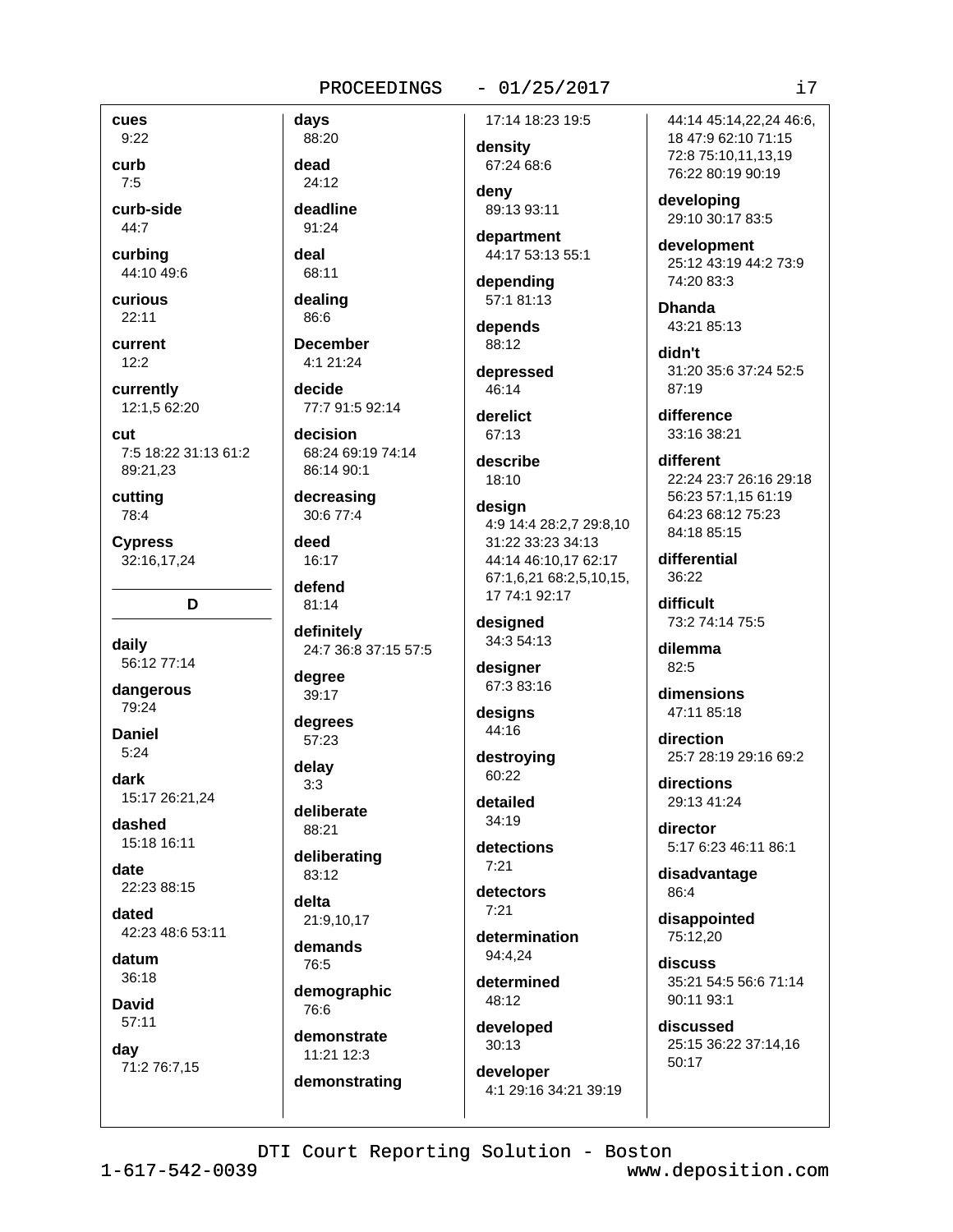discussing 69:17 76:12

discussion 44:13 45:1 67:2 69:18 76:13 89:4 93:7

discussions 11:18 53:3

displeasing 68:11

distance  $58:16$ 

distorted 56:9

**Ditto** 6:22 42:20,22 48:5,15, 19 49:4,17 50:2,7 54:6

division 10:3,5,13 46:9,12

doesn't 35:8,19 36:1 51:1,8,10, 23 56:13 61:21 81:9 89:14

doing 26:1 77:19 78:11 84:21

#### don't

14:18,23 21:20 22:9,16, 17 27:5 28:11 30:14,24 32:15 35:12 37:8 39:23 40:11 41:7 42:7 49:17 52:3.4.13 55:8 56:10.14 58:6 63:7 64:10 65:22 66:10,13 67:5,14 70:8, 15 71:8,13 72:4,10 73:20.21 74:8.13.23 77:12 79:7 80:23 82:12 84:10,11,12 85:19 86:7 87:14 88:11 89:3,6,15 90:16,24 91:23 92:16. 17 94:11

door

73:8 75:16 90:3

dotted  $18:5$ 

double  $93:4$ 

doubt

66:16 72:6 90:10

76:24 **DPW**  $54:2$ 

downsize

dragging

76:9 drawing

38:19 drawings

30:17 drive

12:8.23 driveway 7:6 13:22 17:19 18:15, 23 26:15 38:17 44:4

46:13,17,24 47:1 53:9, 21,23 54:1,4,8 59:1 60:12 61:7

driveways 61:17

driving 23:12,16 24:3

drop-off 53:21

duly  $34:14$ 

dumpsters 53:17

duration  $24:16$ 

Е

earlier 11:22 36:22 37:12 57:15 84:17

early 4:11 84:2

ease 41:13

easement 44:24 45:15

east 18:21 21:4 24:10 25:4 32:15 41:24 70:3

eastbound

 $-01/25/2017$ 

24:23 echoing 42:13

economic 80:14 81:10 89:8

economically 56:3 68:16 69:15

economics 67:21 89:1

edae 7:2 13:11 15:22.24 16:20 59:18

education 79:17

effect  $5.21$ 

effects 23:21

efficiencies 83:15,18,20,24 84:6  $85:1$ 

efficient 26:4 84:20,22

effort 4:21 75:18 94:10

efforts 75:19

egress  $12:16$ 

**EIFS** 17:24

eight 20:16 68:12

either 46:16 51:9 60:14 62:9 83:21

elements 19:9 44:15

elevation 18:21 19:24 38:20 46:14 elevations

15:24

elevators  $12:13$ 

email 5:23 6:1 7:7

emittance 26:7

emitting 25:21

emphasize 5:12 9:15,23 11:2 48:6

emphasized 5:14 6:11 42:2

employees 47:4,8

enabling 43:9

enact  $43:4$ 

encourage 40:19 66:3 88:4

encouraging 40:5

encroach  $7:19$ 

ends  $7:9,17$ 

energy 26:4.6

enforce  $9:11$ 

> enforced  $8.49.7$

enforcement  $9:20$ 

enforces  $9:7$ 

enforcing  $8:1$ 

engaged 71:19 93:19

engineer 8:8 30:21

engineering 5:17 6:23 46:11

www.deposition.com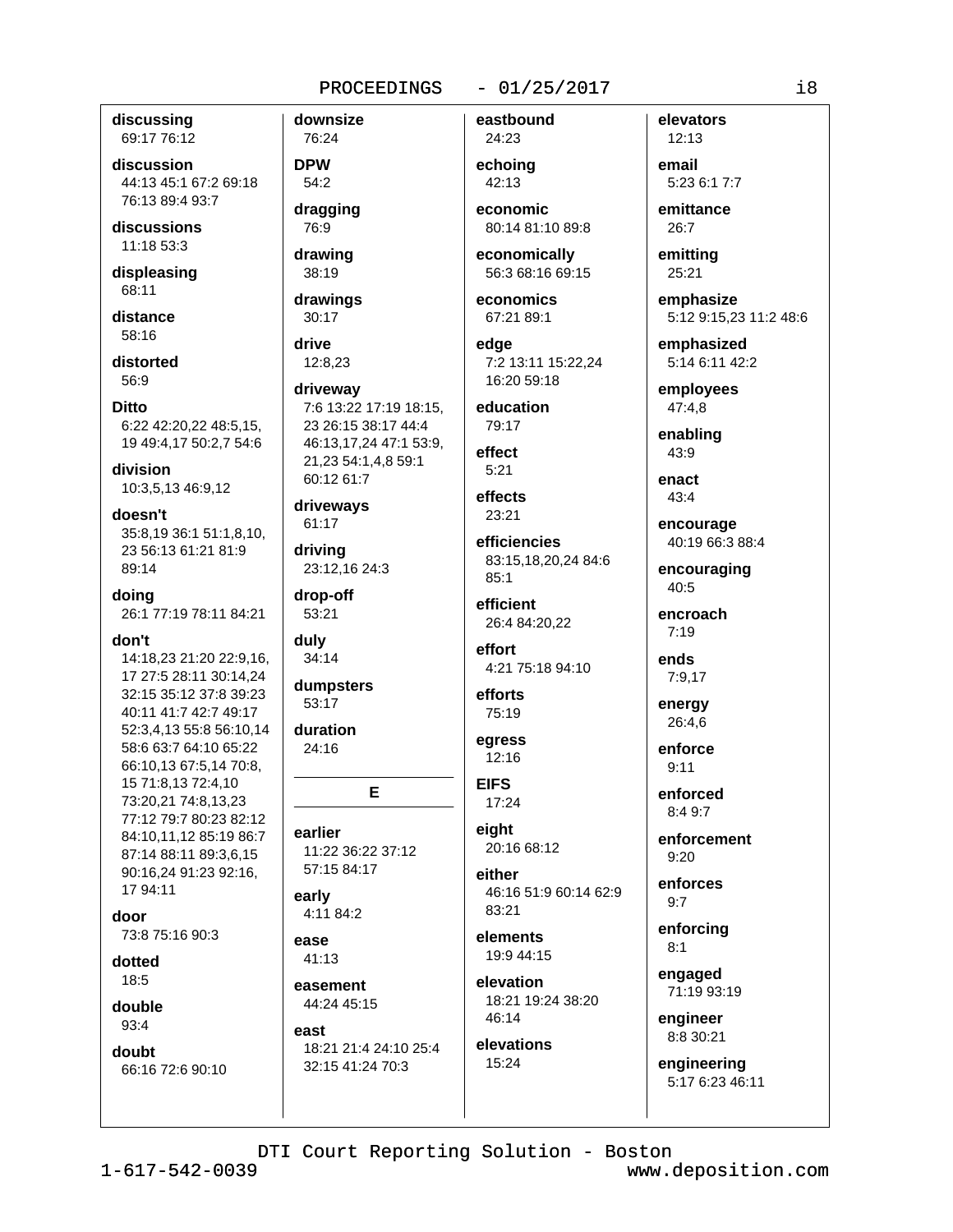### $-01/25/2017$

**Engler** 

34:12 38:11 64:24 65:9, 10 70:2 77:6,9 79:16 80:2,17 86:8 87:2,3,8 88:11 90:3,23 91:8,13 92:1,13

Engler's 69:7

enlarged 12:20

enormous 78:18

ensure 45:15 46:20,24 47:16 55:3

entail 43:24

enter  $54:1$ 

entire 15:22 16:21 85:8

entitled 78:9 79:2,6 80:21

entrance 26:13 46:13

entry 20:23 30:10,11

environmental 53:5 76:3

envision  $4:5$ 

equal 36:2

equally 58:5

equation 75:23 80:13

equipped  $86.18$ 

equivalent 20:10

especially 4:3 25:24 32:7

essentially 15:8 18:22 58:22 estate 78:11 estimate 16:13 estimated extensively 46:7 evening 6:2 11:13 44:23 56:6 event eve 35:1 91:18 evervone's  $14:4$ 23:18 evolution 14:19 exact 20:15 23:8 76:7 exactly 27:5 34:21,24 49:5 face 76:16 example faced 40:9 exclusive  $45:12$ 59:13 exist 62:20 84:6  $8:19$ existing 28:21 43:24 exiting fact 46:20 47:1 expecting 64:18 74:16 expense 72:13 78:18 expensive 70:16 72:3,6 78:3 80:4, 11 81:19,22,24 fair

experience 30:2 34:20 40:15 65:13 66:19 86:5,7,8

expert 42:10 67:9 88:5

explaining  $27:19$ 

extend

 $30:3$ 

extension 11:5 90:22

extensions 90:24

7:23 13:3 48:10

extremely 55:21 72:24

24:1 32:11

eves

F

facade 4:3.16 16:18 19:8.9

31:15 39:1

72:19

74:13 faces

facilitate

facing

59:9

17:14 18:23 19:5 23:3 25:15 36:15 37:2 52:13 67:14 73:3,14 83:7 85:6

factor 80:13

factors 74:23

12:6 93:16

fall 75:20

familiar 14:20

fancy 58:6 far

12:6 20:5 32:11 60:2.23 61:7 65:7 74:19 77:2,12 fate

 $31:5$ 

feasible 56:4

features 80:11

**February** 91:21 92:6,7 94:2,3,19

feed 72:21

feedback  $27:20$ 

feel 27:20 69:5,11,23 75:8, 10,19

feeling 75:5 89:21

feelings 69:1 76:23

feels 19:4 54:6

feet

14:5,6,7,9 16:3,5 20:16 36:3 38:6 44:12,19 49:1,7 57:6 58:20,23 59:5,6,11,17,20,23 60:7,13,14,15 85:4,5,7, 16.17

fellow  $27:15$ 

felt 37:6,17 73:18

fight 79:4

figure 90:17

final 22:3 60:19 65:11 83:2

finally 61:9

financial 87:15

financially

DTI Court Reporting Solution - Boston

www.deposition.com

 $19$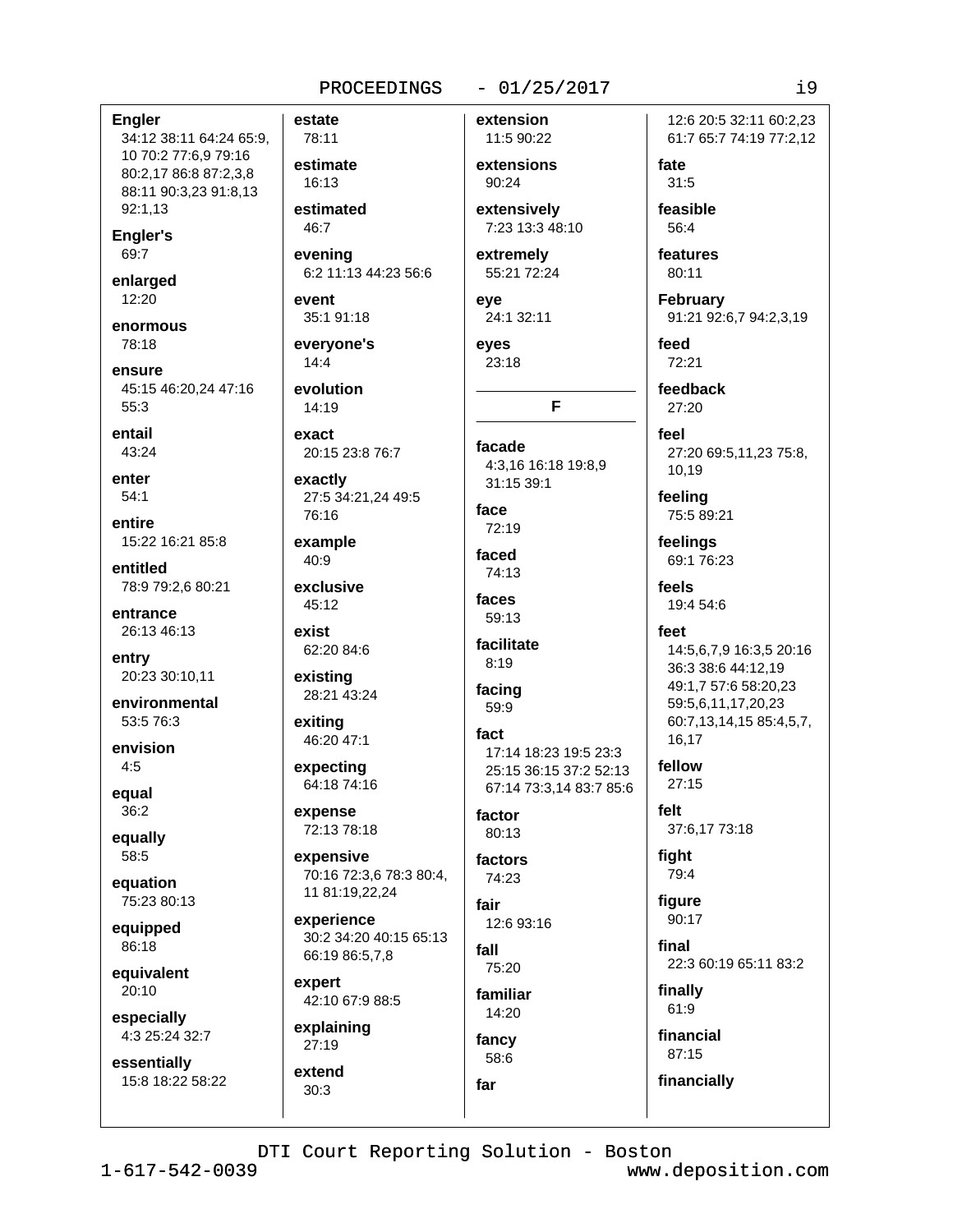foot

foot-

force

88:6

forced

 $80:3$ 

forces

68:1

forgot

form

41:22

57:15

forma

forward

4:23

 $5:13$ 

four

four-

 $5:3$ 

fourth

60:19

fragile

62:21

60:18

frankly

front

 $33:9$ 

85:1,8 91:1

8:2 9:17 16:18 26:3,20

frame

24:15

 $14:1,7$ 

25:19

#### $-01/25/2017$

G

74:12 financials 56:1 find 49:5 77:2 finish  $29:1.3$ fire  $23:17$ first 5:18 20:9 27:1 30:7 33:6 42:13 55:23 57:16. 18 65:11 71:11 77:10 78:12 first-floor 40:21 44:5 fish-eye 19:19

fit 29:1,6 75:9

fitting 28:20

five  $15:5$ 

fixtures 26:5

floor 4:3 14:6 15:1 30:7 37:3, 4 38:9,12,17 39:22

floors 4:16 15:5 36:19 38:10

flow  $8:21$ 

focus  $27:16$ 

focused 19:4 28:2,7,24

folks  $12:12$ 

follow 10:1 62:1

following 45:3,8 53:15

food 54:20,22,23

frontage 26:15 fronts 60:16 full 22:13 55:9 61:3 fully 74:16 84:7 funny 25:24 89:4 further 11:8 14:4 16:1 33:11 38:8 40:19 47:23 48:14 64:19 73:9 85:8 **Fuss** 5:6,24 69:4.12 70:10 71:12 future 72:7 74:7,15 75:24 76:1,9 77:18 84:24  $5:15$ 86:11,21 88:8 90:2 91:5,16,23 92:15 93:9, 15, 18, 24 94: 4, 24 gap 16:21 80:16  $14:1$ forwarded garage 13:2 30:22 foundation gas 43:24 77:15 gee 18:20 54:9 60:6 61:2 82:5 89:11 64:6.12.13 93:22 **GEI**  $5:2$ general four-story 23:15 43:8 45:2 generous  $30:7$ geometry 85:2 geotech 5:2 28:6

geotechnical 30:18,21 21:8 41:16 65:23 84:1 getting

**Giles** 

14:14 16:22,24 26:3,4 40:20 82:2

 $8:7$ qive 6:2 7:10 24:19 37:17 39:11 55:17 68:19 85:19 86:22 87:12 89:12 given 11:5 34:23 67:19 68:18 85:15,16 gives 92:14 giving 3:20 82:4 qlass 19:13 qlassier 16:20 19:14 qo 10:23 11:15 14:19 18:4 19:11 20:14 33:2,18 42:12 48:22 61:14 65:24 67:10 68:24 69:4. 12,19 70:9 71:1 74:7 75:24 77:12 78:4 79:3,7 80:7,16 81:9,10 85:19, 20 86:21,22 87:23 88:6 89:11,23 91:5 92:15,17  $93:6$ goal 60:22 74:19 goes 35:21 36:2 37:11 57:1 71:13 74:22 going 3:4.8.9.11 7:2 9:12 11:15 12:21 14:23 20:2 23:20 25:6 27:13 38:8 52:24 55:14 56:3,6,22, 24 58:13,24 61:12 63:14 65:5 68:19 69:11 71:3,6 74:4,18 75:24

www.deposition.com

10:21 11:13 13:23

24:24 25:2 29:20 40:9

good

76:2,3,4,6,16,19 77:1,

15,22 78:2,16,24 79:3,

11, 14, 19, 23 80: 5 81: 6,

8,21 82:5,10,15 83:3,13

87:18,20 88:3,12,16,17

89:4,12 90:17 91:7 94:1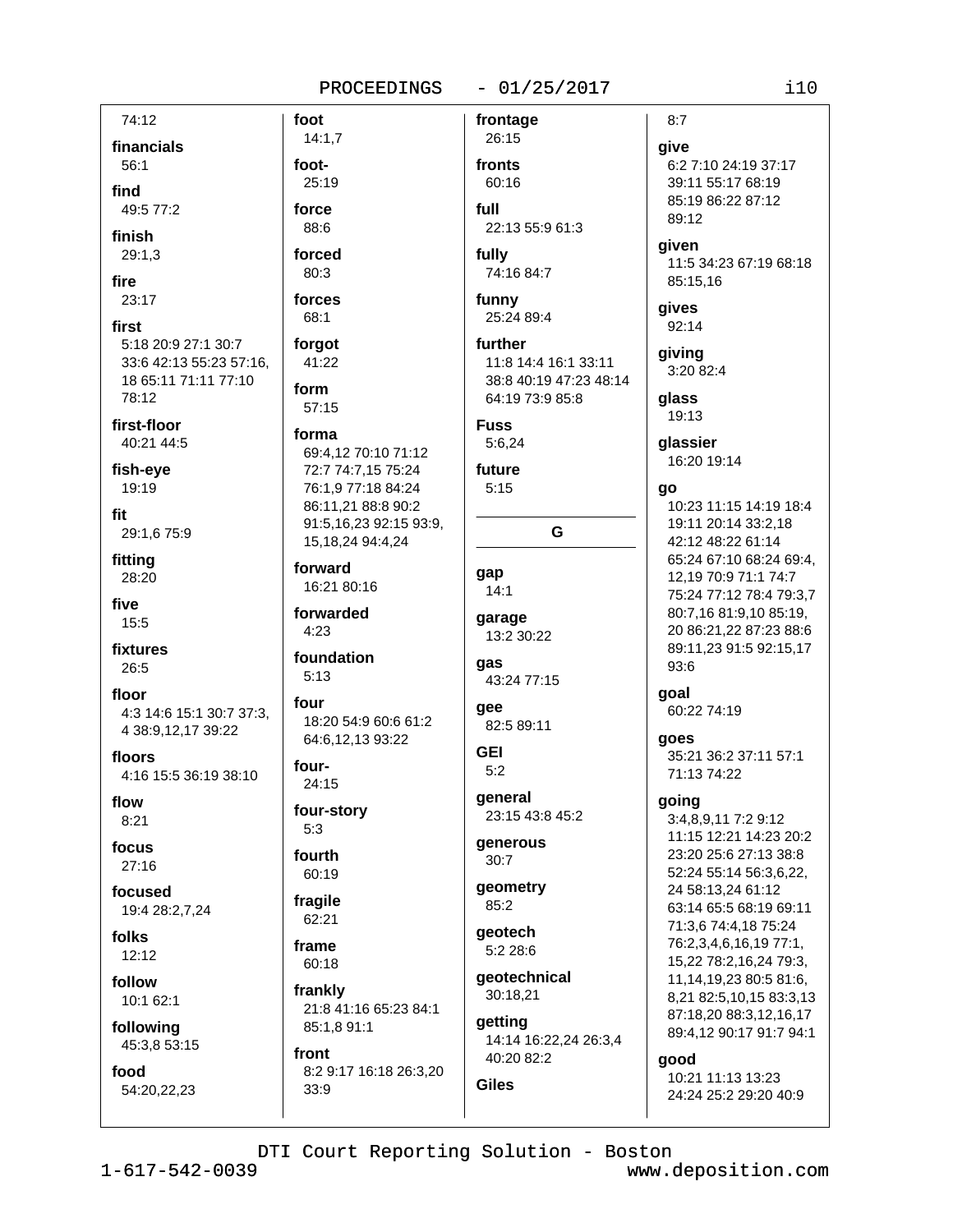#### 65:8 75:9 80:17 86:24  $87:1$

gotten 34:18

qoverning 43:4

grade 5:4,6,9,10 36:14

grain 87:7

granite 44:10 49:6

qrant 51:8 52:10 89:3 90:22 93:13

great 94:6,22

green 14:8 24:15 47:5

**Gross** 55:16,19 56:7

ground  $14:5$ 

quess 17:18 28:10 29:1 35:20 37:5 42:12 69:22 80:9 93:3,5 94:16

quessing 23:5

guest 61:5

guidance 90:21

guides 47:10

H.

**HAC** 87:11

half

21:23 28:15 Ham

 $8:7$ 

**Hammond** 

PROCEEDINGS 3:13 6:8 7:13.17 8:14 14:8 16:15 17:8,10,15 18:12 19:20 23:19 25:10 29:13 30:2.10 35:11 39:14 41:2 42:1 44:9 46:23 55:20 57:12, 21 59:7,9,15 61:1 64:9 Hammond/boylston 41:10 Hammondswood 60:20 hand 4:21 17:11 heat happen 22:9 33:5 happening 81:5 happens 33:18 35:1 50:16 52:1  $91:9$ happy 78:20.21 79:6 hard 23:23 34:2 85:7 90:17 help Haril  $11:13$ hasn't  $31:9$ haven't hiah 85:6 93:21 he's 34:16 42:11 48:14 67:19 head  $57:1$ hire headed 69:23 hit heading 24:10.23 25:4 42:4 health 10:6.21 49:14.23 51:4 53:5 55:1 65:16 82:12 hope

healthy 49:16 50:23 51:1 65:17 hear

3:9.11 6:14 52:24 63:14

# $-01/25/2017$

64:12 94:23 hoping 14:15 heard 28:3,5 66:22 horizon  $17:4$ hearing hour 3:5,24 4:12 6:14 7:8 8:16 10:16 44:13 48:8 21:17,22 49:14,24 50:11,20,21 house 51:3 69:8.16 86:16 60:18 70:3,6 91:2,4 93:7,8 94:2,3,23 housed  $95:3$  $13:1$ hearings 14:18 houses 39:2 58:23 66:6 housing 67:12,14 73:11,13,15, Heath 22 75:16 80:22 81:12 17:20 18:18 19:23 20:3, 82:11,17,23 83:13,14 18 61:1,7 64:9 84:19,20,21 height huge 20:9,10 28:16 32:3 36:10 60:5 85:9 36:7,17,20,21 37:22 55:22 56:11,14 57:3,4 hulking 58:4 61:21 66:22 68:14 75:16 heights hypothetical 23:6 32:22,24 36:19 91:19 4:4 24:13 28:19 38:19 helpful ľd 4:18 24:17,22 25:6 28:8 4:18 27:16 29:1 38:18 68:22 85:9 52:19 59:3 70:6 **PII** 60:7 6:1 12:2 20:14 31:2 hiaher 40:1 42:12 58:18 65:1 29:11 36:13 70:14 71:9 75:1 77:20 78:19 86:20 87:3,8 highway  $7:3,4$ ľm 9:19 10:2 14:22 15:16 18:11 22:11 23:2 24:6 78:20 79:11 26:19 27:4 28:11 29:5 30:20,23 32:23 34:2,15  $82:2$ honestly 72:10 82:7 86:18 90:16 91:11 94:15

83:6 hopefully

91:13

#### 39:1 50:11 55:9,14,17, 19,21 57:11,15 58:7 63:4 66:10,19 69:3,7, 22,24 70:6,8,14 71:2,4 72:12 74:3,17,21 75:20 76:8,15,17,19 77:1 78:16,20 79:10 80:2,3,6 83:13 86:18 87:8 88:3 91:3,5 92:7

 $\mathbf{I}$ 

DTI Court Reporting Solution - Boston

 $1 - 617 - 542 - 0039$ 

www.deposition.com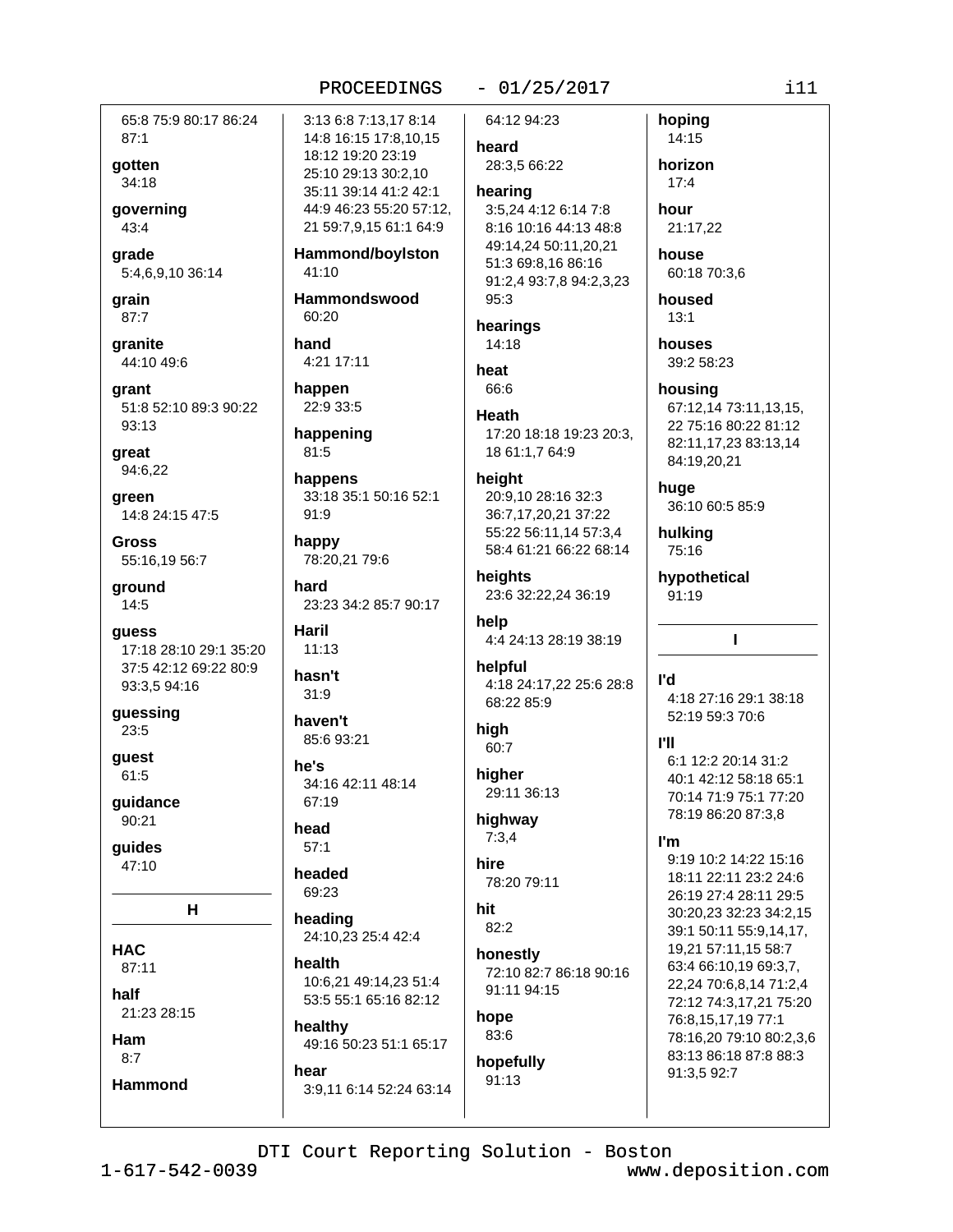#### $-01/25/2017$

l've

28:18 30:24 34:17 55:24 58:3 65:12 73:1 75:22 77:9.19.20 78:21 81:23 86:5 87:4

icon 16:1 17:11

identified  $70.13$ 

illuminate 26:17

image 13:24 16:9 32:14

imagine 21:15 31:21 38:19,21

**IMAX**  $23:1$ 

immediate 20:20 62:1 75:14

immediately 33:7 34:4 35:18 47:16  $61:11$ 

- impact 5:9 8:20 21:20 29:2 30:19 31:2 36:10 38:20 39:22 42:6 46:15 54:18 63:19 70:3 72:17,20 74:4 79:24
- impacted  $31:9$

impacting 63:21

impacts 68:4,5,9,14

important 58:5 67:10 82:16

improve 23:22

improvement 33:23

inappropriate 28:22 68:2

inch  $23:8$ 

**inches** 57:5 59:5 60:15 inclination 74:15

inclined 74:21 86:15 89:12

include 53:6 54:20

included  $44:13$ 

*includes* 12:23 44:18

*including* 3:13 43:20 46:3 54:21

incorporated 74:1

increase 5:18 15:13 83:21.22 84:19.20

increased 14:5,8 15:4,14 31:17 85:5

increasing 12:8,13

incremental

 $21:19$ indicate 54:12

indicated  $81.17$ 

**indicates**  $21:9$ 

infeasible 69:15 84:5

information 6:14,15,19 47:24 50:10 62:4 83:11 87:19 92:14,

 $21$ initially 45:21

initiate 10:18,19 50:21

input 14:4 74:13 90:1

inquiring  $9:19$ 

46:1,3,19 installed 45:21 intend 55:8 62:6

installation

intention  $16:14$ 

interacting

34:11 interested

69:22 interesting 24:8

interpret 50:24

interrupt 14:13 52:5

**intersection** 7:13 8:21 23:20 44:20 72:23,24 73:2

interspersed 61:17

intervening 14:18

**intricacies** 19:9

investors  $81:2$ 

involved 12:12 65:19 88:19

isn't 31:15 34:24 63:8 79:20  $92:3$ 

### issue

5:10 30:18 37:20.23 41:10 54:5 55:2 56:19 65:12 66:17.21 67:11 88.689.891.18

**issues** 4:7,9,15 7:2 30:24 48:9

it'll 13:14 26:13,14 82:4 92:15

3:4 5:10 7:3 8:9.23 10:18,21 12:1 16:2 17:24 18:1,19 20:1,12 21:4 22:17 23:23 24:1, 15,18 25:5 27:3,8 28:22 31:4.8 32:15.16 33:4.14 34:10,13,24 35:5 36:15 37:2,15,21 39:1,18 40:2,12 41:6,13 49:12 51:9 52:10,21 54:7 56:10,22,24 58:24 59:3, 6,9,17,18 60:4,13,17,24 61:2,18 63:21 70:20,21 71:18 72:18 73:24 74:1, 8,11,20 77:11 79:5,11 80:3,13 81:19 82:11,23 84:5 86:13 87:18 89:4,8 90:17 91:19

**iterations** 

29:8 35:5 84:3.4

#### its

3:8 7:12 21:19 28:23 29:21 33:24 34:3,9,11, 24 37:7 44:1,18 60:21 61:6 72:8,18 86:23

# J

jagged 59:18

Jake 43:21

Janice 62:12

**January** 4:11 6:17 42:23 43:17 48:6 53:11

job 29:20

joinery  $17:23$ 

joints  $17:4$ 

Jonathan 72:5 74:17

> Joshua 48:2

Judi

82:8 86:9,16 87:4,21

DTI Court Reporting Solution - Boston

it's

 $112$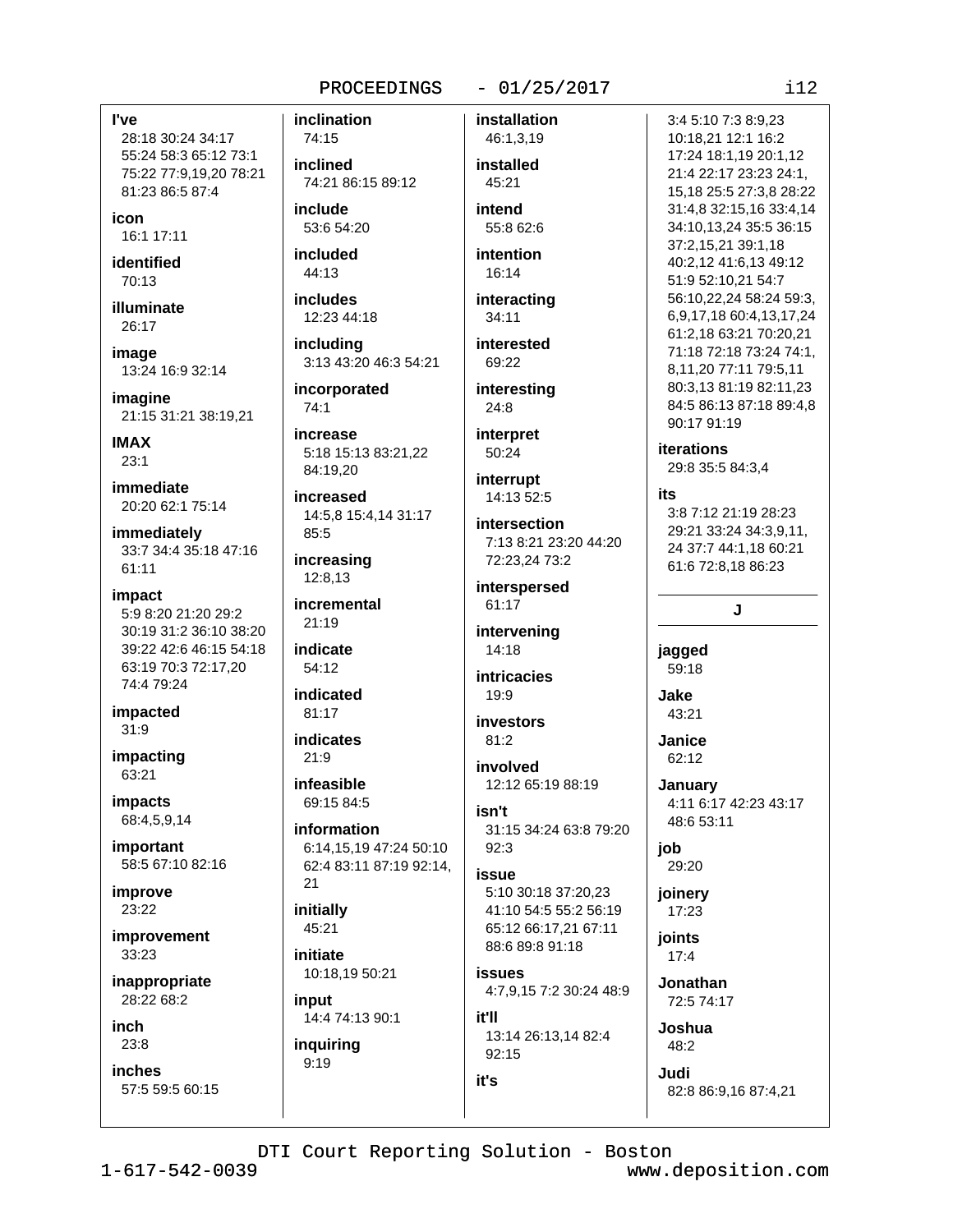#### $-01/25/2017$

10:4 42:18 62:8 89:24 90:10.16 91:1.22 28:12 29:18 31:4 32:2 Lastly 92:14 94:5,18 35:12 37:8 38:4,24 60:6 letting 39:19 40:21 41:7 47:4 Judi's late 70:5 48:20 49:10,17 50:14 87:10 23:12 51:19 52:13 56:2,4,10, level **Julie** 15 60:2 61:23 64:4,10 latest 5:6 13:2 15:7 19:12 65:23 66:23 69:1.24 55:19  $4:1$ 20:10 40:21 44:2 82:15 70:2,8,18,20 71:2,8,13 85:10.11 juncture law 72:4,11,14,24 73:16,20, 62:10 69:21 86:3 43:8 50:24 65:14,16 levels 21 74:8,23,24 76:4,11, 66:14 82:24  $5:4,8$ 16,18,24 78:20 79:20 June 80:8,9 81:15,21 83:3, 58:11 60:8 life lawn 12, 17, 19, 21 84: 1, 2, 8, 59:10,11 61:3 22:5 73:1 *iurisdiction* 13, 17, 19, 23 85: 3, 19 6:7,10 7:16,17 49:10 **lifts** laws 86:10 88:20 89:17 46:5  $13:9$ 90:16 91:15,23 93:11 iustification 94:11 70:12 lay light 67:5 22:6 24:15 25:6,18,21 known justified 26:24 27:1,9,10 36:5  $87:4$ 72:9,13 lead 39:3 70:5 73:5 justifies **Kobes** lighting 57:10,11 76:1 leakage 25:9,12,14,20 26:9,16 27:9 justify  $30:8$ L 74:17 **LEED** liked  $27:7$  $42:3$ L-shaped K **left** limited 84:1 7:20 12:4 13:24 16:12  $17:15$ labor 18:8 19:5 23:18 76:7 keep 46:2 86:12 limiting 8:14 28:1 52:11 12:7 62:11 legal lack keeping 63:8 **limits** 70:20 17:5 18:2 76:10 48:24 legislation Lafrance keeps  $43:9$ line  $5:24$  $20:2$ 14:2,6 15:17,18,19,21 legislature land Khan 16:11,16,17 17:23 18:5 76:2 81:17 73:18 62:12,13 63:1,12 64:14 36:18 47:5 84:23 length landscaped Khan's **lines** 30:4 44:20 85:16 40:23 64:2 41:8 46:24 lens lane kill liquor 56:23 7:20 41:11 66:6  $27:4$ lessening kind lanes list  $33:9$ 42:6 11:22 18:1,15 19:8 4:7 52:16 89:11 20:20 25:1,16 26:16 language let's listened 30:1 32:9 33:15,17 50:17 51:7 79:9 81:5 66:4 67:11 67:8 40:10 55:24 59:18 91:8,19,22 92:15 70:16 75:5 76:5 79:24 large lit letter 58:15 59:1,12 60:12 83:20 84:9 87:13 22:6 31:6,8 40:24 5:22 6:20,22 42:21,23 61:5,7,10 72:19 know literally 43:13 48:5,7,18 49:22 larger 5:14 7:3,4 9:14 16:12 54:2 77:13 12:14 17:3 18:23 21:2,7 23:8 24:5, little **letters** 14,16 26:17,22 27:6

DTI Court Reporting Solution - Boston

www.deposition.com

 $i13$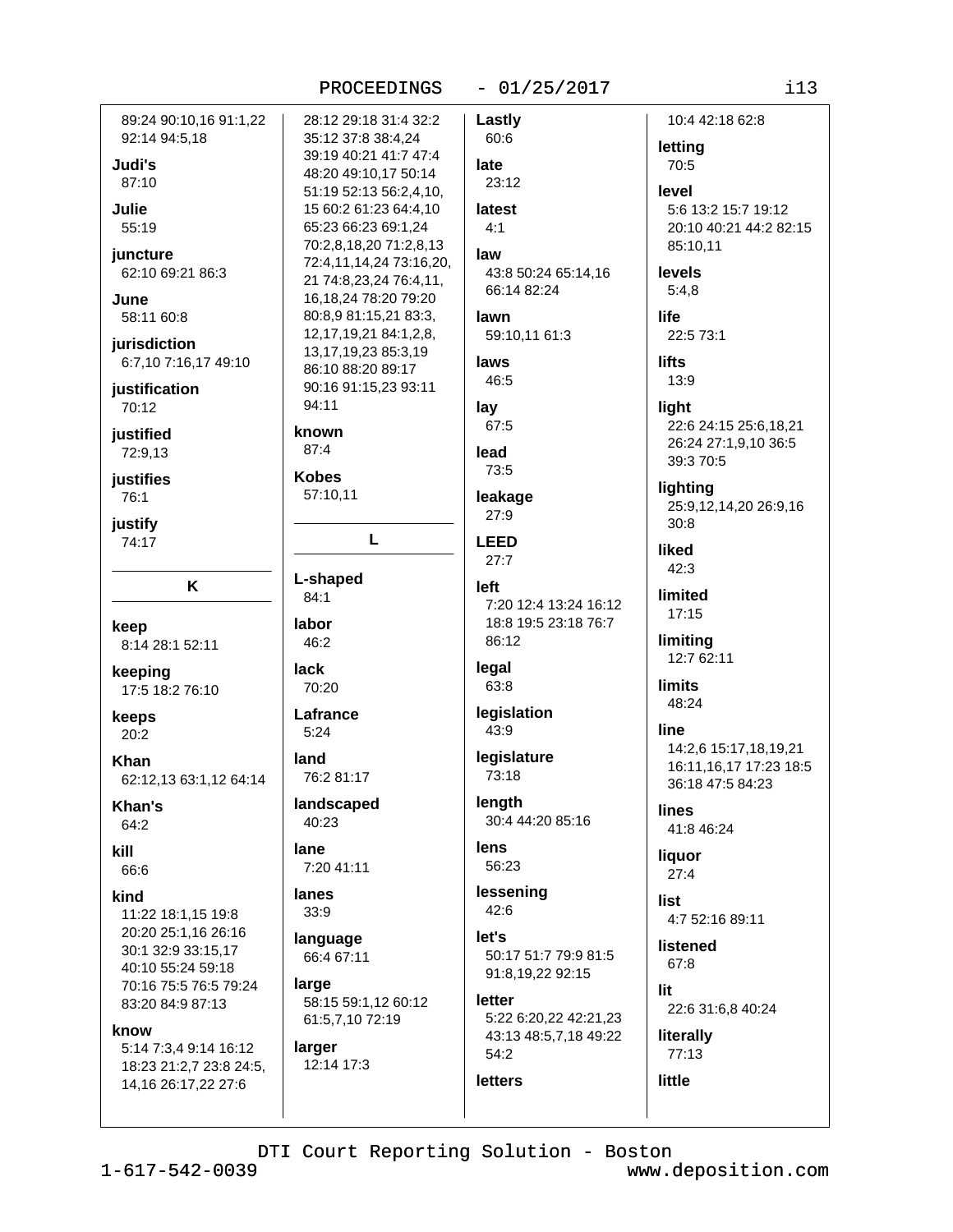14:14 17:2 20:12 24:9 32:8 34:7 36:4 37:7,10 38:5 39:8 51:4 56:9,16 76:24 87:22

#### live

51:11 56:15 57:11 62:13 81:4 83:4,5 88:23 94:18

load 5:18 49:1 63:23

loading 3:13 6:7,12 7:12,15,19 10:9,10 11:2,3 44:7,15 45:7,9,18 46:2 47:16 48:21 50:6,13 51:6,10, 20,24 52:1,7,9 65:20 66:8

lobby  $47:3$ 

local 43:4 46:5 65:14 66:23 82:6,14

located  $53:8$ 

location 30:9 44:19 53:20

**locations**  $12:10$ 

Lofts  $32:17$ 

**long** 74:5 91:15

long-lasting 29:4

longer  $8:12,18$ 

longest 21:14,15

**look** 4:5 10:24 15:8 18:15 23:1 31:7 37:9 39:14 41:7 42:6 48:22 50:18 51:4 56:22.24 57:23 61:9,10,12 66:3 76:19 78:15 81:5,7,19 82:3 83:15 84:24 87:16 88:14,18 92:18

PROCEEDINGS

32:14 48:11 58:4,16,19

14:17 17:20 18:12

19:20.21 20:3 28:12

29:8 32:8 39:19 57:9

42:2 56:9 57:2

38:8 63:2.3.4 66:1

87:11,12,14,22

6:15 46:7 64:1

77:17,21 79:13

38:4 50:5 62:20 63:6,21

17:6 21:7,12 28:4,13

59:14 60:5,12 61:3 67:5

16:9 19:10 36:7 37:1,3,

29:6.18 30:5.14.24

31:20 40:13 56:12

75:11 80:22 81:23

83:15 85:15 88:23

looked

looking

76:15

looming

58:9

loop

lose

 $7:21$ 

losing

63:20

loss

lost

lot

lots

low

34:22

 $61:19$ 

4 38:5 85:10

lower-scaled

lower

 $33:8$ 

lowered

lowering

39:12

lowest

**luminance** 

17:9 59:21

21:14,18,19,23

**looks** 

 $-01/25/2017$ 

## 25:20 **luxuries** 80:10

luxury 70:21

# M

Ma'am 55:13 main  $31:15$ 

maintain 36:17

maintained 54:11

major 72:20

making 29:20,24 30:7 40:14,22 67:17 78:3

**Maloney** 10:5 53:4,10

management 53:20.24

maneuver 84:14

manipulate 84:14

map 7:16 58:12

**March** 11:6 90:6 91:24

Maria 3:17.19 5:20 8:17 33:16 42:17 48:18.21 49:19 52:24 55:5 64:15 65:21 69:3 86:4

market 76:5 82:21

market-level 36:17

mass 15:10 **Massachusetts**  43:7 44:17

**Massdot** 7:1,3 8:1,24 48:24

Massdot's  $7:16.17$ 

**Masshousing** 78:6 81:1

massing 15:3,24 16:14,23 17:3 32:4 55:22 66:22 67:24 68:6,14 70:1 71:4

massive  $39:15$ 

match 35:8,19

matching 34:24

material 16:18,19 17:21 28:13

materiality  $18:1$ 

materials 4:10 17:14 18:24 19:6 29:4,12 46:1 74:2

matter 28:23 30:6

matters 3:13 65:16,17

maximum 92:16

**MBTA**  $47.5$ 

**MCKENZIE**  $24:22$ 

mean 8:24 22:13 25:10 27:6 28:11 35:14 37:5 39:24 40:8 50:14 51:16 52:4 56:21 63:2 65:3 69:3 75:4 79:20 83:18 89:5

means 53:22

meant 37:4 40:7

measurable

 $1 - 617 - 542 - 0039$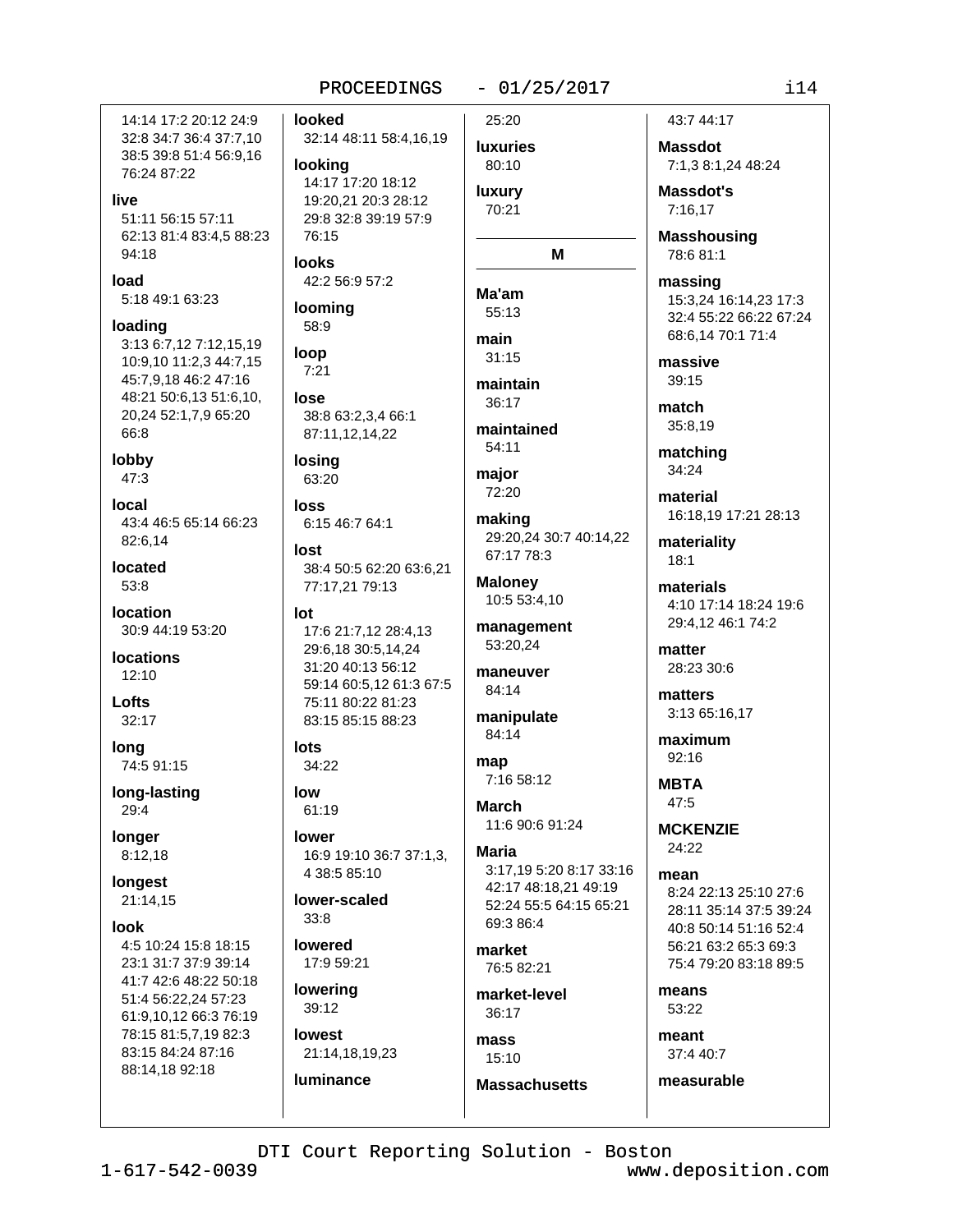#### $-01/25/2017$

67:24

measurables 68:9,13

measure  $68.480.5$ 

measured 77:23 78:8

measures  $55:4$ 

measuring 78:1

mechanism  $9.19$ 

meet 44:16 45:22 80:23

meeting 4:12,19 17:13 19:2 43:17 62:13 90:9 92:4 93:2

meets 71:20

member 33:12 39:5 62:13

members 27:15 32:3

memo 53:11

mentioned 19:1 33:17 60:10 65:21 79:18 87:10,22

merely 86:21

met 45:8 67:22

meter 46:7

metered 6:16 10:8.11 44:11 63:17,20 64:1,4,7,9

methods 54:17

mind

14:24 52:11 75:9 88:22 minimal

 $36:19$ 

46:15 minimum 47:12 49:1

minimize

misses 21:12

mistaken  $27:4$ 

mitigated 39:16

mixed-use

 $44:1$ 

model 4:6,17,21 11:21 22:19 32:8 34:22 41:23

modeled  $57:2.3$ 

models

 $34:19$ modified

44:16

moment 7:10 24:13 48:16 72:14

**Monday**  $11:6$ 

money 78:10 79:4,11

monolithic  $35:5$ 

month 79:13 months

67:4 78:3

monument  $39:18$ 

**Morelli** 

3:18.22 5:22 6:4 8:22 9:9.13.20 11:22 32:16. 21 41:9 42:20 48:5 49:21 50:17 52:4,17 53:2 63:17 64:8,17,21 86:5 92:5,9 93:10

morning 24:23 44:23

mouse

move 69:18 moved

 $66.12$ 

 $16:1$ 

movement 40:6 43:5

moves  $30:5$ 

movie  $32:8$ 

moving  $25:1$ 

multiple 22:23

multitude 83:18

municipal  $5:18$ 

mvriad 83:22

N

name  $55:18$ 

names 58:7

narrative 53:3.6

narrower  $14:1$ 

narrowly

50:24 near

23:16

nearby 47:5 nearly

57:24 necessarily

47:12 necessary 69:11 71:21 73:18 need

7:7 8:3 14:19 48:13 52:6,19 67:13 70:15,24 73:21 81:3 82:10.16 87:19 89:5.6 91:1

needed 7:5 46:2 63:24 79:24  $92:23$ 

needs 62:10 68:23 69:5

negative 65:12 68:5

negotiating 87:13

neighborhood 17:7 28:20,21 40:17 58:2,10 60:23 62:1 71:23,24 72:17,21 74:5 76:10 82:10 83:8

neighborhoods 72:21

neighboring 20:11 31:9,15,16 36:1

neighbors 16:15 28:23 29:22 30:20 33:24 34:4,9,11, 24 37:7 77:24 83:6,7

neither 77:21

never 66:16 77:20 80:8 82:9. 11 86:7

new 7:6 14:21 28:13 46:2,3 49:6 64:23

nice 74:1

nine 68:12

Nobody's 87:24

noise 54:18

> noise-reducing 54:16

nonaffordable 80:11 90:20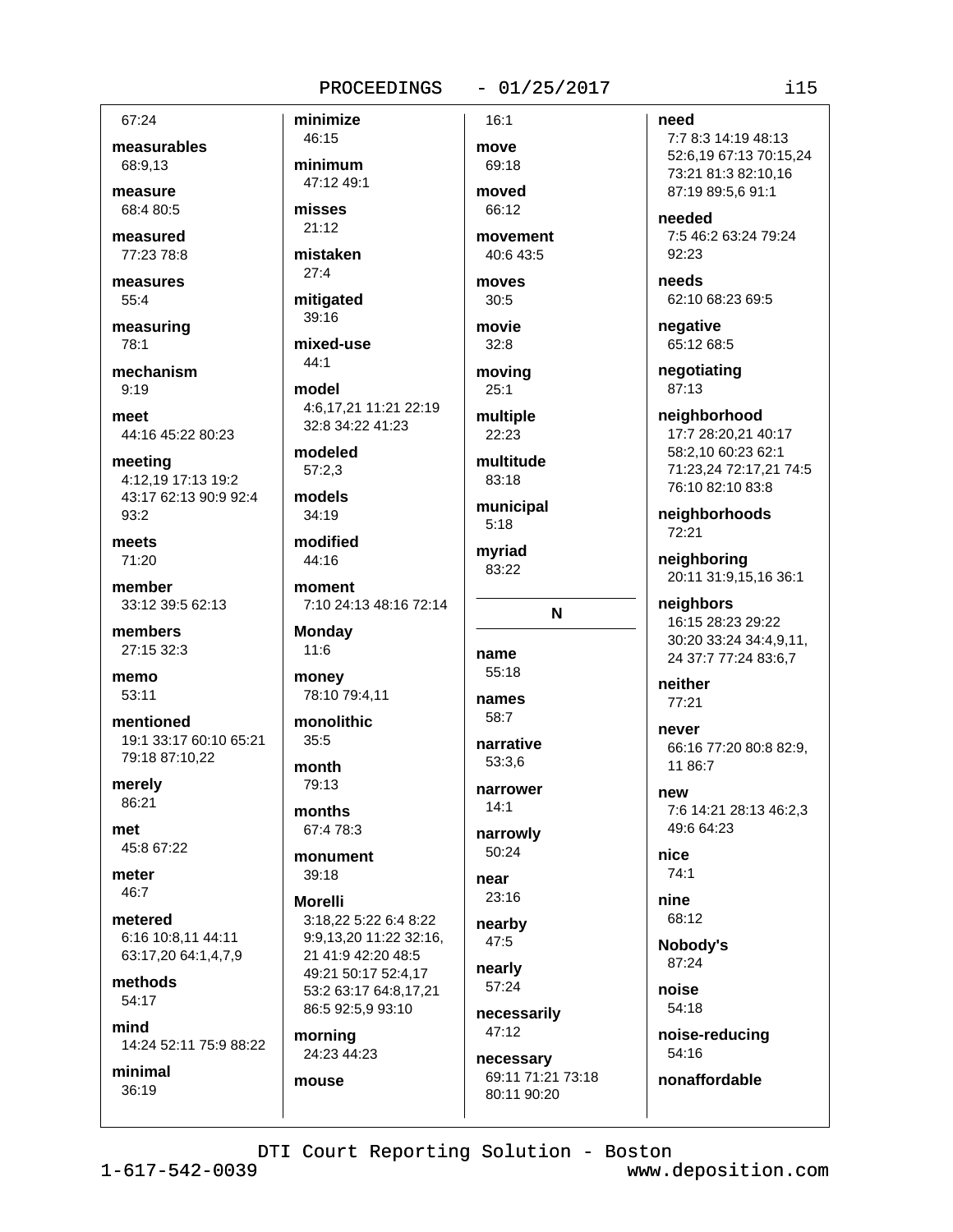odd-shaped

#### $-01/25/2017$

73:15 normal  $30:16$ normally  $30:16$ north

31:7 35:10 61:12 north-facing

31:5,6

noted  $34:14$ 

notice  $25:11$ 

notwithstanding  $93:7$ 

now's 65:7

number 5:8 12:7 20:15 28:5 59:18 63:13 64:4 70:13

numbers 74:21,24 87:16 92:18

 $\mathbf{o}$ 

O'neill 5:6,24

obelisk 39:23

object

 $27:15$ 

obiection  $34:14$ 

objectivity 72:10

obviously 23:6 50:12,19 86:2 91:7 94:9

occupancy 54:20

occupied 55:3

odd-ball  $84:1$ 

83:24 offer  $45:2$ offered 54:23 offers 53:14 offset 73:14 Oh 18:11 22:13 okav 3:3,19 10:1 11:9,10 13:22 15:20 20:17 22:18 27:12 32:1 33:1, 20 38:3 41:20 42:15 49:3 50:1,8,20 51:15 52:23 53:9 55:8 56:7 57:7 62:5 63:12 64:10 65:3 67:19 71:20 75:1 79:1 81:4 85:22 87:18 89:20 92:11 93:16 94:1. 18.22 on-site  $47:7$ on-time  $47:4$ once 15:23 19:16 one- $61:16$ one-story-deep 30:22 open 40:4 61:4 73:8 opened  $90:3$ operates 13:4 oversee operating

operation  $13:3$ 

75:6 81:20

operations  $9:1$ 

77:2 87:14 opportunity 30:1 47:18 84:11 opposed

opinion

28:2 67:17 68:10 opposite

57:22

option 69:16

options 48:23

order 8:19 70:15 79:21,22 90:20

orientation  $31:3$ 

original 12:5 78:1 86:23 87:12  $88.7$ 

originally 59:5 81:8

output 26:6

outset  $93:8$ 

outside 10:17 13:12,18 49:10

outstanding 4:8 5:1 30:15

overall 4:19 15:2 16:13 73:22

overcome 67:13

overhang 30:9 40:20,22

override 66:19

10:16 overseen

46:4

overview  $3:20$ 

owner 47:14 P p.m 3:2 45:20 p.m. 21:16 45:20 94:3 95:4 packaged 54:22 page  $17:1$ paid 45:21 70:22 81:18 palatable  $77:3$ Pandya 11:13 13:7,10,14,17,20, 23 14:12,22 15:18,21 16:4 18:7,9,19 20:12,14 22:13,16,21 23:14,24 24:24 25:13,19 26:11 27:1,5 33:10,14 36:12 37:22 38:2,6,10,13,15 41:13.19 56:20 63:10 64:6 83:10 parallax 56:23 parallel 60:17 pardon 58:5 Park 59:7 parking 5:4,6 8:2,3 9:6,16 20:23 28:3,4 33:7,8 44:3,11 46:7,22 47:10 50:5 59:2,10,13 60:5,12 61:5,18 62:19,22,24 68:7 70:17 79:20,21,23

Parkway 59:9,16

81:16

part 17:9,10 24:4 25:12,24 26:22 59:19 63:18

DTI Court Reporting Solution - Boston

 $1 - 617 - 542 - 0039$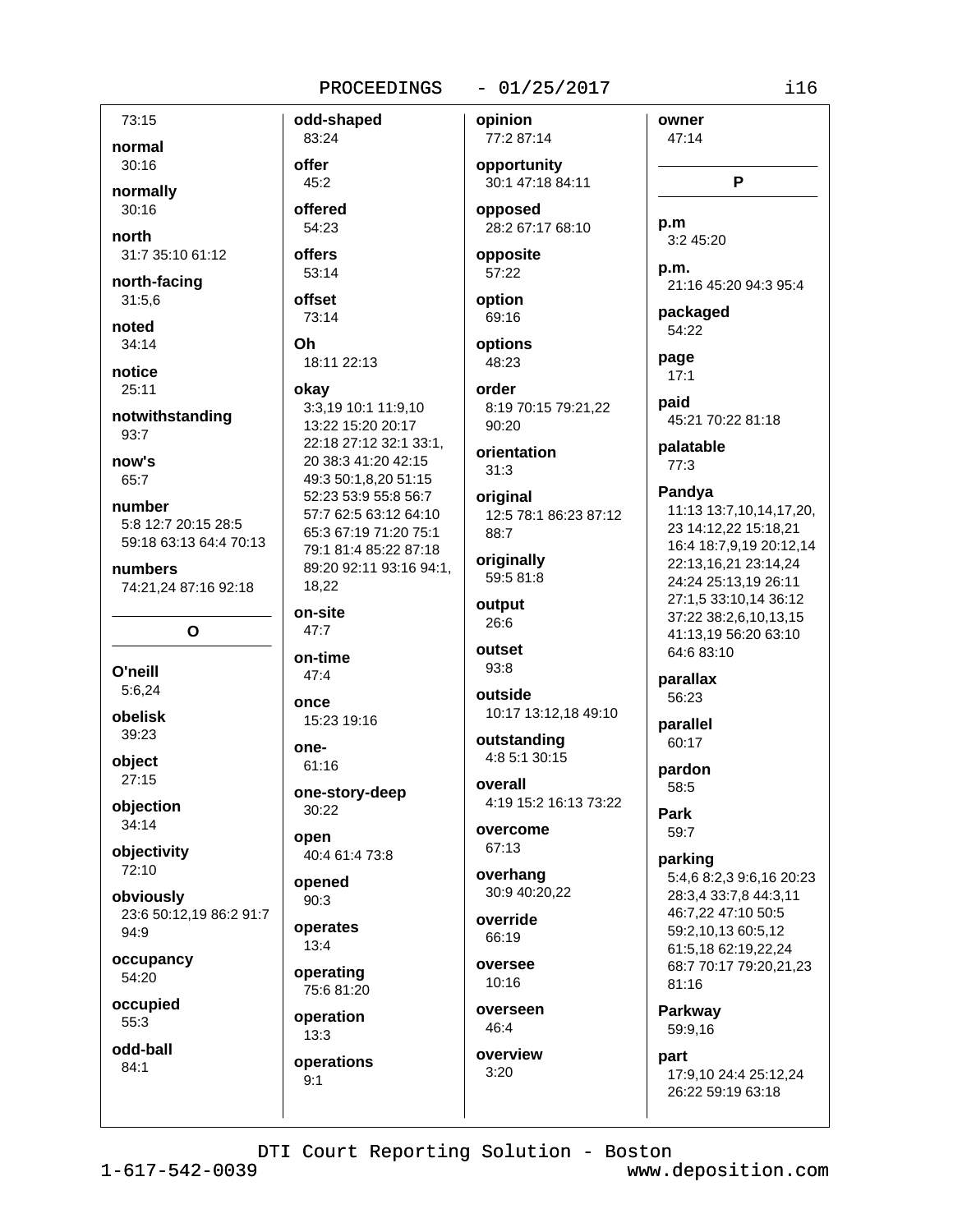#### $-01/25/2017$

particular 35:9 42:4 89:1

particularly 80:10

parts 19:22

80:15

pass 26:20

passes 22:23

Pat  $10:5$ 

path 45:16 93:6

**Patrick** 53:4

pay 46:18 70:23 79:12

peak 44:23

pedestrian 8:19 22:6 30:2 40:4,6, 15 46:20 65:18 68:7

pedestrians 8:13 26:24 41:4 43:6 46:15

peer 3:10 27:14 34:15 39:9 41:12 46:16 62:9 67:2,8 71:17,18 79:9,22 93:20, 23

people 56:8,15 67:5 68:12 76:10

people's 39:2 62:7 69:1

per-foot  $18:3$ 

percent 24:12 27:7 55:3 73:16 77:13 81:2,3

**Perfect** 14:22

period

permanent 45:14 permit 3:6 10:20 43:15 47:20 66:1,2 permitted

87:20

46:8 55:9

permitting 43:10 48:9 51:12,16

perpendicular 59:14

person 82:23

personally  $24:5$ 

perspective 31:22.23 32:12 34:23 56:18 73:23

pertain  $4:9$ 

pertaining  $11:1$ 

picked 53:18

pickup 53:20,23

picture 56:9 58:12,20 60:8 73:10

piece 72:3 83:11 85:9

pieces 76:14

**Pierce**  $40:8$ 

place 6:16 18:11,12,14 19:22 44:1 71:7 76:22

placed 54:23

places  $74:3$ 

plan

3:15 12:2,4,19 15:1

53:1 79:21 90:20 planned

44:8 planner 67:3

planning 58:12 64:22 67:12 86:1,  $\overline{4}$ 

plans 3:9,11 11:11 43:18 45:2 53:7,14,16 54:12 67:16, 19

planted 64:13

planting 63:15

playbook 76:18

plays 84:23

pleasant  $30:1$ 

please 14:21 22:20 48:16 53:13 55:15,18 62:11

pleased  $26:7$ 

plus

36:20

podium  $55:15$ 

point

9:5 21:7,19,20 22:2 24:24 25:3 27:24 34:18 36:13 59:20 66:5 67:21, 23 68:17,23 71:9 72:17 76:20 78:8 80:9 83:1 84:17 86:3 87:6 88:4 91:19.23

points 68:12 78:9

pole  $27:1$ 

poles 45:21

27:8 47:10 precedent 60:24 62:2 precinct 62:13

precondition 50:12

preferably  $4:6$ 

prejudge 91:9

preliminary 49:15

preparation 54:21,23

prepared 74:18

presence 25:16

DTI Court Reporting Solution - Boston

www.deposition.com

 $i17$ 

pollution

59:9.15

portion 19:10 21:12

poses

46:17

position

positive

possible

possibly

 $8:10$ 

posted

45:18

86:16

postpone

potential

potentially

 $30:19$ 

56:13

practice

 $4:19$ 

75:6 91:10,12

23:4 48:11,13,22 90:21

27:10

Pond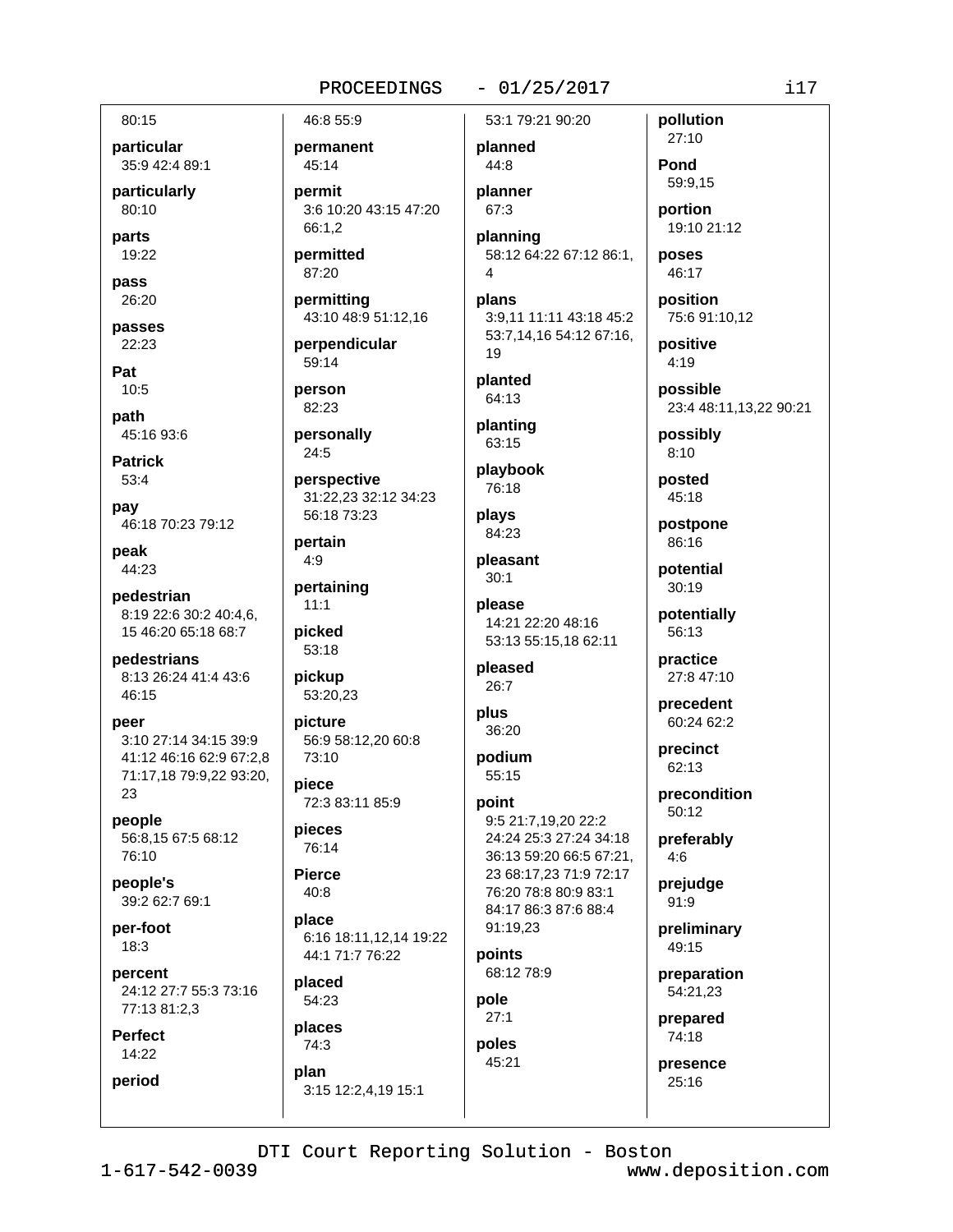#### $-01/25/2017$

present 3:8 11:11 48:8

presentation 11:16 27:16 33:22  $35:23$ 

presented 14:17 54:19 58:12 60:8 65:7 72:16

presenting 14:15 67:16 71:4

presents  $51:12$ 

pressure  $5:9$ 

presumed 67:13

pretty 13:3 21:16 23:9 26:7 48:19 61:16 62:21 68:18 81:24

previous 12:17 19:2 22:13 29:7 31:11 35:5 44:16

previously 20:18 27:21

primary 23:21 32:10 39:1

principal  $11:14$ 

prior 18:5 50:10 62:7

private 53:19

#### pro

69:4,12 70:10 71:12 72:7 74:7,15 75:24 76:1,9 77:18 84:24 86:11,21 88:8 90:2 91:5,16,23 92:15 93:9, 15, 18, 24 94: 4, 24

probably

11:15 16:1 23:1 24:13. 18 29:5 30:17 56:16 65:7 70:12 72:3 74:16 86:20

#### problem

22:17 51:12 77:11

procedural  $90:13$ 

procedurally  $90:16$ 

proceed 86:11 90:2 93:5

proceeding 94:18

proceedings 3:1 95:4

process 3:21 7:8 10:14.16.18 47:21,23 48:8 50:20,22 55:24 65:2 67:15 71:1,5 72:7 75:7 85:20 90:4 91:15

product

76:5

professional  $27:8$ 

professionally 27:11

profits 83:9

program  $37:23$ 

programming 37:20

progress 72:1 75:21 77:3

progression  $31:1$ 

#### project

project's

4:13,14 11:23 14:16,20 27:20 28:19 30:13 31:1, 23 32:4 34:13 37:18 43:24 45:4 51:13 53:4. 14 57:22 58:14,22,23 60:15,21 61:11 66:7,9 67:21 68:15 69:2.6.9. 10,14,20 70:11,18 71:16,20,22 72:9,13,15 73:5,14 74:9,11 75:8,16 76:8,23 77:4,5 79:23 80:4,10,12,15 86:13,23 88:10 89:12

61:20

projects 73:6,12 83:13 pronounced

 $37:10$ properties

 $14:10$ property

12:8 14:2,6 15:19 55:3 72:3 81:23

proponent 43:20

proportion 17:5

proposal 6:21 47:21 78:1 88:7

propose 53:16

proposed 6:7 7:5 10:9 32:4 43:14. 19 44:15 45:7 47:19 53:18 54:20 58:9 61:1

proposing 17:22

prospectively 52:16

protect 83:8

prove 74:11 76:16

provide 4:4.6 6:13 8:4 9:22 34:21 36:8 43:13 44:24 47:23 49:22.23

provided 4:17.23 5:2 27:21 45:7 46:8 47:7 52:21

provides 45:14

providing 36:4 52:18 63:23

provision  $52:6$ 

proximity 7:12 32:7 public

6:13 7:8 8:16 10:5,14, 16 11:1 43:6,12 44:9,12 45:16 48:1,8 50:20,21 51:5 52:18 55:9 74:10

null 44:21 91:6

pulling  $7:18$ 

purchase 46:18

pursuant 50:20

pursued 29:15

purview 6:10 7:4 10:17

push 28:19 40:19

push-back 15:10 39:21

pushed 15:23 16:4

pushing 39:12 85:7

put 5:16 35:3,12 88:13 89:2

91:10 putting

puts

 $\Omega$ 

4:20 78:10

qualifies 60:21

qualities 60:21

quality 29:4,11 72:5

quantify 68:2,3

quantity

question

73:16

DTI Court Reporting Solution - Boston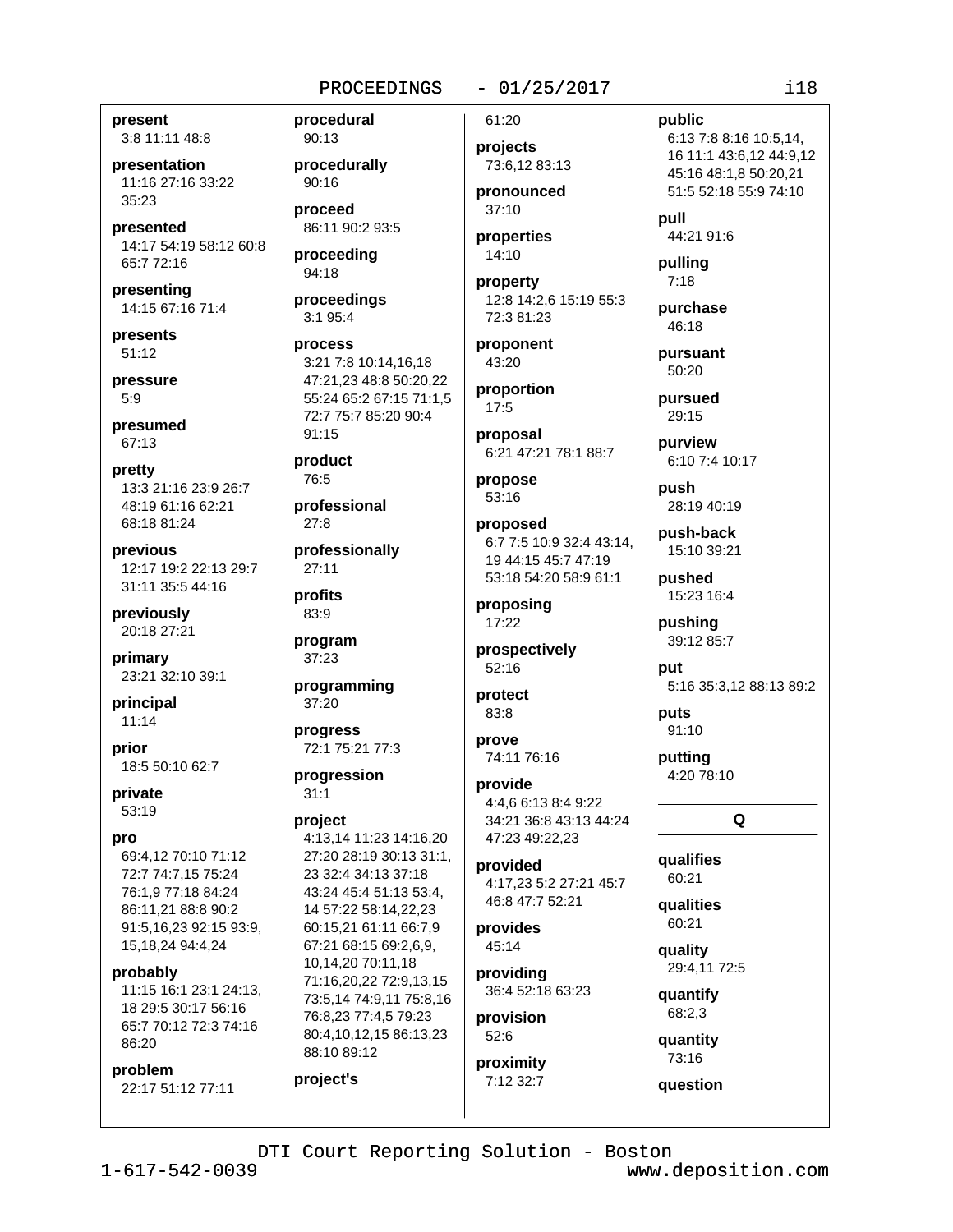## $-01/25/2017$

7:24 8:17 9:5 13:23 23:11 25:8 33:20 35:22 37:12,16 39:6 42:10 50:4 55:11,13,14 57:5 62:23 64:3 73:12,17 78:22 79:3,17 80:18 81:11 82:2 86:19,24 87:1,15 88:2 93:4,5 94:16.17

questioning 42:9

questions 4:9 5:1 7:11 11:8 22:8 25:23 28:12 32:2 39:8,9 42:14 50:3 55:6,16 57:8,13,14,17 62:5,9 65:12 68:16 77:7 82:14 90:13 91:1 92:20

quick  $20:24$ 

quickly  $8:6$ 

quiet 54:17

quite 30:12 33:9 86:18 91:11 94:14

quote 86:12

R.

Rachna 43:21

rack  $47:11$ 

racks 47:6,13

radius

84:13 rails 19:13

rain  $17:22$ 

Raj

raised 41:9.12 42:14 ramp 59:15 84:3,12,15 rate

43:20 85:13 87:22

 $58.7$ rationale 63:22

ratios 47:12

reach 94:14

reached  $34:8$ 

read 10:4 31:11 42:21 49:15 94:7

reading 42:18 62:7

ready  $10:3$ 

real 35:15 78:11 92:23 93:5

reality 57:21

 $21:2$ 

realizing

really 5:10 9:21,24 13:1 17:13,19 19:4 21:2,9, 20,21,22 23:19 24:5 26:12 28:6,16,19,24 29:8,10,12,15 30:1,14, 24 31:8,15,20 32:9,11 34:2,5,20 35:6,10 37:20,21 40:3,8,14 42:1,13 49:14 51:9 52:6 55:21 56:4 60:4 70:18, 21 72:4.15.16 73:21 75:20 80:14 85:9 87:19 89:14 reason  $50:11$ reasonable

36:17 reasons 80:22 89:9 recall 3:24 8:6 27:2,5

receipt 93:23 received

42:19

receptacles 53:8

recognize 48:7 74:22

recommend 54:22 86:14

recommendation 5:21 9:2 10:12

**recommendations** 8:5 43:13 45:3 53:15

recommended 38:18 54:9,16

recommends  $47:8$ 

record 42:18 80:7 94:8

recourse 10:23 50:15

rectangular 84:8

recycling 3:15 12:10,11 53:1,3,18 54:10.13 55:2

redemonstrating  $22:1$ reduce

39:22 54:18 reduces

 $5:9$ reducing

 $5:8$ 

reduction 12:7 44:12

referring  $11:22$ 

refined  $4:4$ regarding 6:4.15 7:2 8:8 41:10.12 42:24 43:5 49:23 53:11 54:3 63:17

regular  $61:4$ 

regularize 83:19

regulation 45:11

regulations 43:5,11

rehash 62:7

> reimburses 46:6

reiterate  $22:2.4$ 

reiterated 88:10

reiterating 71:16

relates

28:23

relating 51:5

relationships 20:21

relative 43:14

relevant 46:5

relocation 44:9

remain 10:22 27:22 48:11

remaining 31:20

remediation  $76·A$ 

remember 32:15 58:11 60:14  $77:11$ 

remind 11:4 32:5

DTI Court Reporting Solution - Boston

#### $119$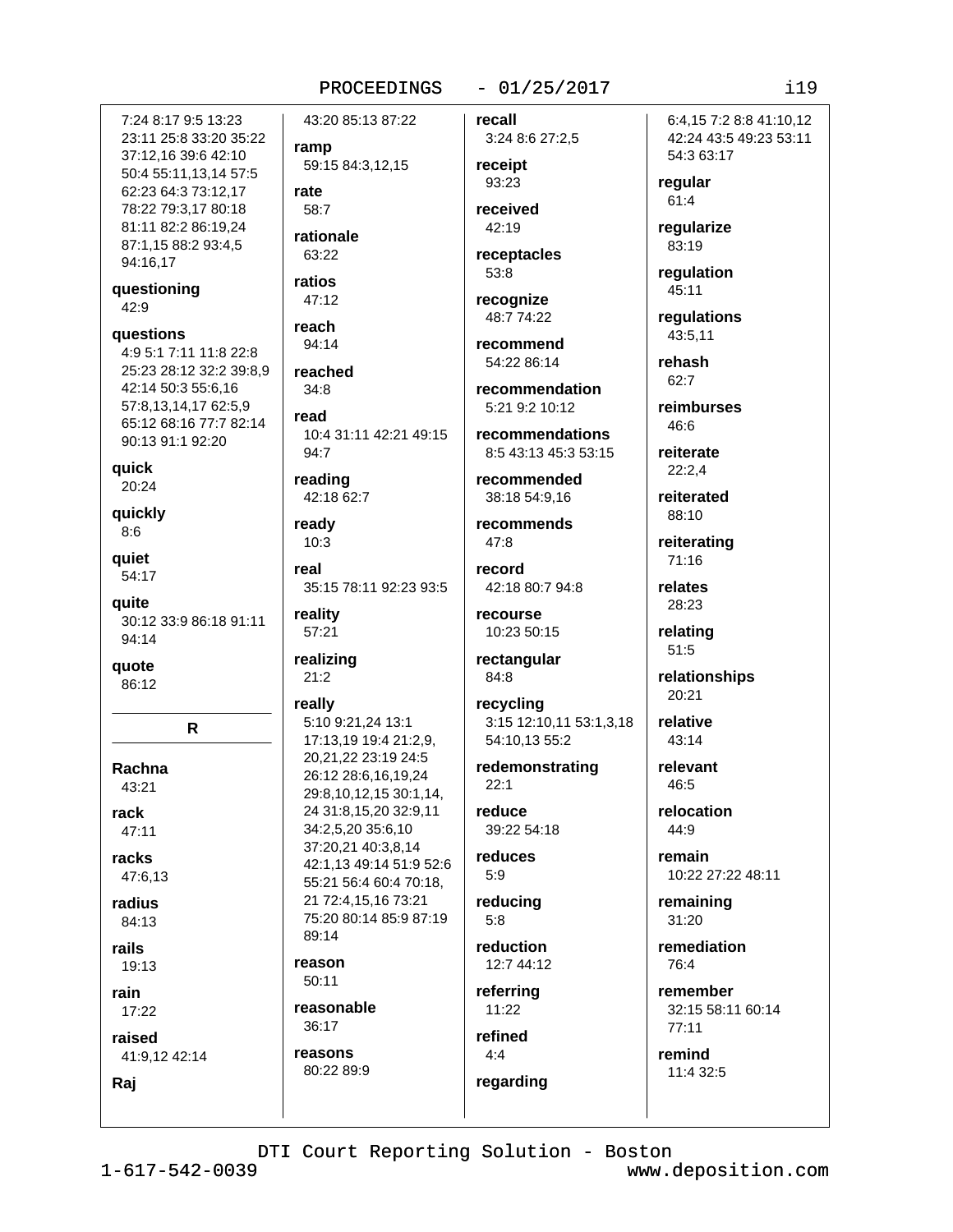#### removal 43:24 44:10,11 46:1 47:15 49:13 50:12

remove  $51:9$ 

removed 10:12 48:13 50:14 51:1

removing 10:14 56:2

rendering 22:10,14 23:23 69:14

renders  $81:8$ 

repeated 75:17

repeating  $41:21$ 

replacement 44:10

replant 66:12

report 4:23 5:2,3 27:17 28:13 31:19 49:23

reports 28:14,15 31:11

represent 11:18 17:18 18:6

representation 12:19 18:17

representatives 43:20

representing  $77:1$ 

represents 13:24 15:18,21 16:12

reauest 6:13,14,19 55:1 74:21 76:22 93:8

requested  $95:1$ 

requesting  $52:21$ 

requests 69:18 75:17 require

8:20 47:14 52:7 84:14 88:4

required 47:9.12 84:13 85:4

requirements 14:3 54:12 71:21

requiring 44:9

reserve 47:22

residence  $42:7$ 

residences 26:13 60:3

residential 19:13 20:11 30:9,11 34:6 36:1,21,24 37:3,7

residents 47:3.7 75:18 83:4

resolved 30:12,16

resolving 30:23

resource 87:5

respect 3:10 51:22 75:18 94:24

respectfully 86:14

respectively 54:14

respond 6:1,18 77:6 79:7 93:13

responded 7:6 67:18

responding  $4:22$ 

response 45:1 53:10 55:7 56:17

responsible 45:24 47:15

responsive 4:15 27:20 75:11,13

74:6 restricted 44:6

rest

 $-01/25/2017$ 

restrictions 44:22 48:23

result  $50:668:9$ 

#### retail 25:16 26:14 30:6 34:5 36:13,17,20 37:3,21,22 40:5 41:15,18 44:5 47:4.8 52:8 54:20 63:21 85:18

retirement  $60.3$ 

return 18:24 78:5,7

reveals  $17:4$ 

revenue 46:7 63:22

review 27:24 28:8 39:10 45:2 46:16 47:24 67:2,8 69:4,12 70:10 71:12 72:7,11 74:7,16 75:24

76:9 79:13,22 87:15

23 94:5,24 95:1 reviewed 7:22 10:20 43:18 53:14

91:16,23 92:15 93:9,18,

reviewer 3:10 27:14 34:15 41:7. 12 62:9 79:9

reviewers 71:18,19 93:20

reviewing 40:2

revised  $3:8.115:5$ 

revisit  $55:2$ 

right 8:22 12:20 13:12,14,15, 16 17:18 18:7 19:3,22 20:4,18 23:17,24 27:13

47:22 51:22 52:2,17,23 56:7 57:19.21 63:8.9 70:9 71:10 78:23 88:13, 18 92:12 94:13 right-turn 41:11 rise 82:15 rises 39:16 risk

28:9 35:8.17 38:2.13.24

39:8,18 40:9,10 41:11

78:11 86:11 87:2 88:1

road 28:22 62:14

roads 22:24

54:17 role 84:23

rock

roof  $15.22$ 

room 54:18 69:9

rooms 54:11.13

roughly  $23:5$ 

rounded  $41:13$ 

route

7:6,13 8:2,13 9:6 21:4 23:16,19,22 25:10 29:14 30:3 33:12,19 53:22 54:2,4 86:15

rubbish 3:14 53:17.18 54:10  $55:2$ 

rubric 82:15 rules

43:5,11 45:11

run 86:11

## DTI Court Reporting Solution - Boston

 $1 - 617 - 542 - 0039$ 

www.deposition.com

 $120$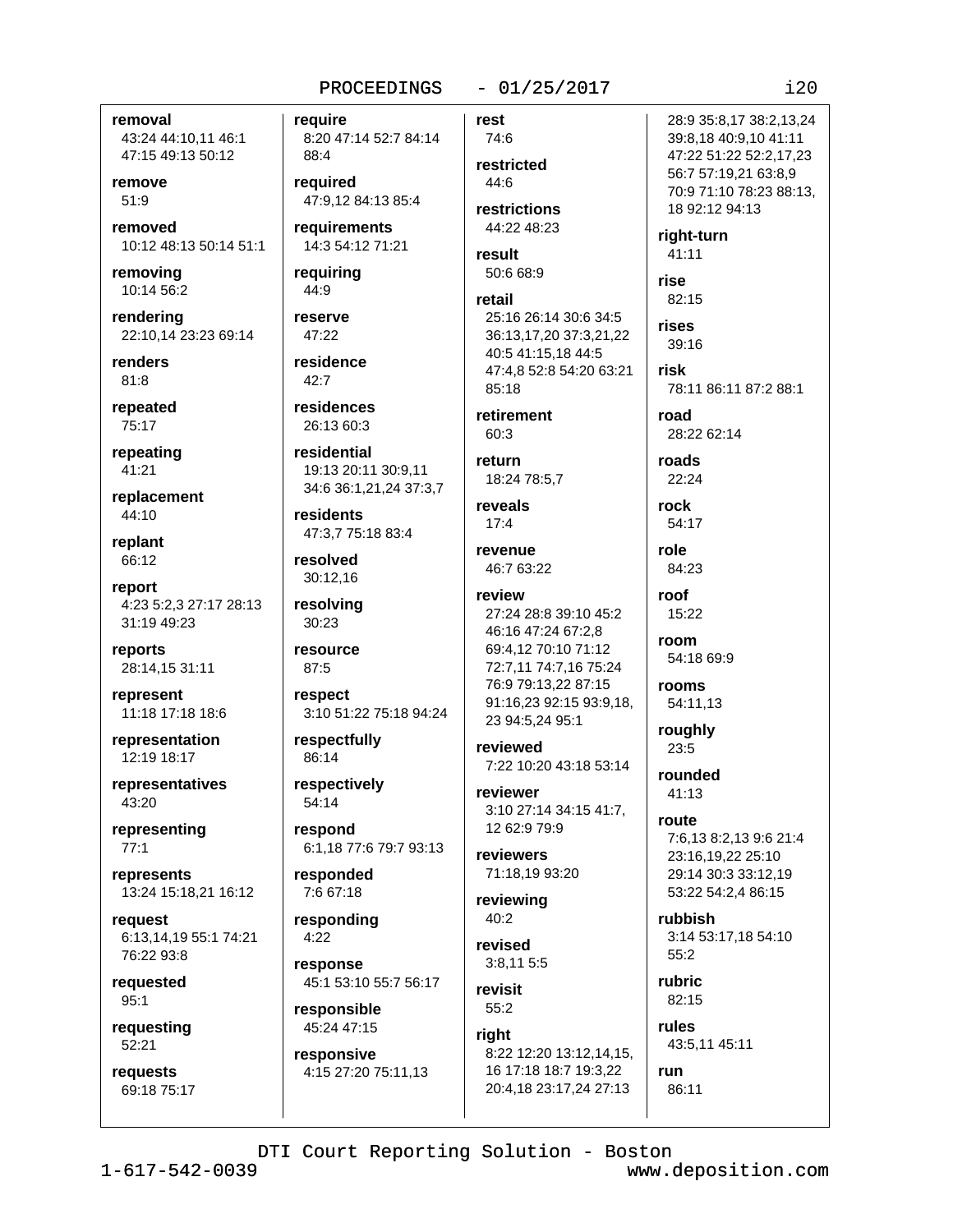#### scheduling  $91:7$

S

22:6 26:17,23 46:17,20

54:3 65:17,18 68:7

 $S.S.$ 

safe

**Safer** 

48:2

safety

82:13

salt

sat

87:7

sanitary

54:12

67:24

88:8

satisfied

satisfy

74:18

48:23

saying

says

scale

scenario

21:24 84:7

scenarios

48:11,12

schedule

scheduled

92:5.13 94:12

12:20 24:14 31:19

66:6,18 68:18 72:12

82:5 87:24 88:5 91:3

65:16 66:8 79:9

32:7 35:3 37:1

76:17 77:2,10 80:2,3,6

save

saw

satisfactory

31:1 60:21

 $40:8$ 

54:6 78:10

schizophrenic 87:8

#### **Schneider**

3:3,19,23 5:20 6:3 8:17 11:9 14:12 16:3 20:9.13 22:20 23:10 27:13 32:1. 19,23 33:20 35:20 37:5, 19,24 38:3,9,14,24 39:7 42:9,15 48:4,15 49:3,9, 19 50:1,9 51:15,18,21 52:15,23 55:5,8,17 56:5,17 57:7 62:3,23 63:7,11 64:2,10,15,18, 22 65:3 68:21 75:1 77:8 79:16 80:8 85:22 87:1.5 89:17,20,23 90:7,12 91:17 92:3,7,11 93:3,16 94:1,11,16,22

school 72:22 73:3,4

scientific 24:19

scope 5:5.8.12

screen  $17:22$ 

screens  $47:2$ 

SA 73:22

**SEB** 65:10

second 14:13 24:4 58:1 66:21

second-floor 40:22

section

18:22 19:8

**Sections**  $43:8$ 

992 7:7 12:16 15:10,12,23 16:11,16 17:1,22 18:13 19:11,15,17,22 21:11

23:19 25:17,22 32:12

35:15,17 36:11 39:13,

#### $-01/25/2017$

23 41:18 42:7 56:12 57:19,23 60:23 62:16 65:19 67:14 69:14,23 70:6,11 74:21,22,24 75:21 79:9 82:12 90:23. 24 91:8

seeing 16:7 34:2

seek 90:20 94:4

seen 14:18 15:14 20:5 22:22 42:4 70:19 79:1

selectmen 10:24 50:15 51:2.3.8 65:22 66:6,9,15

send  $22:17$ 

sense 24:8 30:20 36:18

sent 5:23 53:10

separate 48:8 54:2,13 93:20

separation 17:3 30:10

```
series
 11:17
```
serious 82:7.13 86:11

seriously 29:15 67:12 81:11

service 44:4 53:20 54:21,23

serving 54:21

set 16:6.19 19:23.24 33:7. 13.14 38:6 41:14 59:17 60:2,4,13 61:7 62:2 70:11

setback 14:3 15:9,13 16:19,24 17:9 19:14 20:23 58:6, 7,17 59:4,11 60:9 61:3, 21 85:5

setbacks 12:9 14:6 15:15 19:16, 17 22:5 31:10 37:23 39:17 sets 60:23 setting  $30:7$ 

seven 12:24 20:16

shade  $10:14$ 

shadow 21:9,14,15,20,21 31:2,3  $36:10$ 

shadowing 23:12,21

shadows 21:1,2,3,7 68:6 82:9

shape 36:16

shapes 83:20

She's 94:13

**Sheafe** 60:16

sheer  $37:2$ 

sheetrock 54:17

> shield 74:5

shining 25:18

shopping 59:24

short 75:2,20

shortening 19:2 show

> 18:18 20:20 22:18 53:7 72:8 78:19 87:17

DTI Court Reporting Solution - Boston

 $1 - 617 - 542 - 0039$ 

11:6 91:21 92:4,10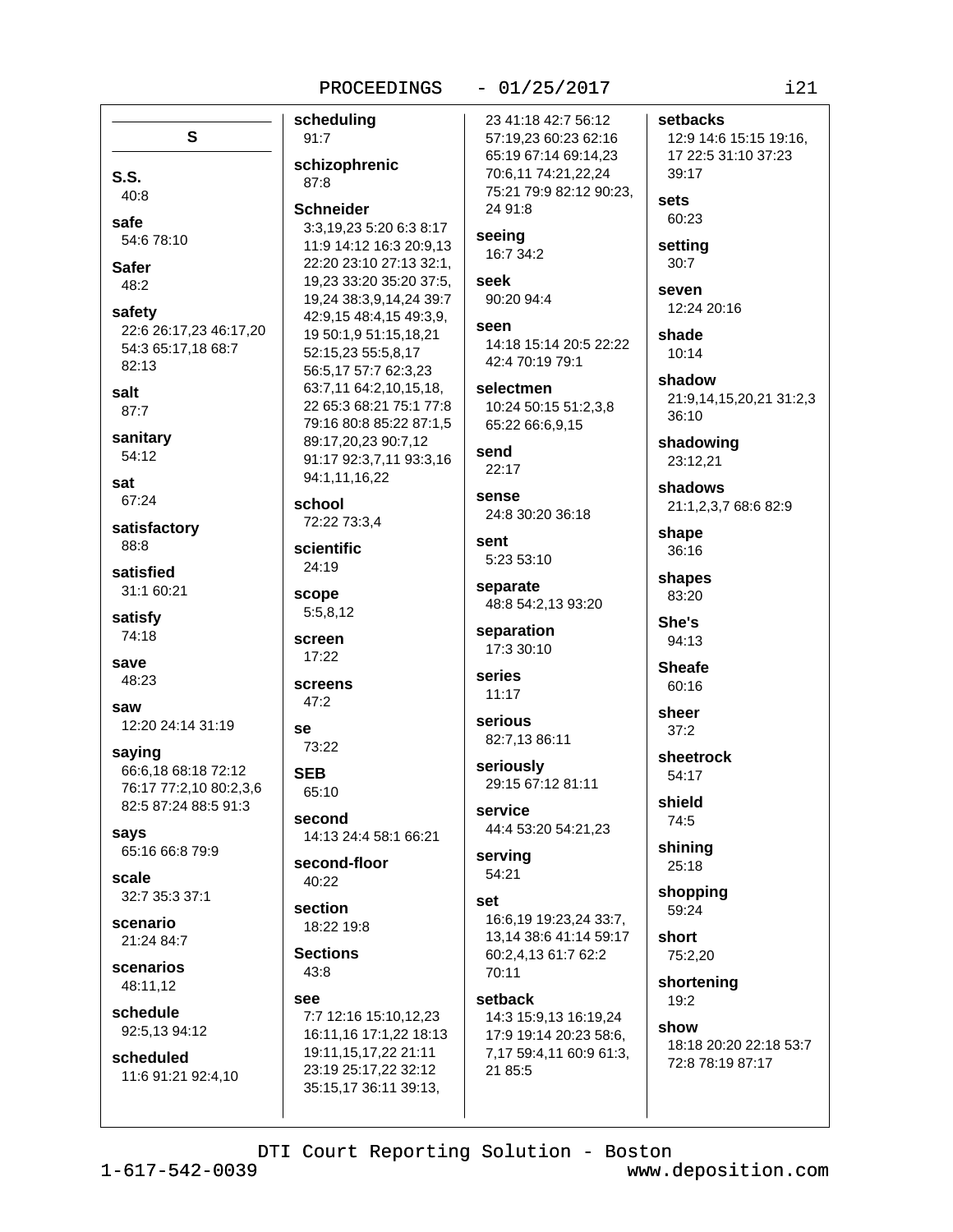showed 22:11 56:22 58:12,14

showing 19:8 77:16

shown  $22:1$ 

shows 7:17 16:9

shrubs 59:10 61:3

side 12:21 14:8.11 15:12 17:10,15,17,19,20 18:16,24 19:4,20,24 20:4 29:6.7 34:5 35:24 36:6,11 37:11 38:16,17, 23 57:22 61:15 63:15 79:4,5

side-by-side  $12:15$ 

sides 18:21 29:22 34:1 75:23  $87:9$ 

sidewalk 20:7,22 30:8 40:21 44:12,24 46:15,21 47:15 61:3

sidewalks 40:4,23

siaht 41:8 46:24

signage  $9:23$ 

signal 8:11,13,189:1

significant 63:3,4 69:10 71:16

significantly 15:6 20:4

signs 45:21

silly 82:20

similar

11:16 16:8 73:6

similarly  $17:8$ **Sincerely** 48:2 sinale 73:8

single-unit

44:7 sit

29:19

site 8:2 9:17 47:1 52:6.7.9. 18,22 53:7 54:24 61:19 67:2,12 81:19 83:23 84:2.8

site's 53:21.23

siting 47:11

**cits** 7:20 40:3

sitting  $24:2$ 

situation 75:4

six 5:5 15:5 61:1 73:19 78:3 86:6

six-family 14:10 16:13 26:21 29:14 36:23 42:7 70:3

six-page 53:6

six-second  $24:15$ 

six-story  $32:21$ 

six-unit 18:16 20:11 75:15

sixth  $15:7$ 

sky

size 28:21 29:2 32:6,11 58:22 77:4,5

# $-01/25/2017$

15:9,11 31:12,17,18 36:9,11 slide

16:8 18:5 22:1.3 slides

12:1 20:15 slightly

 $57:15$ 

small 12:1 34:5 75:15

smaller 15:6 34:6

smallest 59:19

snapshot 56:21

snow

47:15

software 56:24

solid 15:21 solstice

 $21:18$ 

solve 92:23

solved  $82:13$ 

somebody 55:10 79:12

sorry 3:3 15:16 18:11 22:17 55:17 58:7 92:8

#### sort

3:20 11:17 16:12,19,20 17:4 18:2,14 19:7 22:4, 11.22 23:6 24:15 27:10 28:1.14.24 31:4 34:10 36:1,6,15 42:2 49:10 57:20 70:21 74:14

sounds 65:15

south 4:3,16 17:17 21:2 25:1 29:7 31:8 61:15

space 10:11 12:7 30:6 36:5 37:17 39:20 41:18 44:5, 11 61:4 62:24

spaces 12:5,24 13:1,18 40:5 50:5 62:19 63:6,8

speak 40:1 48:14 51:13 68:17 87:3 88:11 92:19

specific 34:7 62:8

**Specifically** 60:24

specifications  $45.23$ 

spend 79:4

spent  $73:1$ 

spill  $27:9$ 

spirit 83:6

spoken 49:12 93:21

spot

10:8 63:18,20 64:1,7

spots 6:16 61:5 64:4,9

square 83:19

**stackers** 12:7 44:3

> staff 3:12 4:11,12 7:1,23 44:14,18 46:16 47:4,8 79:23 86:4

staging 12:23,24

stair  $12:16$ 

stand 24:6 standard

DTI Court Reporting Solution - Boston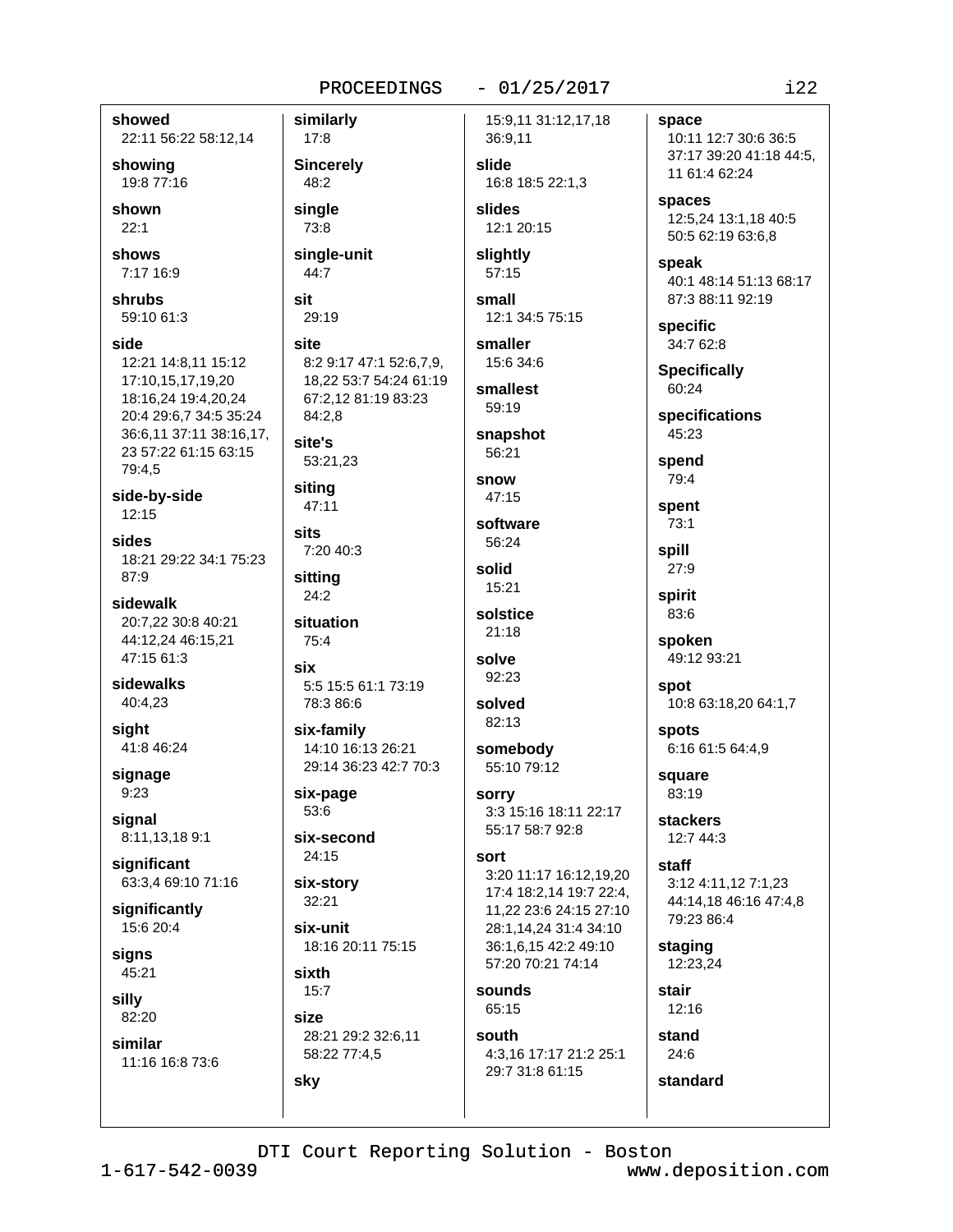#### $-01/25/2017$

80:23

standards 78:17

standing  $57:19$ 

stands 72:16

start 3:20 16:7 27:18 42:17 69:1,17

started 3:4 38:4 85:14

starting 25:5 36:12,15 37:1

**starts** 25:1 36:3.24

state 7:3.4 9:3.8 10:15 11:5 46:5 50:24 54:12 65:14, 16 66:14 79:3 82:20

station 44:1 77:15

statute 10:15 67:11

stay 28:7 50:16 88:9

**Steinfeld** 85:24 86:1 90:15 91:3, 11 93:19 94:9,13

step 35:6 36:3 37:8,9 42:17 69:11 76:12 78:12

step-back 15:4 20:10

stepped 17:11 20:5 74:2

stepping 16:14.23 19:18 20:2.7.8 35:16,17,23 36:6 38:5 42:5 70:4

steps 35:18 65:6

stitch 22:22

stood

stop 44:19 54:2 91:14 stopped 66:13

57:21

stopping 45:19

storage 54:11.14

store  $27:4$ 

storefronts 19:10 22:7 25:21

stories 5:5 59:21

stormwater  $12:17$ 

story

61:2 73:8 straight

44:21 61:12 street

3:6,16 6:8 14:8 15:7 16:24 17:10,15,20 18:18 19:20,24 20:3,6, 18 23:19 25:9,10,12,14 26:23 29:13 30:2,8 33:1,8 35:9,11,15 36:16 38:20 41:2,24 43:1,15, 19 44:5.9.11 45:13 46:3,23 47:19 53:22 55:20 57:12,22 58:10 59:3,4,20 60:1,9,16 61:8,11,13 62:16

street-wall-making  $33:17$ 

streetlights  $26:2$ 

**streets**  $23:5$ 

stretch  $25:9$ 

strictly

 $40:1$ **strikes** 39:15

striped  $9:15$ structure

**strip**  $30:11$ 

18:6 39:15

study 77:13

style 20:1 28:17 29:17

**styles**  $47:11$ 

subject 49:13 50:19 66:8 72:9

subjective 24:1 67:1

subjectivity 72:10

submit 48:5 54:2 82:1

submitted 78:6 80:24 87:17

submitting 64:23

sudden 26:21

sum 46:8 60:7 65:6

summarize 58:18 61:20 83:2

summarized  $48.18$ 

summarizes 48:19

summarizing  $5:23$ 

summary  $65:1,4$ 

summer 23:7 sun 21:6,13,14,18,23 24:6

 $25:1,4$ sun's

sunrise  $25:1$ sunset

 $21:16$ 

 $23:16$ 

**Superior** 65:24

supersedes  $43:9$ 

support 37:18 45:6 70:12.15

supporting  $6:21$ 

sure 7:18 10:2 11:20 13:7 23:2 27:7 29:24 30:20. 23 40:22 41:19 55:11 74:17 76:8,15 77:8 93:10 94:11

surf 56:21

surface-level 61:18

surprised 62:16 63:14 70:14

survey  $7:22$ 

sushi 18:11,12,14 19:22

suspense 76:11

sustain 74:9

sustainability  $27:8$ 

system 5:19 19:8,14

 $\mathbf T$ 

table 83:16 87:9

take 41:2 48:9 65:17,22 66:18,24 67:17 69:2 71:9 72:11 76:21 81:7,

DTI Court Reporting Solution - Boston

 $1 - 617 - 542 - 0039$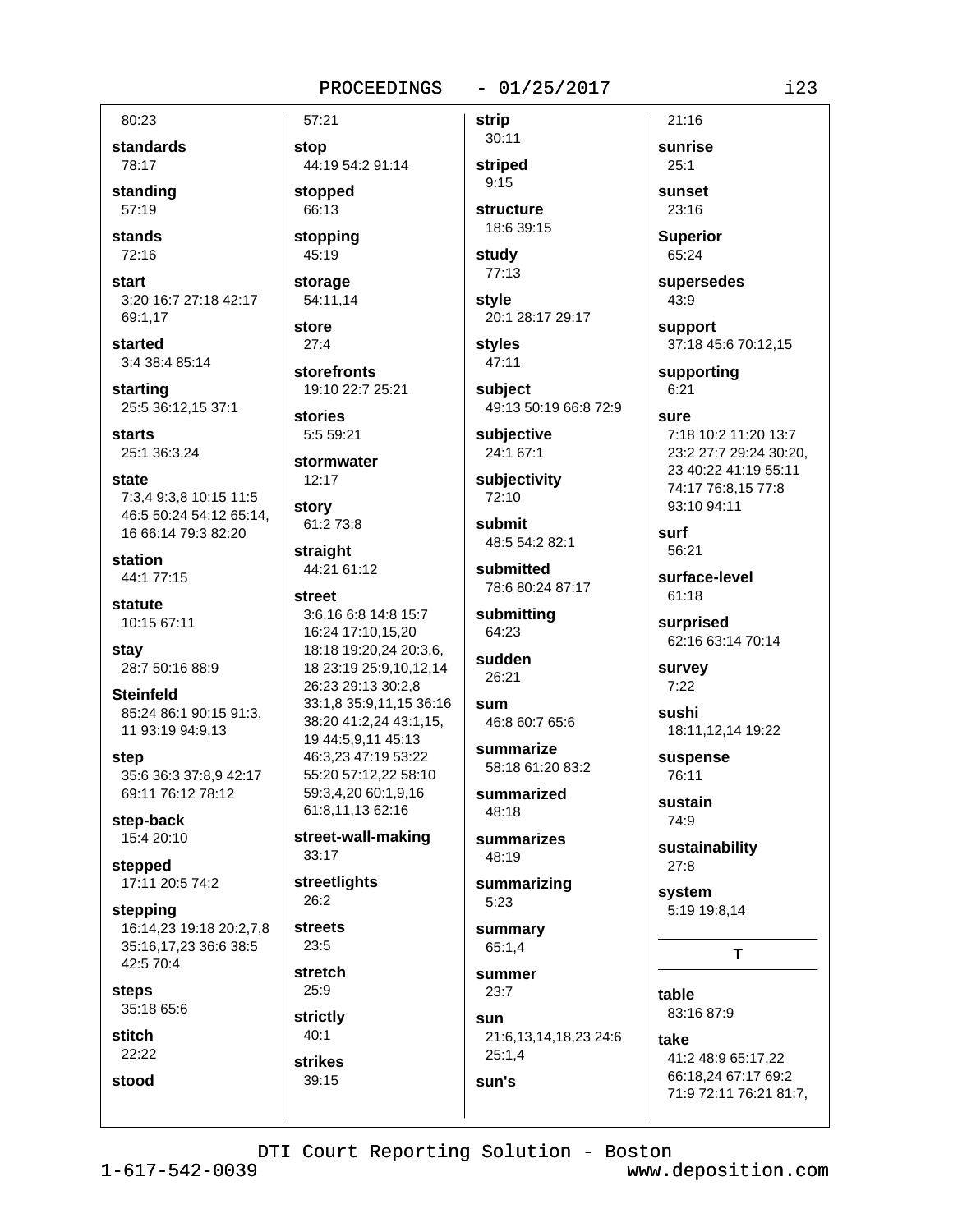terms

test

67:22

thank

55:5

that'll

26:12

15:10

84:4

they'll

74:16

29:19

thing

24

things

#### $-01/25/2017$

till

 $92:1$ 

8:12 11:12,16 14:16,21

21:1,17,23 24:20 29:5

49:24 55:23 65:8 78:9

44:23 45:17 77:10,15

34:2,14 36:20 45:19

90:8,9 91:20 92:23

15:4,14 16:16 20:4

time

times

timing

timings

 $13:4$ 

today

49:5

10:15

16:22

tonight

tonight's

 $3:5$ 

tools

top

56:24

tones

**Tom** 

8:23 90:18

17 83:9 86:15 87:6 88:24 92:15

taken 56:21

takes 16:20 66:5,14 91:15 93:22

talk 67:20 76:2,3,4 77:18,22 92:22,24

talked 12:12 13:3 21:1 66:4 68:6.7.8

talking 8:15 9:17 21:17,21 28:3 32:21,24 38:22 65:5 69:1

tall 57:24 59:24

taller 20:12 58:21

task 68:1

tea 54:22

team 4:13,14,20 53:4 68:18 83:4

tell 23:23 58:15 64:8 77:20 78:14,16 79:12 89:7

telling 79:11

temperature 69:22

ten 63:4

tenants 44:6 45:12

tend 83:15

tennis 61:13

term 74:5

87:13.22 88:17 3:7 22:11 33:23 34:8 think 70:19 71:16 89:1 90:15, 18 91:6 testimony 3:12 64:19 67:9 3:21,22 6:3 11:9 14:22 23:10 25:2 27:12 42:16 47:18 48:4 50:2 57:7 62:3,12 63:12 64:14 68:20,21 75:2 85:12,22, 24 95:3 **Thanks** 92:5,10 thinking theory 83:12 thinks there's 3:14,16 8:18 12:15,24 74:1 24:14 25:8,13 26:22 third 32:11 33:8,9 37:9 38:15,16 41:3 50:14 thoughtful 52:8,18 57:24 59:14 60:6 64:6 65:18 66:7,8, 75:2 9,14 69:9 70:11 73:4,11 thoughts 79:19 80:22 82:9 83:14  $37:13$ thousand 85:17 thousands they're  $85:16$ 30:23 40:11 52:17 61:17 63:14 75:24 76:2, three 3,4 93:12,20 they've 93:22 three-story 6:4 7:14 10:7 11:4 23:6

24:9 25:22 27:10 31:2 39:14 42:13 54:7 67:24 throw 81:22 83:20,23 84:4,18,

60:17

86:20

throwing 66:20

5:11 11:20 12:6 16:11 27:17 33:5 58:4 66:15 81:20 83:18,19,22

3:14,15 13:3 14:13 16:4 23:7,9,24 24:7,18 25:14 26:6,12 27:1,3,18,23 28:8 29:6,15,16,19,23 30:4,11,15 31:14,19,24 32:9,13,16 33:16,22,23 34:23 35:7,8,9 37:16,18 38:15,19 39:24 40:10 41:1,6 42:3,11 52:3,6 56:8 57:13 58:5 59:5 60:1 61:24 63:7 64:2 65:3,5 66:10 67:6,15, 18,22 68:13,17,23 70:15,18,23 71:15 72:19 75:4,7 77:11,12 78:23 79:14 82:4.13.22. 23 83:16 84:16,20,23 85:3,7,8,9 89:15 91:17

59:12 60:2,16

```
27:17 38:11,14 58:21
59:22.23 63:3 77:15
89:13 91:20 92:16
```
tie-in 40:4

3:7 14:15 55:9 65:7

66:22 91:10.12

12:24 85:18

total 30:20 59:11 64:4 78:6,7

totally 26:21

toters 54:10

> touch 49:4

> > tough 26:12 68:11

tow 9:12 45:19

town

3:12 6:8 9:13,21 42:19 43:3 44:17 45:11,15,22 46:6 62:13 63:20 64:16,

DTI Court Reporting Solution - Boston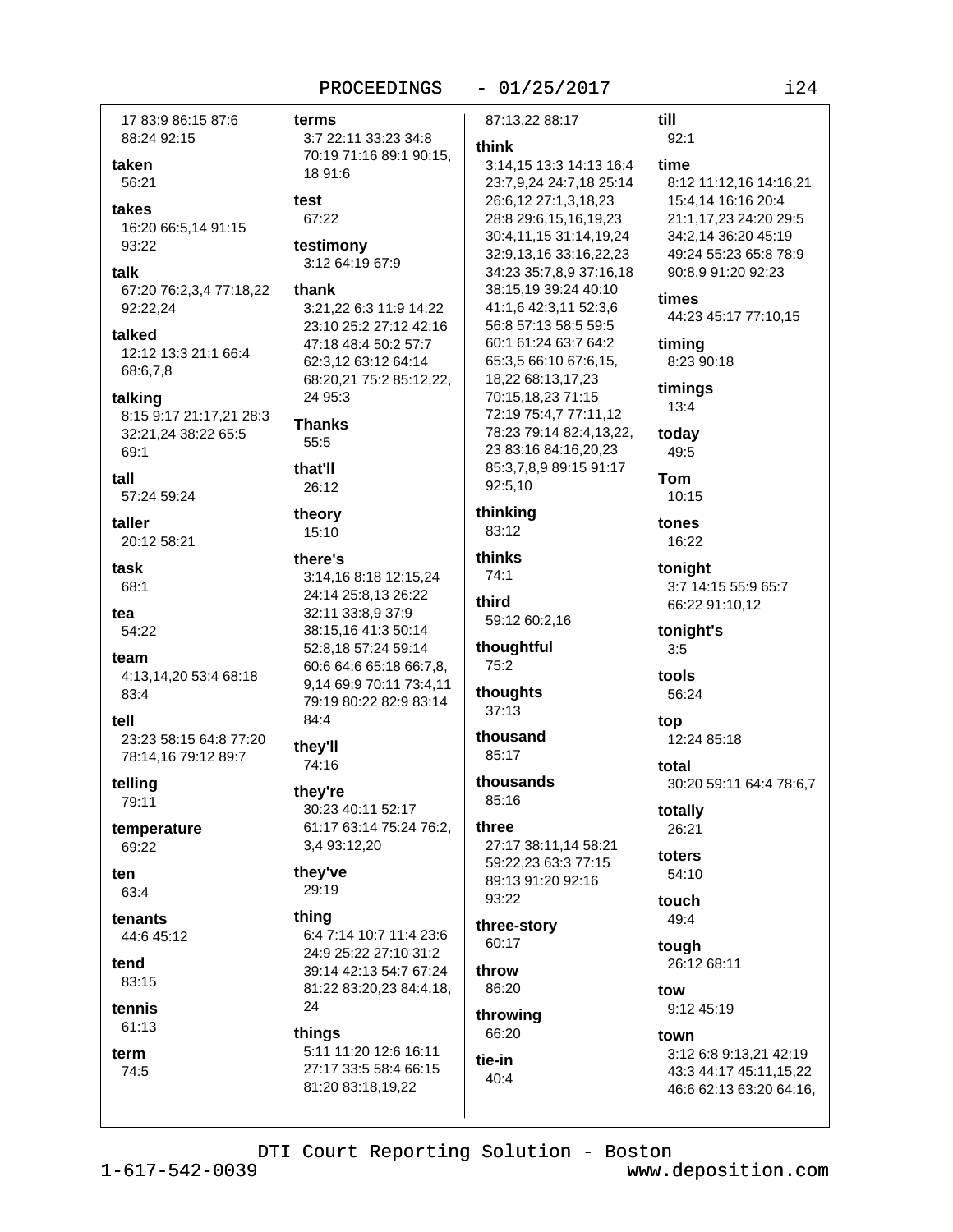$-01/25/2017$ 

 $\mathbf U$ 

20 66:16 71:19 73:11. 17 74:19 79:22 93:17, 19

town's 43:12 46:4 50:13 72:11

towns 81:24

track  $8:14$ 

traffic 3:14 8:8,11,13,18,20 41:7 43:11 44:22 45:10 72:22 77:12

transit  $47:2$ 

transparent  $40:5$ 

transportation 5:17 6:5,6,9,12,19,20, 23 10:3,4,5,13 28:5 42:21,24 43:3,18 44:18 45:5 46:9,11 47:22 48:3 63:18.22

trapezoidal 84:1

trash 3:14 12:9,10 53:1,3,7, 16,17,24 54:14 55:6 72:22

travel 7:20 45:16

treasury 78:8 81:2

tree

3:16 10:2,8,11,15,21 11:3 44:11 46:3.4 48:10,13,23 49:2,4,6, 12, 13, 14, 15, 23 50: 10, 12, 14, 16, 23 51: 1, 5, 19, 22,23 65:12,14,17 66:11.18

trees

23:4,5 30:8 59:2 62:16, 17 63:13,15,16 64:6,12, 13

tried 23:3 84:2,4 85:6,7

93:15 triggers 10:15

trigger

trollies 47:5

truck

65:19 trucks 53:22 61:6

trump 82:6.10

trv

40:18 71:9 75:1 83:17 87:3 91:7

trying 22:5,21 28:18 34:15 66:10 71:17 83:8 91:14

**Tuesday** 94:2

turn 23:18 41:11 42:10 88:2

turning 74:9 84:12

turns 26:15

twice 53:19

#### two 4:16 5:4 7:11 13:8 17:18 19:24 28:14

38:10.15.16 41:14.22 48:11 53:16 55:16 57:16 58:4,8,24 59:21, 24 61:4 73:8 89:9 93:19

two-story 61:16

two-story-deep  $30:22$ 

two-year 46:8

type 25:22 68:10

types 26:5

uber 70:21

unclear  $9.15$ 

underdrain  $5:16$ 

underdrainage  $5:13$ 

underground 44:2 61:4

underscored  $32:9$ 

understand 9:10.18 34:12.15 49:11 71:24 72:2 74:10 83:17  $91:18$ 

understanding 43:23 49:12 69:7,13 93:22

understood 64:3

uneconomic 78:17 79:5 80:14.20 81:3,9,10,11 82:6,7

unfortunately  $86.3$ 

**UNIDENTIFIED** 33:12 39:5

unique  $35:4$ 

unit 15:8 38:8 61:5 70:20 81:14 84:10

#### units

15:5 19:13 38:1,3,14, 15,16 44:2 56:3 70:12, 13.24 71:3 73:16.19 74:4 78:18 82:18,21 83:22

unofficial  $41:11$ 

unresolved  $4:8$ 

70:19 71:22 updates 16:10

unusual

uparade  $8:12$ 

upper 4:2,16 15:1 19:12 38:10,11 39:22 85:11

urban 28:2,7 31:22 67:3

urbanistically 29:24

use 26:6 36:18 37:24 40:12 44:8 45:9,12 47:3,7

utilize

47:9

utilizing 44:3

## $\mathbf v$

valet 13:2 44:4 70:16 78:18 79:19,20 80:1,7

value 81:18

Vanasse 43:22

variety 33:5

various  $3:12$ 

vehicle 7:18.20 24:2 44:8.21 45:10 46:24 78:10

vehicles 12:14 43:6 44:3 46:20

vehicular 65:18

verify  $7:15$ 

version 12:17

DTI Court Reporting Solution - Boston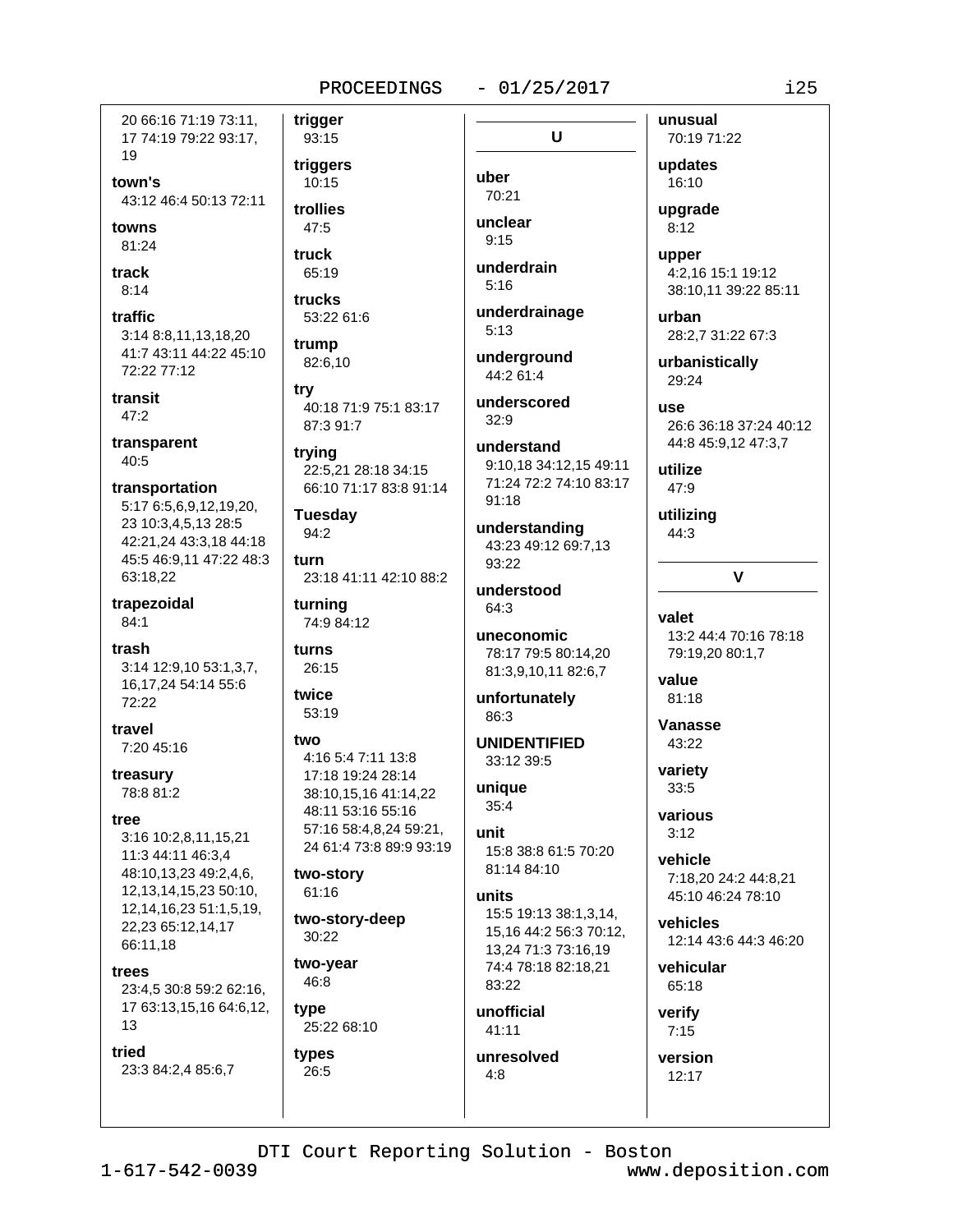|                                                                                                         | PROCEEDINGS                                                                                                                                                                                                                                |  |
|---------------------------------------------------------------------------------------------------------|--------------------------------------------------------------------------------------------------------------------------------------------------------------------------------------------------------------------------------------------|--|
| versus<br>36:23 37:3 56:11 78:1<br>87:17<br>vetted<br>9:3<br>vicinity<br>20:20<br>video<br>56:22        | want<br>3:19 5:11,15 7:15,18<br>9:11 11:2 22:18 29:3<br>36:16 37:24 40:11<br>42:10,17,21 48:20 51:8<br>52:10 55:11 62:15 65:4,<br>6 66:13 67:20,23 70:14<br>74:12 77:10,23 78:13,<br>14 79:7,10 84:22 85:19<br>87:16,20 90:13 93:10,<br>13 |  |
| view<br>12:22 18:18 19:19 20:2,<br>6,7,17,22 35:10 56:10<br>65:22 67:22 68:13,17<br>72:18 83:2<br>views | wanted<br>6:5,24 7:1,4 10:1,7 11:4<br>34:21 64:24 74:6 92:22<br>wants<br>64:3                                                                                                                                                              |  |
| 17:2 19:15 35:9,15<br>39:13<br>virtually                                                                | warden<br>46:4 49:5,12 65:15<br>66:18                                                                                                                                                                                                      |  |
| 25:9<br>visibility<br>23:23 26:18 41:3,14,16<br>visible<br>9:22                                         | warning<br>46:19<br>wasn't<br>12:16 41:9<br>waste<br>53:20                                                                                                                                                                                 |  |
| visitors<br>47:3,7<br>visual<br>4:4 46:19 57:20<br>vote<br>67:17                                        | way<br>6:13 19:21 26:14 30:23<br>34:17 35:3,4 36:14 43:6<br>44:9 50:18 52:19 66:10<br>69:23 70:10,23 77:23<br>79:10 80:21 82:20,24<br>83:2 87:11 88:1                                                                                      |  |
| w                                                                                                       | ways<br>43:12 84:18                                                                                                                                                                                                                        |  |
| wait<br>8:12 65:1 91:4,8 92:2                                                                           | we'd<br>11:10 38:8 88:21                                                                                                                                                                                                                   |  |
| waiting<br>64:19 92:1<br>waiver<br>52:9,10,21 69:17 89:3,9<br>93:6,13                                   | we'll<br>11:21 12:1,21 74:22<br>78:15 82:3 85:20 87:6,<br>24 92:24 94:9,23 95:1<br>we're                                                                                                                                                   |  |
| waivers<br>52:16 76:12 89:5,13<br>93:1,11 95:1<br>walk                                                  | 3:4,11 8:15 11:15 14:20<br>16:16 17:21 19:3,4<br>21:17,21,22,24 22:5,23<br>26:3,4 27:6,10,13<br>36:12,14 41:24 42:9                                                                                                                        |  |
| 11:23<br>walking<br>24:2 26:24                                                                          | 51:17,18 52:2 57:4,9<br>60:14 62:11 65:5 66:12<br>67:16 68:19 69:21 71:6,<br>14 74:13 75:5 76:6,23                                                                                                                                         |  |
|                                                                                                         |                                                                                                                                                                                                                                            |  |

## 95:11,157:15,18 1 11:2 22:18 29:3 16 37:24 40:11 10,17,21 48:20 51:8 10 55:11 62:15 65:4, 6:13 67:20.23 70:14 12 77:10,23 78:13, 79:7,10 84:22 85:19 16,20 90:13 93:10, ted ,24 7:1,4 10:1,7 11:4 21 64:24 74:6 92:22 ıts 3 den 4 49:5,12 65:15 18 ning 19 n't 16 41:9 te 20 3 19:21 26:14 30:23 17 35:3.4 36:14 43:6 9 50:18 52:19 66:10 23 70:10,23 77:23 10 80:21 82:20,24 2 87:11 88:1 **S** 12 84:18 4 10 38:8 88:21 L 21 12:1,21 74:22 15 82:3 85:20 87:6, 92:24 94:9,23 95:1 ъe .11 8:15 11:15 14:20 16 17:21 19:3.4 17,21,22,24 22:5,23 3.4 27:6.10.13 12,14 41:24 42:9 17,18 52:2 57:4,9 14 62:11 65:5 66:12

### $-01/25/2017$

77:15,22,24 78:4,9 79:6,14 80:5 81:4,6,24 82:5 83:8 88:14,16 89:11,12 91:7,11,14,20

#### we've

11:19 12:6,10 13:3 14:8,18 15:4,11 16:4 17:2 20:19 22:1,22 27:18,21 28:3,5 38:6 41:14,15 42:19 50:17 66:22 67:3,15,19,22 68:6,7,8,13,18 78:2 79:1,13 82:13 84:2,4 85:5,15,16,18 87:6,13 90:23

#### wedding  $20:1$

wedge 36:15

week 53:19 91:4

weeks 92:16 93:22

weeks' 91:20

weighing 79:18

welcome 68:16

went 23:4 58:16

#### west 4:3,16 21:4 24:10,12 31:18 33:2,4,6,7,11,19 36:11 38:22 42:1,4

west-facing  $31:12$ 

58:13,24 85:8

westbound 23:12,16

westerly 21:6 70:5

what's 23:20 48:17 61:10 64:4  $81:5$ 

whatnot 13:4 22:7

 $80:18$ won't 49:7 66:18 87:3 wonder

21:13,18 23:6

wondered 55:23 63:16

70:10

wondering 24:21 55:10 62:17 63:5 71:2 76:19

word 35:8 40:12 70:9

words 33:24

work 10:11 11:3 40:15 49:2.7 71:16 79:21 87:8 89:14 91:14

worked 30:5 78:21

working 40:11 67:4  $i26$ 

who's

 $9:12$ 

wide

61:6

wider

65:22

widths

willing

win

82:5

window

windows

Wingate

60:3

winter

**Woburn** 

 $85:2$ 

12:8,13 23:5

66:12 81:4 82:1 88:7,15

19:11 31:7,12,14,16

36:10 38:22 39:2 70:5

DTI Court Reporting Solution - Boston